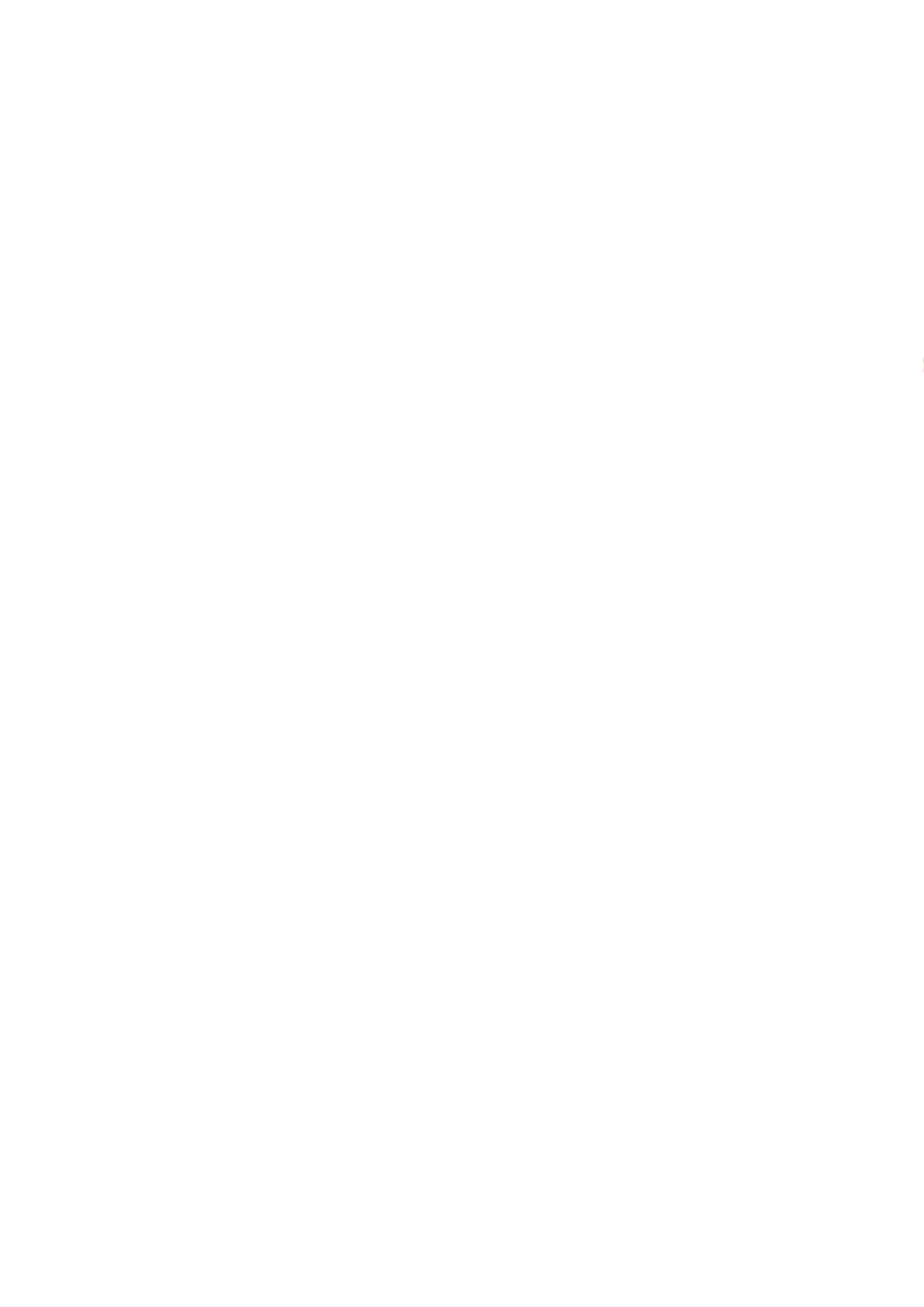

# Accountability Sector

## **SEMI-ANNUAL BUDGET MONITORING REPORT**

**FINANCIAL YEAR 2019/20**

APRIL 2020

Ministry of Finance, Planning and Economic Development P.O. Box 8147, Kampala www.finance.go.ug

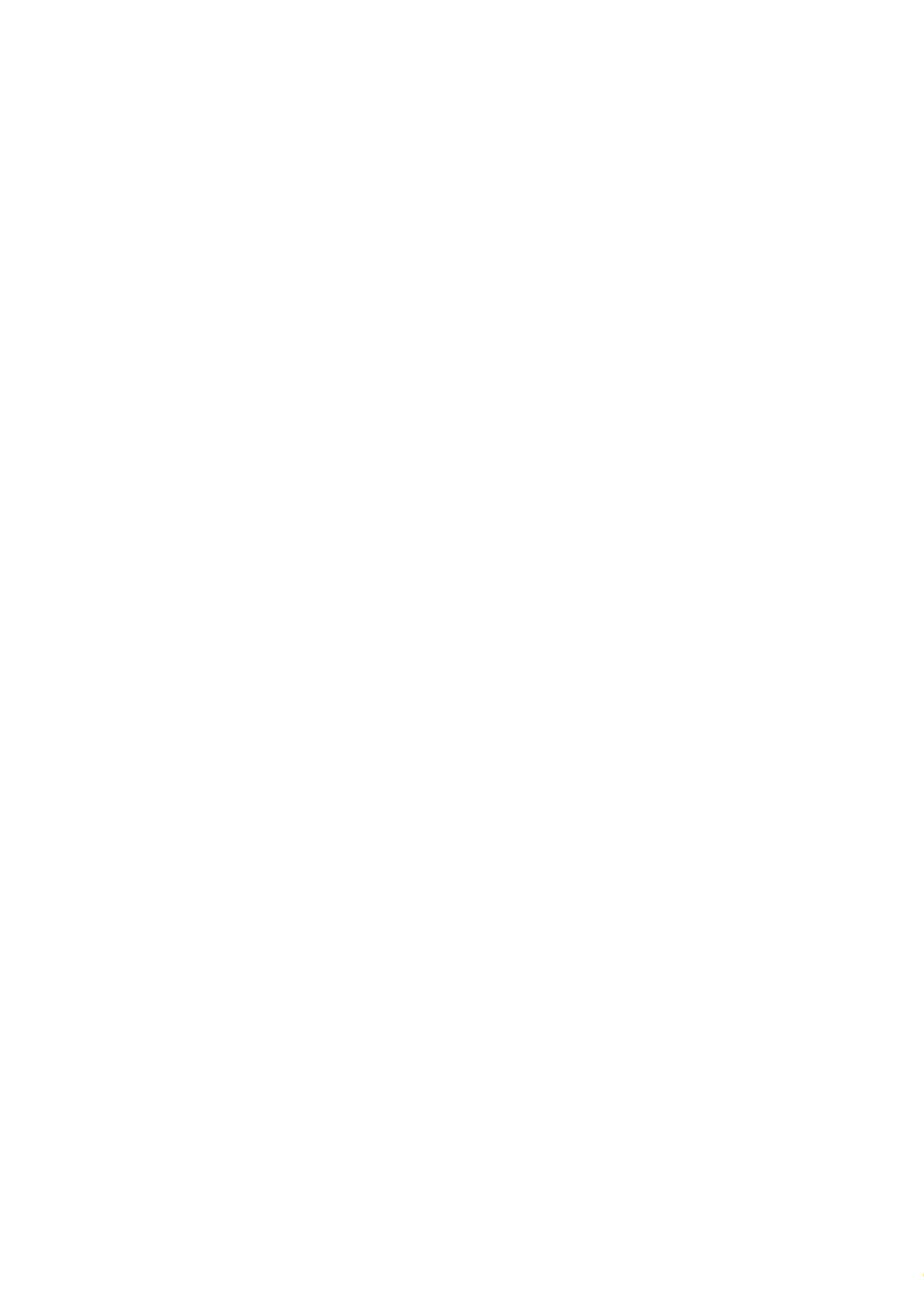

| 1.1   |                                                                               |  |
|-------|-------------------------------------------------------------------------------|--|
| 1.2   |                                                                               |  |
|       |                                                                               |  |
| 2.1   |                                                                               |  |
| 2.4   |                                                                               |  |
|       |                                                                               |  |
| 3.1   |                                                                               |  |
| 3.2   | Vote 008 - Ministry Of Finance, Planning And Economic Development 6           |  |
| 3.2.1 |                                                                               |  |
| 3.2.2 |                                                                               |  |
| 3.3:  |                                                                               |  |
| 3.4   | Vote 153: Public Procurement And Disposal Of Public Assets (PPDA) Authority52 |  |
|       |                                                                               |  |
| 4.1   |                                                                               |  |
| 4.2:  |                                                                               |  |
|       |                                                                               |  |
|       |                                                                               |  |

 $\mathbf{i}$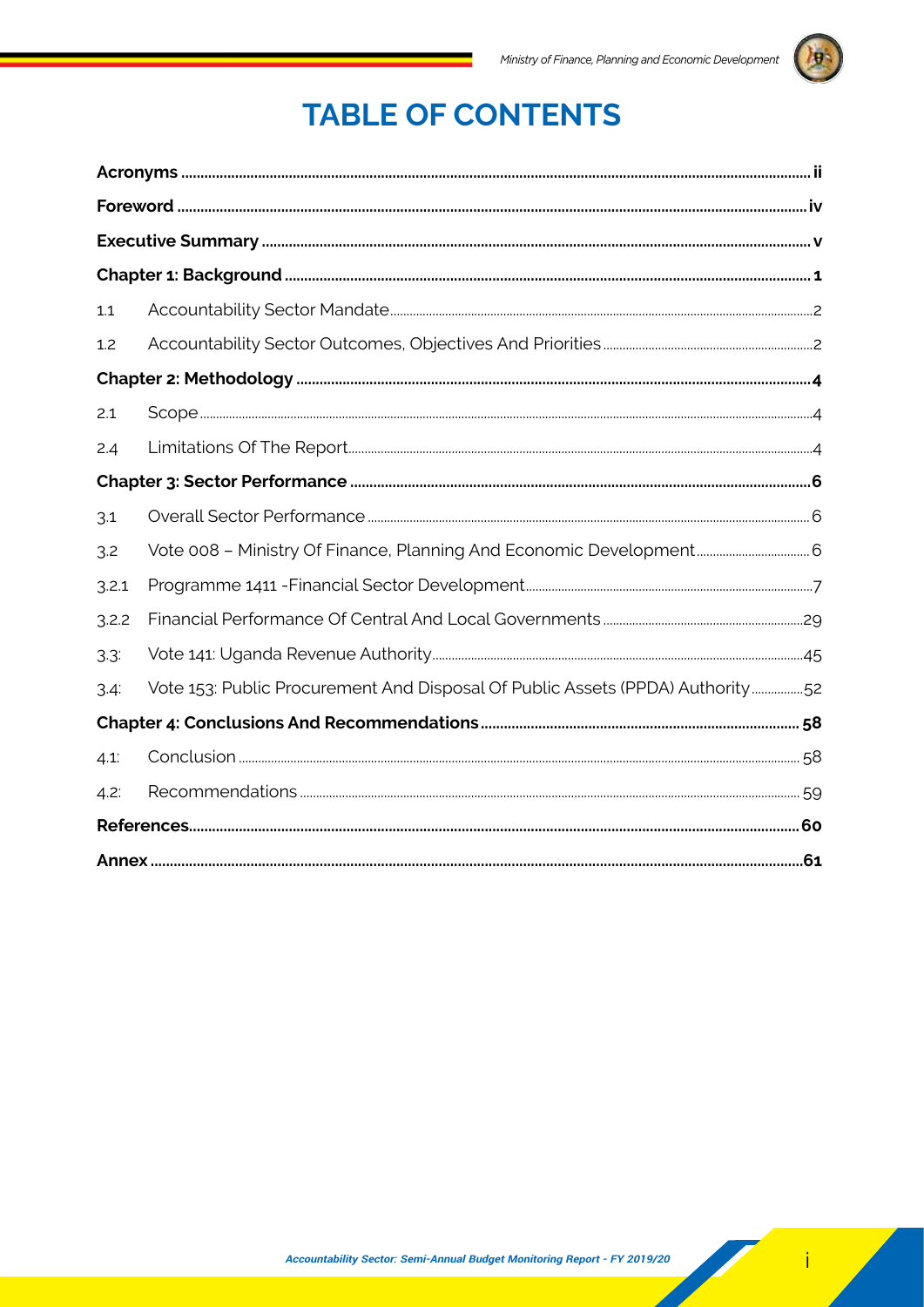## **Acronyms**

| <b>AIA</b>   | <b>Appropriations in Aid</b>                          |
|--------------|-------------------------------------------------------|
| <b>ASJAR</b> | Accountability Sector Joint Annual Review             |
| <b>BPED</b>  | <b>Budget Policy and Evaluation Department</b>        |
| <b>BFP</b>   | <b>Budget Framework Paper</b>                         |
| <b>BMAU</b>  | <b>Budget Monitoring and Accountability Unit</b>      |
| <b>BoU</b>   | Bank of Uganda                                        |
| CAO          | <b>Chief Administrative Officer</b>                   |
| <b>CFO</b>   | <b>Chief Finance Officer</b>                          |
| <b>DDEG</b>  | District Discretionary and Equalization Grant         |
| <b>DLG</b>   | <b>District Local Government</b>                      |
| $E$ -GP      | <b>Electronic Government Procurement</b>              |
| FY           | <b>Financial Year</b>                                 |
| <b>GDP</b>   | <b>Gross Domestic Product</b>                         |
| GoU          | Government of Uganda                                  |
| <b>IFMS</b>  | <b>Integrated Financial Management System</b>         |
| IG           | Inspectorate of Government                            |
| <b>IPFs</b>  | <b>Indicative Planning Figures</b>                    |
| <b>IPPS</b>  | Integrated Payroll and Pension System                 |
| <b>KCCA</b>  | Kampala Capital City Authority                        |
| <b>LGA</b>   | Local Government Act, CAP 243                         |
| LG           | <b>Local Government</b>                               |
| <b>LGMSD</b> | Local Government Management and Service Delivery      |
| <b>MAAIF</b> | Ministry of Agriculture Animal Industry and Fisheries |
| <b>MDAs</b>  | Ministries, Departments and Agencies                  |
| <b>MEMD</b>  | Ministry of Energy and Mineral Development            |
| <b>MFPED</b> | Ministry of Finance Planning and Economic Development |
| <b>MoES</b>  | Ministry of Education and Sports                      |
| <b>MOH</b>   | Ministry of Health                                    |
| <b>MoICT</b> | Ministry of Information and Communications Technology |
| MoLG         | Ministry of Local Government                          |
| <b>MoPS</b>  | Ministry of Public Service                            |
| MoSTI        | Ministry of Science, Technology and Innovation        |
| <b>MoTIC</b> | Ministry of Trade, Industry and Cooperatives          |
| <b>MoWE</b>  | Ministry of Water and Environment                     |
| <b>MoWT</b>  | Ministry of Works and Transport                       |
| <b>NAADS</b> | National Agricultural Advisory Services Secretariat   |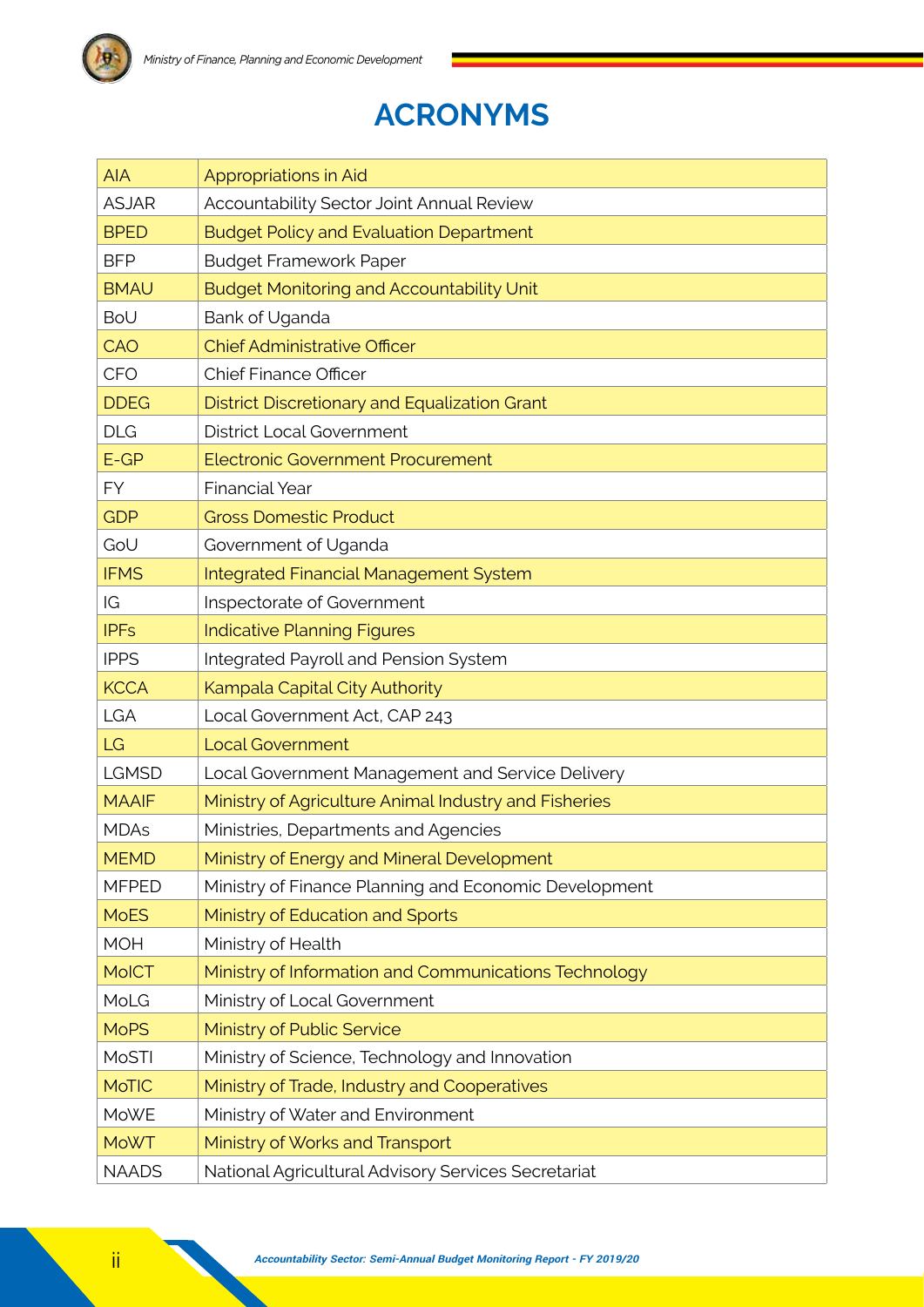

| <b>NDPII</b>   | Second National Development Plan                           |
|----------------|------------------------------------------------------------|
| <b>NITA</b>    | National Information Technology Authority                  |
| <b>NPA</b>     | National Planning Authority                                |
| <b>NTR</b>     | Non-Tax Revenue                                            |
| <b>OAG</b>     | <b>Office of the Auditor General</b>                       |
| <b>OPM</b>     | Office of prime Minister                                   |
| <b>PAR</b>     | Portfolio at Risk                                          |
| PBB            | Programme Based Budgeting                                  |
| <b>PBS</b>     | Programme Based Budgeting System                           |
| <b>PFM</b>     | <b>Public Financial Management</b>                         |
| <b>PFMA</b>    | <b>Public Financial Management Act</b>                     |
| PHC            | Primary Health care                                        |
| <b>PPDA</b>    | Public Procurement and Disposal of Public Assets Authority |
| <b>PSM</b>     | <b>Public Sector Management</b>                            |
| Q <sub>1</sub> | <b>Quarter One</b>                                         |
| Q <sub>2</sub> | Quarter Two                                                |
| $Q_3$          | <b>Quarter Three</b>                                       |
| Q <sub>4</sub> | Quarter Four                                               |
| <b>REA</b>     | <b>Rural Electrification Agency</b>                        |
| <b>RFS</b>     | <b>Rural Financial Services</b>                            |
| <b>RMSP</b>    | Rural Microfinance Support Project                         |
| <b>SACCO</b>   | Savings and Credit Cooperative Organization                |
| <b>SMEs</b>    | <b>Small and Medium Enterprises</b>                        |
| <b>TSA</b>     | <b>Treasury Single Account</b>                             |
| <b>UCSCU</b>   | Uganda Cooperative Savings and Credit Union                |
| Ug Shs         | Uganda Shillings                                           |
| <b>UNRA</b>    | <b>Uganda National Road Authority</b>                      |
| <b>URA</b>     | Uganda Revenue Authority                                   |
| <b>URF</b>     | <b>Uganda Road Fund</b>                                    |
| VAT            | Value Added Tax                                            |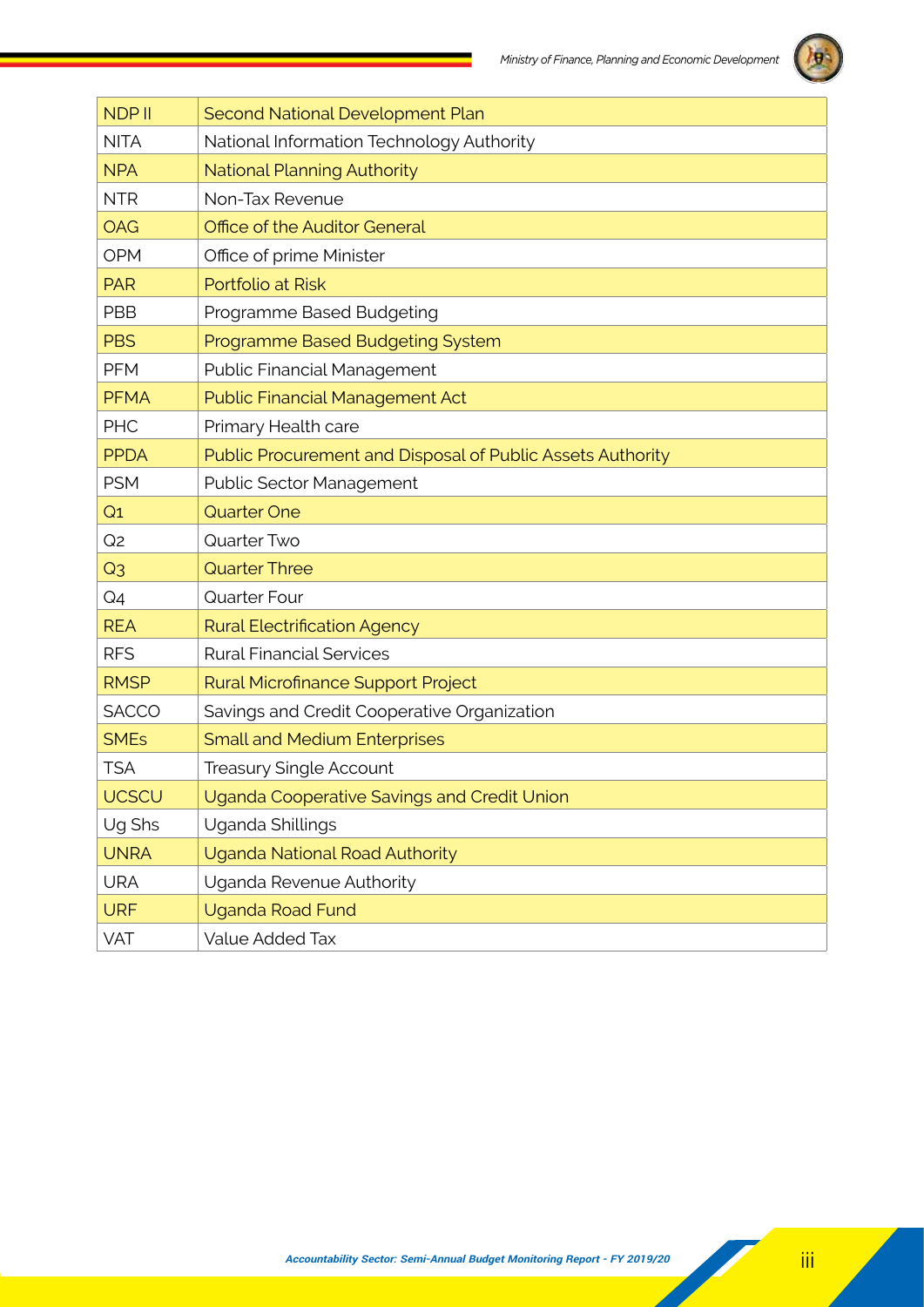

The Government strategy this Financial Year 2019/20 is to promote import substitution and export promotion, and incentivize private sector development. It is envisioned that this will be achieved through industrialization anchored on agriculture and agro-industrialization, manufacturing, and mineral potential. This will also ensure inclusive growth and the creation of jobs, while promoting development of other key primary growth sectors.

According to findings shared by the Budget Monitoring and Accountability Unit (BMAU), majority of the sectors monitored got over 50% of their budget releases, however fair performance was noted in terms of service delivery. This is attributed to the persistent challenges of delayed procurement and poor planning which must be dealt with as the country moves to implement the third National Development Plan.

This report is produced at time when the whole world is affected by the novel coronavirus disease (COVID-19). It is prudent that the sectors devise cost effective means to ensure that their stakeholders will still benefit from the government programmes/projects.

Mulallaniz.

Keith Muhakanizi **Permanent Secretary and Secretary to the Treasury**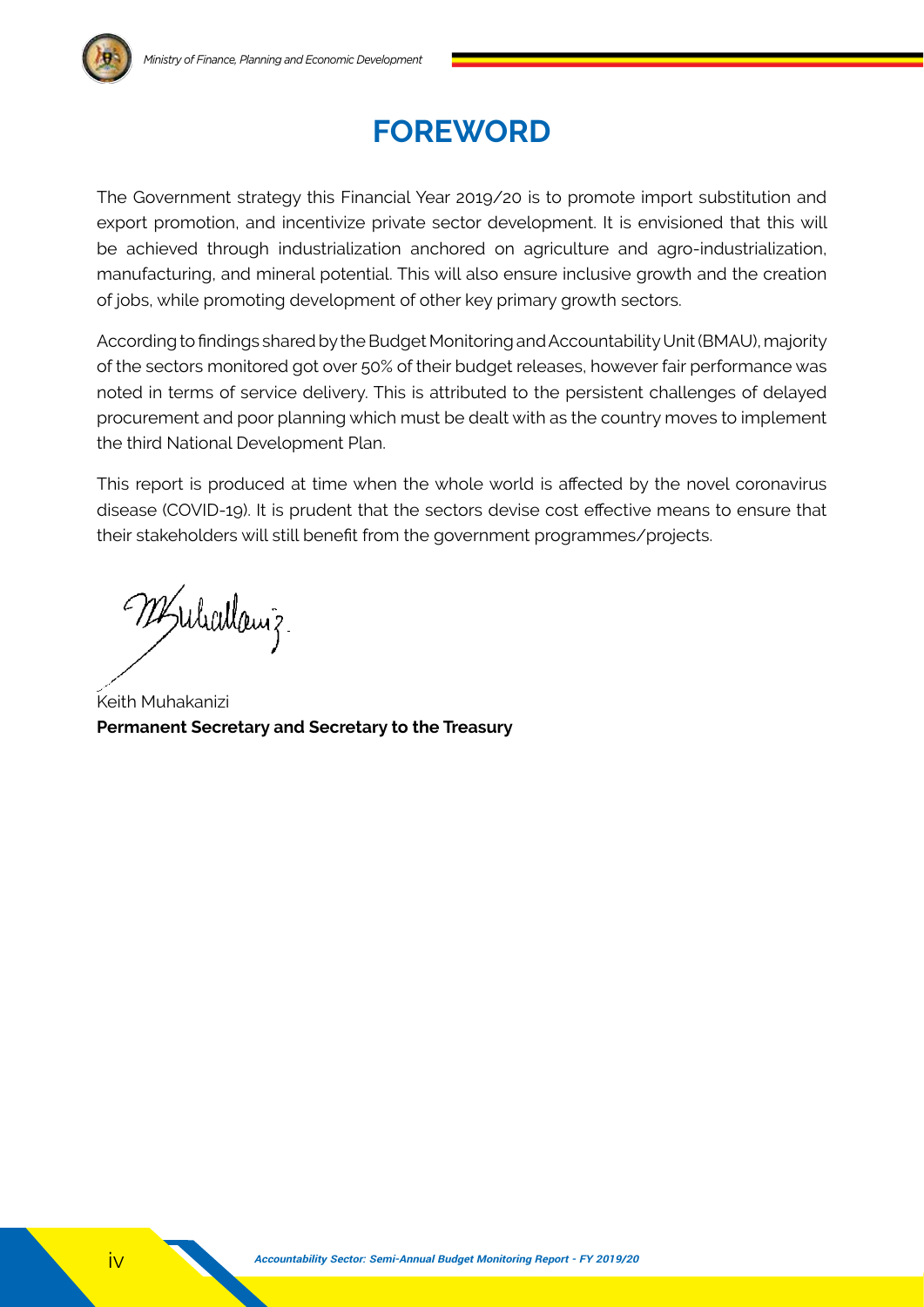

## **Executive Summary**

This report reviews performance of selected key Vote Functions and Programmes in the Accountability Sector by  $31^{st}$  December, 2019. Monitoring was restricted to votes and programmes whose interventions supported the Public Financial Management functions in the Ministries, Departments, Agencies and Local Government (MDALGS).

## **Overall performance**

#### **Financial Sector Development Programme**

The Microfinance Support Centre (MSC) contributes to the Accountability Sector thematic area of Economic Management and serves the objective of increasing equitable access to finance. Overall, the MSC achieved good performance at 75%. MSC disbursed loans worth Ug shs 51.18bn against a target of Ug shs 35bn (146% performance) compared to Ug shs 18.03bn disbursed at half year in the FY 2018/19.

The MSC offered lower interest rates to its clients ranging from: 9% per annum for Savings and Credit Cooperative Organizations (SACCOs) agricultural loans, 11% for Teachers' SACCO, 13% to Small and Medium Enterprises (SMEs), and 17% for Commercial loans. This interest rate was satisfactory as compared to the commercial rates that were on average at 23%.

The outstanding portfolio<sup>1</sup> as at 31<sup>st</sup> December 2019 was Ug shs 134.7bn, an increase from Ug shs 117.3bn registered at the end of FY 2018/19. This was mainly due to improved performance of loan recovery, more rigorous follow-up campaign, and a reduction in written off loans. The MSC built strategic partnerships to further deepen the uptake of the loan products.

Performance was hampered by: the long lead time (almost three months against a one month target) it takes for clients to access loans, and applicants only receive a percentage of their application; Subjecting repeat applicants taking follow on loans to the same requirements earlier fulfilled is tedious; Groups and SACCOs were not focused around the same objective, for example agriculture, fishing, and trade. This affects ability of their members to pay back funds borrowed.

It is recommended that the MSC improves the duration for loan processing and terms for follow-on clients.

#### **Budget Preparation, Execution and Reporting Programme**

The Programme Based Budgeting System (PBS) was rolled out in government to 100% of the MDA& LGs. The PBS was in use and improved the planning and budgeting process in government. The interfaces with the Integrated Financial Management System (IFMS) and Integrated Payroll and Pension System (IPPS) were developed. The procurement plan was also maintained on the PBS. Although the PBS was in use the reporting is on outputs, not outcomes as is envisioned under Programme Based Budgeting.

<sup>1</sup> Funds disbursed and held out in loans at given time.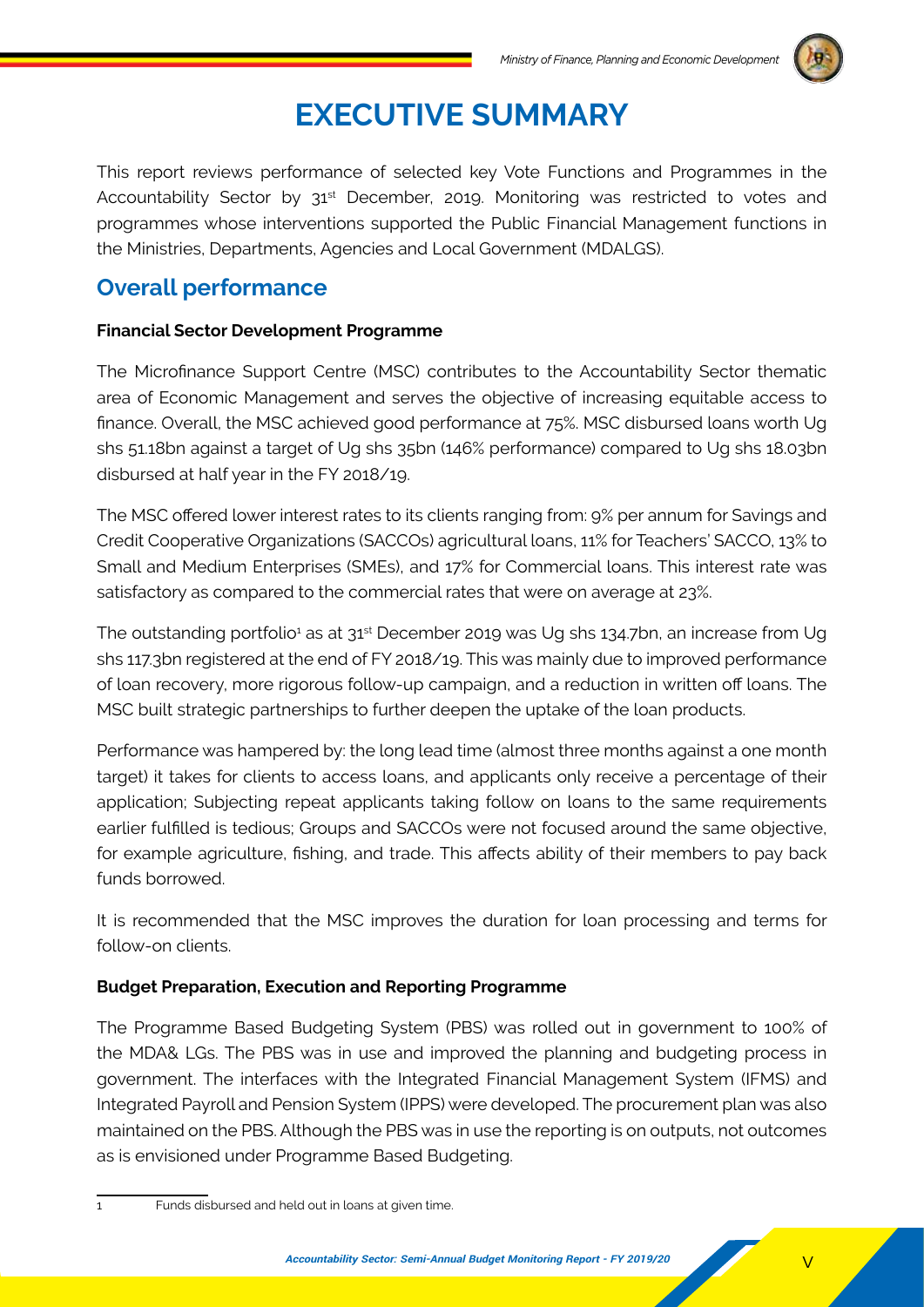The timeliness of accessing funds (involves issuing cash limits, warranting and approval of warrants) was timely, however the supplementary and/or reallocations of LG budgets were delayed, and in 90% of the cases not granted within a given quarter. This affects budget performance.

It is recommended that the Ministry of Finance, Planning and Economic Development (MFPED) issues timelines for approval of supplementary budgets, and the related cash limits especially those arising from the LGs.

### **Vote 153: Public Procurement and Disposal of Public Assets**

The Public Procurement and Disposal of Public Assets Authority (PPDA) falls under the thematic area of Budget Execution and Accountability with the objective to enhance public contract management and performance.

Overall the PPDA achieved 70.31% of its semi-annual targets which was good. Through the PPDA three regional offices in Gulu, Mbale and Mbarara, the Procuring and Disposal Entities (PDEs) in MDAs and LGs were regularly supported in the development of procurement plans and reviewing quarterly performance. The use of a register of providers to offer reliable and updated information to entities also contributed to a greater performance and efficiency.

A total of 2,030 service providers were registered, of which 937 were new. The PPDA obtained and tracked procurement plans from at least 75% central government PDEs. The implementation status of the E-Government Procurement was at 67%, but integration with the IFMS and PBS was not yet achieved.

It was noted that the PPDA-Hybrid method used for procurement of contractors for the construction of seed schools and Health Centre IIIs under the Inter Government Fiscal Transfer Project delayed completion of construction works.

It is recommended that the PPDA advisory function should give guidance on the efficient implementation of the Hybrid method to avoid delays in execution of some contracts.

### **Vote 141: Uganda Revenue Authority**

The Uganda Revenue Authority (URA) contributes to the thematic area of resource mobilization and allocation, and to the objective of increasing the tax to gross domestic product (GDP) ratio. Overall there was good performance by URA at 90% attainment of targets.

The tax register grew by 63,979 new taxpayers representing 40% of the target. A net revenue of Ug shs 9,042.01bn was realised during the half year period against a target of Ug shs 9,739.39bn (93% performance), and was 9% of the GDP to tax ratio. There are six Ones Stop Boarder Posts (OSBP) that include Malaba, Busia, Mutukula, Mirama Hills, Katuna and Elegu. Through these, URA is able to clear goods faster, carry out joint border control and collaboration with other states on tax initiatives. Goods from Uganda to Rwanda were suspended thus affecting collections at the Mirama border. The drive through scanner at Mutukula was not yet in use,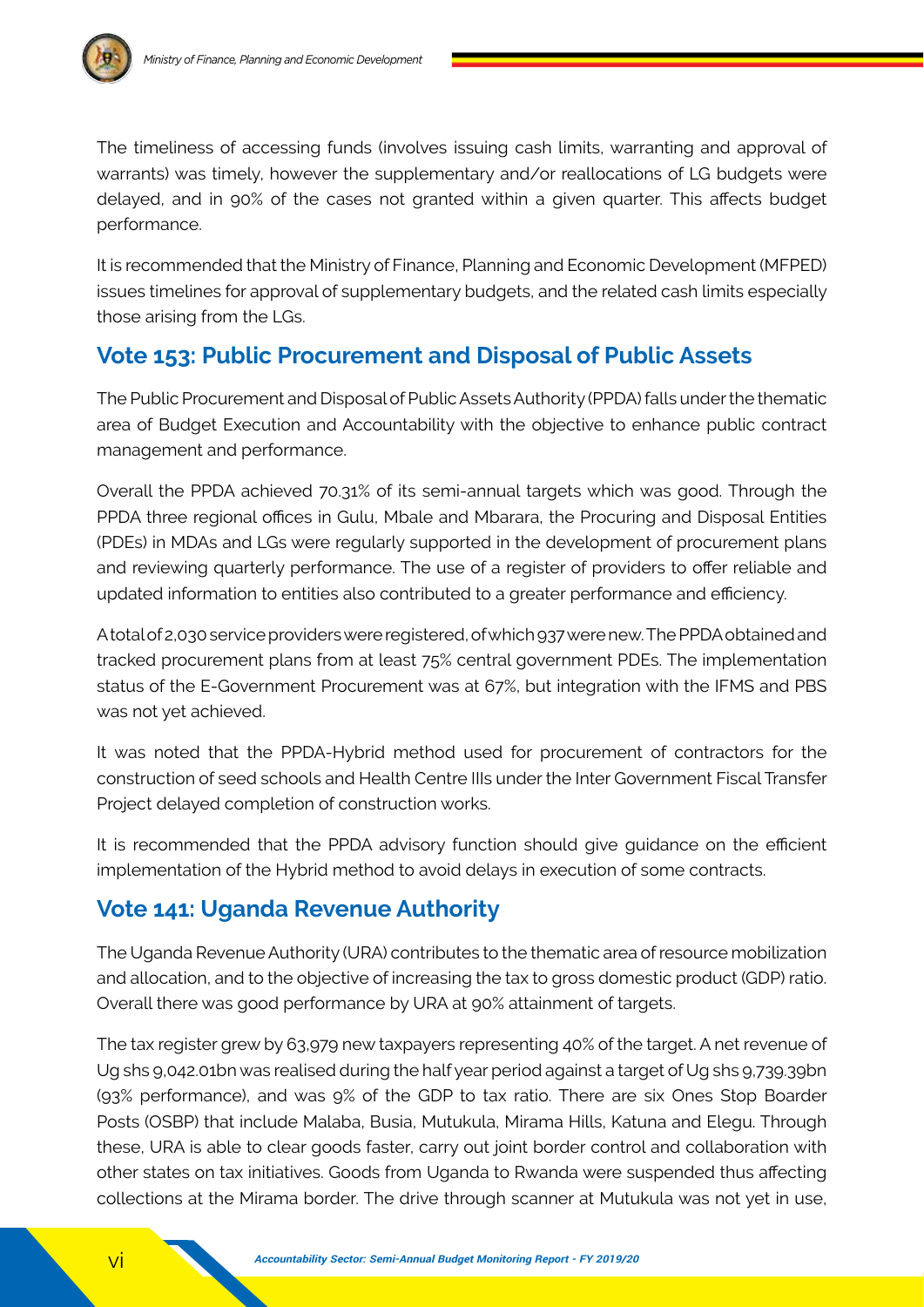

while at Mirama Hills, installation of scanners was not yet done. From the regions, access to E-tax services was satisfactory. There were 11 unplanned system down times, but the average system recovery was less than two hours.

It was noted that LGs issued licenses to businesses/individuals without Tax Identification Numbers (TINS) which contributed to low collections. Although outreaches were conducted, some business communities in Arua and Masaka districts complained about the inadequate time availed for the outreaches, and failure to address their concerns.

#### **Challenges**

- Failure to address the business community concerns raised in outreaches.
- The requirement to file returns for periods prior to registration of businesses arising in the middle of a financial year discourages voluntary registration.
- Inadequate collaboration between government institutions and business communities.

#### **Recommendations**

- The URA should review engagements with stakeholders with a possibility of giving responses to concerns raised.
- The URA should support the newly registered businesses to complete returns for periods prior to registration within a financial year.
- The URA should strengthen collaborations with the MDAs and LGs through sensitizations.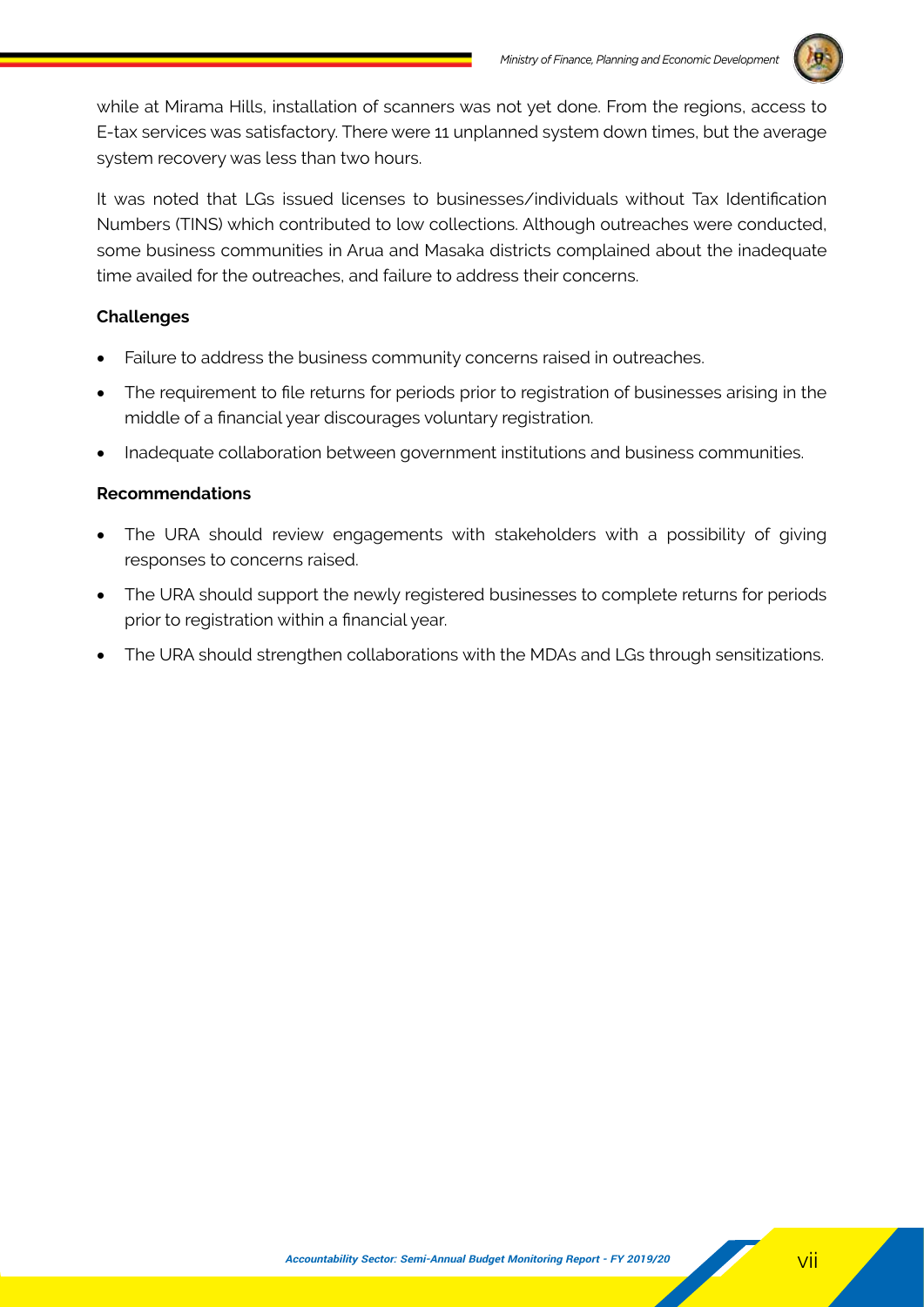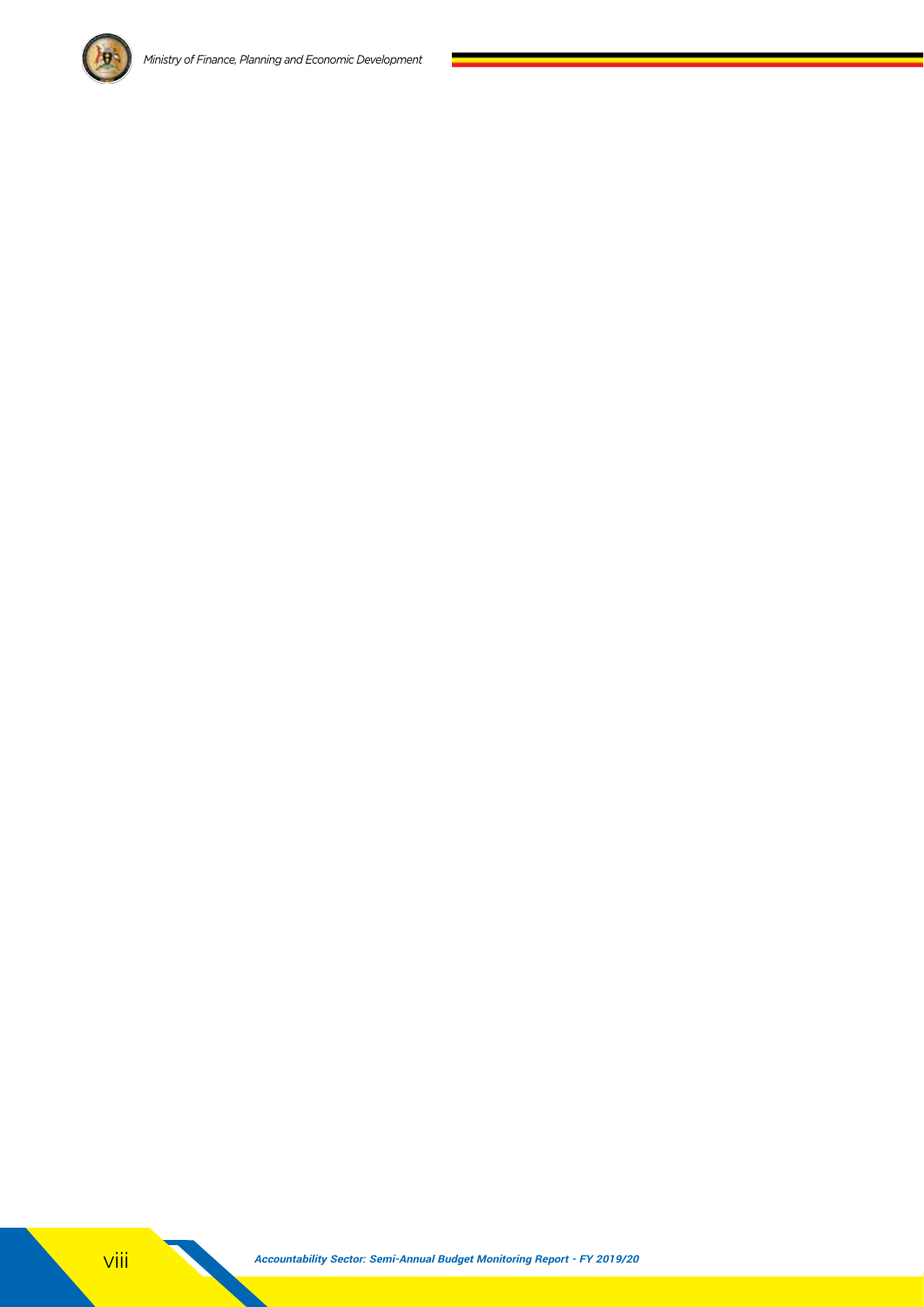

## **Chapter 1: Background**

The mission of the Ministry of Finance, Planning and Economic Development (MFPED) is, "*To formulate sound economic policies, maximize revenue mobilization, and ensure efficient allocation and accountability for public resources so as to achieve the most rapid and sustainable economic growth and development*". It is in this regard that the ministry gradually enhanced resource mobilization efforts and stepped up funds' disbursement to Ministries, Departments, Agencies and Local Governments in the past years to improve service delivery.

Although some improvements have been registered in citizens' access to basic services, their quantity and quality remains unsatisfactory, particularly in the sectors of health, education, water and environment, agriculture and roads. The services being delivered are not commensurate to the resources that have been disbursed, signifying accountability and transparency problems in the user entities.

The Budget Monitoring and Accountability Unit (BMAU) was established in FY2008/09 in MFPED to provide comprehensive information for removing key implementation bottlenecks. The BMAU is charged with tracking implementation of selected government programmes or projects and observing how values of different financial and physical indicators change over time against stated goals and targets (how things are working). This is achieved through semiannual and annual field monitoring exercises to verify receipt and application of funds by the user entities. Where applicable, beneficiaries are sampled to establish their level of satisfaction with the public service.

The BMAU prepares semi-annual and annual monitoring reports of selected government programmes and projects. The monitoring is confined to levels of inputs, outputs and intermediate outcomes in the following areas:

- **Accountability**
- Agriculture
- Infrastructure (Energy and Roads)
- **Industrialization**
- Information and Communication Technology
- Science, Technology and Innovation
- Social Services (Education, Health, and Water and Environment); and
- Public Sector Management

This report presents the findings from field monitoring of selected Votes and Programmes in the Accountability Sector for the budget execution period of July to December 2019. The field exercises were conducted during January to February 2020.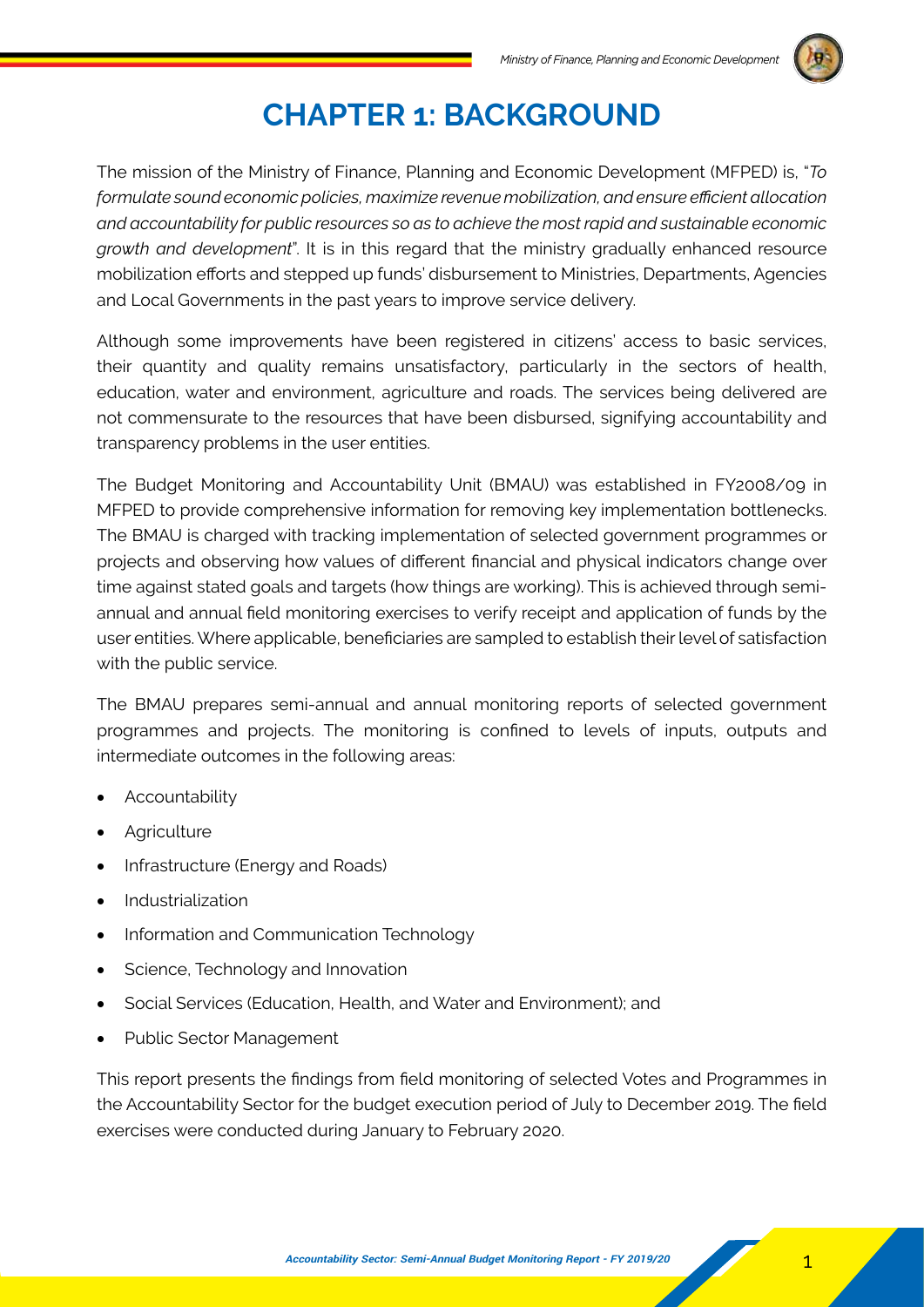

### **1.1 Accountability Sector Mandate**

The Accountability sector contributes to the fourth objective of the Second National Development Plan (NDP II). Which is to Strengthen Mechanisms for Quality, Effective and Efficient Service Delivery. The sector is concerned with the mobilization, management and fostering accountability for the utilization of public resources to facilitate the delivery of quality and equitable services.

The sector is composed of two sub-sectors of i) Economic and Financial Management Services and ii) Audit, these are further categorized in four thematic areas that include: Economic Management; Resource Mobilization and Allocation; Budget Execution and Accounting; and Audit and Anti-Corruption.

### **1.2 Accountability Sector Outcomes, Objectives and Priorities**

The Accountability Sector focuses on three main outcomes i.e Sustainable Macroeconomic Stability; Fiscal credibility and Sustainability; and Value for Money in the Management of Public Resources. In accordance with the NDP II, the outcomes and thematic areas, the sector aims to achieve the following objectives.

| <b>No</b> | <b>Outcomes</b>                                                    | <b>Accountability Sector Objectives</b>                                                                                                                                                                                                                                                                                                                                                                                                                                                                                                                                     |
|-----------|--------------------------------------------------------------------|-----------------------------------------------------------------------------------------------------------------------------------------------------------------------------------------------------------------------------------------------------------------------------------------------------------------------------------------------------------------------------------------------------------------------------------------------------------------------------------------------------------------------------------------------------------------------------|
| 1.        | Fiscal Credibility and<br>Sustainability                           | Resource Mobilization and Allocation Thematic Area<br>Increase the tax to GDP ratio<br>1 <sub>1</sub><br>Improve public financial management and consistency in<br>2.<br>the economic development framework                                                                                                                                                                                                                                                                                                                                                                 |
| 2.        | Value for Money in the<br>Management of Public<br><b>Resources</b> | <b>Budget Execution and Accountability Thematic Area</b><br>Enhance public contract management and performance<br>1.<br>Improve compliance with accountability rules and<br>2.<br>regulations<br>Increase public demand for accountability<br>3.<br>Audit/Anti-Corruption Thematic Area<br>Enhance the prevention detection and elimination of<br>1.<br>corruption<br>Improve collaboration and networking amongst<br>2.<br>development institutions                                                                                                                        |
| 3.        | Sustainable Macro Economic<br>Stability                            | <b>Economic Management Thematic Area</b><br>Increase equitable access to finance<br>$\mathbf{1}$<br>Increase private investments<br>2.<br>Reduce interest rates<br>3.<br>Increase insurance penetration<br>4.<br>Increase national savings to GDP ratio<br>5.<br>Increase the level of capitalization and widen investment<br>6.<br>opportunities in the capital markets<br>Improve statistical data production and policy research<br>7.<br>Protect financial systems and the broader economy<br>8.<br>from the threats of money laundering and the financing<br>terrorism |

The sector objectives are achieved through financing undertaken through ten votes, namely: i) Vote 008 Ministry of Finance, Planning and Economic Development, ii) Vote 103 Inspectorate of Government(IG),iii)Vote 112 Ethics and Integrity, iv) Vote 129 Financial Intelligence Authority, v) Vote 131 Office of the Auditor General , vi) Vote 141 Uganda Revenue Authority vii) Vote 143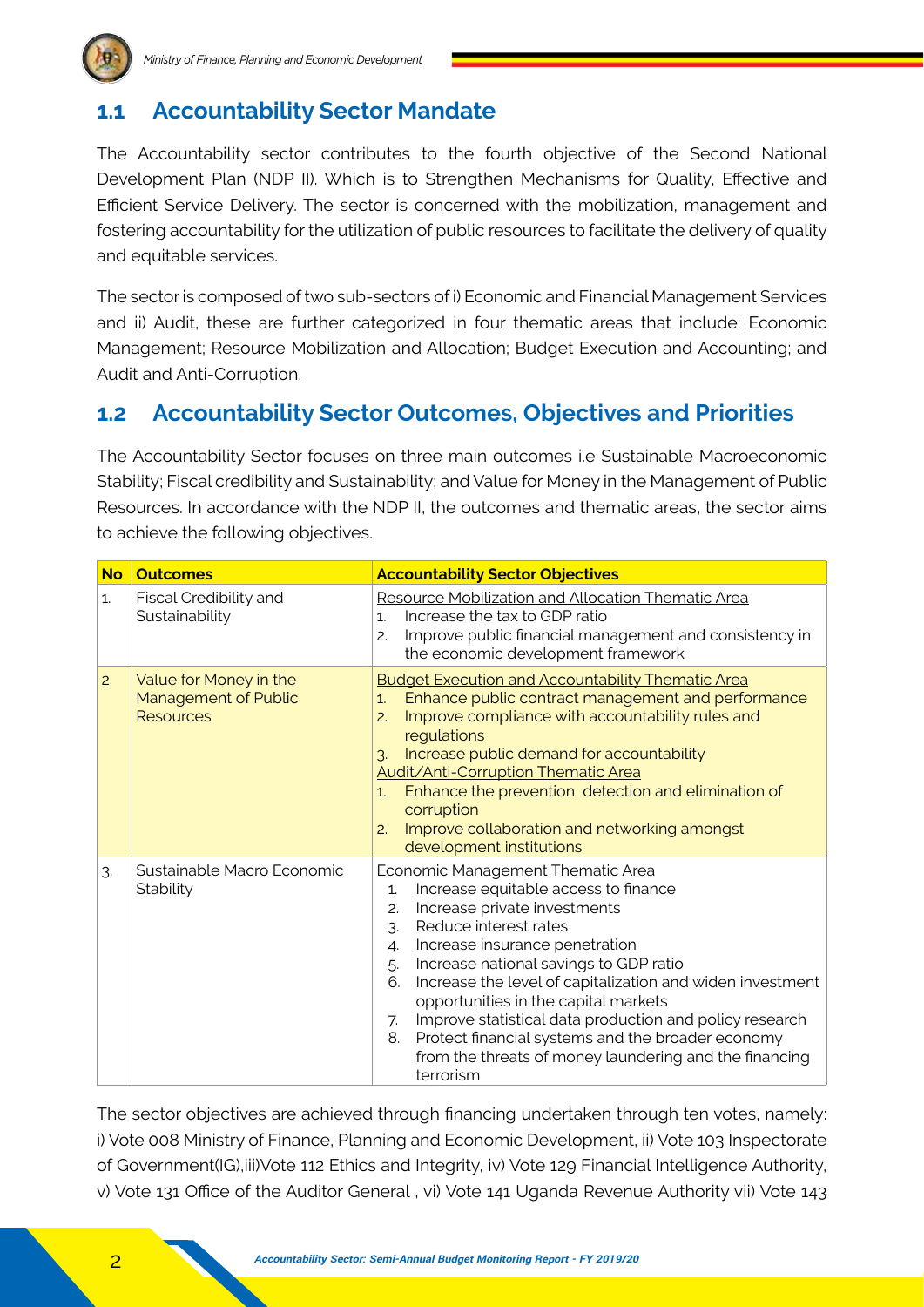

Uganda Bureau of Statistics, viii)Vote 153 Public Procurement and Disposal of Public Assets Authority, ix) Vote 310 Uganda Investment Authority. x) Vote 130 Treasury operations.

Other sector institutions include; Bank of Uganda, National Planning Authority, Ministry of Public Service (Inspectorate), Ministry of Local Government (Inspectorate), Kampala Capital City Authority (Revenue Directorate), Local Government Finance Commission, Private Sector Foundation of Uganda, Capital Markets Authority, Uganda Retirements Benefits Regulatory Authority, National Social Security Fund, Economic Policy and Research Centre, Insurance Regulatory Authority, Uganda Development Bank Limited, Uganda Free Zones Authority, Uganda Microfinance Regulatory Authority, Uganda National Lotteries and Gaming Board and Microfinance Support Centre.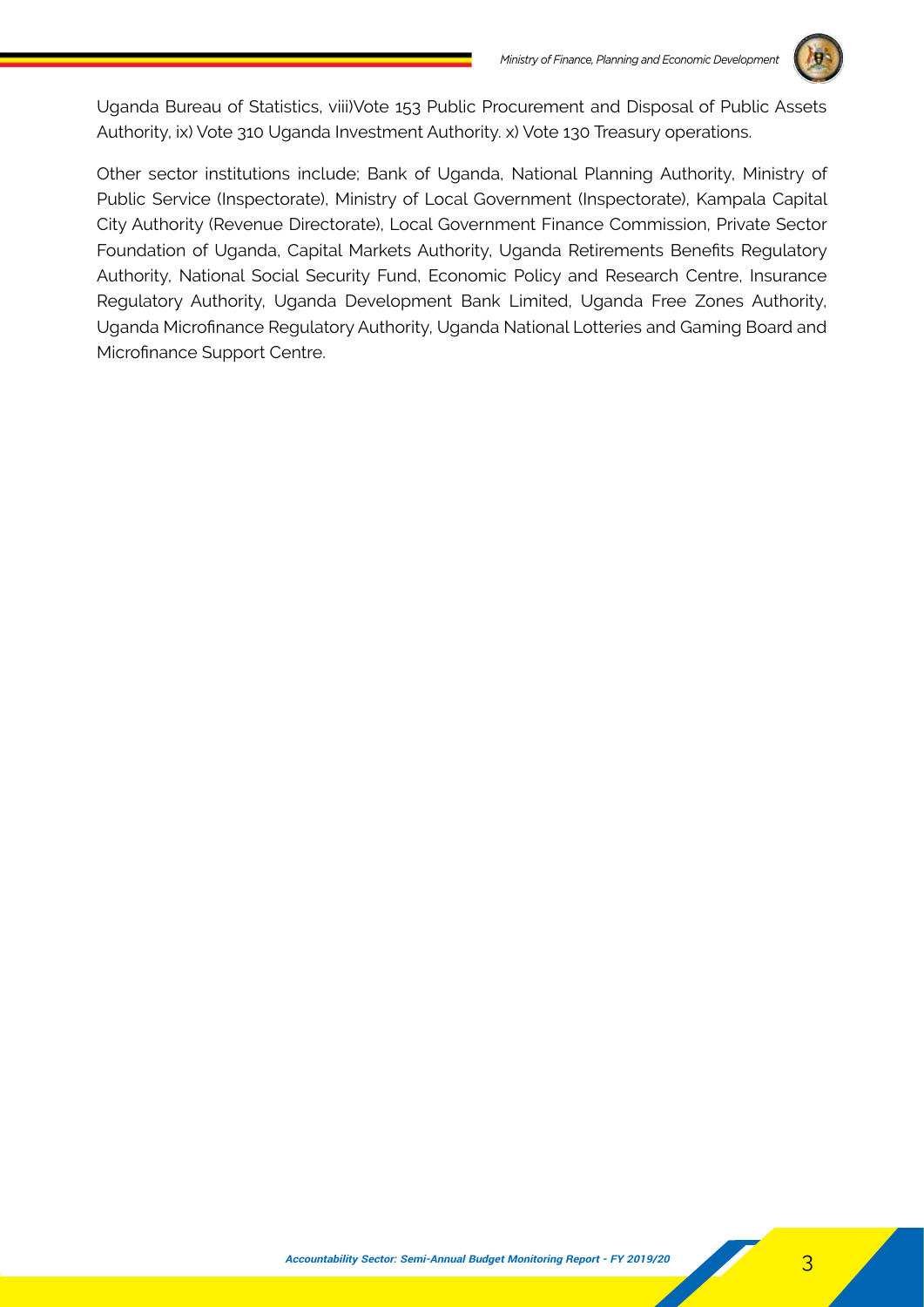## **CHAPTER 2: METHODOLOGY**

## **2.1 Scope**

This report is based on selected programmes that encompass three out of the four thematic areas of the Accountability Sector. The thematic areas covered include: resource mobilization and allocation, budget execution and accounting, and economic management.

The selected areas focus on mainly four of the second National Development Plan (NDP II) objectives: Increase in equitable access to finance, reduce interest rates; increase the tax to GDP ratio; improve the public financial management and consistency in the economic development frameworks; and enhance public contract management and performance. Annex 1 shows the votes and programmes monitored under the sector.

## **2.2 Methodology**

Physical performance of planned outputs was assessed through monitoring a range of indicators and linking the progress to the reported expenditure. Performance objectives and targets were as well considered.

## **2.3 Sampling**

Purposive sampling was used in determining the regions monitored and in turn random sampling applied to select the institutions especially the LGs. Priority was given to monitoring verifiable outputs.

## **2.4 Data Collection**

Data was collected from various sources through a combination of approaches

- Review of secondary data sources including: Ministerial Policy Statements for FY 2019/20. Quarterly performance reports from the Programme Budgeting System (PBS), Accountability sector reports, the Microfinance Support Centre Strategic Plan (2014-19). Approved Estimates of Revenue and Expenditure FY 2019/20.
- Review and analysis of data from the integrated Financial Management System (IFMS) and the MSC Solomon system.
- Key informant interviews with Accounting Officers and Heads of Sections/Units.
- Field visits to MSC zonal offices institutions and groups and LGs URA and PPDA zonal offices for primary data collection, observation and photography.
- Call-backs in some cases to triangulate information.
- Analysis of financial performance the 11 priority sectors<sup>2</sup> based on the budget, release and expenditure for sector votes that are on the Integrated Financial Management (IFMS). The Budget Operations Table (BOT) and the Programme Budgeting System (PBS) for the FY 2019/20 were reviewed for the triangulation of data.

<sup>2</sup> Accountability, Agriculture, Education, Energy, Health, Information and Communications Technology, Trade and industry, Public Sector Management, Roads sub-sector, Science Technology and Innovations, Water and Environment.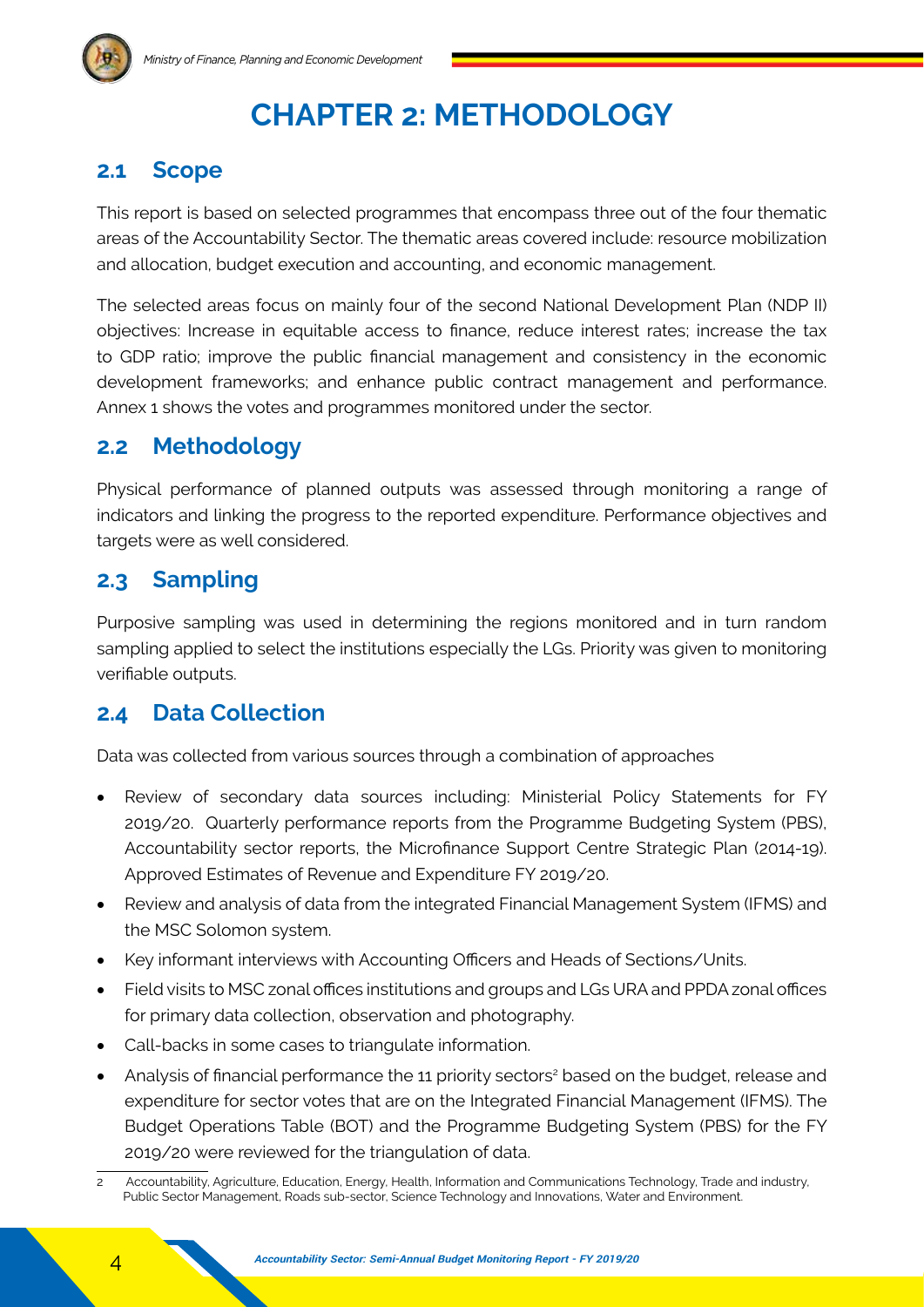

Integrated Financial Management System (IFMS) data showing releases, payments and commitments, interviews with the respective responsible officers and observations on site.

## **2.5 Data Analysis**

The data was analysed using both qualitative and quantitative approaches. Comparative analysis was done from prior year reports FY 2018/19. Relative importance of given outputs monitored and its relative contribution to an objective.

The approved annual budget for each output was considered were applicable divided by the total annual budgets for all outputs of a particular programme/project. The weight of output and percentage achieved for each output were multiplied to derive the weighted physical performance. A summation of the weighted scores was then taken for the programme.

Performance of monitored projects and programmes was rated based on the following criteria.

#### **Table 2.1: Assessment guide to measure performance of projects monitored in FY 2019/20**

| <b>Score</b>  | <b>Comment</b>                                                             |
|---------------|----------------------------------------------------------------------------|
| 90% and above | Very Good (Most of the set targets achieved and funds absorbed)            |
| 70%-89%       | Good (Some core set targets achieved, and funds absorbed to 70%-89%)       |
| 50%- 69%      | <b>Fair</b> (Few targets achieved, and funds absorption is 50%-69%)        |
| Less than 50% | <b>Poor (No</b> targets achieved and or funds absorption is less than 50%) |

## **2.6 Limitations of the report**

- i. Absence of some respondents during monitoring yet appointments were made.
- ii. Inconsistences between the information provided by respondents and that given in reports.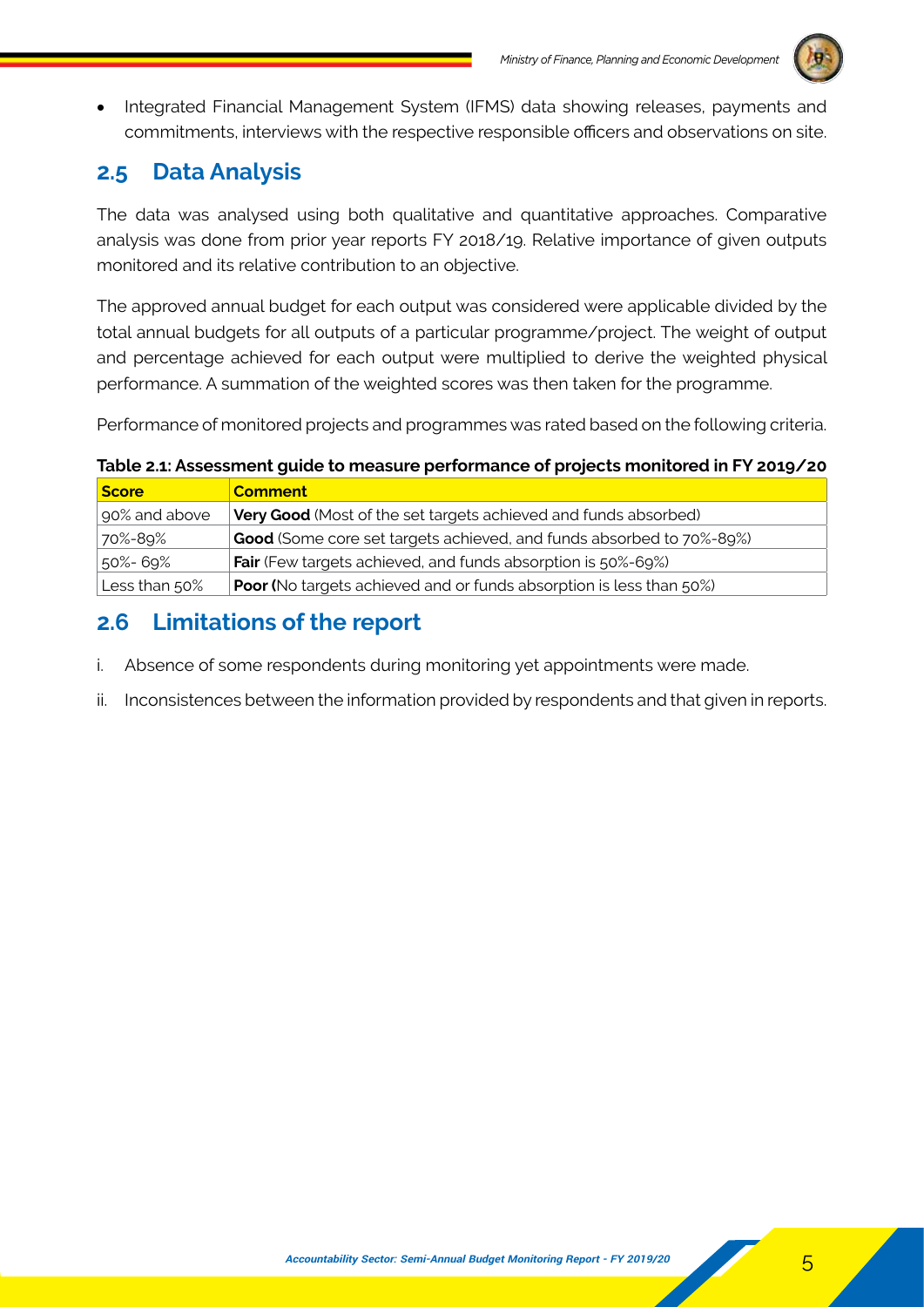

## **CHAPTER 3: SECTOR PERFORMANCE**

## **3.1 Overall Sector Performance**

#### **GoU Half Year Financial Performance**

The overall GoU approved budget for FY2019/20 was Ug shs 40,487bn, which was revised to Ug shs 41,530bn on account of a supplementary budget of Ug shs 1,043bn.

The GoU approved budget excluding external financing, arrears and Appropriation in Aid (AIA) was Ug shs 30,404bn, of which the allocation to Ministries, Departments, Agencies, and Local Governments (MDA and LGs) was Ug shs 20,083bn (49.6% of the GoU approved budget), and debt payments Ug shs 10,739bn (25% of the GoU approved budget).

The GoU release performance to the MDALGs as at  $31<sup>st</sup>$  December 2019 was 56% (Ug shs 11,203bn) of the approved budget to MDALGs and,  $88\%$  (9,836bn) was absorbed by  $31<sup>st</sup>$ December 2019 - which was good performance.

Debt and treasury operations performed at Ug shs 4,887bn representing 46% of the approved budget.

#### **Accountability Sector Financial Performance**

The Government of Uganda (GoU) approved budget for the Accountability Sector<sup>3</sup> (excluding treasury operations, Local Governments (LGs) and Kampala Capital City Authority (KCCA) for the FY 2019/20 is Ug shs 1,431bn. The sector budget was revised to Ug shs 1,455bn through a supplementary budget of Ug shs 24.146bn, representing 2% of the sector approved budget.

The revisions were towards; sub-programme 1521-Resource Enhancement and Accountability Programme (REAP) (Ug shs 5bn) for consultancy services, sub-programme 54- Support to MFPED (Ug shs 7.625bn) towards IFMS recurrent costs and sub-programme 52-Uganda Retirement Benefits Regulatory Authority Services (Ug shs 7.236bn) under other government transfers.

The overall release for the sector was 44% (Ug shs 636.015bn) of the approved budget, of which 91% (Uq shs 576.607bn) was spent by 31<sup>st</sup> December 2019.

### **3.2 Vote 008 – Ministry of Finance, Planning and Economic Development**

The Ministry of Finance, Planning and Economic Development (MFPED) is mandated to formulate policies that enhance stability and development; mobilize local and external financial resources for public expenditure; regulate financial management and ensure efficiency in public expenditure; oversee national planning and strategic development initiatives for economic growth. The MFPED plays a critical role in fulfilling the Accountability Sector's outcomes and objectives

<sup>3</sup> For Accountability Sector votes with funding/releases on the IFMS in the FY 2018/19.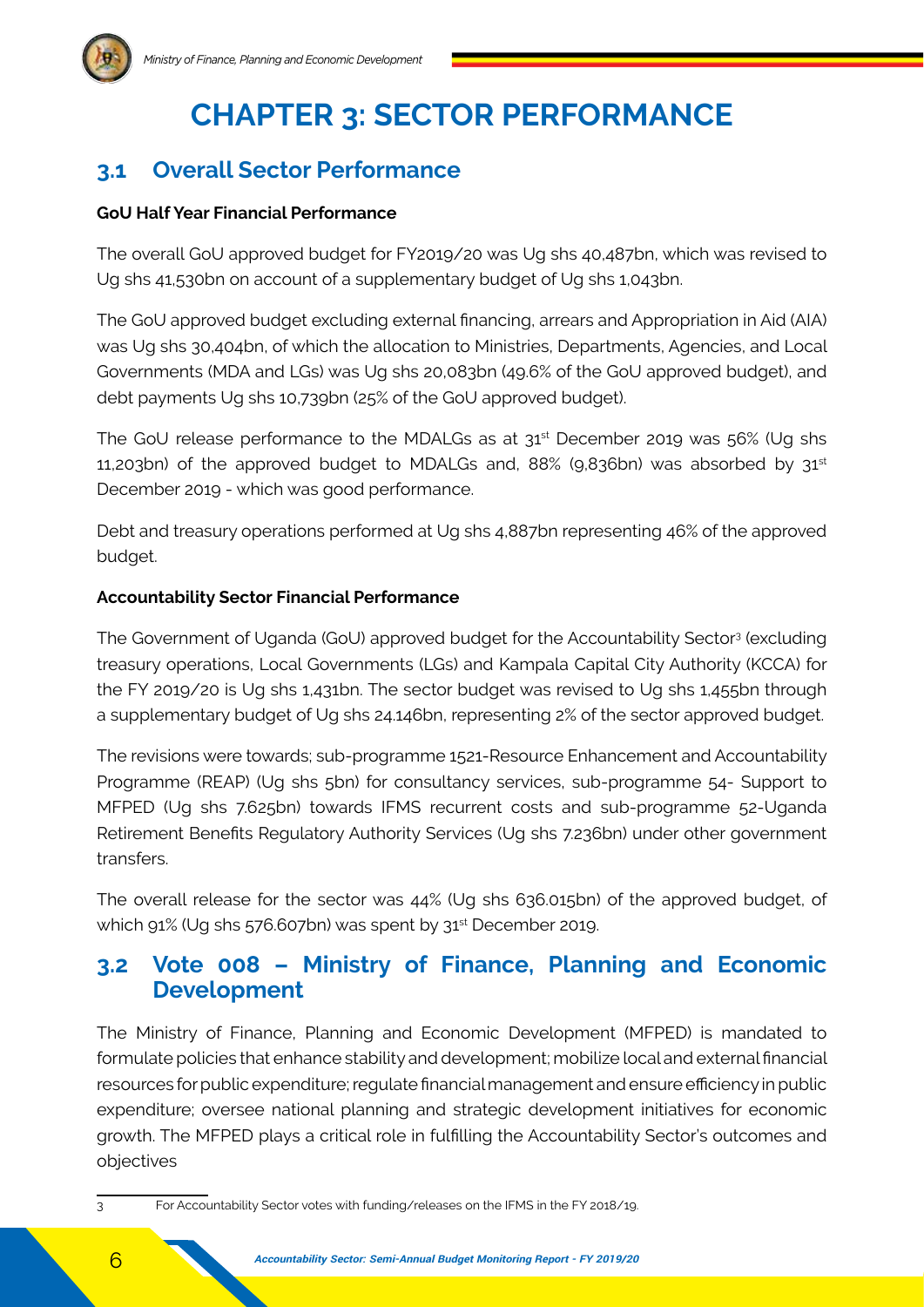

#### **3.2.1 Programme 1411 -Financial Sector Development**

Following the restructuring of the MFPED, the Microfinance Vote Function was reclassified as Financial Sector Development Programme with a broader mandate to promote financial sector development and ensure financial stability. Under this programme, the Microfinance Support Center Ltd was monitored.

## **The Microfinance Support Centre Limited**

#### **Background**

The Microfinance Support Centre (MSC) was established by the Government of Uganda in 2001 as the main vehicle for delivering affordable finance to communities to enable them to increase their employment levels, production and incomes. Specifically, the institution manages microfinance funds on behalf of Government, both micro-credit and micro-grants.

As a manager of Government microfinance funds, the MSC operates 12 regional offices and 4 Satellite Offices covering the entire country supported by over 129 Agency Savings and Credit Cooperative Organizations (SACCOs)/institutions and works in partnership with other collaborative and implementing organisations.

The main function of MSC is to identify, appraise, select, disburse and monitor both micro-credit and grant funds to target beneficiaries aimed at enhancing rural income and employment creation. A Board of Directors appointed by Government governs the company. It has so far executed its mandate through the implementation of five-year strategic plans, during which credit and capacity building services were extended to 2,540 partner organizations/clients countrywide ultimately reaching over 2.5 million beneficiaries out of which 52% are women and youth.

The Strategic Plan 2014-19 identified the following strategic objectives<sup>4</sup>: :

- 1. To mobilize enough resources so as to effectively deliver rural financial development services
- 2. Establish reference institutions in every district in Uganda
- 3. To increase loan portfolio by 10% per annum
- 4. To maintain portfolio at risk (P.A.R) past 365 days at 5%
- 5. To identify and fill capacity building gaps of clients
- 6. To achieve 30 days lead time for loan processing
- 7. Achieve interest rates below commercial lending rates
- 8. To develop at least one product for each client segment over the next five years

In doing its work, MSC is guided by the national priorities as stipulated in the National Development plans, the 23 Presidential Strategic Guidelines (2019-21) in particular social economic transformation through support to the Agriculture sector through provision of affordable financing. MSC has established agency SACCOs to bring services closer to the

4 These formed the basis of assessment of the performance of the MSC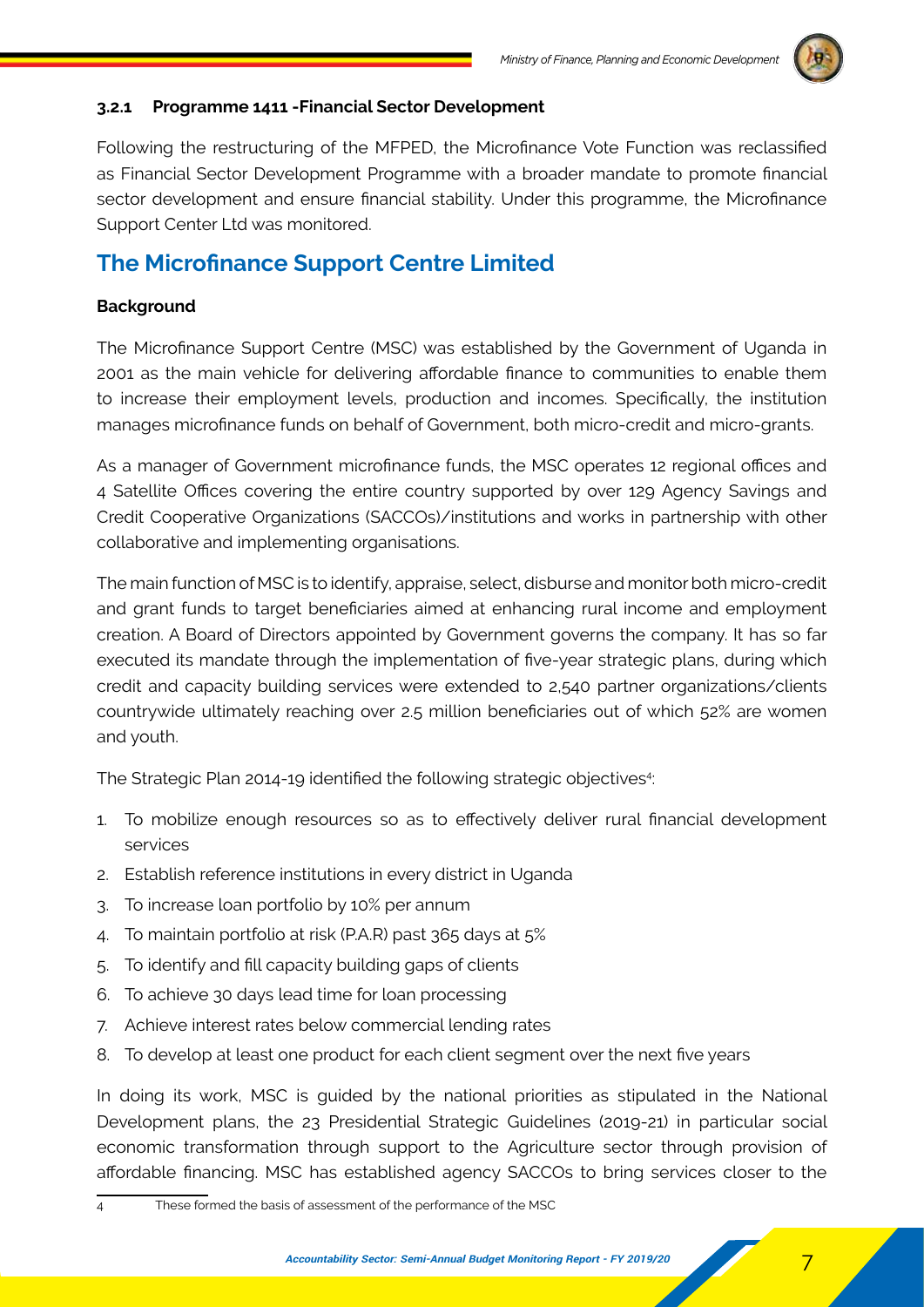

people which are also model SACCOs at each district for learning purposes and practical technical support to other SACCOs in the area.

The MSC targets the provision of affordable financial services to SACCOs/institutions, Micro Finance Institutions (MFIs), Small Medium Enterprises (SMEs), Groups and more importantly the provision of financing of agricultural chains including assets, inputs, and purchase of crop and other produce.

In order to take services nearer to the communities, the company offers its services through 12 zonal offices across the country, with each office serving an average of 10 districts. The MSC offers a number of products administered through its offices to the clients and these include; Agricultural loans, Environmental loans, Special interest group loans, Islamic Financing, Commercial loans and SME loans for trade and commerce and agriculture.

#### **Monitoring Scope**

The semi-annual review involved conducting monitoring visits to the MSC headquarters and zonal offices of Arua, Jinja, Hoima, Lira, Kampala, Kabale, Lira, Ngoma Satellite Office in Nakaseke, Masaka, Mbale, Mbarara and Soroti in January 2020.

Three institutions and two group beneficiary were sampled and district commercial officers of Amuru, Bukedea, Gulu, Kagadi, Kikuube, Kabale, Kayunga, Kibaale, Kumi, Kyankwanzi, Lira, Mayuge, Mbale, Nakaseke, Ntungamo, Rwampara, Tororo and Wakiso.

The performance of the MSC was monitored to assess;

- 1. The provision of financial services to the poor through SACCOs, Groups, Small and Medium Enterprises (SMEs) and Teachers' SACCOs.
- 2. Mobilization of resources to effectively deliver rural financial development services.
- 3. The level of financial inclusiveness to the population through affordability and accessibility.
- 4. The performance of various MSC products that include; Agricultural loans, Commercial loans, Special interest group loans and Environment loans.
- 5. The level and effect of business development services provided by the MSC to the clients.
- 6. Linkages and collaborations formed between the MSC and other institutions to enhance MSC interventions.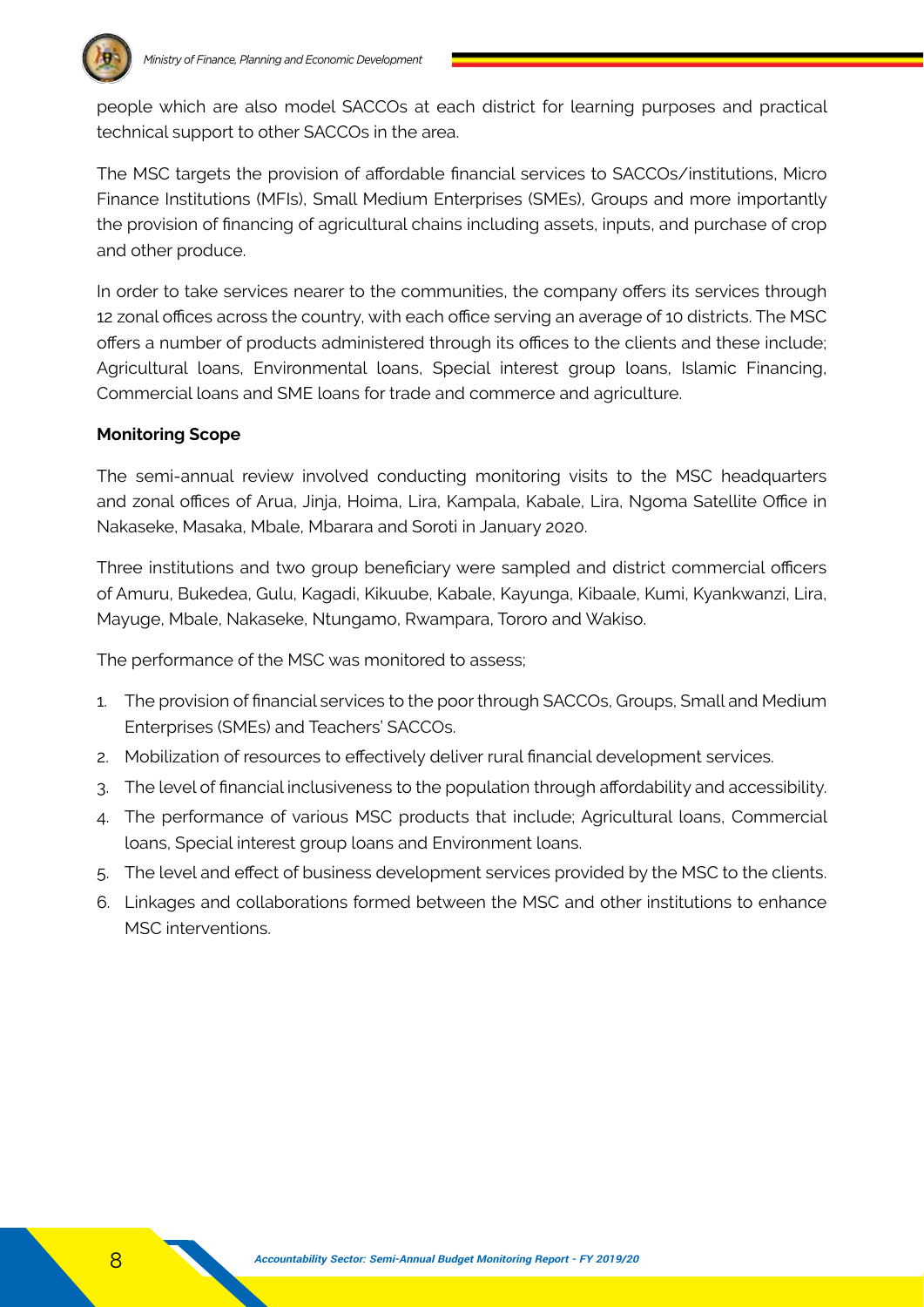

#### **Findings**

#### **(a) MSC Headquarters**

#### **Assessment of MSC Funding**

#### **Credit Performance**

In FY 2019/20, MSC was allocated Ug shs 61.29bn, of which Ug shs 3.57bn was operational budget (for salaries of contract staff, social security contributions and gratuity payment), while Ug shs 54.72bn was credit funds for on lending, and Ug shs 3bn for mobilization and revival of cooperatives throughout the country.

| <b>Particulars</b>                              | <b>Planned FY</b><br>2019/20 (Ug shs) | <b>Actual Ug 2019/20</b><br>(Ug shs) | %ge Release<br><b>Performance against</b><br>target |
|-------------------------------------------------|---------------------------------------|--------------------------------------|-----------------------------------------------------|
| Allocations for operations                      | 3,570,000,000                         | 3,570,000,000                        | 100                                                 |
| Reflows                                         | 39,720,000,000                        | 39,720,000,000                       | 100                                                 |
| Allocations for Mobilization of<br>Cooperatives | 3,000,000,000                         | 3,000,000,000                        | 100                                                 |
| Other income (GoU Credit funds)                 | 15,000,000,000                        | 15,000,000,000                       | 100                                                 |
| <b>Total Funds Available</b>                    | 61,290,000,000                        | 61,290,000,000                       | 100                                                 |

#### **Table 3.1: Sources of funding for MSC for the FY 2019/20**

*Source: MSCL Headquarters*

#### **Interest rates**

The MSC continued to offer the lowest interest rates to its clients ranging from 9% per annum for SACCOs- agricultural loans, 13% to SMEs, 17% for the commercial loans, and 11% for the Teachers' SACCO. This interest rate performance was satisfactory compared to the commercial rates that were on average 23%.

#### **Credit Disbursement**

During the period July to December 2019, MSC disbursed loans worth Ug shs 51.18bn against a target of Ug shs 35bn (146% performance) compared to Ug shs 18.03bn disbursed by the company in July to December 2018. This was a great improvement compared to the previous year. Ug shs 43.1bn (84%) was from conventional financing, while Ug shs 8.04bn (16%) was funded under Islamic Financing.

The MSC continued to market all loan products to different client categories. As at  $31<sup>st</sup>$ December 2019, the company had a 14.8% increase in outstanding portfolio to Ug shs 134.7bn from Ug shs  $117.3$ bn at  $30<sup>th</sup>$  June 2019.

A total of 544 loans/facilities were disbursed. Growth in disbursements was partly attributed to intensified initiatives by the company to reach out to the youth and women through rural mobilization, sensitization and training, projects in regional offices and collaboration with partners, local government, CBOs and favourable loan conditions.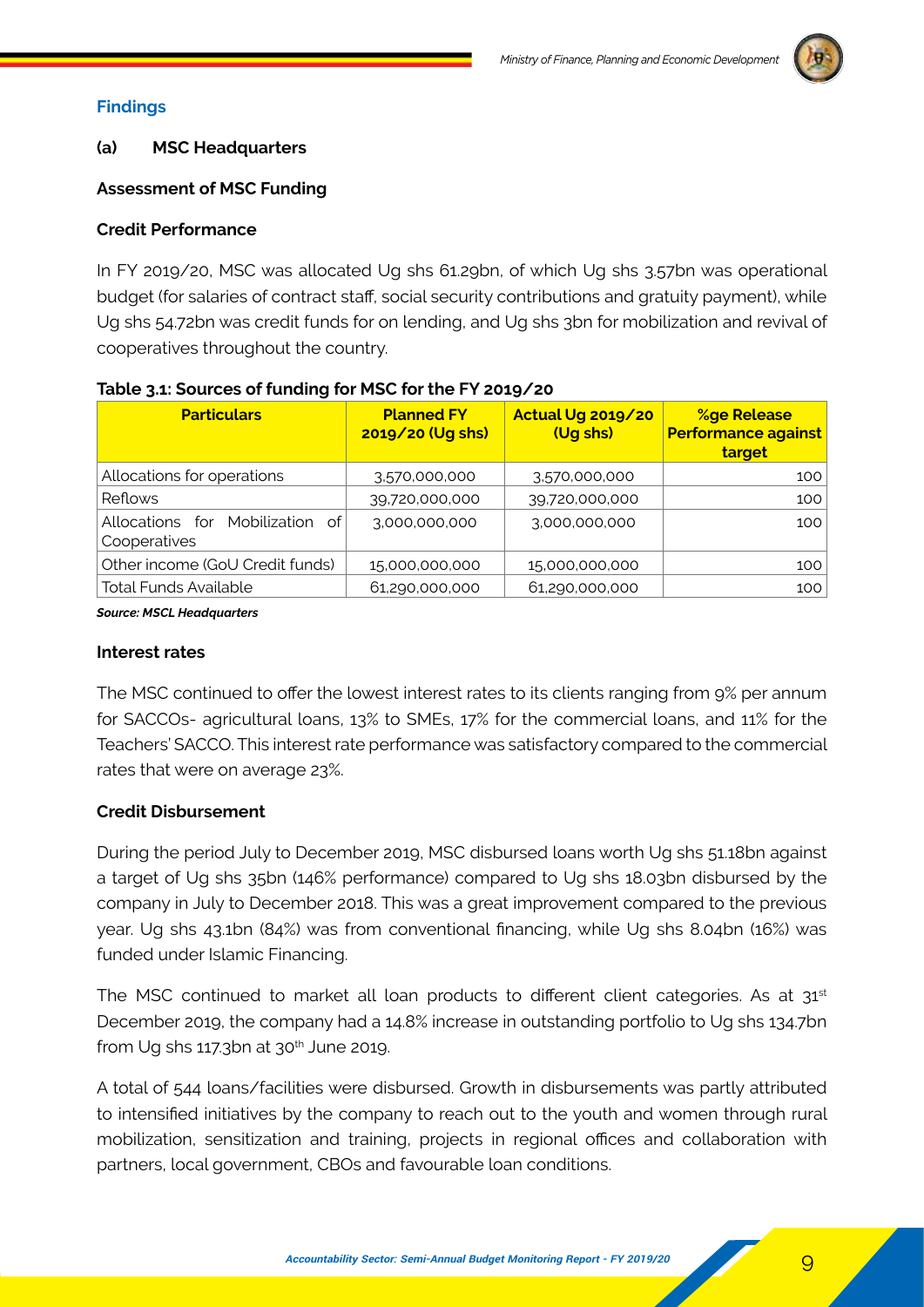

#### **Table 3.2: Disbursement by Loan Product Q1 & Q2 FY 2019/20**

Half Year Disbursements per Loan Product

| iau Tear Dispuiserrierius per Loan Frouuct |               |                         |  |  |
|--------------------------------------------|---------------|-------------------------|--|--|
| <b>Product</b>                             | <b>Number</b> | <b>Amount (Ug. shs)</b> |  |  |
| <b>Islamic Finance</b>                     | 31            | 8,042,421,500           |  |  |
| Teachers' Loan                             | 11            | 1,423,000,000           |  |  |
| Special Interest Group loans               | 302           | 10,820,923,000          |  |  |
| Commercial loan                            | 76            | 10,023,576,416          |  |  |
| Agricultural loans                         | 124           | 20,875,400,000          |  |  |
| <b>TOTAL</b>                               | 544           | 51,185,320,916          |  |  |

*Source: MSCL Headquarters*



*Source: MSC Head Office* 

#### **Zonal Disbursements**

Kampala Zone with the biggest region had Ug shs11.2bn disbursed, the highest in value of regional loans disbursed. This performance was better than the half year performance in FY 2018/19 of Ug shs 5.070bn. The poorest performing zone was Moroto that disbursed loans valued at Ug shs 421 million, less than the half year performance of 2018/19 of Ug shs 460m. Details of the performance per zone is shown in table 3.3.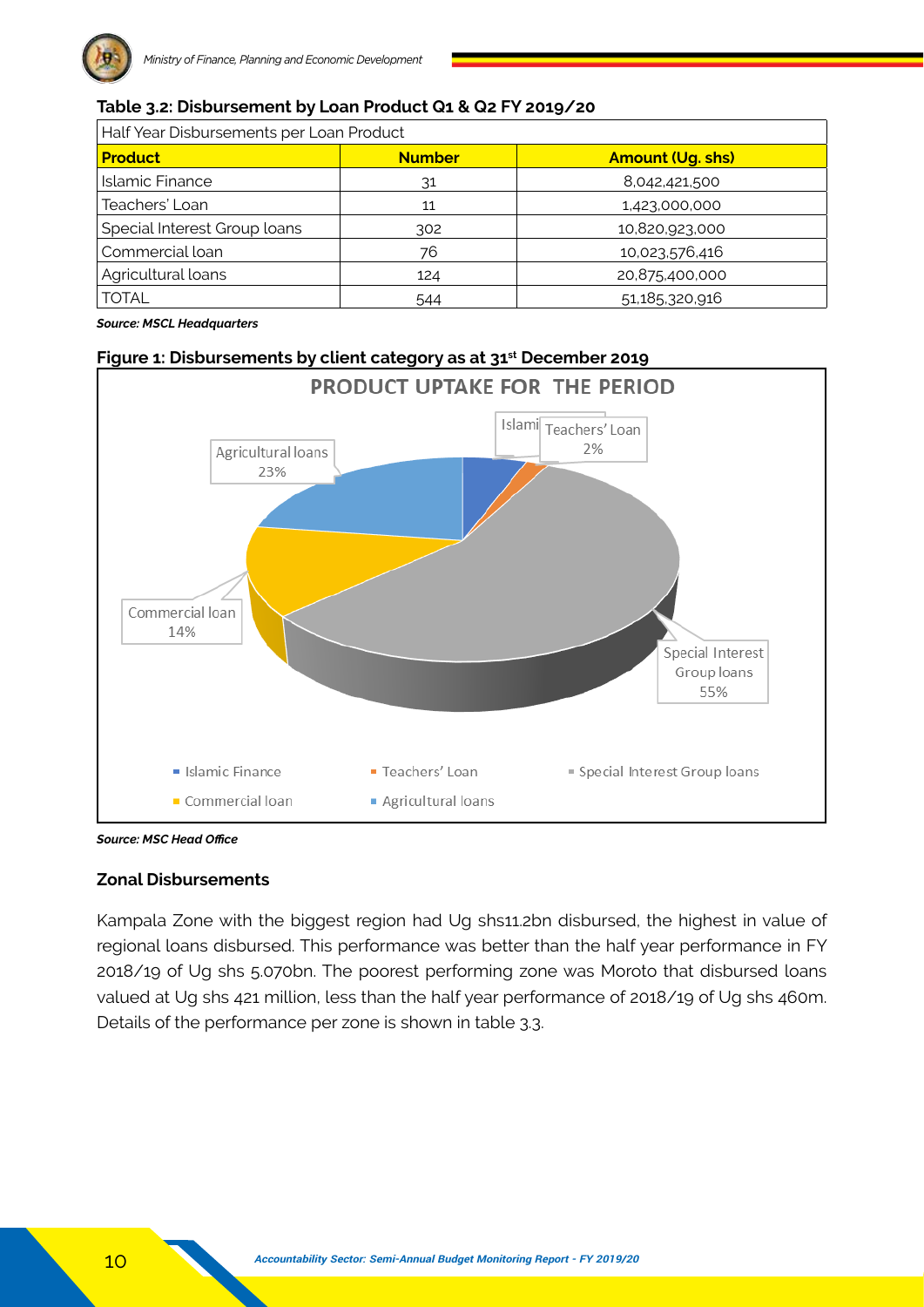

| <b>Zone</b>  | FY 2018/19(July-Dec)<br><b>Amount Disbursed</b> | FY 2019/2020(July-Dec)<br><b>Amount Disbursed</b> | Increase/Decrease |
|--------------|-------------------------------------------------|---------------------------------------------------|-------------------|
| Arua         | 361,000,000                                     | 1,242,810,899                                     | $-881,810,899$    |
| Gulu/Lira    | 3,082,000,000                                   | 1,048,733,000                                     | 2,033,267,000     |
| Hoima        | 1,515,000,000                                   | 1,084,400,000                                     | 430,600,000       |
| Jinja/Iganga | 640,000,000                                     | 1,177,000,000                                     | $-537,000,000$    |
| Kabale       | 1,205,000,000                                   | 1,740,000,000                                     | $-535,000,000$    |
| Kabarole     | 1,639,000,000                                   | 2,062,500,000                                     | $-423,500,000$    |
| Kampala      | 5,070,000,000                                   | 11,226,700,000                                    | $-6,156,700,000$  |
| Masaka       | 2,005,000,000                                   | 3,974,490,000                                     | $-1,969,490,000$  |
| Mbale        | 716,000,000                                     | 1,641,300,000                                     | $-925,300,000$    |
| Mbarara      | 2,210,000,000                                   | 7,371,000,000                                     | $-5,161,000,000$  |
| Moroto       | 460,000,000                                     | 421,000,000                                       | 39,000,000        |
| Soroti       | 178,000,000                                     | 1,385,265,962                                     | $-1207,265.962$   |
| Head office  | O                                               | 16,810,121,055                                    | $-16,810,121,055$ |
| <b>Total</b> | 19,081,000,000                                  | 51,185,320,916                                    | $-32,104,320,916$ |

#### **Table 3.3 Analysis of Disbursements per Zone as at 31st December 2018 and 2019**

*Source: MSC Head office* 

#### **Growth in Portfolio**

The outstanding portfolio<sup>5</sup> as at 31<sup>st</sup> December 2019 was Ug shs 134.7bn, an increase from Ug shs 117.3bn registered at the end of FY 2018/19. This was mainly due to the improved performance of the loan recovery, a more rigorous follow-up campaign and a reduction in written off loans. Partnerships were strengthened and improved BDS impact as more reference SACCOs and extension workers were established across the country.

#### **Quality of Portfolio**

Portfolio at Risk (PAR)<sup>6</sup> greater than 30 days- was 22% by December 2019 compared to 21% in December 2018.

#### **Growth in Clientele and Number of Loans**

Under the pillar, *Client Coverage and Product Development*, there are 2 strategic objectives;

- 1. Increase coverage of MSC services & products, and
- 2. Enhance product development

#### **Performance of "Increase coverage of MSC services and products"**

The company intensified the engagement and support to create reference SACCOs across all the zones in order to improve information dissemination and create awareness about MSC products and services, provide technical assistance and share good practice to support weaker SACCOs.

<sup>5</sup> Funds disbursed and held out in loans at given time.

Measures loan portfolio with outstanding instalments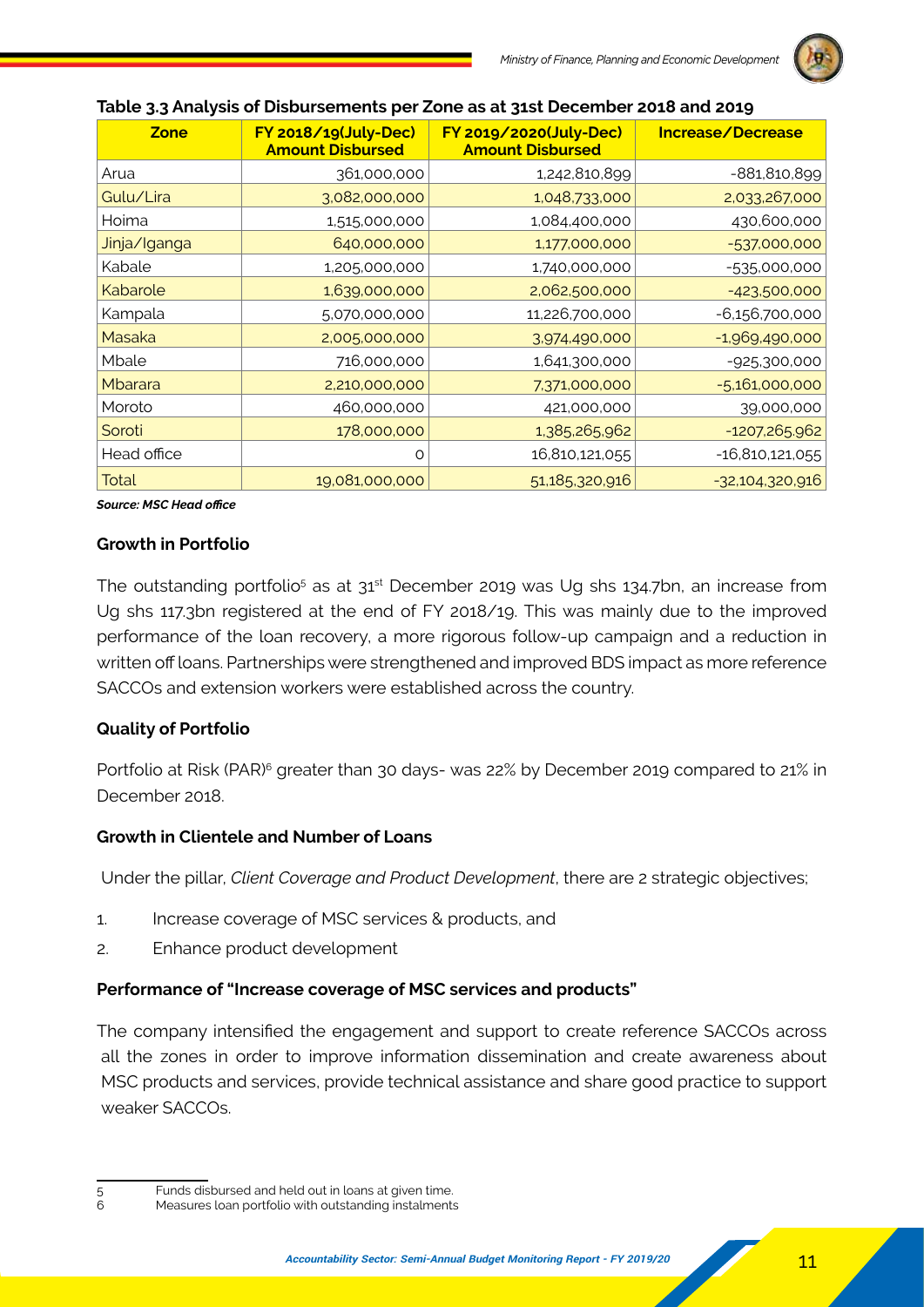

As at 31<sup>st</sup> December 2019, 71% of districts had at least one Reference SACCOs/institutions (115 institutions) indicating a slight decline compared to 77% as at end of the previous FY. The SACCOs identified were undergoing capacity building to meet criteria for Reference SACCOs. However, this is expected to increase as the new strategic plan considers other institutions not only SACCOs as reference institutions.

Through community mobilizations, a total of 8,121 individuals were reached in Luwero, Kyotera and Lira districts. Individuals were offered guidance on relevance of saving culture, formation of groups and Village Savings and Lending Associations (VSLAs) methodology, record keeping, governance, registration, compliance and this resulted in increased disbursements as individuals formed viable groups and accessed affordable financing from MSC.

Revival of cooperatives commenced for two (2) SACCOs in Kampala and Kasese districts through MSC Business Development Services.

#### **Business Development Services (BDS)**

The company provided BDS support to 320 client institutions against the target of 150 representing 213% performance achievement. A total of 4,400 individuals were trained comprising of 2,110 women and 2,290 male, of which 40% were youth.

The total number of individual members reached/supported were 25,284 (comprising of 11,178 women, 12,110 men and 1,996 youth) in partner organizations, thus surpassed the target of reaching 10,000 beneficiaries, representing 252% performance.

 Partnerships building continues to be core to MSC's interventions, reflecting commitment to business growth in terms of clients, resource mobilization, product development and sustainability.

 The MSC through its partnerships development agenda, engaged 9 partners: Goal Global (Uganda) to implement a two-year irrigation technology based initiative for facilitating over 1,875 youths engagement in agribusiness; International Fertilizer Development Centre (IFDC) to ensure that farmer groups and service providers have better access to financial products and services; Integrated Community, Agriculture and Nutrition (ICAN) a USAID project to enhance a skills training scheme for over 500 adolescent girls and young women in Kisoro District; United Nations High Commissioner for Refugees (UNHCR) to implement economic livelihood projects especially for refugees and host communities; Mgahinga Cultural and Crafts Centre; Management Training and Advisory Centre (MTAC); AlHuda Centre of Islamic Banking & Economics; Savings Banks Foundation for International Cooperation (SBFIC); and HABITAT Uganda all tailored to support social-economic development.

In order to scale up Islamic micro financing, through a collaboration between the Imams Development Forum and Operation Wealth Creation, the UMC trained 429 Imams in all the divisions of Kampala. These efforts are aimed at creating more awareness, strengthening the Kampala District Imams SACCO, which was registered on 3rd September 2019, and delivering more inclusive financial services.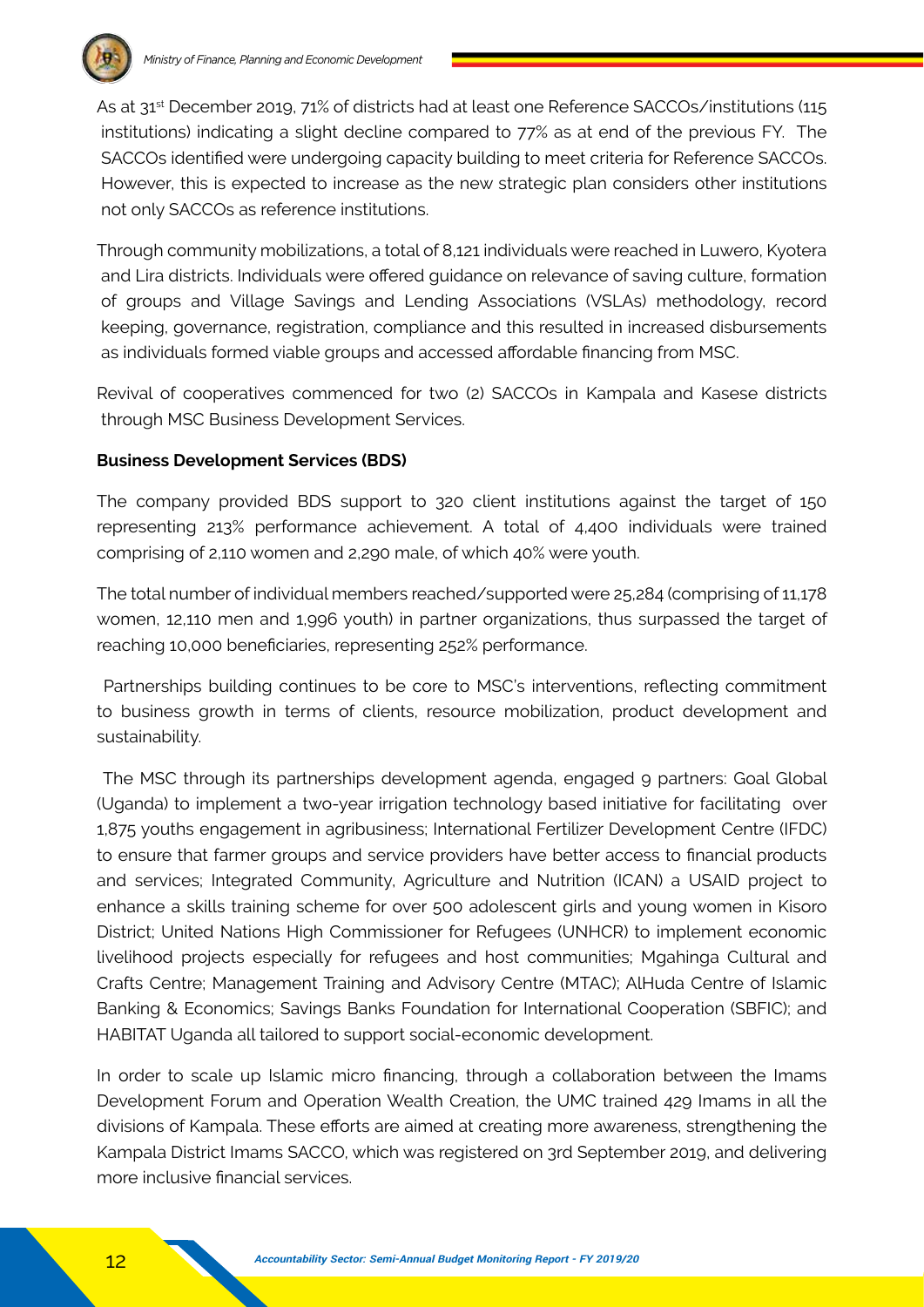

 The Centre partnered with Ministry of Local Government to implement the Local Economic Growth Support (LEGS). District project orientation and revalidation of sites was conducted in 177 LEGS districts and 41 out of the 98 profiled projects were appraised. Technical capacity requirements for the profiled projects were also mapped and an action plan to close the gaps developed. Some of the critical needs identified relate to governance, financial management, record keeping & MIS, enterprise management, VSLA methodology, marketing, business and strategic planning, risk management, auditing, interpretation of financial reports among other aspects.

#### **Challenges**

The MSC has focused on increasing outreach of rural financial services; member savings growth and development particularly through SACCOs and cooperatives; employment enhancement and the provision of affordable credit through innovative product development. In has encountered the following challenges.

- 1. Loan default by some client institutions mainly due to failed businesses, fraud and inadequate policy framework to enforce recovery.
- 2. Inadequate credit financing compared to the annual demand. In the last 10 years, MSC has disbursed loans averaging Ug shs 26bn annually (at interest rates of 13% per annum (p.a.) for SMEs and 9% for SACCOs in the agricultural value chains). This is against an average annual demand of Ug shs 167bn.
- 3. Limited outreach centres to effectively cover the entire country. The company operates 12 regional offices, 4 satellite offices countrywide and has directly supported the establishment of demonstration or reference SACCOs in various districts to improve services delivery. Expansion of the structure is limited by operational fund.

#### **Zonal Offices Monitored**

The MSC's 12 zonal offices include; Arua, Hoima, Jinja, Kabale, Kabarole, Kampala, Lira, Masaka, Mbale, Mbarara, Moroto and Soroti. For the semi-annual review, the zonal offices of Arua, Jinja, Hoima, Lira, Kampala, Kabale, Mbale, Masaka, Mbarara, Ngoma Statelite Office and Soroti were visited.

The objective was to;

Confirm products and services offered to clients and assess the performance of zonal offices from the clients served and obtain details of clients served.

The products offered to clients include;

**1. Agricultural loan**: Funds are extended to support activities along the agricultural value chain such as productivity enhancement, asset acquisition, bulk purchasing, collective marketing and construction of farm housing. Funding is also extended to support environmental and clean energy products.

<sup>7</sup> Adjumani, Alebtong, Buikwe, Bunyangabu, Buyende, Gomba, Kabalore, Katakwi, Kibuku, Kumi, Kyenjojo, Luwero, Nakaseke, Ntoroko, Nwoya, Rukungiri, Tororo.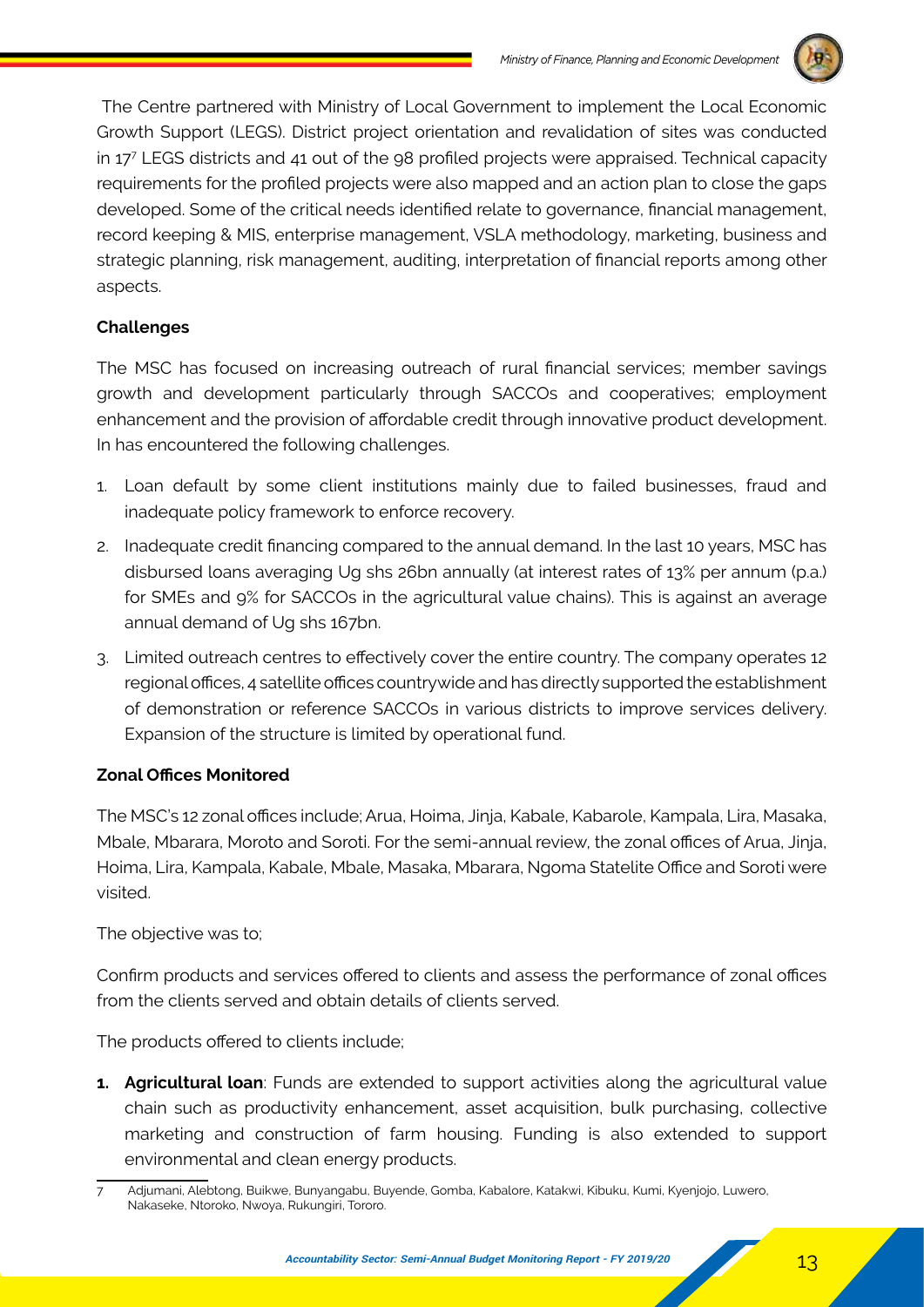

- **2. Group Loan:** Credit is extended through microfinance intermediaries/partner organizations: and where necessary directly to registered groups. The intermediaries may be SACCO, Microfinance Institutions and NGOs.
- **3. Commercial loan**: This targets SMEs and financial institutions for on lending to members engaged in trade, small scale manufacturing, home improvement and service industry.
- **4. Asset Financing Loan:** Extended to clients who require assets especially for value addition and production enhancement. Funding is provided for 80% for the asset cost. The client is expected to meet the remaining 20%.
- **5. Teacher's SACCO Fund**: Extended to registered Teachers' SACCO for on-lending to their members.
- **6. Common User Facility/Community Asset:** The MSC leases assets in form of machinery or equipment to target beneficiaries at an agreed rental fee for an agreed period of time, after which legal ownership of the asset is transferred to the beneficiaries. It also targets special interest groups such as youth, artisans (metal fabricators, brick makers, welders, carpenters, salon operators, tailors, among others) that may in need of equipment or machinery commonly used by the group but unaffordable to them.
- **7. Islamic Microfinance** administered through five mode; *Musharaka* (equity financing partnership), *Murabaha* (cost plus sharing), *Mudaraba* (profit sharing), *Salam* (forward sale), *Istisna* (is a long-term contract to be delivered at a future date for an agreed fixed price).

#### **(b) Arua MSC Zonal Office**

Arua zone covers 11 districts of West Nile i.e. Arua, Maracha, Koboko, Yumbe, Moyo, Adjumani, Nebbi, Pakwach, Zombo, Obongi and Okollo

From July to December 2019, the zonal office disbursed Ug shs 1.24bn against a target of Ug shs 975 million (127% performance) with an outstanding loan portfolio of Ug shs 2.25bn against a target of Ug shs 2.5bn. The cumulative repayment rate was 40% compared to 31% as at June 2019, pointing to inefficiencies in recovery of loans. The zonal office maintained 6 districts with at least a reference<sup>8</sup> SACCO out of 11 districts. Two new districts were created under the zone's coverage. A total of 16 client institutions and prospective clients were trained against a target of 38.

There were 579 beneficiaries (355 female, 182 male, 2 persons with disability and 40 youths) and employment opportunities created for 213 individuals i.e. 101 female and 112 male within the region.

During the period under review, the zonal office engaged the district local government officials to foster collaborations. Also Honey Pride Company limited continued to implement the partnership with MSC. The performance of the zone is summarized in table 3.4.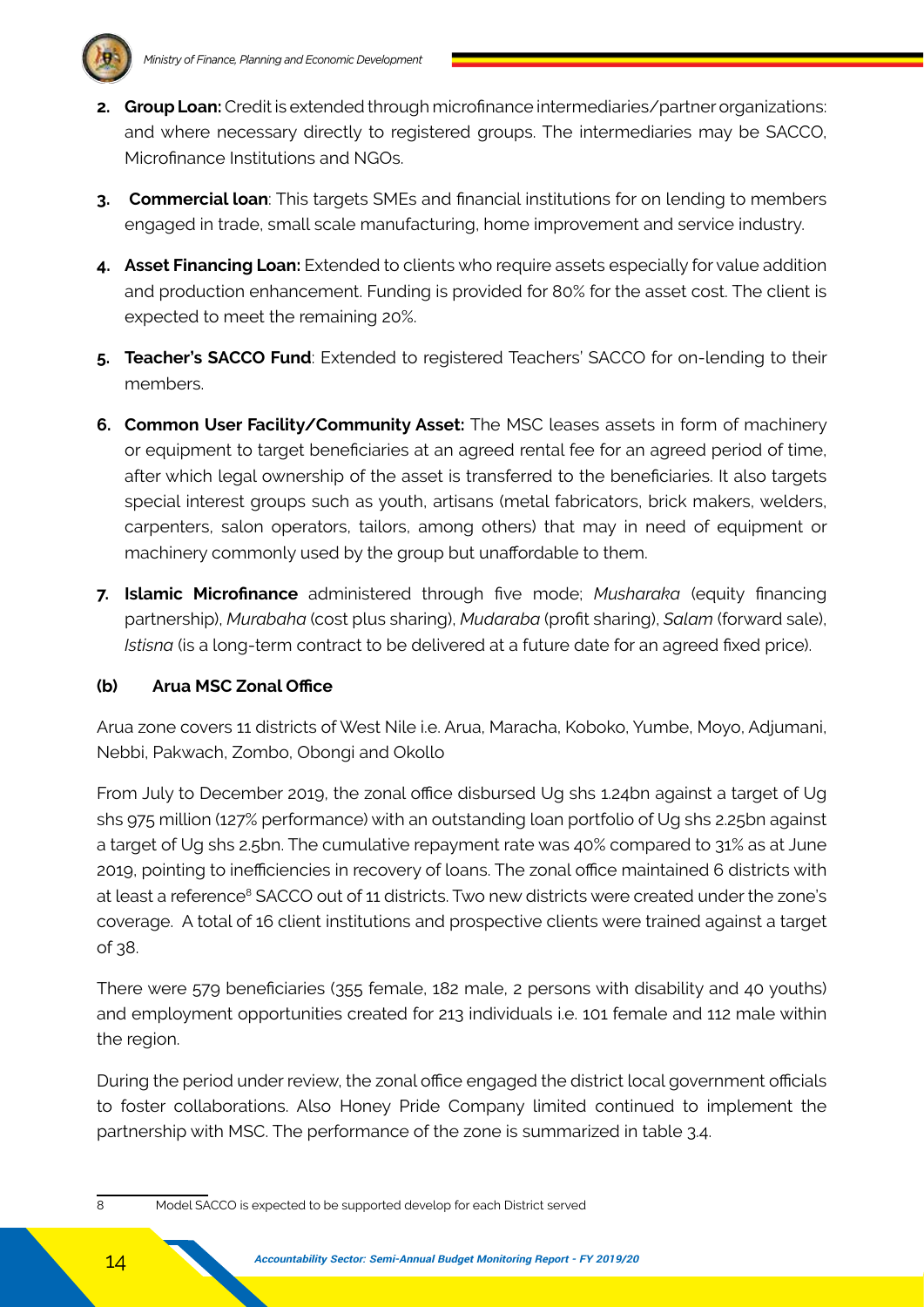

| No.            | <b>Indicator</b>                                                                        | <b>Benchmark</b>                                | FY 2019/2020    |                    |
|----------------|-----------------------------------------------------------------------------------------|-------------------------------------------------|-----------------|--------------------|
|                |                                                                                         |                                                 | <b>Target</b>   | <b>Actual</b>      |
| $\mathbf{1}$ . | Value of loans disbursed during the<br>period in (Ug shs billions)                      | Not according to the $975m$<br>annual work plan |                 | 1.24 <sub>bn</sub> |
| 2.             | Cost Vs Income ratio                                                                    | Costs < 1                                       | 0.6:1           | 0.8:1              |
| 3.             | Repayment rate (on time)                                                                | 95%                                             | 75%             | 40%                |
| 4.             | Value of outstanding loan portfolio Increasing from<br>(Uq shs billion)                 | year                                            | prior $ 2.5$ bn | 2.258bn            |
| 5.             | Portfolio At Risk (P.A.R)>30 days Not> 15% of total o/s 6%<br>(Value in Ug shs Billion) | loan portfolio                                  |                 | 12.4%              |
| 6.             | Existence of reference SACCO/<br><b>District</b>                                        | 1/District                                      | 8               | 6                  |

#### **Table 3.4: Arua MSC Zonal Office Performance as at 31st December 2019**

*Source: MSC Arua Zonal Office*

#### **(c) Hoima MSC Zonal Office**

Hoima zone serves 9 districts which include Masindi, Kagadi, Kakumiro, Kibaale, Hoima, Kyankwanzi, Kikuube, Bullisa and Kiboga.

The zonal office disbursed Ug shs 1.08bn which was 57% performance of the target (Ug shs 1.9bn) with an outstanding portfolio of Ug shs 3.42bn against the target of Ug shs 3.8bn (90%). A total of 26 client institutions and prospective clients were trained against a target of 55.

The cumulative repayment rate was 78% against the target of 95%. The zonal office achieved a cost to income ratio of 0.29:1 against a target of 0.3:1. The zonal office was able to have a reference9 SACCO in 7 of the 10 districts (70%).

During the period under review, beneficiaries of the services were 7,441 consisting of 3,439 male, 2,824 female, 1,129 youth and 49 PWDs.

Since 2010, MSC has continuously supported Kyankwanzi SACCO with both affordable finance and training to improve efficiencies and growth of the SACCO. Kyankwanzi SACCO operates in Kyankwanzi and Kiboga districts reaching 1,494 people (1,156 males, 338 females) and 141 Groups and creating employment opportunities for 150 people.

Through affordable finance of Ug shs 660 million from MSC, the SACCO extended services supporting commercial dairy farming, cattle fattening and goat rearing, poultry, piggery, commercial maize farming & milling, groundnuts and cassava, trade and commerce of solar panels, motorcycles as well as petroleum & gas in Kyankwanzi and Kiboga. This has helped to improve household incomes and standards of living of people in the areas covered by the SACCO. The performance is summarized in table 3.5.

9 Model SACCO is expected to be supported develop for each District served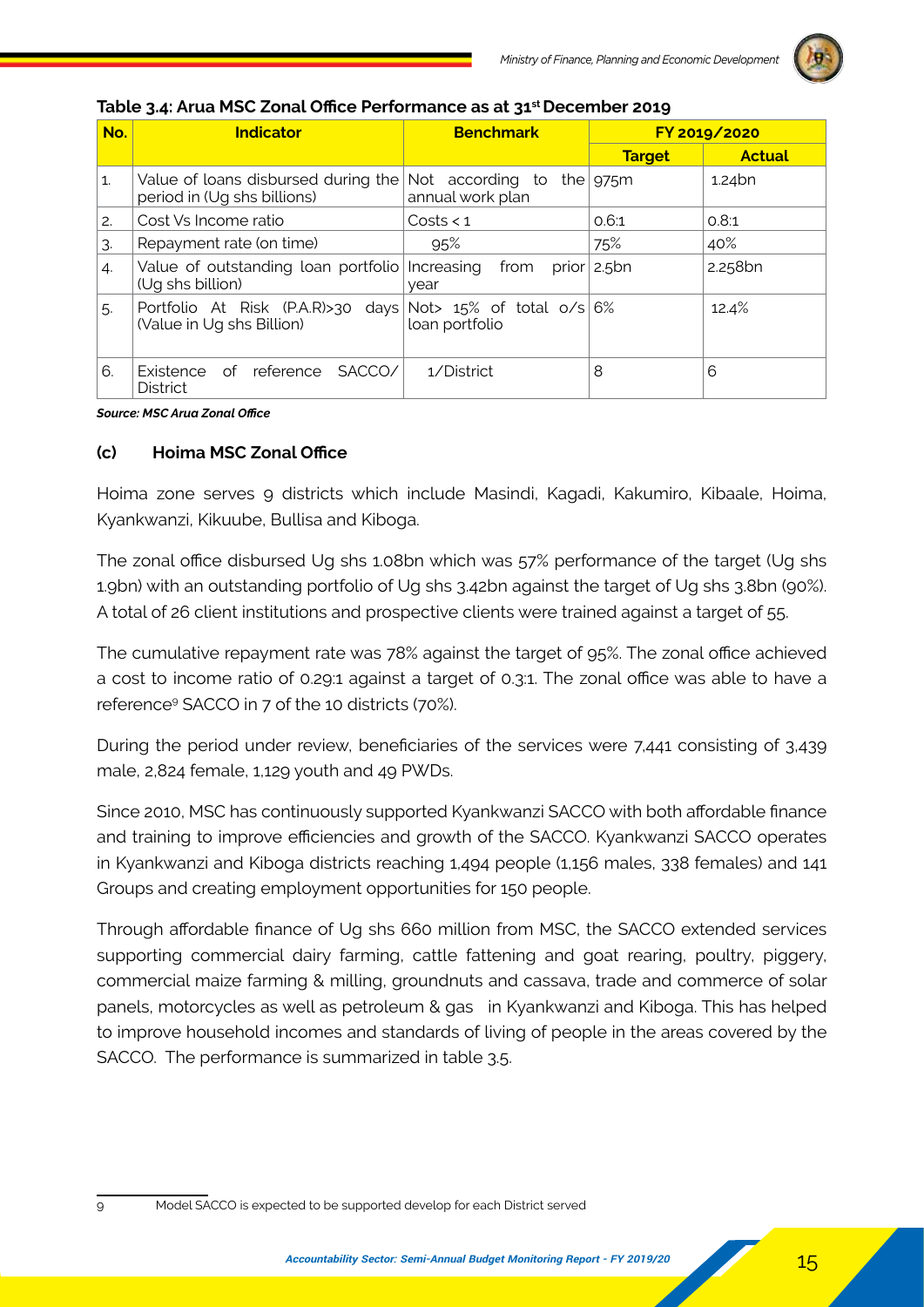

| <b>No</b> | <b>Indicator</b>                                                   | <b>Benchmark</b>                        | FY 2019/20        |                    |
|-----------|--------------------------------------------------------------------|-----------------------------------------|-------------------|--------------------|
|           |                                                                    |                                         | <b>Target</b>     | <b>Actual</b>      |
| 1.        | Value of loans disbursed during the<br>period in (Ug shs billions) | According to the annual<br>work plan    | 1.9 <sub>bn</sub> | 1.08 <sub>bn</sub> |
| 2.        | Cost Vs Income ratio                                               | Costs < 1                               | 0.30:1            | 0.29:1             |
| 3.        | Repayment rate (on time)                                           | 95%                                     | 95%               | 78%                |
| 4.        | Value of outstanding loan portfolio (Ug<br>shs billion)            | Increasing from prior<br>year           | 3.8 <sub>bn</sub> | 3.42 bn            |
| 5.        | Portfolio At Risk (P.A.R)>30 days (Value in<br>Ug shs Billion)     | Not> 15% of total o/s<br>loan portfolio | 1.25%             | 9.13%              |
| 6.        | Existence of reference SACCO/ District                             | 1/District                              | 10                |                    |
| 7.        | Client institutions trained                                        | Strengthening<br>institutional capacity | 55                | 26                 |

#### **Table 3.5: Hoima MSC Zonal Office Performance as at 31st December 2019**

#### *Source: Hoima Zonal Office*

#### **(d) Jinja MSC Zonal Office**

Jinja zonal office covers Busoga sub-region which consists of 11 districts, namely: Jinja, Kamuli, Iganga, Luuka, Bugiri, Namutumba, Mayuge, Namayingo, Kaliro, Buyende, and Bugweri.

The zonal office disbursed Ug shs 1.17bn which was 69% performance of the target (Ug shs 1.7bn) with an outstanding loan portfolio of Ug shs 3.51bn against a target of Ug shs 2.8bn (125% performance). A total of 32 client institutions and prospective clients were trained against a target of 20.

The cumulative repayment rate achieved was 71% against the target of 85% indicating improved performance compared to 53% as at 30<sup>th</sup> June 2019. The zonal office was able to maintain a reference<sup>10</sup> SACCO in 10 of the 11 districts. The zonal office is profitable with a cost to income ratio of 0.5:1.

During the period under review beneficiaries were 9,008 consisting of 3,342 male, 3,313 female, 2,317 youth and 36 PWDs. The zone continued to engage district officials and SESECO Company Ltd to extend services in the communities. The performance of the zonal office is shown in table 3.6.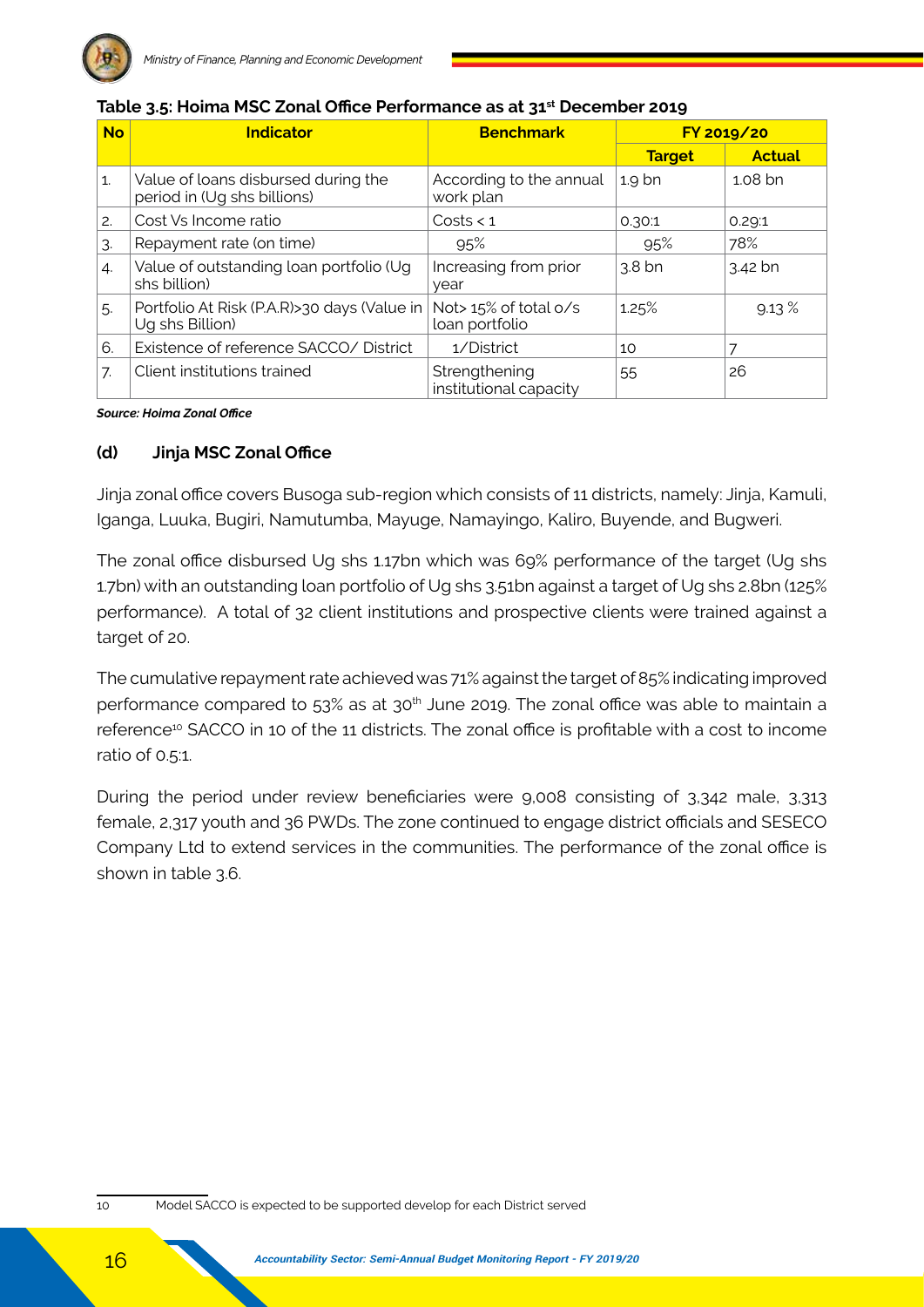

| No.          | <b>Indicator</b>                                                                          | <b>Benchmark</b>                           | 2019/20           |               |
|--------------|-------------------------------------------------------------------------------------------|--------------------------------------------|-------------------|---------------|
|              |                                                                                           |                                            | <b>Target</b>     | <b>Actual</b> |
| $\mathbf{1}$ | Value of loans disbursed during<br>the period in (Ug shs billions)                        | According to the annual work<br>plan       | 1.7 <sub>bn</sub> | $1.17$ bn     |
| 2.           | Cost Vs Income ratio                                                                      | Costs < 1                                  | 0.7:1             | 0.5:1         |
| 3.           | Repayment rate (on time)                                                                  | 95%                                        | 85%               | 71%           |
| 4.           | Value of outstanding loan portfolio   Increasing from prior year<br>(Uq shs billion)      |                                            | 2.8 <sub>bn</sub> | $3.51$ bn     |
| 5.           | Portfolio At Risk (P.A.R)>30 days Not> 15% of total o/s loan<br>(Value in Ug shs Billion) | portfolio                                  | 3%                | 18.07%        |
| 6.           | Existence of reference SACCO/<br><b>District</b>                                          | 1/District                                 | 11                | 10            |
| 7.           | Client institutions trained                                                               | institutional<br>Strengthening<br>capacity | 20                | 32            |

#### **Table 3.6: Jinja MSC Zonal Office Performance as at 31st December 2019**

*Source: MSC Jinja Zone*

#### **(e) Lira/Gulu MSC Zonal Office**

The zone serves 17 districts covering Acholi and Lango regions, these include; Lira, Dokolo, Amoltar, Kole, Apac, Kwania, Alebtong, Otuke, Oyam, Gulu, Nwoya, Amuru, Lamwo, Kitgum, Pader, Omoro and Agago.

The zonal office disbursed Ug shs. 1.04bn against a target of Ug shs 1.6bn (65% performance). Portfolio outstanding attained was Ug shs 4.16bn against a target of Ug shs 4.3bn (97% performance). 24 client institutions and prospective clients were trained against a target of 30. The cumulative repayment rate achieved was 32% against a target of 85%. The zonal office was able to maintain a reference<sup>11</sup> SACCO in 6 of the 17 districts (35%). During the period under review, the region registered 4,389 beneficiaries consisting of; 3,157 Female, 1,214 Youth and 18 PWDs.

Talanta Finance Limited is one of MSC's client's (Microfinance Institution). The MFI acquired an agricultural loan of Ug. Shs 370m for onward lending to purchase (oxen and ploughs) for smallholder farmer groups. As a result of MSC's support to Talanta Finance, smallholder farmer groups were able to access oxen and ploughs cheaply and took up commercial farming in line with the National Government agenda of agricultural commercialization. Over 200 farmers were trained in good Agronomic practices, created employment rural unemployed youths in the rural areas and increased in farming acreages and production which has led to improved food security at household level and the communities. The performance of the zone is summarized in table 3.7.

11 Model SACCO is expected to be supported develop for each District served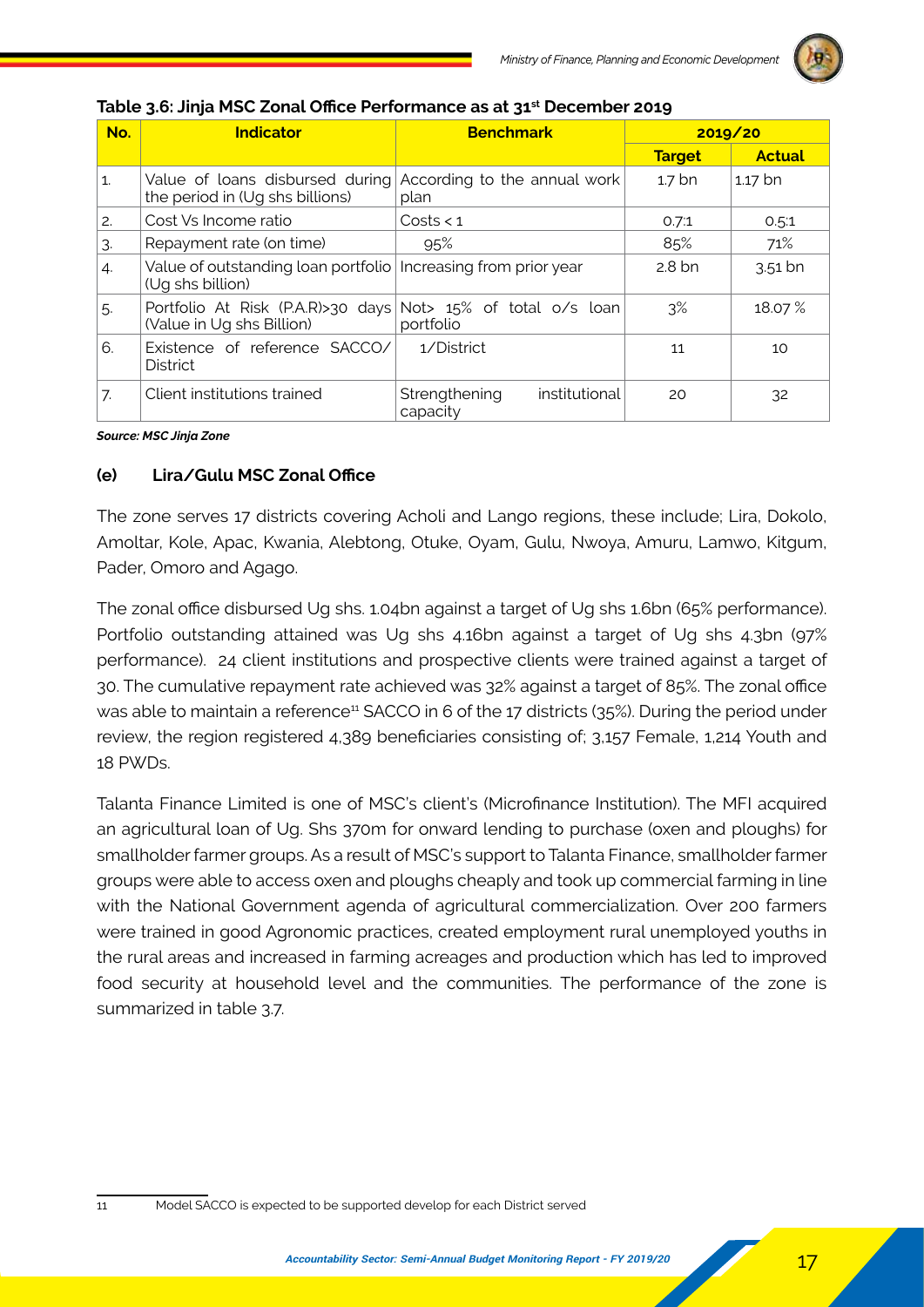

| No.          | <b>Indicator</b>                                                                   | <b>Benchmark</b>                         | FY 2019/20        |               |
|--------------|------------------------------------------------------------------------------------|------------------------------------------|-------------------|---------------|
|              |                                                                                    |                                          | <b>Target</b>     | <b>Actual</b> |
| $\mathbf{1}$ | Value of loans disbursed during the<br>period in (Ug shs billions)                 | Not according to the annual<br>work plan | 1.6 <sub>bn</sub> | $1.04$ bn     |
| 2.           | Cost Vs Income ratio                                                               | Costs $<$ 1                              | 1:1               | 1.17.1        |
| 3.           | Repayment rate (on time)                                                           | 95%                                      | 60%               | 32%           |
| 4.           | Value of outstanding loan portfolio Increasing from prior year<br>(Uq shs billion) |                                          | $4.3 \text{ bn}$  | 4.16 bn       |
| 5.           | Portfolio At Risk (P.A.R) > 30 days (Value)<br>in Ug shs Billion)                  | Not> 15% of total o/s loan<br>portfolio  | 10%               | 51.2%         |
| 6.           | reference<br>SACCO/<br>Existence of<br><b>District</b>                             | 1/District                               | 17                | 6             |

#### **Table 3.7: Lira MSC Zonal Office Performance as at 31st December 2019**

*Source: MSC Lira Zonal Office*

#### **(f) Kampala MSC Zonal Office**

Kampala Zone covers 13 districts including Kampala (Makindye, Rubaga, Kawempe, Nakawa and Central Divisions), Wakiso, Mukono, Luwero, Kayunga, Buikwe, Mityana, Mpigi, Nakaseke, Nakasongola, Gomba, Butambala and Buvuma. The zone also has a satellite office in Ngoma supporting people of Nakaseke district.

The zonal office disbursed Ug shs 11.4 bn which was 114% performance of the target (Ug shs 10 bn). Portfolio outstanding attained was Ug shs 28.85bn against a target of Ug shs 31bn (93% performance). The zonal office was able to have a reference<sup>12</sup> SACCO in 12 of the 13 districts (90%). 104 client institutions and prospective clients were trained against a target of 100.

The cumulative repayment rate achieved was 57% against the target of 80%. This was attributed to bulk debtors who failed to clear their arrears in a long period. However, the zonal office was profitable with a cost to income ratio of 0.17:1. During the period the beneficiaries were 70,519 i.e. consisting of 30% Female and 58% Youth.

The zone continued to engage District officials in Buikwe, Wakiso, Kampala and Luwero district through massive mobilisations, sensitization, training and affordable financing to Cooperatives, Groups and Markets.

Under the Imams development forum and in collaboration with the Operation Wealth Creation the MSC implemented training for 429 Moslem Imams in all the divisions of Kampala, these efforts are aimed at more awareness, strengthening the Kampala District Imams SACCO and delivering more inclusive financial services.

MSC in partnership with Ministry of Local Government to implement Local Economic Growth Support (LEGS) assessment was undertaken and rural finance and value chain development was enhanced. The performance of the zonal office is shown in table 3.8.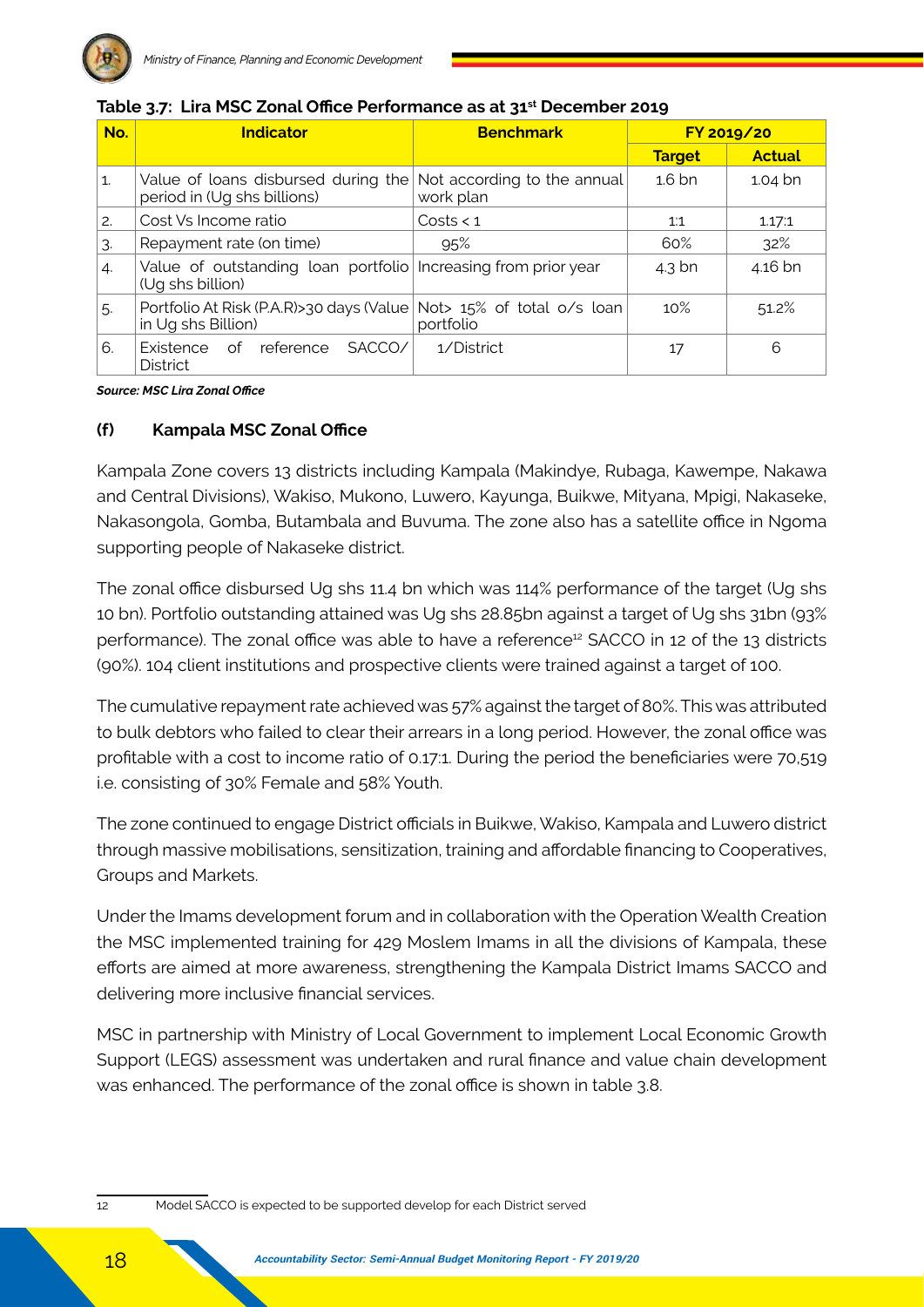

| <b>No</b>    | <b>Indicator</b>                                                                   | <b>Benchmark</b>                          | FY 2019/20       |               |
|--------------|------------------------------------------------------------------------------------|-------------------------------------------|------------------|---------------|
|              |                                                                                    |                                           | <b>Target</b>    | <b>Actual</b> |
| $\mathbf{1}$ | Value of loans disbursed during the<br>period in (Ug shs billions)                 | According to the annual<br>work plan      | 10 <sub>bn</sub> | 11.4 bn       |
| 2.           | Cost Vs Income ratio                                                               | Costs $<$ 1                               | 0.5:1            | 0.17:1        |
| 3.           | Repayment rate (on time)                                                           | 95%                                       | 80%              | 57%           |
| 4.           | Value of outstanding loan portfolio Increasing from prior year<br>(Ug shs billion) |                                           | $31$ bn          | 28.85 bn      |
| 5.           | Portfolio At Risk (P.A.R)>30days<br>(Value in Ug shs Billion)                      | Not $15\%$ of total o/s loan<br>portfolio | 8%               | 32.2%         |
| 6.           | Existence of reference SACCO/<br><b>District</b>                                   | 1/District                                | 13               | 12            |

#### **Table 3.8: Kampala MSC Zonal Office Performance as at 31st December 2019**

*Source: MSC Kampala Zone*

#### **(g) Kabale MSC Zonal Office**

Kabale Zonal office is in Southwestern Uganda and covers 6 districts in Kigezi sub region i.e. Kabale, Kisoro, Kanungu, Rubanda, Rukiga and Rukungiri.

The zonal office disbursed Ug shs 1.74bn which was 67% above the target (Ug shs 2.6bn) with an outstanding portfolio of Ug shs 7.63bn against the target of Ug shs 9bn (85%).

The cumulative repayment rate achieved was 53% against the target of 85%. 67 client institutions and prospective clients were trained against a target of 80.

The zonal office was profitable with a cost to income ratio of 0.36:1 and maintained at least one reference SACCO in every district of the zone achieving 100%.

During the period under review, the zone continued to engage District officials and Community Health Empowerment groups. Through collaboration with Women Empowerment Institute in Kabale, 19 groups were trained in preparation for financing. The detailed performance of Kabale zonal office is shown in table 3.9.

|  | Table 3.9: Kabale MSC Zonal Office Performance as at 31 <sup>st</sup> December 2019 |  |
|--|-------------------------------------------------------------------------------------|--|
|--|-------------------------------------------------------------------------------------|--|

| <b>No</b>    | <b>Indicator</b>                                                                         | <b>Benchmark</b>                     | FY 2019/20       |               |
|--------------|------------------------------------------------------------------------------------------|--------------------------------------|------------------|---------------|
|              |                                                                                          |                                      | <b>Target</b>    | <b>Actual</b> |
| $\mathbf{1}$ | Value of loans disbursed during<br>the period in (Ug shs billions)                       | According to the annual<br>work plan | $2.6 \text{ bn}$ | 1.74 bn       |
| 2.           | Cost Vs Income ratio                                                                     | Costs $<$ 1                          | 0.3:1            | 0.36:1        |
| 3.           | Repayment rate (on time)                                                                 | 95%                                  | 85%              | 53%           |
| 4.           | Value of outstanding loan portfolio   Increasing from prior year<br>(Ug shs billion)     |                                      | 9 <sub>bn</sub>  | 7.63 bn       |
| 5.           | Portfolio At Risk (P.A.R)>30days Not> 15% of total o/s loan<br>(Value in Ug shs Billion) | portfolio                            | 5%               | 16.1%         |
| 6.           | Existence of reference SACCO/<br><b>District</b>                                         | 1/District                           | 6                | 9             |

*Source: MSC Kabale Zone*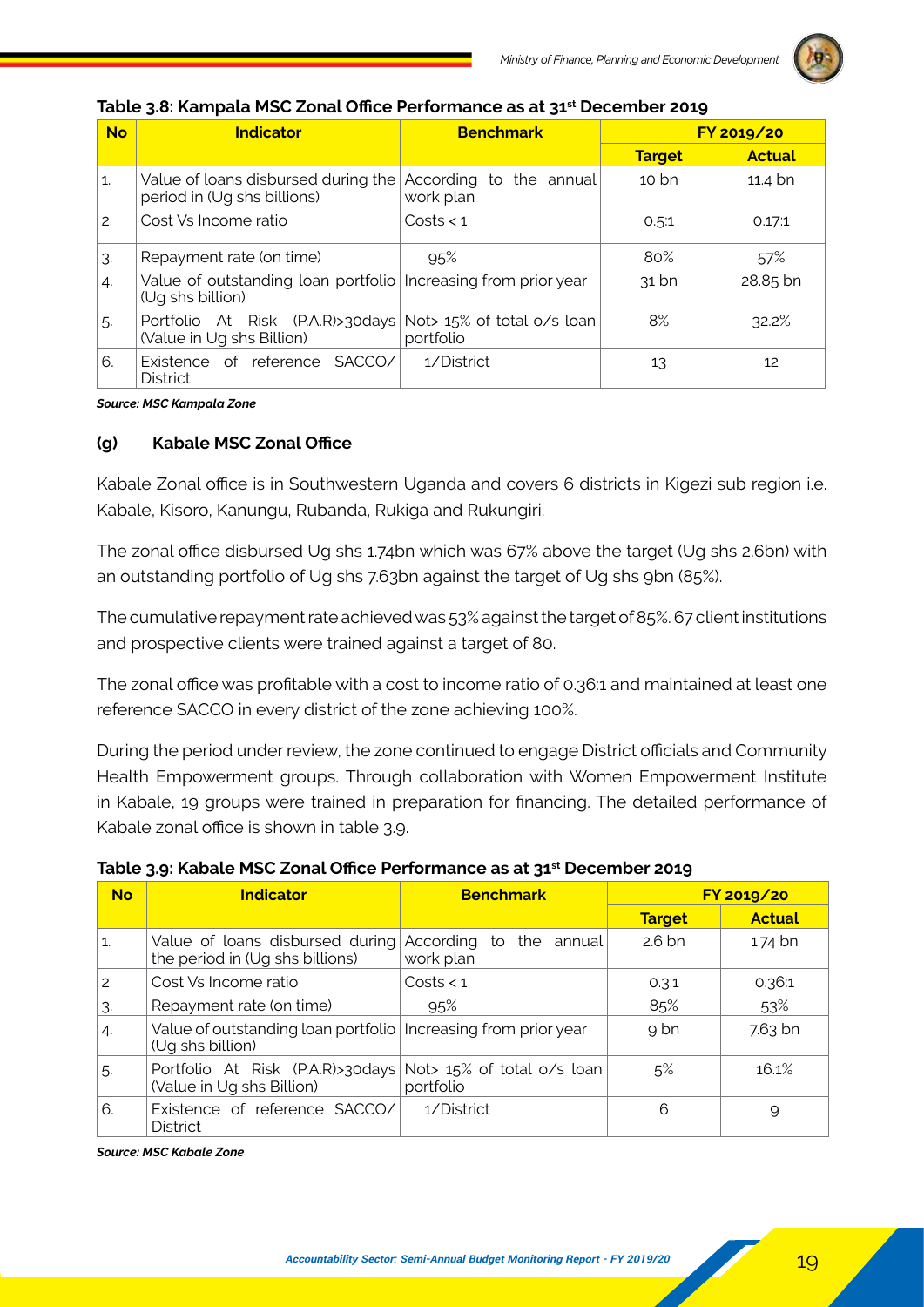

#### **(h) Mbale MSC Zonal Office**

Mbale zonal office serves 17 Districts of Busia, Tororo, Bududa, Manafwa, Namisindwa, Mbale, Butaleja, Budaka, Kibuku, Pallisa, Bukedea, Sironko, Bulambuli, Kapchorwa, Kween, Bukwo and Butebo

The zonal office disbursed Ug shs 1.64bn which was 173% performance of the target (Ug shs 950m) with an outstanding portfolio of Ug shs 5.92bn against the target of Ug shs 5.5bn (108%). 127 client institutions and prospective clients were trained against a target of 90.

The cumulative repayment rate was 65% against the annual target of 80%. The zonal office achieved a cost to income ratio was 0.13:1 against a target of 1:1. The zonal office was able to have a reference<sup>13</sup> SACCO in 14 of the 17 districts (82%).

Kaleli Cooperative savings and Credit Society Limited (SACCO) located in Bukedea District Eastern Uganda, is one of MSC's clients in the region serving 42,630 people comprising of 1,633 male, 942 female, 152 youth and 31 Groups and 31 other Institutions among others.

The SACCO accessed an affordable commercial loan of Ug shs 40m from MSC for onward lending to members engaged in agriculture, trade & commerce including boda boda business. Mr Odele Tadeo a carpenter and a member of Kaleli SACCO accessed a loan of Ug shs 3.3m from the SACCO. With this loan, he purchased carpentry tools, sewing machines and started Odele Memorial vocational school in the trading center to skill the school dropouts and other unemployed youth. The school enrolled 30 students who are undertaking courses such as motor mechanics, carpentry and joinery, driving skills, hair dressing and tailoring. This has greatly facilitated education and skilling of unemployed youth to start their own businesses thus improved livelihoods in the community. The detailed performance of Mbale zonal office is shown in table 3.10.

| No. | <b>Indicator</b>                                                                          | <b>Benchmark</b>                           | FY 2019/20        |               |
|-----|-------------------------------------------------------------------------------------------|--------------------------------------------|-------------------|---------------|
|     |                                                                                           |                                            | <b>Target</b>     | <b>Actual</b> |
| 1.  | Value of loans disbursed during the<br>period in (Ug shs billions)                        | to the annual<br>According<br>work plan    | 950 m             | $1.64$ bn     |
| 2.  | Cost Vs Income ratio                                                                      | Costs $<$ 1                                | 1:1               | 0.13:1        |
| 3.  | Repayment rate (on time)                                                                  | 95%                                        | 80%               | 65%           |
| 4.  | Value of outstanding loan portfolio Increasing from prior year<br>(Ug shs billion)        |                                            | 5.5 <sub>bn</sub> | 5.92 bn       |
| 5.  | Portfolio At Risk (P.A.R)>30 days Not> 15% of total o/s loan<br>(Value in Ug shs Billion) | portfolio                                  | 12%               | 42.8%         |
| 6.  | Existence of reference SACCO/<br><b>District</b>                                          | 1/District                                 | 17                | 14            |
| 7.  | Client institutions trained                                                               | institutional<br>Strengthening<br>capacity | 90                | 127           |

#### **Table 3.10: Mbale MSC Zonal Office Performance as at 31st December 2019**

*Source: MSC Mbale Zone*

13 Model SACCO is expected to be supported develop for each District served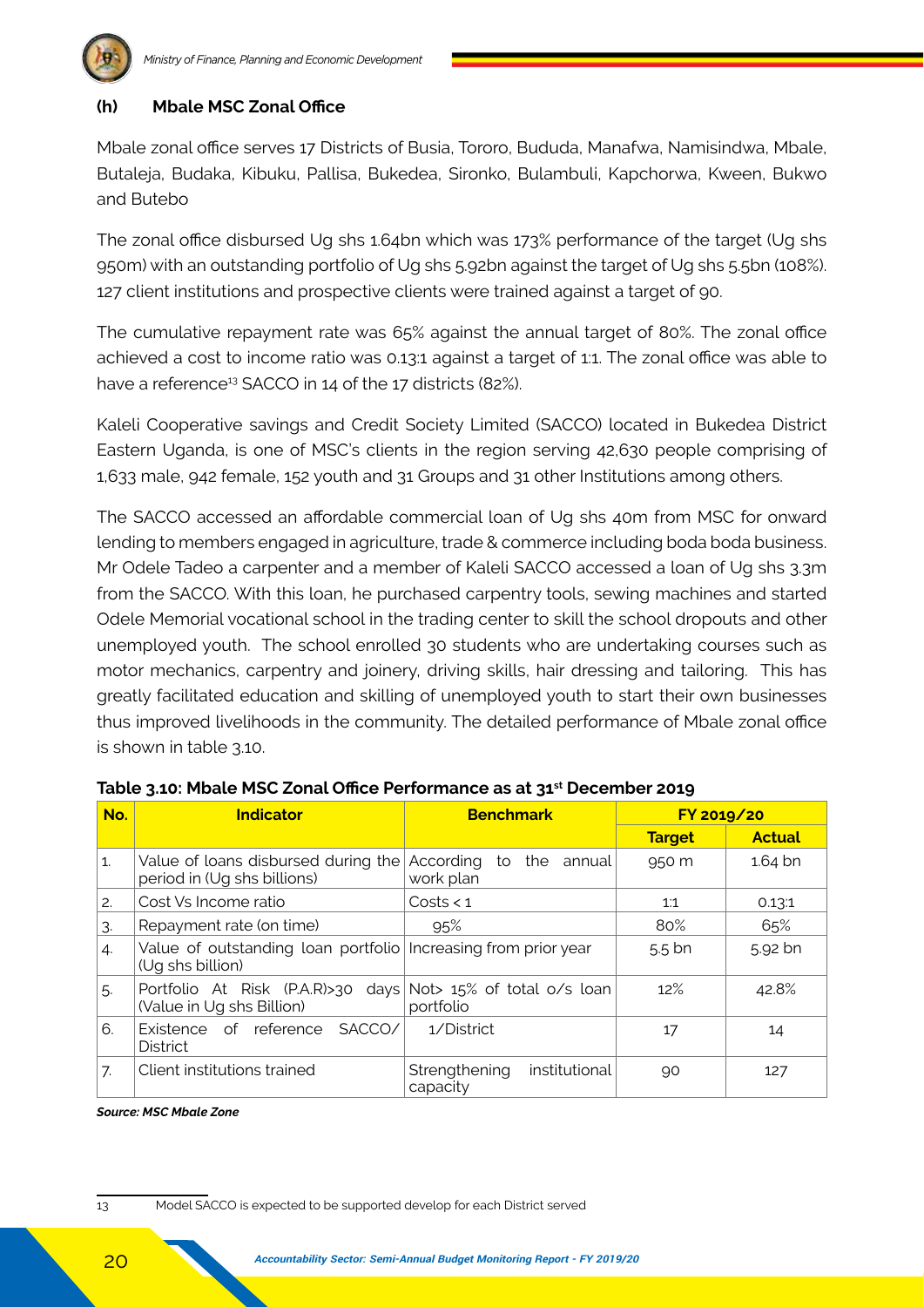#### **(i) Mbarara MSC Zonal Office**

Mbarara zone serves 10 Districts which include; Rubirizi, Buhweju, Mitooma, Bushenyi, Sheema, Ibanda, Kiruhura, Isingiro, Ntungamo and Mbarara

The zonal office disbursed Ug shs 7.37bn which was 105% performance of the target (Ug shs 7bn) with an outstanding portfolio of Ug shs 19.54bn against the target of Ug shs 18bn (109%). The cumulative repayment rate was 56% against the annual target of 85%. 53 client institutions and prospective clients were trained against a target of 70.

The cost to income ratio was 0.28:1 against a target of 0.3:1. The zonal office was able to have a reference<sup>14</sup> SACCO in each of the 10 districts achieving 100%.

During the period under review, the zone engaged District officials, Reference SACCOs and Uganda Export Promotion Board (UEPB) to extend services in the communities. The detailed performance of the zonal office is shown in table 3.11.

| <b>No</b> | <b>Indicator</b>                                                                   | <b>Benchmark</b>                        | Q1 & Q2 FY 2019/20 |               |  |
|-----------|------------------------------------------------------------------------------------|-----------------------------------------|--------------------|---------------|--|
|           |                                                                                    |                                         | <b>Target</b>      | <b>Actual</b> |  |
| 1.        | Value of loans disbursed during the<br>period in (Ug shs billions)                 | According to the annual<br>work plan    | 7 bn               | 7.37 bn       |  |
| 2.        | Cost Vs Income ratio                                                               | Costs < 1                               | 0.31               | 0.28:1        |  |
| З.        | Repayment rate (on time)                                                           | 95%                                     | 85%                | 56%           |  |
| 4.        | Value of outstanding loan portfolio Increasing from prior year<br>(Uq shs billion) |                                         | 18 <sub>bn</sub>   | 19.54 bn      |  |
| 5.        | Portfolio At Risk (P.A.R)>30days<br>(Value in Ug shs Billion)                      | Not> 15% of total o/s loan<br>portfolio | 5%                 | 26%           |  |
| 6.        | Existence of reference SACCO/<br><b>District</b>                                   | 1/District                              | 10                 | 10            |  |
| 7.        | Client institutions trained                                                        | Strengthening institutional<br>capacity | 70                 | 53            |  |

#### **Table 3.11: Mbarara MSC Zonal Office Performance as at 31st December 2019**

*Source: MSC Mbarara Zone*

#### **(j) Masaka MSC Zonal Office**

Masaka zone serves 9 Districts of greater Masaka namely Bukomansimbi, Ssembabule, Lyantonde, Lwengo, Kalangala, Kalungu, Kyotera, Rakai and Masaka Districts.

The zonal office disbursed Ug shs 3.97bn against the target of Ug shs 2.5bn (159% performance) with an outstanding portfolio of Ug shs 10.32bn against the target of Ug shs 8.25bn (125%). The cumulative repayment rate was 67%, which was a significant increase compared to 31% at 30th June 2019, against the targets of 85%. The zonal office was profitable at a cost to income ratio of 0.22:1 against the target of 0.5:1.

14 Model SACCO is expected to be supported develop for each District served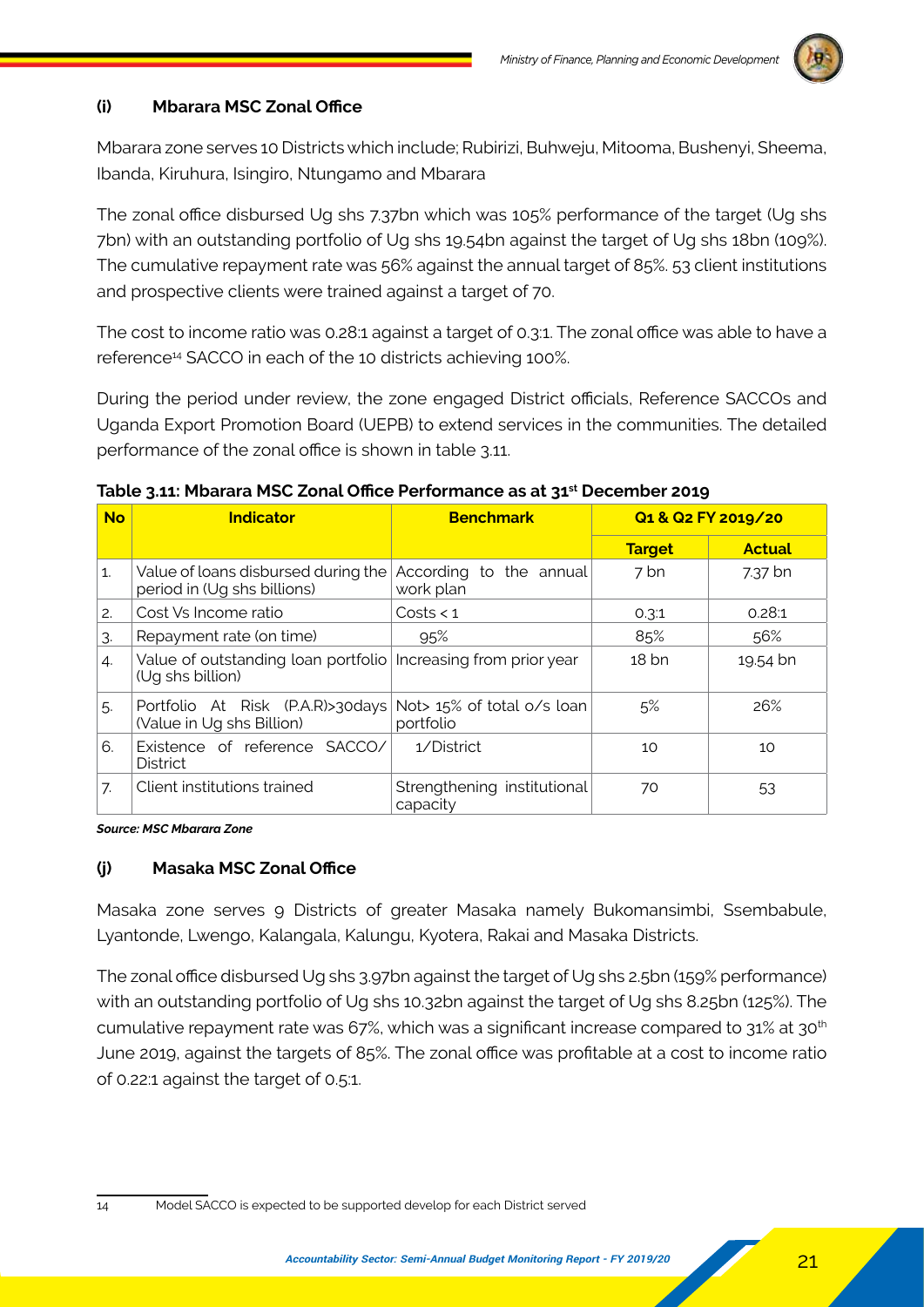

The zonal office was able to have a reference<sup>15</sup> SACCO in 8 of the 9 districts (89%). 56 client institutions and prospective clients were trained against a target of 44.

During the period the beneficiaries were 2,142 i.e. 682 female, 693 youth, 80 PWDs and 687 male.

The zone engaged District officials and worked together with Kasolo Foundation to reach out to people in rural areas through massive mobilisation, sensitization and training campaigns to equip people with practical sustainable skills and affordable financing. The performance is summarized in table 3.12.

| <b>No</b>    | <b>Indicator</b>                                                                          | <b>Benchmark</b>                        | Q1 & Q2 FY 2019/20 |          |
|--------------|-------------------------------------------------------------------------------------------|-----------------------------------------|--------------------|----------|
|              |                                                                                           |                                         | <b>Target</b>      | Actual   |
| $\mathbf{1}$ | Value of loans disbursed during<br>the period in (Ug shs billions)                        | According to the annual<br>work plan    | $2.5 \text{ bn}$   | 3.97 bn  |
| 2.           | Cost Vs Income ratio                                                                      | Costs $<$ 1                             | 0.5:1              | 0.22:1   |
| 3.           | Repayment rate (on time)                                                                  | 95%                                     | 85%                | 67%      |
| 4.           | Value of outstanding loan portfolio   Increasing from prior year<br>(Ug shs billion)      |                                         | $8.5 \text{ bn}$   | 10.32 bn |
| 5.           | Portfolio At Risk (P.A.R)>30 days Not> 15% of total o/s loan<br>(Value in Ug shs Billion) | portfolio                               | 5%                 | 22.1%    |
| 6.           | Existence of reference SACCO/<br><b>District</b>                                          | 1/District                              | 9                  | 8        |
| 7.           | Client institutions trained                                                               | Strengthening institutional<br>capacity | 44                 | 56       |

| Table 3.12: Masaka Zonal Office Performance as at 31 <sup>st</sup> December 2019 |  |
|----------------------------------------------------------------------------------|--|
|----------------------------------------------------------------------------------|--|

*Source: MSC Masaka Zone*

#### **(k) Soroti MSC Zonal Office**

Soroti zonal office serves a total of 8 districts comprising of Soroti, Serere, Ngora, Kumi, Amuria, Katakwi, Kaberamaido and Kapelebyong.

The zonal office disbursed Ug shs 1.38bn against the annual target of Ug shs 1.2bn (115% performance) with an outstanding portfolio of Ug shs 2.21bn against the target of Ug shs 2.25bn (98%). The cumulative repayment rate was 78%, which was a slight increase compared to 64% at  $30<sup>th</sup>$  June 2019, against the targets of  $75%$ .

The cost to income ratio of 0.6:1 against the target of 0.75:1. The zonal office was able to have a reference<sup>16</sup> SACCO in 5 of the 8 districts (63%). A total of 76 client institutions and prospective clients were trained against a target of 30.

During the period under review, employment opportunities created were 237. Beneficiaries were 9,524 i.e. consisting of 4,008male, 4,349 female 997 youth & 170 PWDs. This was due to massive interventions through partners reaching to the communities. The zone engaged District officials and also worked together with Self-Help Africa to support VSLA groups in Katakwi, Amuria, Kapelebyong, Ngora and Katakwi DLG to implement LEGS project.

<sup>15</sup> Model SACCO is expected to be supported develop for each District served

<sup>16</sup> Model SACCO is expected to be supported develop for each District served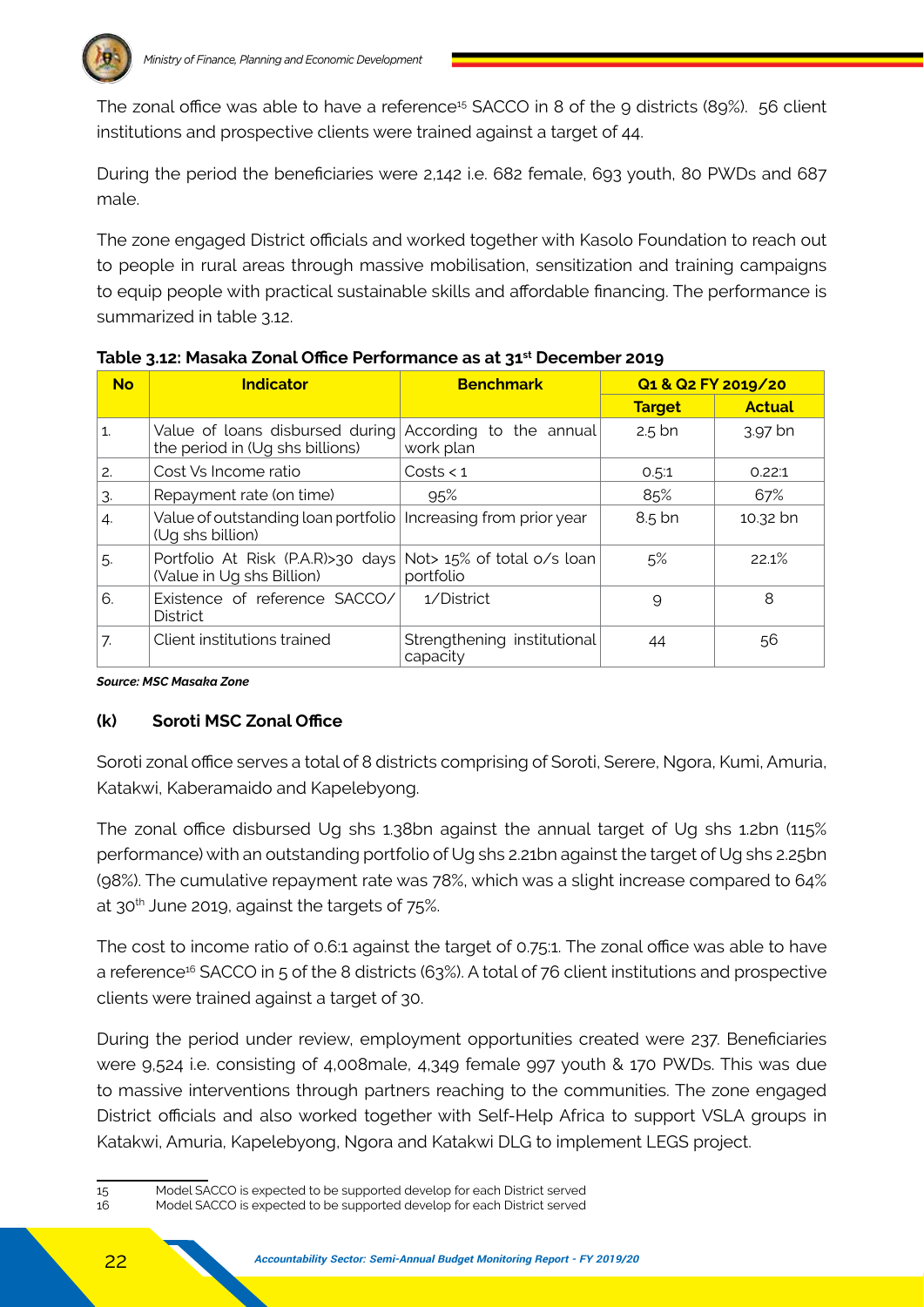

MSC entered a partnership with Self Help Africa- Soroti chapter to support communities that were recently resettled after years of displacement, a result of ethnic violence and incursion by Joseph Kony's Lord's Resistance Army (LRA). The partners are implementing the SHA and TESO region project working with rural communities, women groups and small-scale farming households to help them combat a range of challenges, including poverty, hunger, climate change and high prevalence of HIV/AIDS.

As a result of this collaboration, a total of 72 farmer groups ( each consisting of 15 members) were involved in various economic activities such as savings and credit, farming and trading of farm produce for the betterment of their livelihoods in Teso region. The performance is summarized in table 3.13.

| <b>No</b>     | <b>Indicator</b>                                                                          | <b>Benchmark</b>                        | Q1 & Q2 FY 2019/20 |               |
|---------------|-------------------------------------------------------------------------------------------|-----------------------------------------|--------------------|---------------|
|               |                                                                                           |                                         | <b>Target</b>      | <b>Actual</b> |
| $\mathbf{1}$  | Value of loans disbursed during<br>the period in (Ug shs billions)                        | According to the annual<br>work plan    | $1.2 \text{ bn}$   | $1.38$ bn     |
| <sup>2.</sup> | Cost Vs Income ratio                                                                      | Costs $<$ 1                             | 0.75.1             | 0.6:1         |
| 3.            | Repayment rate (on time)                                                                  | 95%                                     | 75%                | 78%           |
| 4.            | Value of outstanding loan portfolio   Increasing from prior year<br>(Uq shs billion)      |                                         | $2.25$ bn          | $2.21$ bn     |
| 5.            | Portfolio At Risk (P.A.R)>30 days Not> 15% of total o/s loan<br>(Value in Uq shs Billion) | portfolio                               | 15%                | 15.8%         |
| 6.            | Existence of reference SACCO/<br><b>District</b>                                          | 1/District                              | 8                  | 5             |
| 7.            | Client institutions trained                                                               | Strengthening institutional<br>capacity | 30                 | 76            |

#### **Table 3.13: Soroti MSC Zonal Office Performance as at 31st December 2019**

*Source: MSC Soroti Zone*

#### **Performance of SACCOs**

The assessment of the performance of the MSC was extended to the SACCOs/institutions with the objective of, Confirming if the SACCO/institutions

- 1. Obtained a loan (s) from the MSC.
- 2. Adequacy and relevancy of any other services received from the MSC.
- 3. Any support services received from the District Commercial officers (DCOs) of the respective local governments.
- 4. Assess levels of financial inclusiveness.

#### **Findings**

Five institutions were monitored to assess the services received from MSC and the following was noted: the average processing time for loans to be processed by the MSC was three months against a target of 1 month, 64% of institutions had received business development services-training, and 75% of the institutions had their activities supervised by the District Commercial Officers from their respective LGs. Institutions visited included- Blessed women of God in Hoima District, Kyankwanzi SACCO ltd in Kyankwanzi District, Kaleri SACCO in Mbale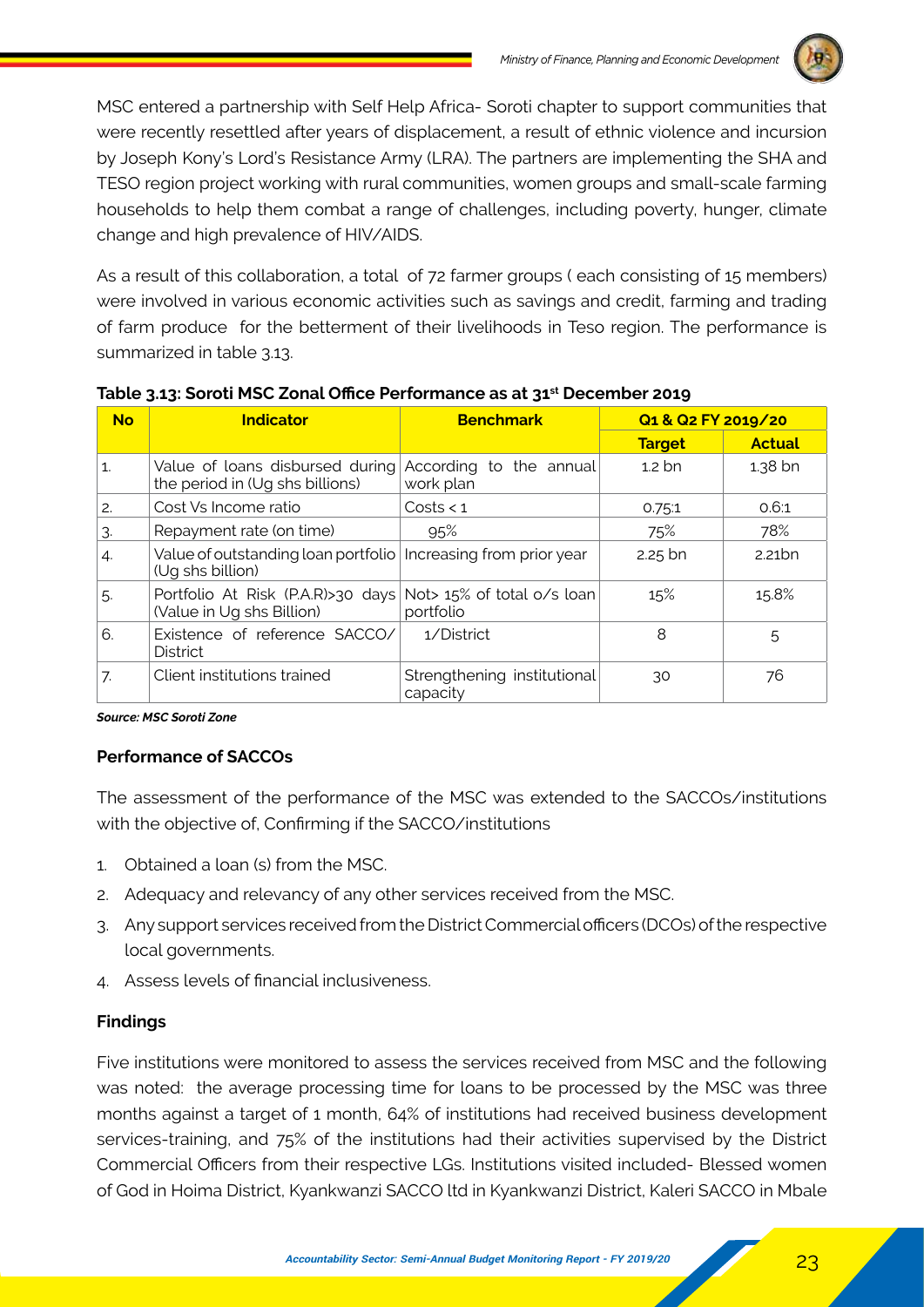District, Honey Pride Arua (U) ltd in Arua and two beneficiary groups from Heifer International; Gen-tici and Ribbe-aye-teko in the Lira Zonal Office.

Interviews were held with District Commercial Officers (DCOs) Bukedea, Gulu, Hoima, Kabale, Kibale, Kikuube, Kayunga, Kole, Kumi, Kyankwanzi, Lira, Mayuge, Mbale, Tororo, Sironko, Soroti and Wakiso. The DCOs pointed out the following issues: groups are more active than SACCOS hence more emphasis should be put to support more groups, elective politics (democracy in groups) has led to the dissolution of SACCOs, inadequate facilitation extended to commercial officers which hampered their activities of monitoring and supervision.

The low number of SACCOs supported by MSC especially in the South-Western, East and Northern regions was attributed to collapse of SACCOs due to poor saving culture, lack of policies to guide SACCOs, managerial problems – board members connive with management, political interference from leaders, founder member syndrome, multiple borrowing, stringent requirements and need for large savings and capital for accessing a loan from MSC. Capacity building and support from the Project for Financial Inclusion from Rural Areas (PROFIRA) and MSC for existing and strong SACCOs has improved greatly. DLGs stepped up support supervision and monitoring for groups.

#### **Groups supported by Heifer International Uganda17**

#### **Gen-tici and Ribbe-aye-teko groups**

These two groups are found in Northern Uganda. They got heifers on credit through MSC partnership with Heifer international. The MSC extends credit to the farmers to procure the heifers, the loans are repayable over a period of two years with a grace period of six months. Heifer International provides veterinary services and market for the milk. Both groups were in arrears due to the long dry spell.



**Beneficiaries of Heifer International in Northern Uganda**

Heifer International is a non-governmental organization involved in rural development around the world. Since inception in 1982, a total number of 5,101,350 groups in Northern, Central, Eastern and South Western Uganda in 39 districts have been reached. It provides grassroots communities with animals and trains organized local groups. They mobilize farmers and help them connect with cooperatives to share knowledge and access financial services.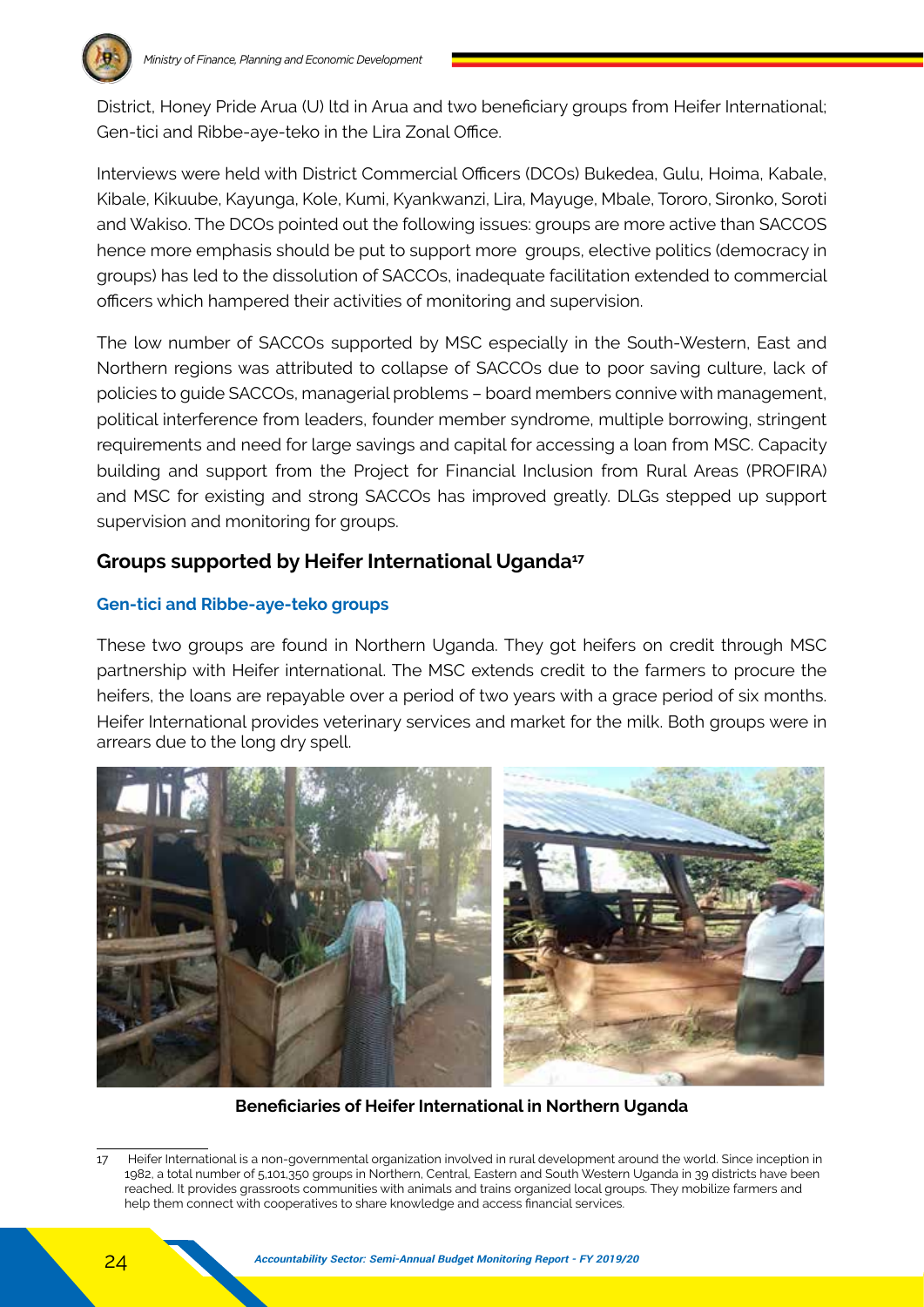

#### **Kaleli SACCO – Bukedea District**

Kaleli SACCO was started by the Catholic Church on 25th November 1982, with a goal of promoting saving and creating a pool of capital to create access to loans because the nearest bank services by then were either in Mbale or Kumi, which was far away. The SACCO covers the three sub-counties of Kachumbala, Kidongole and Kolir, with a branch in each sub-county. Its membership has grown from 2,371 in 2016 to 2,790 in 2019 with total savings of Ug shs 225,890,464 and share capital of Ug shs 159,844,300.

In 2018, Kaleli SACCO applied for a loan of Ug shs 100m for onward lending to the members however, MSC approved only Ug shs 40m for the SACCO for the period of 2 years.

The SACCO is now considered a reference SACCO under Bukedea District. It educates and provide all information about how MSC works and how to access a loan from MSC, both to SMEs, groups and other upcoming SACCOs. The MSC provide BDS, technical advice to the SACCO, both onsite and offsite technical advice.

#### **Honey Pride Arua (U) Ltd**

Honey Pride Arua (U) Ltd (HPA) is a private limited company incorporated in September 2015 with 100% shareholding. HPA is engaged in agri-business and specializes in bee keeping (apiculture value chain). It produces a number of high-quality beehive products-honey, bees wax, propolis tincture and in the very near future will commence on the collection of bee venom. The company also provides capacity building to 938 farmers, technical extension support to beekeepers, supplies quality modern hives and other equipment, and provides general consultancy services in modern beekeeping.

It has so far received from MSC Ug shs 384.7million at 8% interest rate for a period of 3 years.



**Honey Pride finished products in a shop**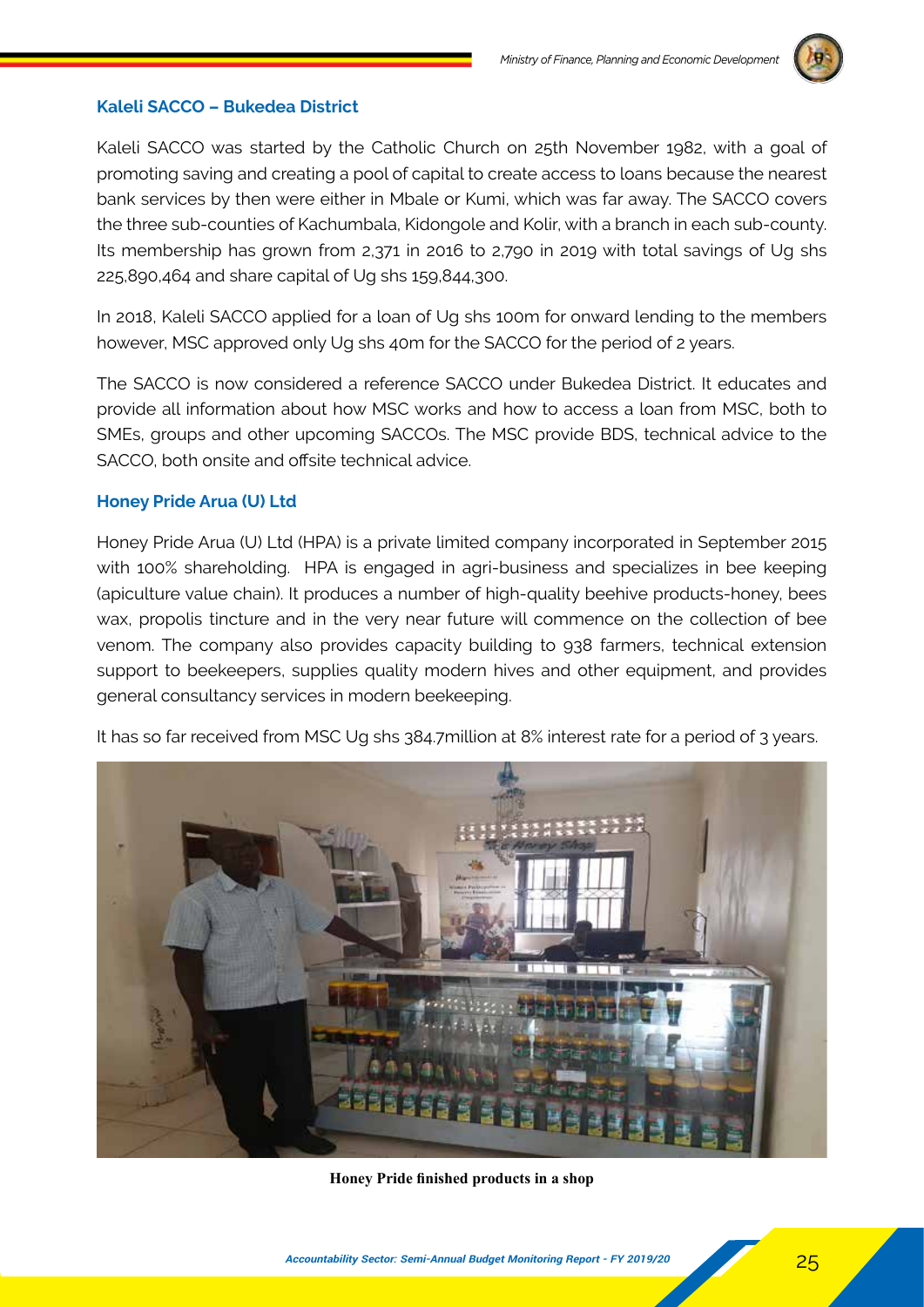

#### **Kyankwanzi SACCO LTD**

The SACCO located in Kyankwanzi District started operations in 2009 and also serves Kiboga District. The institution has 1,635 members (1,156 males, 338 females and 141 Groups), with share capital contribution of Ug shs 230,218,053 at a nominal share value of Ug shs 10,000 as at December 31, 2019. The SACCO has over 500 teachers as members. It has 9 direct employees.

The SACCO supports onward lending to its members, most of whom are engaged in agriculture (dairy, bull fattening, and goat rearing), transport and micro businesses.

#### **Impact to the community**

The MSC has improved household incomes through different channels such as direct funding of affordable finance to SMEs and skilling institutions (vocational institutions) as well as improving access to financial services (financial inclusion).

The Centre supported cattle and dairy farmers along the cattle corridor (Kiboga and Kyankwanzi districts) in value chain to a tune of Ug shs 660m. The beneficiaries were involved in commercial dairy milk, cattle fattening, goat rearing, commerce and trade. The youth have acquired employment through the 9 direct jobs created and 150 indirect jobs.

The MSC through Kyankwanzi SACCO served over 1,635 members. The members are mainly in from the Districts of Kyankwanzi and Kiboga. With the loans beneficiaries where able to engage in agricultural activities such as- poultry, piggery, commercial maize farming & milling, groundnuts and cassava as well as dairy milk and cattle fattening. Other beneficiaries were involved in trade and commerce-dealing in solar panels, motorcycles as well as petrol, diesel and gas.

| <b>Item</b>    | 31st Dec 2019 | 31st Dec 2018 | 31st Dec 2017 | <b>Comments</b>                                                                                         |
|----------------|---------------|---------------|---------------|---------------------------------------------------------------------------------------------------------|
| Membership     | 1635          | 1595          | 1475          | Positive and increasing                                                                                 |
| Total Income   | 141,929,850   | 135,508,668   | 92,360,154    | Positive and increasing                                                                                 |
| Loan portfolio | 490,141,017   | 497,159,421   | 381,113,150   | Slight decline due to seasonal<br>changes (drought) and<br>quarantine that affect the cattle<br>farmers |

| 3.13: Key Performance Indicator Trends over a Three Year Period |  |  |  |  |
|-----------------------------------------------------------------|--|--|--|--|
|-----------------------------------------------------------------|--|--|--|--|

*Source: Kyankwanzi SACCO*

#### **Challenges**

- 1. Poor governance and management in most SACCOs resulting in misappropriation of funds, theft, collusion, and fraud.
- 2. Low funding from the MSC, usually SACCOs access on average 70% of what is applied for which is insufficient to meet the requirements.
- 3. Unfavourable weather patterns that affect the agricultural yields and economic activities.
- 4. Multi-borrowing from different SACCOs and other lending institutions which has resulted in high default rate.
- 5. Delays by the MSC to issue loans to the successful groups and SACCOs affects the implementation of planned activities especially agricultural outputs.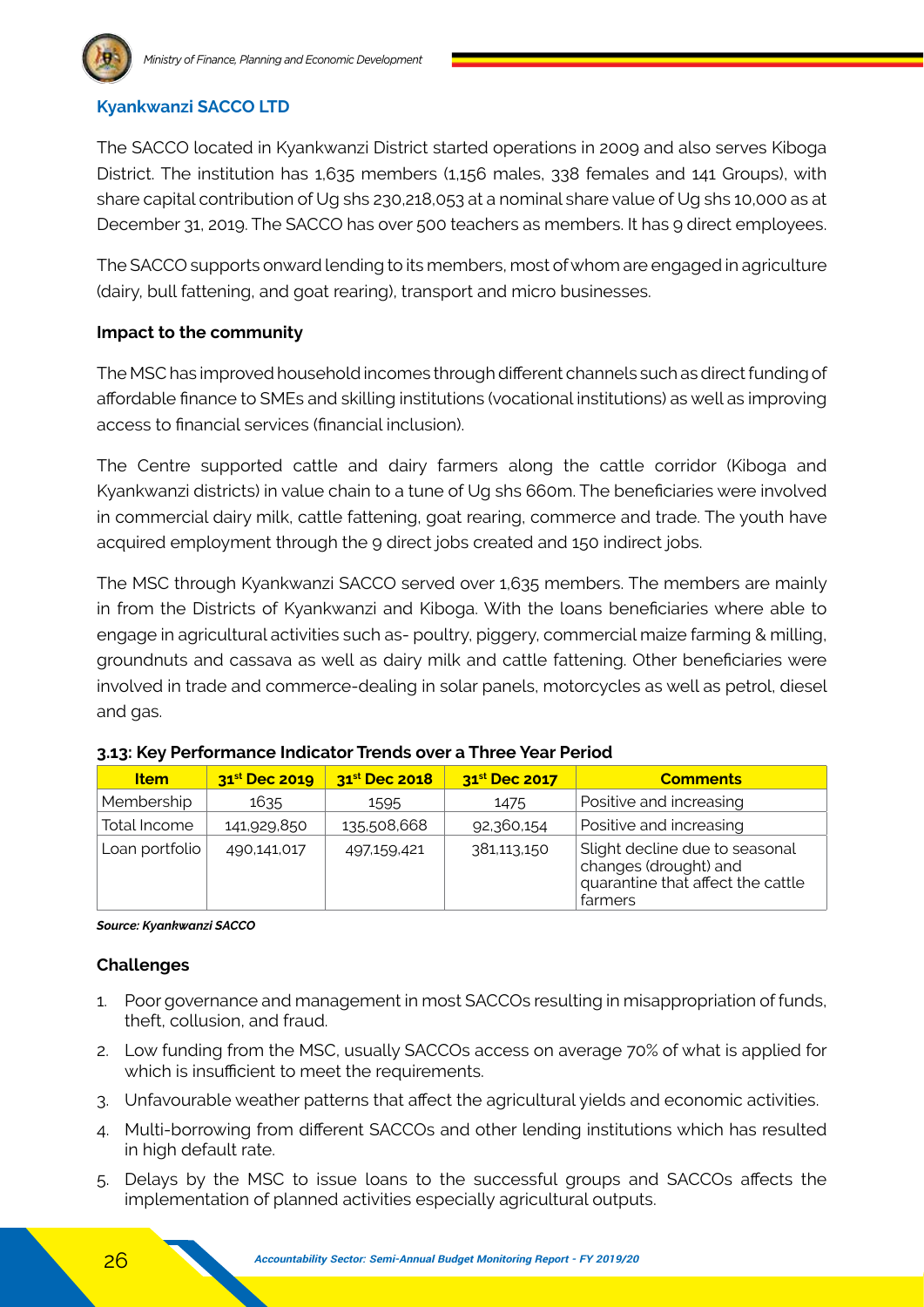

| iable 3.14. Analysis of moc Key Ferformance indicators                        |                                                                 |                   |                |                                 |                  |                                                                                                                                                                                                                                                                                                                                                                                                                                                                                                                            |
|-------------------------------------------------------------------------------|-----------------------------------------------------------------|-------------------|----------------|---------------------------------|------------------|----------------------------------------------------------------------------------------------------------------------------------------------------------------------------------------------------------------------------------------------------------------------------------------------------------------------------------------------------------------------------------------------------------------------------------------------------------------------------------------------------------------------------|
| strategic Ob-                                                                 | <b>indicators</b>                                               | <b>Baseline</b>   | <b>Targets</b> | <b>Actual</b>                   | <b>Weighting</b> | <b>Remarks</b>                                                                                                                                                                                                                                                                                                                                                                                                                                                                                                             |
| jective (s<br>Increase cov-<br>erage of MSC<br>services and<br>products. (40) | % of districts<br>with at least<br>one reference<br>institution | 2018/19<br>90%    | 80%            | 71%                             | %<br>10          | There is a reference institution<br>in every district served by MSC.<br>MSC is trying to expand reference<br>SACCOs/Institutions to parish and<br>village level through onsite tech-<br>nical assistance and community<br>engagements.                                                                                                                                                                                                                                                                                     |
|                                                                               | % increase in<br>outstanding<br>Loan Portfolio                  | 15%               | 15%            | 18%                             | 5                | There was a considerable growth<br>in outstanding loan portfolio to<br>Ug shs 183.4bn from Ug shs 83bn<br>in 2018/19.                                                                                                                                                                                                                                                                                                                                                                                                      |
|                                                                               | % increase in<br>clients served<br>(cumulative)                 | 35%               | 45%            | 65%                             | 5                | This was attributed to rolling out<br>the Group loan product that has<br>captured the clientele.                                                                                                                                                                                                                                                                                                                                                                                                                           |
|                                                                               | Value of<br>disburse-<br>ments                                  | 19.8bn            | 35bn           | 51.18bn                         | 20               | There was significant increase<br>in disbursements attributed to<br>massive mobilization campaigns<br>and trainings to support poten-<br>tial clients. The company also<br>continued to enhance marketing<br>through mobilization drives in<br>regional and satellite offices, and<br>collaboration with partners, dis-<br>trict commercial officers & other<br>LG officials and CBOs.                                                                                                                                     |
| Strengthen stra-<br>tegic partner-<br>ships.                                  | Increase in<br>number of<br>Strategic Part-<br>nerships         | At least 2<br>p.a | 2 p.a          | 9 part-<br>ners<br>en-<br>gaged | 15               | Goal Global (Uganda, Internation-<br>al Fertilizer Development Centre<br>(IFDC), , Integrated Community,<br>Agriculture and Nutrition (ICAN,<br>United Nations High Commission-<br>er for Refugees (UNHCR), Mga-<br>hinga Cultural and Crafts Centre,<br>Management Training and Advi-<br>sory Centre (MTAC), AlHuda Cen-<br>tre of Islamic Banking & Econom-<br>ics, Savings Banks Foundation for<br>International Cooperation (SBFIC)<br>and HABITAT Uganda all tailored<br>to support social-economic de-<br>velopment. |
| Enhance<br>organizational<br>sustainability.                                  | Cost: In-<br>come Ratio at<br>least(1:1)                        | 1:1               | 1:1            | 1:1                             | 20               | The company operated within its<br>budget                                                                                                                                                                                                                                                                                                                                                                                                                                                                                  |
| (45)                                                                          | Portfolio At<br>Risk (PAR)                                      | 5%                | 15%            | 22%                             | O                | The performance was not rated<br>on account of low achievement                                                                                                                                                                                                                                                                                                                                                                                                                                                             |
|                                                                               | Overall Programme performance achieved                          |                   |                |                                 | 75%              |                                                                                                                                                                                                                                                                                                                                                                                                                                                                                                                            |

#### **Table 3.14: Analysis of MSC Key Performance Indicators**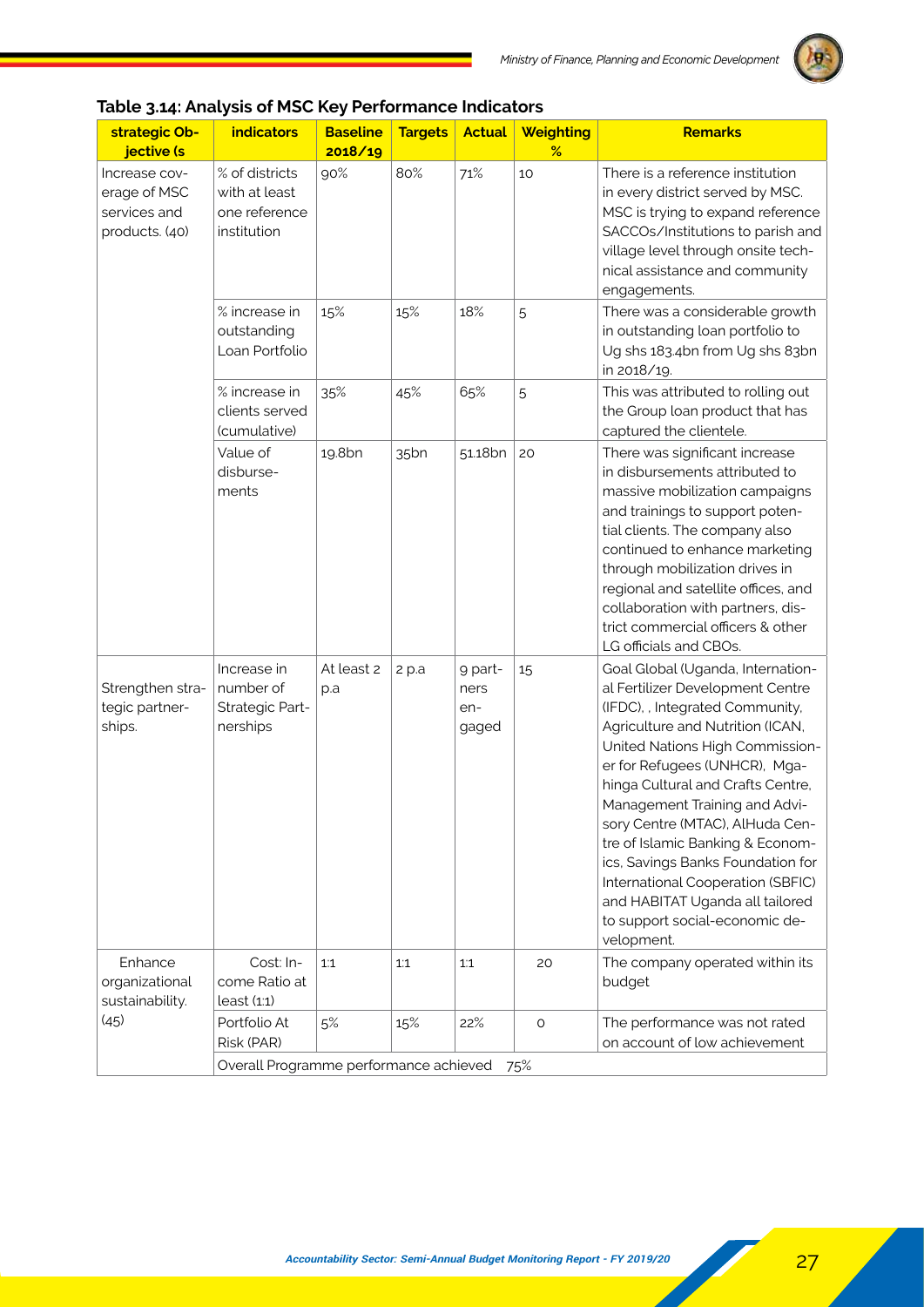

#### **Conclusion**

Overall, the Microfinance Support Centre greatly delivered against its expected output. This was due to: increased sensitization and mobilization of communities, improved information dissemination about MSC products and services, provide technical assistance and shared good practices to support weaker SACCOs.

During the period under review, 75% of the planned outputs were fully achieved, 25% not achieved the Microfinance Support Centre greatly delivered against its expected output. The MSC disbursed Ug shs 51.18bn to clients compared to Ug shs 19.08bn as at December 2018. The gross portfolio achieved was 114% (to Ug shs 134.7bn) from Ug shs 117.3bn at end of FY 2018/19. The Portfolio at Risk (PAR) greater than 30days was 22% which was above the target of 15%.

The Centre extended various loan products of: agricultural-13%, commercial-14%, groups 56% and teachers-2% and Islamic loans 6%, which were below the 23% issued by the commercial banks.

The average lead time for the disbursement of loans to clients was on average 44days against a target of 30days.

At least 71% of districts had at least one reference SACCOs/institutions (115 institutions) against a target of 80%. A total of 639 client institutions and prospective clients were trained.

In terms of company sustainability, the Cost to Income ratio was 1:1 indicating that the company operated within its budget/ annual target of 1:1 as compared to previous FY 2018/19 with Cost to Income ratio of 0.8:1. Partnerships building continues to be core to MSC's interventions, reflecting commitment to business growth in terms of clients, resource mobilization, product development and sustainability.

The MSC partnered with the Ministry of Local Government to implement the Local Economic Growth Support (LEGS). District project orientation and revalidation of sites was conducted in 17 LEGS districts. The technical capacity requirements for the profiled projects were also mapped and an action plan to close the gaps elaborated. Some of the critical needs identified relate to governance, financial management, record keeping & a management information system, enterprise management, VSLA methodology, Marketing, business and strategic planning, risk management, auditing, interpretation of financial reports among other aspects.

#### **Recommendations**

- 1. The GoU should revisit its vision of SACCOs as the key financial inclusion tool in rural areas. Other options, such as Community Savings and Credit Groups and/or registered NGO-MFIs working with commercial banks could offer solutions in which the success and value for money ratios are clearly better than has been the case with the SACCOs.
- 2. The PROFIRA should partner with MSC to effectively build capacity of SACCO members in managing loan funds, ensuring timely repayments and recommend SACCOs trained to MSC.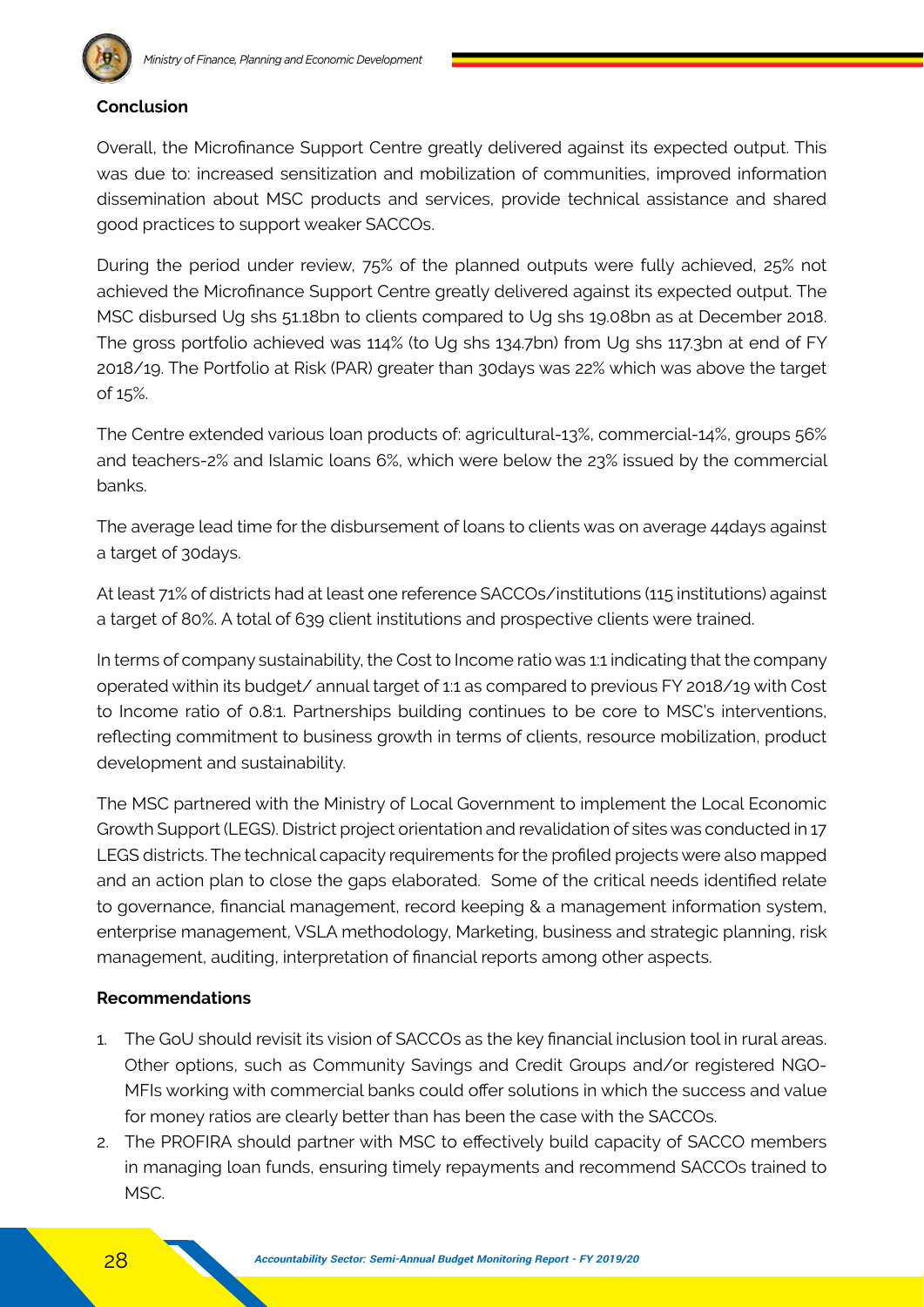

- 3. The SACCOs should mobilize savings, carry out member education and improve their loan applications to enable access to credit from the MSC.
- 4. In order to curb the problem of multiple borrowing, SACCOs at district levels should form unions and be able to monitor multiple borrowers. SACCO managers, loans officers and DCOs should share information on the loans taken by their members, this will eliminate multiple borrowing as it happened with the commercial banks.

#### **3.2.2 Financial Performance of Central and Local Governments**

#### **Introduction**

This section discusses the overall annual financial performance of the Government of Uganda (GoU) Budget for the FY 2019-20 and subsequently reviews the detailed budget performance of 11(61%)18 sectors that include; Accountability, Agriculture, Education, Energy, Health, Information and Communications Technology and National Guidance, Trade and Industry, Water and Environment, Public Sector Management, Works and Transport, and Science, Technology and Innovation.

#### **Overall Financial Performance**

The overall GoU approved budget for FY 2019/20 was Ug shs 40,487bn, the budget was revised to Ug shs 41,530bn on account of a supplementary budget of Ug shs 1,043bn.

The GoU approved budget excluding external financing, arrears and Appropriation in Aid (AIA) was Ug shs 30,404bn of which, the allocation to Ministries, Departments and Local Governments (MDA and LGs) was Ug shs 20,083bn (49.6% of the GoU approved budget) and debt payments Ug shs 10,739bn (25% of the GoU approved budget).

The GoU release performance to the MDALGs as at 31<sup>st</sup> December 2019 was 56% (Ug shs 11,203bn) of the approved budget to MDALGs and,  $88\%$  (Ug shs  $9,836$ bn) was absorbed by  $31<sup>st</sup>$ December 2019 which was good performance. Debt and treasury operations performed at Ug shs 4,887bn representing 46% of the approved budget.

The overall release and expenditure performance of the MDALGs excluding debt and external financing is shown in table 3.15.

| <b>MDA&amp;</b><br>LGs | <b>Approved Budget</b>              | <b>Revised Budget</b> | <b>Release</b>     | <b>Expenditure</b>     | $%$ of<br>approved<br><b>Bdgt</b><br><b>Rlsed</b> | %ge of<br>Release<br><b>Spent</b> |
|------------------------|-------------------------------------|-----------------------|--------------------|------------------------|---------------------------------------------------|-----------------------------------|
| Wage                   | 4,672,950,606,324 4,674,138,798,408 |                       | 2,405,999,476,173  | 2,135,494,258,607      | 151                                               | 89                                |
| N/Waqe                 | 7,539,096,690,323                   | 7,741,533,752,499     | 4,311,460,150,459  | 3.658.862,112,602 57   |                                                   | 85                                |
| Dev                    | 7,870,540,654,906                   | 7,974,205,997,830     | 4,486,470,604,730  | 4,041,181,888,616      | . 57                                              | 90                                |
| Total                  | 20,082,587,951,553                  | 20,389,878,548,737    | 11,203,930,231,362 | 9,835,538,259,825   56 |                                                   | 88                                |

#### **Table 3.15: MDAs and LGs GoU Budget Performance (Ug shs) as at 31st December 2019**

*Source: IFMS19, Approved Estimates of Revenue and Expenditure FY 2019/20, BOT20 and PBS21*

<sup>18</sup> Sectors not monitored include-Justice, Law and Order, Public Administration, Legislature, Social Development, Security, Tourism, Lands Housing and Urban Development.

<sup>19</sup> Integrated Financial Management System

<sup>20</sup> Budget Operations Table FY 2019/20

<sup>21</sup> Programme Budgeting System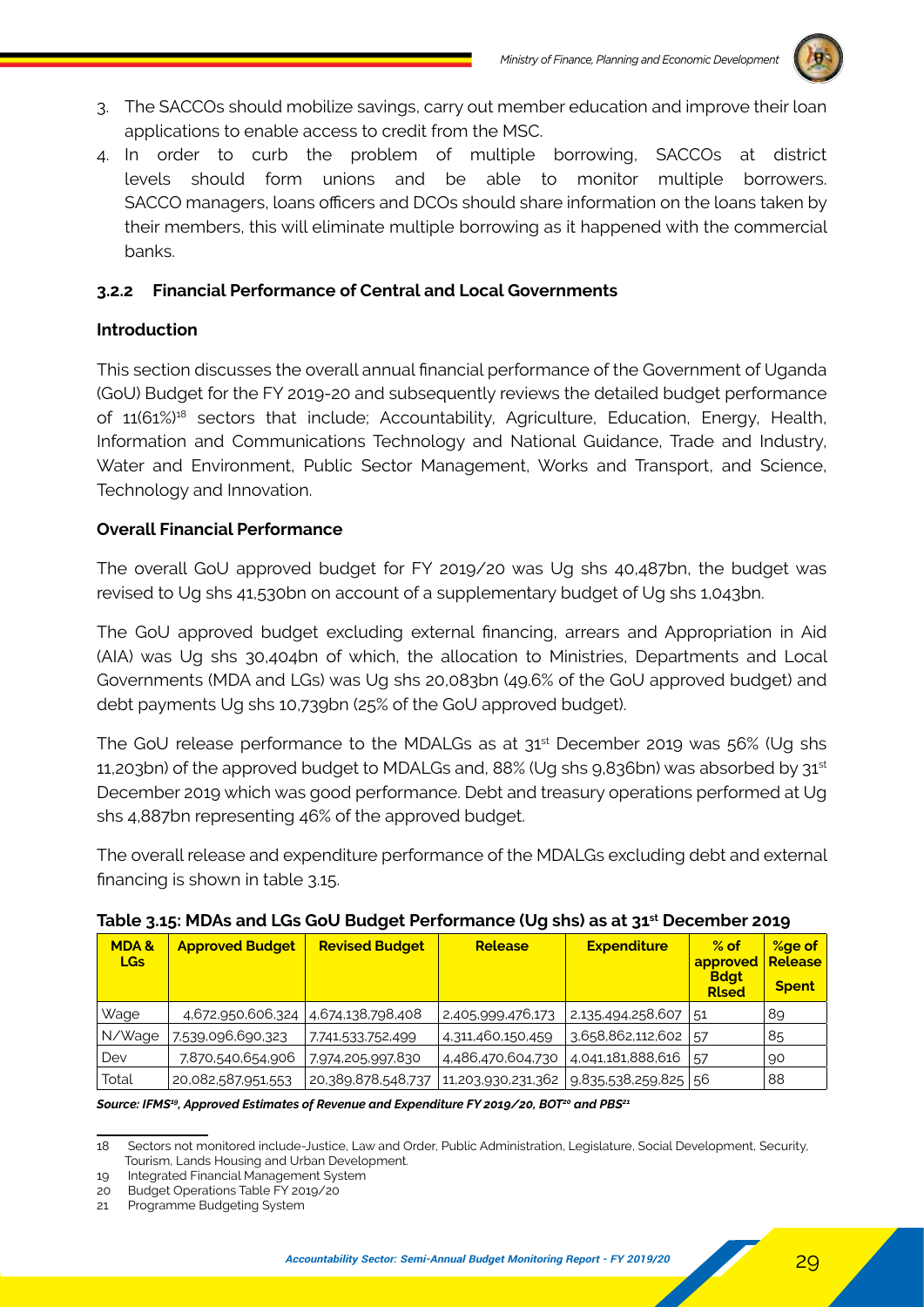

#### **Financial Performance of 11 Priority Sectors, KCCA and LGs**

The approved budgets of eight (73%) of the 11 priority sectors analyzed in detail were revised as at 31<sup>st</sup> December 2019. The sectors with revised budgets included; Accountability, Agriculture, Education, Health, Works and Transport, Public Sector Management, Trade and Industry, and Science and Technology. The Local Governments (LGs) and Kampala Capital City Authority (KCCA) similarly experienced revisions to their budgets in the form of supplementary budgets.

The development budget for the science and technology sector experienced the highest revision in value of Ug shs 91.82bn (89% of sector budget).

The overall GoU financial performance for the 11 priority sectors, LGs and KCCA is shown in table 3.16.

#### **Table 3.16: Annual Budget Performance for Selected Sectors, LGs and KCCA at 31st December 2019**

| <b>Sector</b>                                        | <b>Approved Budget</b> | <b>Revised Budget</b> | <b>Release Ug shs</b> | <b>Expenditure</b> | %ge of<br>approved<br>budget<br><b>Released</b> | %ge<br>of Re-<br>lease<br><b>Spent</b> |
|------------------------------------------------------|------------------------|-----------------------|-----------------------|--------------------|-------------------------------------------------|----------------------------------------|
| Accountabil-<br>itv <sup>1</sup>                     | 1,181,735,831,919      | 1,205,882,034,902     | 636,015,104,648       | 372,716,045,594    | 54                                              | 91                                     |
| Agriculture                                          | 591,059,007,615        | 594,659,007,615       | 340,641,582,875       | 270,052,550,640    | 58                                              | 79                                     |
| Education                                            | 1,200,135,227,633      | 1,201,163,305,299     | 634,480,674,826       | 531,181,370,168    | 53                                              | 84                                     |
| Energy                                               | 780,508,109,344        |                       | 378,275,763,157       | 315,153,095,563    | 48                                              | 83                                     |
| Health                                               | 912,730,161,782        |                       | 546,315,656,375       | 399,553,798,174    | 60                                              | 73                                     |
| <b>Water and</b><br>Environment                      | 506,866,506,214        |                       | 293,319,633,914       | 260,542,535,492    | 70                                              | 89                                     |
| Information<br>and Com-<br>munications<br>Technology | 104,006,190,144        |                       | 49,440,965,711        | 40,748,530,881     | 48                                              | 82                                     |
| <b>Works and</b><br><b>Transport</b>                 | 3,291,886,839,366      | 3,295,973,839,366     | 2,000,487,113,347     | 1,936,790,794,320  | 61                                              | 97                                     |
| <b>Public Sector</b><br>Management                   | 350,476,197,719        | 3,295,973,839,366     | 200,823,987,826       | 149,013,770,522    | 57                                              | 74                                     |
| <b>Trade Industry</b><br>and Coopera-<br>tives       | 193,492,734,972        | 195,544,363,015       | 128,220,787,673       | 117,784,726,086    | 66                                              | 92                                     |
| Science, Tech-<br>nology and<br>Innovation           | 103,491,402,608        | 195,311,402,608       | 144,378,693,671       | 134,810,961,775    | 140                                             | 93                                     |
| Local Govern-<br>ments                               | 3,685,816,425,365      | 3,685,816,425,365     | 1,958,810,365,000     | 1,575,712,286,000  | 50                                              | 80                                     |
| <b>KCCA</b>                                          | 294,931,823,989        | 294,931,823,989       | 190,314,319,635       | 127,845,004,303    | 65                                              | 67                                     |

*Source: IFMS January 2020, Approved Estimates of Revenue and Expenditure FY 2019/20 and BOT2019/20*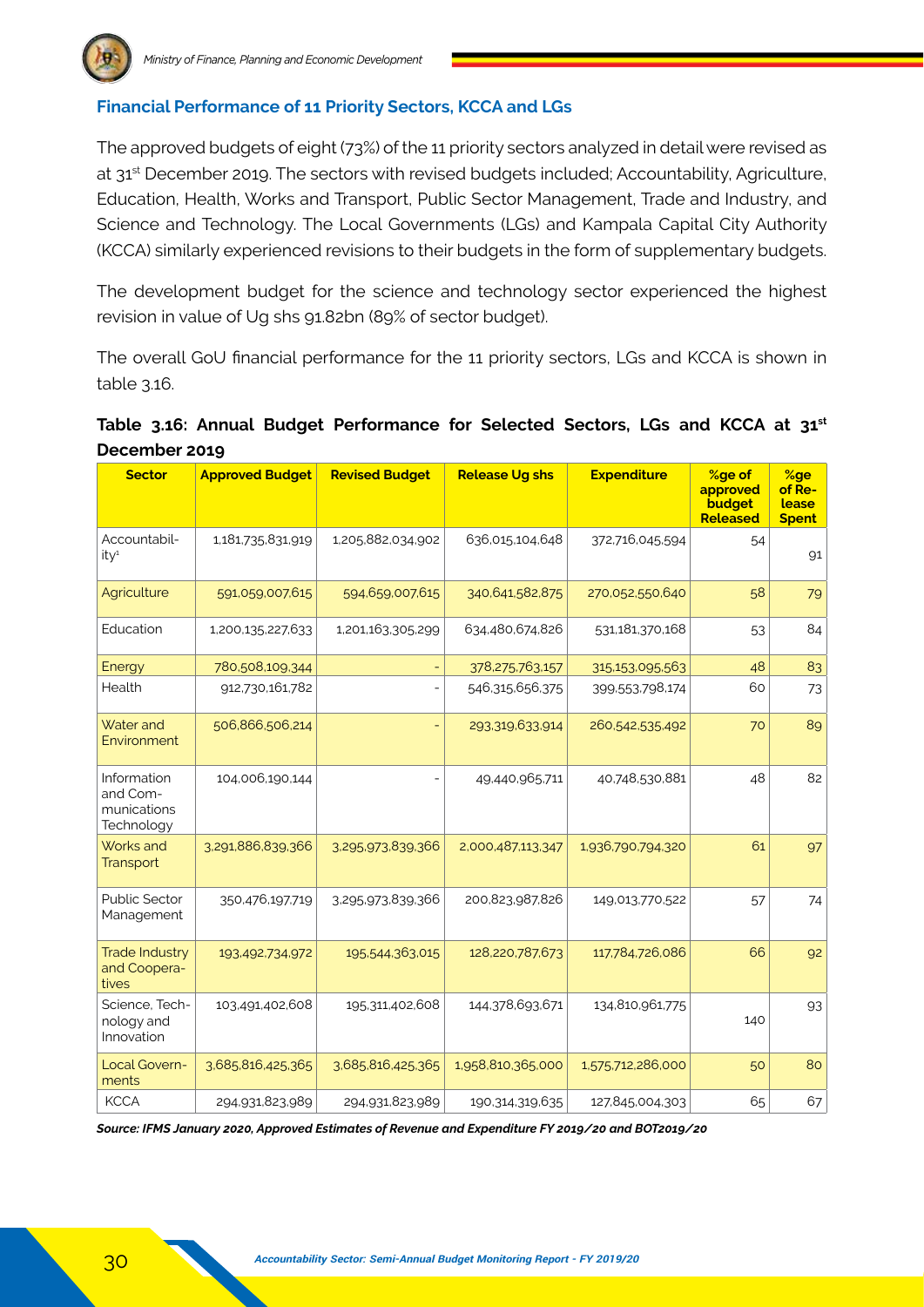

#### **Accountability Sector**

The GoU approved budget for the Accountability Sector<sup>22</sup> (excluding treasury operations, LGs and KCCA) for the FY 2019/20 is Ug shs 1,431bn. The sector budget was revised to Ug shs 1,455bn through a supplementary budget of Ug shs 24.146bn, representing 2% of the sector approved budget.

The revisions were towards sub-programme 1521-Resource Enhancement and Accountability Programme (REAP) (Ug shs 5bn) for consultancy services, sub-programme 54- Support to MFPED (Ug shs 7.625bn) towards IFMS recurrent costs and sub-programme 52-Uganda Retirement Benefits Regulatory Authority Services (Ug shs 7.236bn) under other government transfers.

The overall release for the sector was 44% (Ug shs 636.015bn) of the approved budget of which 91% (Uq shs 576.607bn) was spent by 31<sup>st</sup> December 2019.

The detailed budget performance for the sector votes on the IFMS is shown in Table 3.17.

#### **Agriculture Sector**

The GoU approved budget for the Agriculture Sector for the FY 2019/20 is Ug shs 720.251bn (excluding external financing). The central government votes share is Ug shs 591.059bn (88%) and Ug shs 129.785bn (18%) to LGs and KCCA. The budget for the central votes was revised to Ug shs 594.69bn, of which Ug shs 340.641bn (57%) was released. Highest percentage release was registered under Vote 160 - Uganda Coffee Development Authority (UCDA) Ug shs 77.79bn, while the lowest release was registered under Vote 142 - National Agriculture Research Organization (NARO) Ug shs 36.713bn (46%) of the respective approved budget.

Overall, the central sector votes absorbed 79% (Ug shs 270.052bn) of the funds released, with the highest absorption of 96% (Ug shs 75.064bn) registered under Vote 160 - UCDA 96%. Others that registered high absorption performance included Vote 152 - NAADS Secretariat 93% (75.658bn) and Vote 142 NARO 83% (Ug shs 30.616bn).

The detailed budget performance for the sector votes on the IFMS is shown in Table 3.18.

#### **Education Sector**

The GoU approved budget for the Education Sector for the FY2019/20 is Ug shs 3,081.349bn (excluding external financing). The central government votes share is Ug shs 1,256.431bn (40.77%) and Ug shs 1,824.935bn (59%) to LGs and KCCA.

The sector realized 52.87% (Ug shs 634.480bn) of the approved budget and 83.72% (Ug shs  $531.181$ bn) was absorbed by  $31<sup>st</sup>$  December 2019 which was good performance.

Vote 128 - Uganda National Examinations Board registered the highest performance of 100 % (Ug shs 58.600bn) for both the release and expenditure. The other sector votes that registered very good release and absorption performance included; Vote 138 Makerere University

<sup>22</sup> For Accountability Sector votes with funding/releases on the IFMS in the FY 2018/19.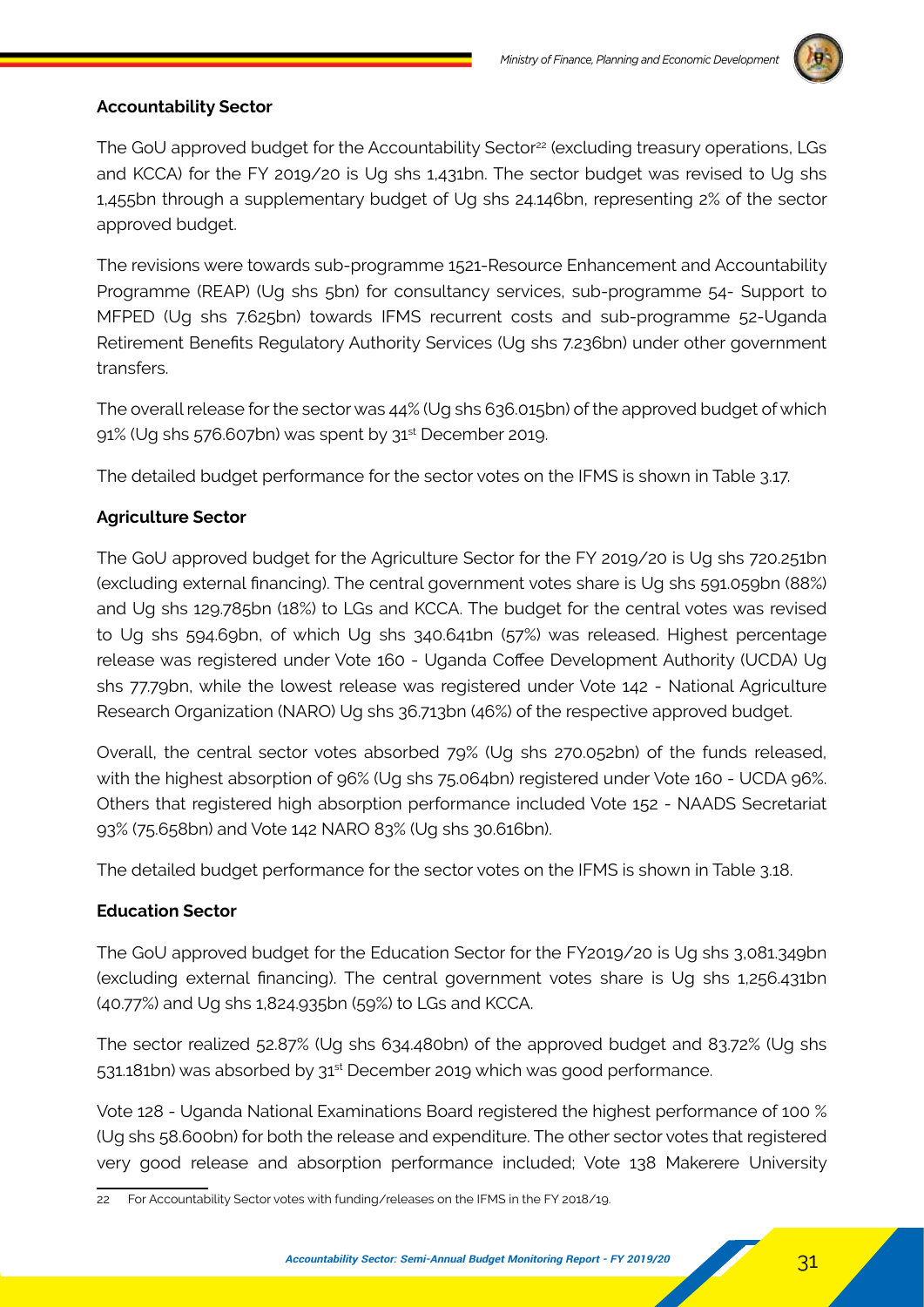

Business School 96% (Ug shs 37.423bn) and Vote 137 Mbarara University of Science and Technology (MUST) 91% (22.298bn).

Soroti University registered the least performance at 53% (Ug shs 4.423bn) which was attributed to weak financial management controls and the suspension of key staff at the University.

The detailed budget performance for the sector votes on the IFMS is shown in Table 3.19.

#### **Energy Sector**

The GoU approved budget for the Energy Sector for the FY 2019/20 is Ug shs 779.930bn. The sector realized Ug shs 378.275bn (48.5%) which was very good performance.

The highest performance was registered under the Vote 311 - Uganda National Oil Company (UNOC)-57% (Ug shs 17.78bn) and 100% of the release was absorbed. Other votes with very good performance were; Vote 017 - Ministry of Energy and Mineral Development (MEMD) 85% (Ug shs 233.699bn) and Vote 312 - Petroleum Authority of Uganda 77% (Ug shs 18.847bn).

The detailed budget performance for the sector votes as at  $31<sup>st</sup>$  December 2019 is shown in Table 3.20.

#### **Health Sector**

The GoU approved budget for the Health Sector for the FY 2019/20 is Ug shs 1,470.145bn, of which 37% (Ug shs 549.524bn) is earmarked for LGs and 63% (Ug shs 920.620bn) for the central government votes and KCCA. The release performance was 59.86% (Ug shs 546.315bn) for the central votes and, 73% (Ug shs 399.6bn) was absorbed, registering good performance.

The highest financial performance among the sector votes was 98% (Ug shs 285.650bn) registered under Vote 116 National Medical Stores (NMS).

The LGs realized 52% (Ug shs 285.650bn) of the LG approved budget and 85% (Ug shs 242.802bn) of which was absorbed by 31 December 2019.

The detailed budget performance for the sector votes on the IFMS is shown in Table 3.21.

#### **Water and Environment Sector**

The GoU approved budget for the Water and Environment Sector for the FY2019/20 is Ug shs 569.205bn, of which 10.42% (59.330bn) was earmarked for the LGs. The sector realized 70%  $(293.319$ bn) and 88.83% (Ug shs 260.542bn) was absorbed by  $31<sup>st</sup>$  December 2019 which was very good.

The least performance was registered under Vote 157-National Forestry Authority at 57% (Ug shs 8.928bn) absorption. The detailed budget performance for the sector votes on the IFMS is shown in Table 3.22.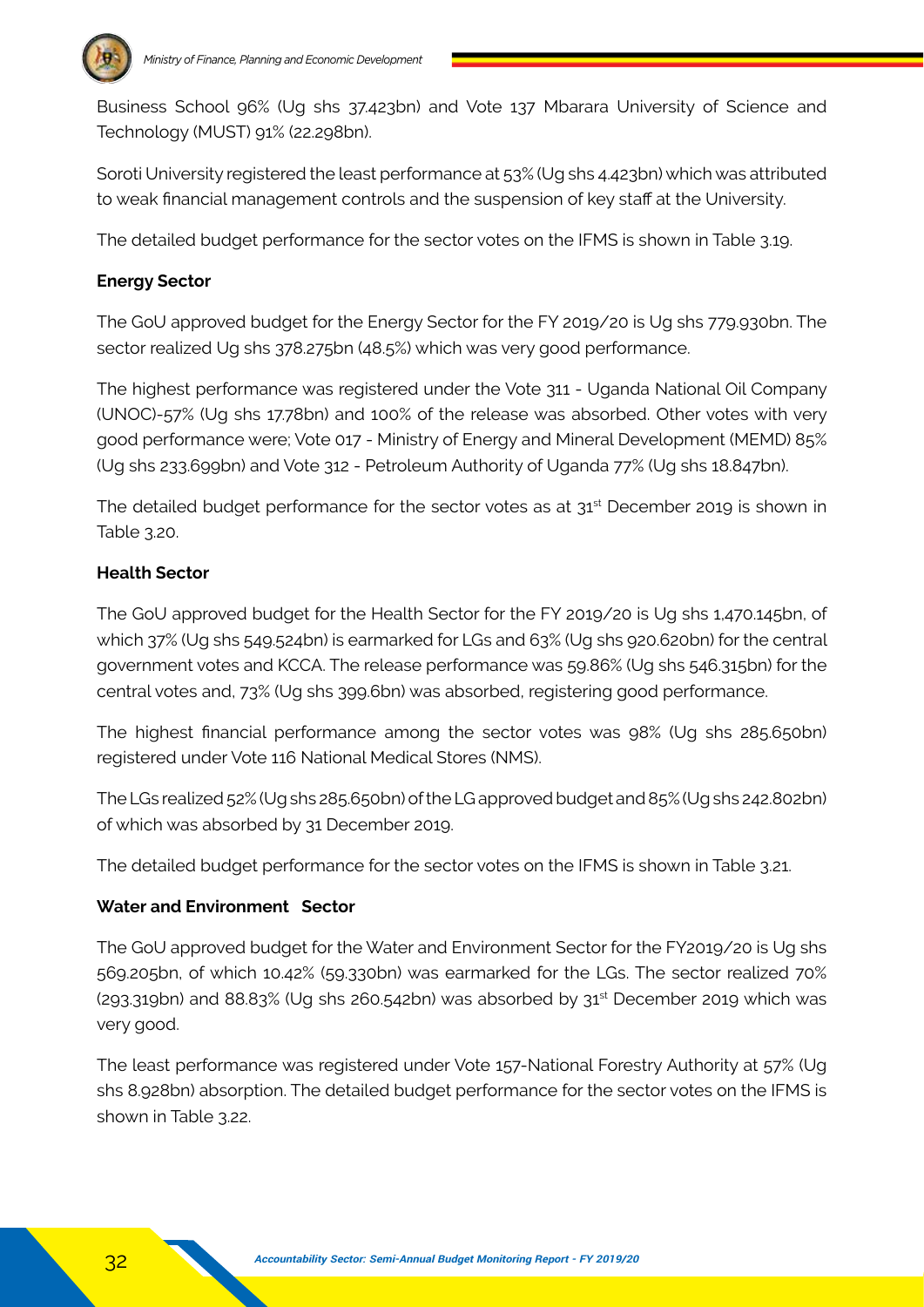#### **Information and Communications Technology and National Guidance Sector**

The GoU approved budget for the ICT and National Guidance Sector for the FY 2019/20 is Ug shs 104.006bn. The overall release for the sector as at 31<sup>st</sup> December 2019 was Ug shs 49.441bn (48% of approved budget) and 82.4% (Ug shs 40.748bn) was spent in the period.

The budget performance was very good. The detailed budget performance for the sector votes on the IFMS is shown in table 3.23.

#### **Works and Transport Sector**

The GoU approved budget for the Works and Transport Sector for the FY2019/20 is Ug shs 3,359bn and, was revised to Ug shs 3654bn. The revision was on account of a supplementary budget of Ug shs 4,087bn (representing less than 1% of the sector approved budget) under Vote 16 - Ministry of Works and Transport. This was towards transport infrastructure- specifically transfers to other government units. The sector absorbed 97% (Ug shs 1,936bn) which was very good performance.

The detailed budget performance for the sector votes on the IFMS is shown in Table 3.24.

#### **Public Sector Management**

The GoU approved budget for Public Sector Management for the FY2019/20 is Ug shs 329.299bn (excluding LGs and KCCA) and was revised to Ug shs 336bn on account of a supplementary budget of Ug shs 7bn.

The sector realized 57% (Ug shs 200.823bn) of the approved budget and 74% (Ug shs 149.013bn) was absorbed by 31<sup>st</sup> December 2019. The Ministry of Local Government (MoLG) had the least performance of 45% (Ug shs 13.063bn), this was attributed to delayed commencement of procurement

The detailed budget performance for the sector votes on the IFMS is shown in Table 3.25.

#### **Trade Industry and Cooperatives Sector**

The GoU approved budget for Trade Industry & Cooperatives for the FY 2019/20 is Ug shs 193.492bn and was revised to Ug shs 195.544bn.

The sector release was Ug shs 128.220bn (66% of the approved budget). The LGs were allocated Ug shs 2.232bn, of which 50% (Ug shs 1.116bn) was released by 31<sup>st</sup> December 2019. The sector experienced a supplementary budget of Ug shs 2.052bn for compensation of the third parties.

The sector absorbed 92% (Ug shs 117.785bn) which was very good performance. The detailed budget performance as at 31<sup>st</sup> December 2019 on the IFMS is shown in Table 3.26.

#### **Science, Technology and Innovation Sector**

The GoU approved budget for the Science, Technology and Innovation Sector for FY 2019/20 is Ug shs 102.703bn, and was revised to Ug shs 194.523bn. The sector had a supplementary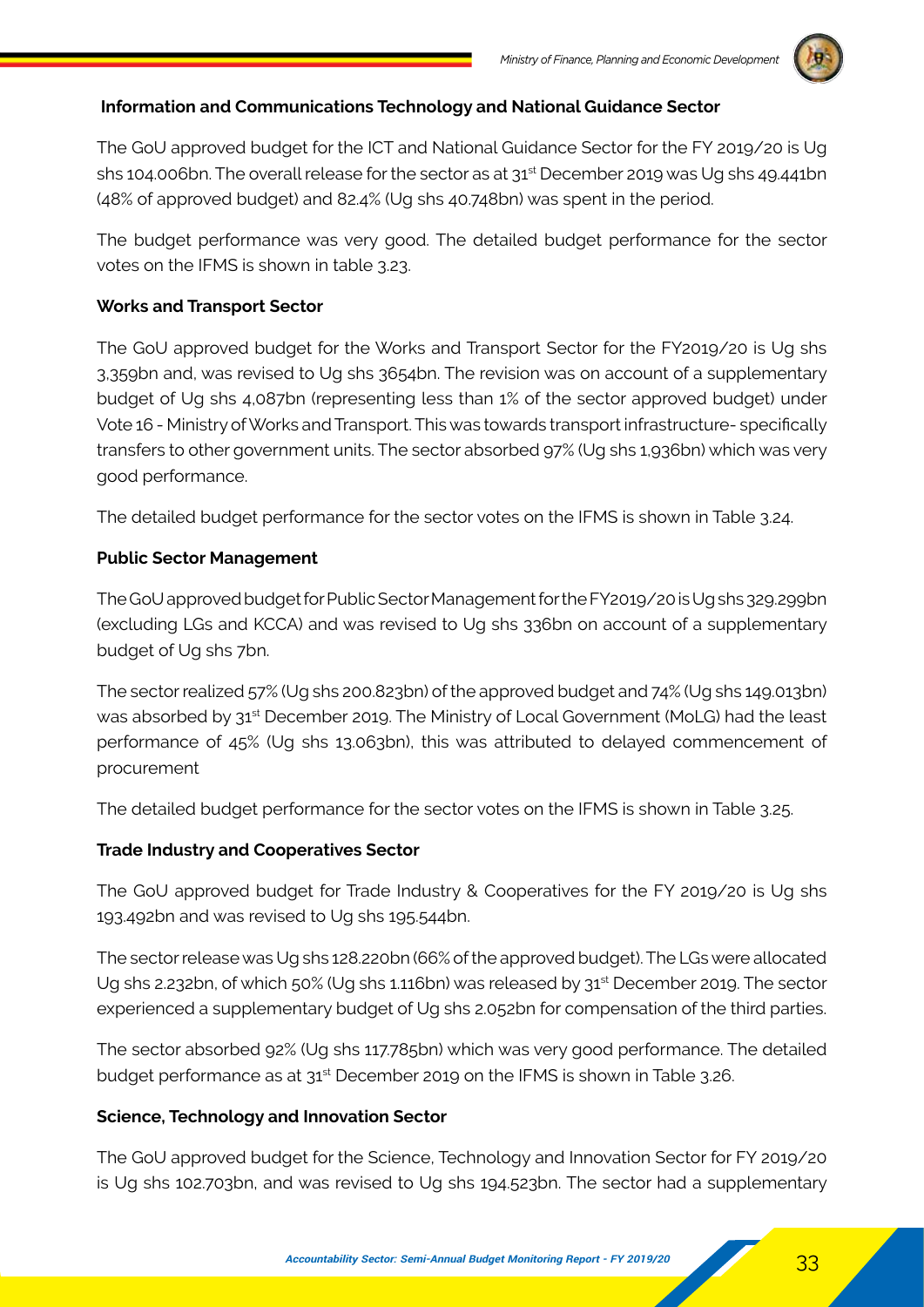

budget of Ug shs 91.820bn under transfers to other government units towards the construction of the National Science Technology Institute in Kiruhura DLG.

The sector had a release of 139.5% (Ug shs 144.379bn) and 93% (Ug shs 134.810bn) was absorbed by 31st December 2019. The detailed budget performance as at 31st December 2019 for the sector votes on the IFMS is shown in Table 3.27.

#### **Local Governments (LG) Performance and Kampala Capital City Authority (KCCA)**

The approved budget for Local Government (LGs) for the FY 2019/20 was Ug shs 3,685bn, of which 1,845bn (50%) was released by 31<sup>st</sup> December 2019.

The Kampala Capital City Authority (KCCA) approved budget for FY2019/20 was Ug shs 294.931bn. The recurrent budget was Ug shs 216.163bn and development Ug shs 57.71bn representing 73% and 20% respectively. The recurrent budget realized Ug shs 132.6bn, of which Ug shs 78.92bn (60%) was absorbed. The development release was Ug shs 57.714bn (73% of the budget) and Ug shs 48.924bn (85%) of the release.

#### **Timeliness of accessing funds by the MDA and LGs**

Whereas expenditure limits are issued promptly by the MFPED, the actual accessing of funds varies for the different votes. Averagely the Central Government votes took 10 working days to access funds from the time expenditure limits were issued (this includes the warranting duration, approval invoicing and final release by accountant general's office).The District Local Governments (DLGs) took on average 2 days to complete warrant, 2 days to have their warrants reviewed and approved and another 3 days to invoice and in total took 9<sup>23</sup> working days for the LGs to access funds after communication of the expenditure limits.

The IFMS centres in Mbarara, Mbale, Gulu, Masaka remained with static budgets for the IFMS recurrent costs which affected operations of the respective LGs hosting the IFMS centres.

It is increasingly difficult for supplementary budget requests to obtain approval from the MFPED even where these relate to situations where extra funds are received, for example Kole DLG realized Ug shs 70 million for Information Technology under the MoICT but this had taken over two months to be granted and the FY is about to end.

Local revenue collected by the LGs is transferred to the consolidated account at Bank of Uganda (BoU) and warrants issued by the MFPED to authorize utilization. However, thresholds are given showing the amounts to be collected and deposited to BoU before the authority to utilize subsequent local revenue collections is granted, this reform is causing delays in the budget execution of LGs and votes that under estimated their Non-Tax Revenue (NTR)

#### **Overall Conclusion**

The Government of Uganda (GoU) achieved at least 56% overall release performance for the Central Government votes, and 50% release for the LGs against their approved budgets (50.23%, 53%, 58% for wage, nonwage and development respectively). This was very good release performance. The approved budgets in 63% of the 11 priority sectors, KCCA and LGs

<sup>23</sup> This lead time is average for both LGs on the IFMS and the ones that are not.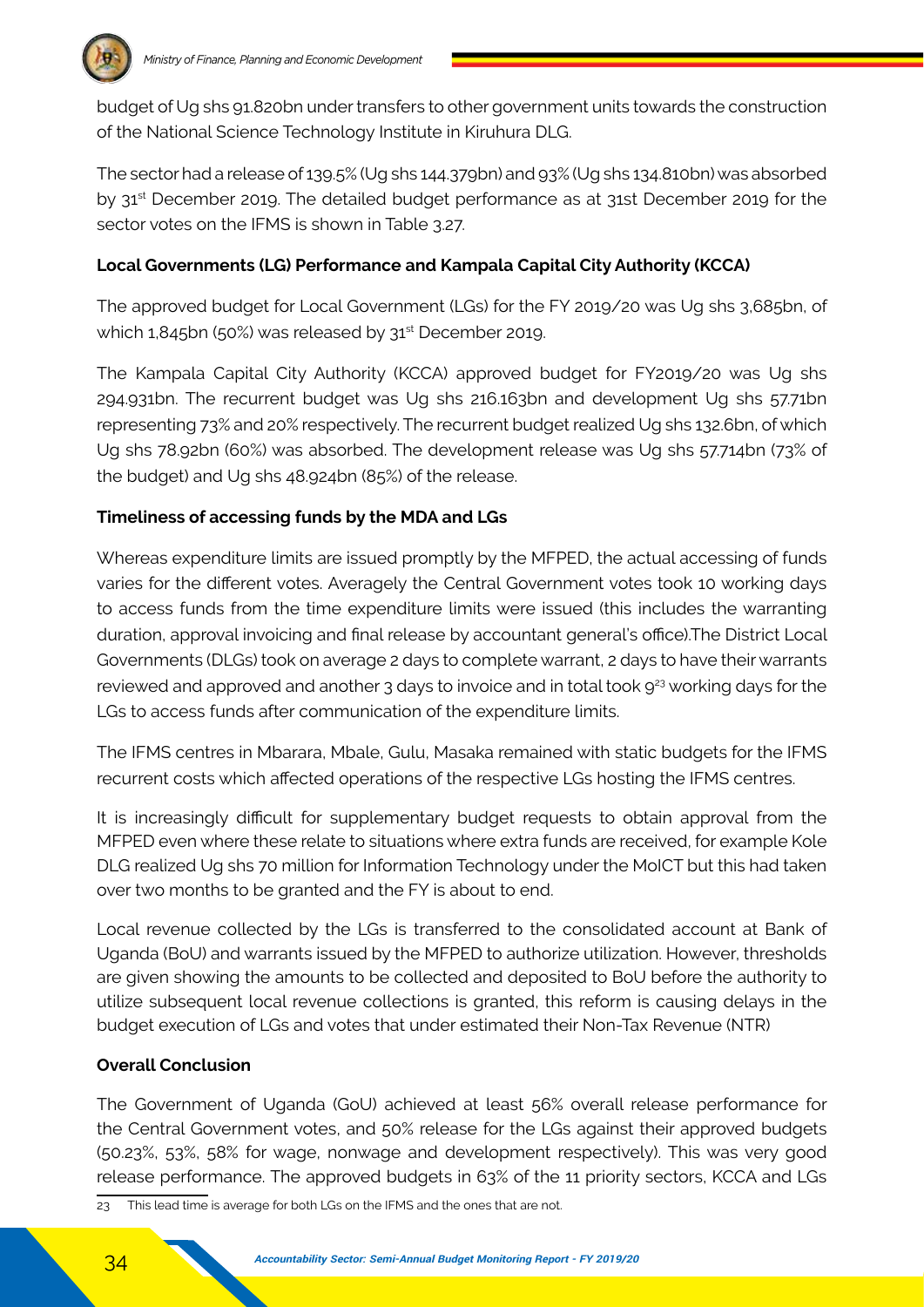

were revised as at 31<sup>st</sup> December 2019. The highest revision of Ug shs 91.820bn was registered under the Science, Technology and Innovation Sector, this was followed by the Accountability Sector at Ug shs 24.146bn.

The highest sector absorption of funds released was 97% (Ug shs 1,936bn) registered under Works and Transport Sector, and the least was 74% (Ug shs 149.013bn) registered under Public Sector Management. Overall the sectors achieved 90% absorption of funds released, which was good performance. The LGs achieved 80% (Ug shs 1,576bn) absorption of funds released which was also good.

#### **Key Challenges**

- 1) Delayed approval of supplementary budgets especially in LGs seeking expenditure of extra funds received from line ministries caused delays in implementation of activities.
- 2) Warranting remains a challenge for a significant number of MDA&LGs which accounts for at least 60% of delays in accessing funds in these entities.
- 3) Constrained budget allocations to support PFM reforms that include the Programme Budgeting System (PBS) and IFMS regional centres.

#### **Recommendations**

- 1) The MFPED Budget Directorate should review the processing and timelines for approval of supplementary budget requests especially were additional funding is sent to MDAs and LGs.
- 2) The MFPED Budget Directorate, Tax Policy Department and URA should step up efforts to monitor revenue performance with the aim of improving revenue collections for budget allocations.
- 3) The MFPED Budget Directorate and Accountant Generals Office should consider budget allocations for recurrent activities to support the PFM reforms (PBS and IFMS regional centres).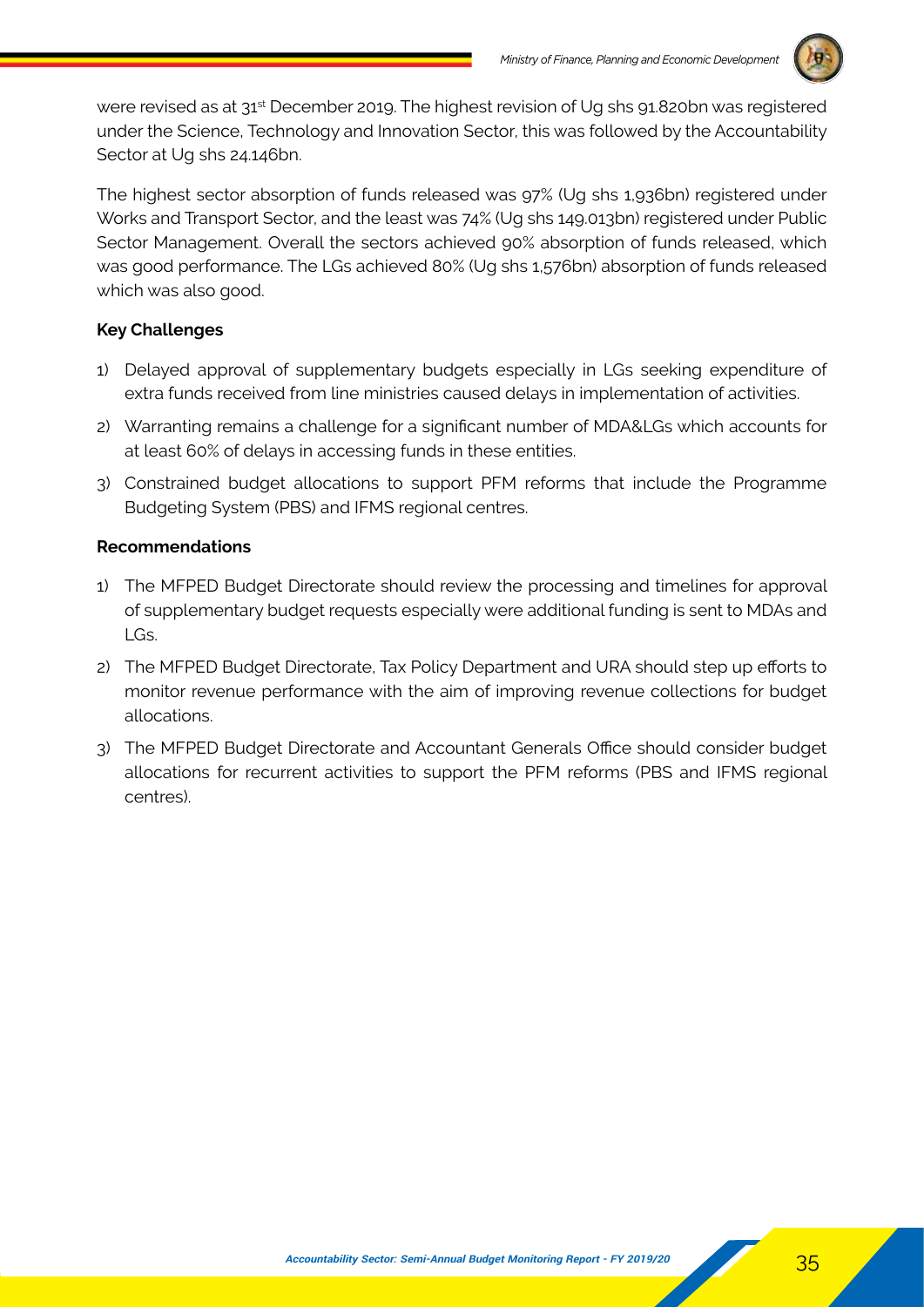| i<br> <br>                        |  |
|-----------------------------------|--|
| .<br>.<br><b>Calculation</b>      |  |
| י<br>בית היה ביר<br>$\frac{1}{2}$ |  |
| ،<br>٥                            |  |
| י<br>י                            |  |
| $\ddot{\phantom{a}}$<br>׆֧֛       |  |
|                                   |  |
|                                   |  |
|                                   |  |
| j<br>ĺ                            |  |

|                             | <b>Description</b><br>Vote             | <b>Approved Budget (Ug Shs)</b> |                 | Release (Ug Shs) Performance |                | Expenditure Performance<br>Ug shs |                | released<br>%ge of <sup>2</sup><br><b>Budget</b> |                | %ge of release<br>spent |      |
|-----------------------------|----------------------------------------|---------------------------------|-----------------|------------------------------|----------------|-----------------------------------|----------------|--------------------------------------------------|----------------|-------------------------|------|
|                             |                                        | Rec-Wage&<br>Nonwage)           | Devt            | Rec-Wage&<br>Nonwage)        | Devt           | Rec-Wage&<br>Nonwage)             | Devt           | <b>Rec</b>                                       | Dev            | <b>Rec</b>              | Dev  |
|                             | <b>MFPED</b>                           | 442,237,835,139                 | 61,876,324,986  | 258,452,049,880              | 37,186,563,068 | 237.797.632.905                   | 31,246,725,217 | 58.4                                             | $\infty$       | $\frac{2}{9}$           | 84   |
| $\widehat{\mathbb{G}}$<br>ð | Inspectorate<br>Government             | 40,182,939,638                  | 13,293,212,651  | 25,294,756,299               | 9,027,624,428  | 21,858,922,802                    | 546,775,730    | 62.9                                             | 67.9           | $\circ$                 | 86   |
|                             | Ethics and<br>Integrity                | 8,592,364,137                   | $\mathsf I$     | 4.046.103.217                | $\mathbf I$    | 3.052.304.922                     | $\mathsf I$    | 47                                               |                | 75.4                    |      |
|                             | Intelligence<br>Authority<br>Financial | 12,801,578,446                  | 215,000,000     | 6,058,012,870                | 172,000,000    | 5.424.060.525                     | $\mathbf I$    | 47.3                                             | $80$           | 89                      |      |
|                             | Statutory<br>General-<br>Auditor       | 55.869.128.897                  | 8,050,000,000   | 30,780,268,890               | 5.841.100,000  | 28,519,219,761                    | 1,374,349,215  | 55                                               | 72.5           | 92.6                    | 23.5 |
|                             | Authority<br>Revenue<br>Uganda         | 394, 615, 413, 125              | 43.639.695.827  | 197,307,706,562              | 13.166,908,811 | 197.307.706.562                   | 13.166,908,811 | 50                                               | $\infty$       | 100                     | 100  |
|                             | Bureau of<br>Statistics<br>Uganda      | 39,671,830,840                  | 20,409,485,946  | 22,187,363,806               | 8,496,443,182  | 17,663,792,405                    | 6,080,051,966  | 55.9                                             | 41.6           | 79.6                    | 71.5 |
|                             | PPDA                                   | 13,839,555,659                  | 10.994,000,000  | 6,773,989,388                | 3,893,200,000  | 6,004,152,116                     | 1,363,383,473  | 48.9                                             | 35.4           | 88.6                    | 35   |
|                             | Investment<br>Authority<br>Uganda      | 14,341,607,628                  | 1,105,859,000   | 6,963,824,048                | 367.190.200    | 5,127,760,292                     | 73.459.860     | 48.5                                             | 33.2           | 73.6                    | Q2   |
|                             | <b>Total</b>                           | 1,022,152,253,509               | 159,583,578,410 | 557,864,074,959              | 78,151,029,689 | 549,089,369,911                   | 53.851.654.272 | 54.5                                             | $\overline{6}$ | 98.4                    | 69   |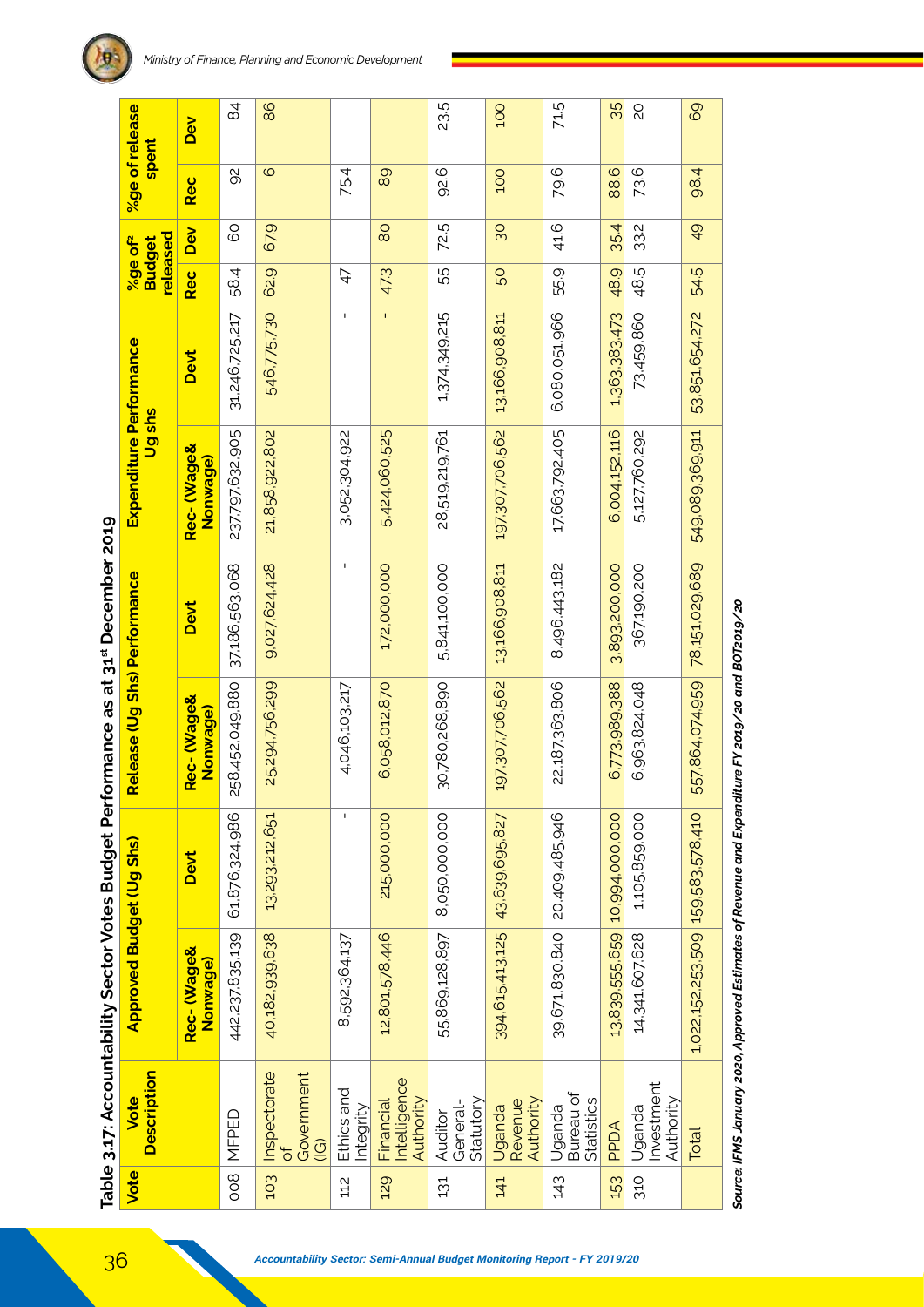|            |                                                               |                                                                                                     |                 | T-7 T-8 CB D-7 I-10 II-              | Deceilinei 2019 |                                      |                 |                                     |                |                 |                            |
|------------|---------------------------------------------------------------|-----------------------------------------------------------------------------------------------------|-----------------|--------------------------------------|-----------------|--------------------------------------|-----------------|-------------------------------------|----------------|-----------------|----------------------------|
| Vote       | <b>Description</b><br>Vote                                    | Approved Budget (Ug Shs)                                                                            |                 | Release (Ug shs) Performance         |                 | Expenditure (Ug shs)<br>Performance  |                 | released<br><b>Budget</b><br>%ge of |                |                 | release<br>%ge of<br>spent |
|            |                                                               | Recurrent<br>Nonwage)<br><b>Wage</b>                                                                | Devt            | Recurrent<br>Nonwage)<br><b>Wage</b> | Devt            | Recurrent<br>Nonwage)<br><b>Wage</b> | Devt            | Rec <sup> </sup>                    | <b>Dev</b>     | Rec             | Dev                        |
| <b>O10</b> | MAAIF                                                         | 45,663,380,311                                                                                      | 141,121,955,560 | 25,664,637,883                       | 73,758,636,170  | 14,943,130,045                       | 41,994,935,224  | 56                                  | 52             | 58              | 52                         |
| 121        | Development<br>Authority<br>Dairy                             | 6,489,547,691                                                                                       | 3,642,434,987   | 3.074.329.085                        | 1,814,295,498   | 2,372,891,340                        | 555,405,092     | $\overline{4}$                      | 49             | $\mathcal{L}$   | ႙                          |
| 125        | Genetic Res.<br>Centre and<br>Data Bank<br>National<br>Animal | 9.897.962.937                                                                                       | 53.344.216.572  | 5.407.369.310                        | 30,661,351,777  | 4,809,084,294                        | 20,878,580,695  | 54                                  | 57             | 89              | 8                          |
| 142        | Organization<br>Agricultural<br>Research<br>National          | 42,188,802,111                                                                                      | 37.472.993.562  | 21,055,822,917                       | 15,657,326,598  | 19,916,438,428                       | 10,700,533,787  | 50                                  | 4              | 94              | 89                         |
| 152        | Secretariat<br>NAADS                                          | 5.043.901.897                                                                                       | 140.849.891.542 | 2,465,675,281                        | 79.113.155.720  | 2,051,412,959                        | 73.607.507.752  | $\frac{8}{5}$                       | 56             | 83              | ဌ                          |
| 155        | Development<br>Organization<br>Cotton                         | 4.431.247.414                                                                                       | 4,211,000,000   | 2,315,453,188                        | 1,864,050,000   | 2,261,714,789                        | 896,010,027     | 52                                  | $\overline{4}$ | 67              | $\frac{8}{4}$              |
| 160        | Development<br>Authority<br>Uganda<br>Coffee                  | 96,219,077,682                                                                                      | 482,595,349     | 77.449.808.169                       | 339,671,279     | 6,516,639,196                        | 68,548,267,012  | 79                                  | P.             | $\overline{84}$ | 20                         |
|            | <b>Total</b>                                                  | 209,933,920,043                                                                                     | 381,125,087,572 | 137,433,095,833                      | 203,208,487,042 | 52,871,311,051                       | 217,181,239,589 | 65                                  | 53             | 38              | 106                        |
|            |                                                               | Source: IFMS January 2020, Approved Estimates of Revenue and Expenditure FY 2019/20 and BOT 2019/20 |                 |                                      |                 |                                      |                 |                                     |                |                 |                            |

Table 2.18: Agriculture Sector Votes Budget Performance as at 21st December 2010 **Table 3.18: Agriculture Sector Votes Budget Performance as at 31st December 2019**



*Ministry of Finance, Planning and Economic Development*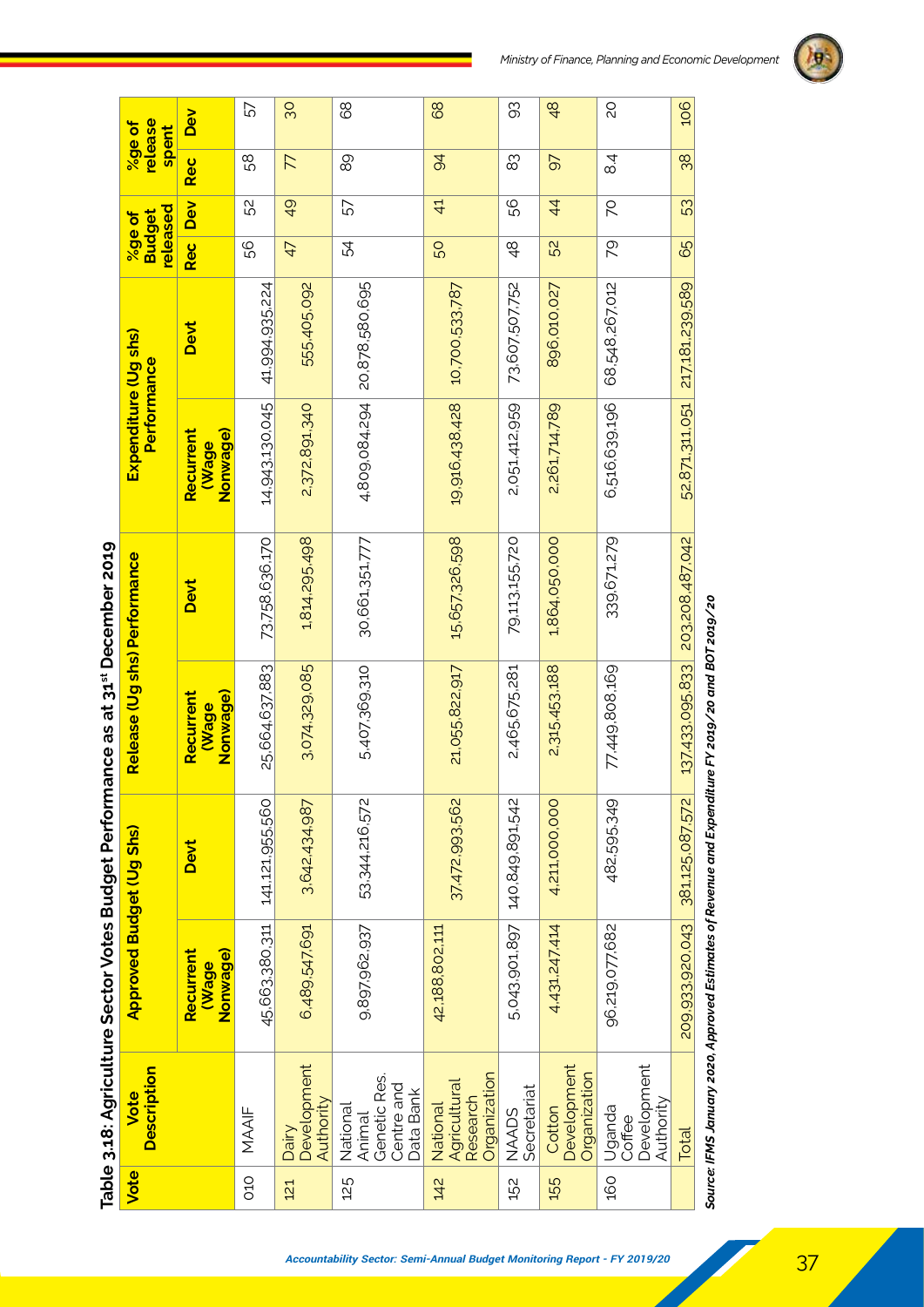| is a finally of the control of the control of the control of the control of the control of the control of the control of the control of the control of the control of the control of the control of the control of the control |  |
|--------------------------------------------------------------------------------------------------------------------------------------------------------------------------------------------------------------------------------|--|
|                                                                                                                                                                                                                                |  |
|                                                                                                                                                                                                                                |  |
|                                                                                                                                                                                                                                |  |
|                                                                                                                                                                                                                                |  |
|                                                                                                                                                                                                                                |  |
| )                                                                                                                                                                                                                              |  |
| ;                                                                                                                                                                                                                              |  |
| Į                                                                                                                                                                                                                              |  |
| こころ ちょう しょうこうきょう                                                                                                                                                                                                               |  |
|                                                                                                                                                                                                                                |  |
|                                                                                                                                                                                                                                |  |
|                                                                                                                                                                                                                                |  |
|                                                                                                                                                                                                                                |  |
|                                                                                                                                                                                                                                |  |
|                                                                                                                                                                                                                                |  |
|                                                                                                                                                                                                                                |  |
| $\overline{\phantom{a}}$                                                                                                                                                                                                       |  |
|                                                                                                                                                                                                                                |  |
|                                                                                                                                                                                                                                |  |
| י<br>השלונו                                                                                                                                                                                                                    |  |
|                                                                                                                                                                                                                                |  |
|                                                                                                                                                                                                                                |  |
| $\frac{1}{2}$                                                                                                                                                                                                                  |  |
| $\vdots$                                                                                                                                                                                                                       |  |
|                                                                                                                                                                                                                                |  |
|                                                                                                                                                                                                                                |  |
|                                                                                                                                                                                                                                |  |
|                                                                                                                                                                                                                                |  |
|                                                                                                                                                                                                                                |  |
|                                                                                                                                                                                                                                |  |
| <br> <br> <br>l                                                                                                                                                                                                                |  |
|                                                                                                                                                                                                                                |  |
|                                                                                                                                                                                                                                |  |
|                                                                                                                                                                                                                                |  |
|                                                                                                                                                                                                                                |  |
|                                                                                                                                                                                                                                |  |
|                                                                                                                                                                                                                                |  |
|                                                                                                                                                                                                                                |  |
|                                                                                                                                                                                                                                |  |
| えいこく                                                                                                                                                                                                                           |  |

| <b>Vote</b> | <b>Vote Description</b>                          | <b>Approved Budget (Ug shs)</b> |                 | Release (Ug shs) Performance |                | Expenditure (Ug shs)<br>Performance |                |                | released<br><b>Budget</b><br>%ge of |                | %ge of release<br>spent |
|-------------|--------------------------------------------------|---------------------------------|-----------------|------------------------------|----------------|-------------------------------------|----------------|----------------|-------------------------------------|----------------|-------------------------|
|             |                                                  | Rec-Wage&<br>Nonwage)           | <b>Devt</b>     | Rec-Wage&<br>Nonwage)        | Devt           | Rec-Wage&<br>Nonwage)               | Devt           | Rec            | Dev                                 | <b>Rec</b>     | <b>Dev</b>              |
| <b>O13</b>  | Education, and<br>Ministry of<br>Sports          | 253,414,725,536                 | 79,490,408,662  | 132,680,257,431              | 33,276,040,329 | 112,111,507,460                     | 12,930,322,780 | 52             | $\ddot{4}$                          | 84             | 38                      |
| 111         | University<br><b>Busitema</b>                    | 35,438,170,187                  | 1,530,790,480   | 18,171,770,906               | 1,045,952,398  | 17,230,957,632                      | 91,059,572     | 51             | 89                                  | $\overline{6}$ | 87                      |
| 127         | Muni University                                  | 13.090.056.634                  | 4,200,000,000   | 6,634,433,229                | 1,026,600,000  | 5,120,615,834                       | 735.398.363    | 50             | 24                                  | 77             | $\mathcal{L}$           |
| 128         | UNEB                                             | 51,124,867,578                  | 15,000,000,000  | 48,109,502,265               | 10,490,704,784 | 48,109,502,265                      | 10,490,704,785 | $\overline{9}$ | <b>P</b>                            | 001            | <b>OOT</b>              |
| 132         | Education Service<br>Commission                  | 9.227.703.411                   | 191.530.250     | 4,689,613,202                | 153,224,200    | 4.094.097.336                       | 53.589.720     | 50             | $\overline{8}$                      | 67             | 34                      |
| 136         | University<br>Makerere                           | 300,596,980,393                 | 15,516,209,712  | 153.161.356.602              | 7,667,326,416  | 132.932.908.804                     | 2,420,315,324  | 51             | $\overline{9}$                      | $\overline{9}$ | $\overline{3}$          |
| 137         | Mbarara University                               | 43,441,989,429                  | 3,685,768,714   | 22,299,209,248               | 2,079,093,836  | 21,612,970,738                      | 685,244,988    | 51             | 99                                  | 6              | 33                      |
| 138         | <b>Business School</b><br>University<br>Makerere | 71,860,500,569                  | 4,830,500,000   | 36,611,279,593               | 2.544.400.000  | 35,297,245,441                      | 2,125,681,862  | 51             | 52                                  | 96             | 83                      |
| 139         | Kyambogo<br>University                           | 125,726,252,890                 | 6,722,845,106   | 63,767,887,627               | 5,378,276,085  | 56,592,716,591                      | 931.462,939    | 50             | $\overline{8}$                      | 88             | 17.3                    |
| <b>DHI</b>  | Management<br>nstitute<br>Uganda                 | 31,404,508,064                  | 1,890,000,000   | 15,905,626,952               | 960,000,000    | 12,935,621,503                      | 763,411,354    | 50             | 50                                  | $\overline{8}$ | 79.5                    |
| 149         | Gulu University                                  | 44,648,861,278                  | 3,802,724,598   | 21,997,590,600               | 1,362,453,609  | 19,611,002,643                      | 552.514.320    | $\overline{6}$ | 36                                  | 89             | 40.5                    |
| 301         | Lira University                                  | 16,399,676,112                  | 2,500,000,000   | 9,405,217,500                | 1,800,000,000  | 6,863,644,025                       | 1,799,999,999  | 57             | 72                                  | 73             | 99.9                    |
| 303         | NCDC                                             | 10,367,190,861                  | 3.900,000,000   | 6,366,593,330                | 2,301,500,000  | 5,657,527,580                       | 672,916,348    | ဖ              | 59                                  | 88             | 29.2                    |
| 307         | Kabale University                                | 30,968,950,002                  | 1,382,240,000   | 15,754,566,442               | 499,584,000    | 14,017,568,199                      | 317,371,155    | 50             | 36                                  | 89             | 63                      |
| 308         | Soroti University                                | 11,781,777,167                  | 6,000,000,000   | 5,982,614,244                | 2,358,000,000  | 4,046,281,473                       | 377,209,135    | 50             | 39                                  | 67             | $\frac{1}{2}$           |
|             | <b>Total</b>                                     | 1,049,492,210,111               | 150,643,017,522 | 561,537,519,169              | 72,943,155,657 | 496,234,167,524                     | 34,947,202,644 | 53             | $\frac{8}{3}$                       | 88             | $\frac{8}{4}$           |

*Ministry of Finance, Planning and Economic Development*

Source: IFMS January 2020, Approved Estimates of Revenue and Expenditure FY 2019/20 and BOT2019/20 *Source: IFMS January 2020, Approved Estimates of Revenue and Expenditure FY 2019/20 and BOT2019/20*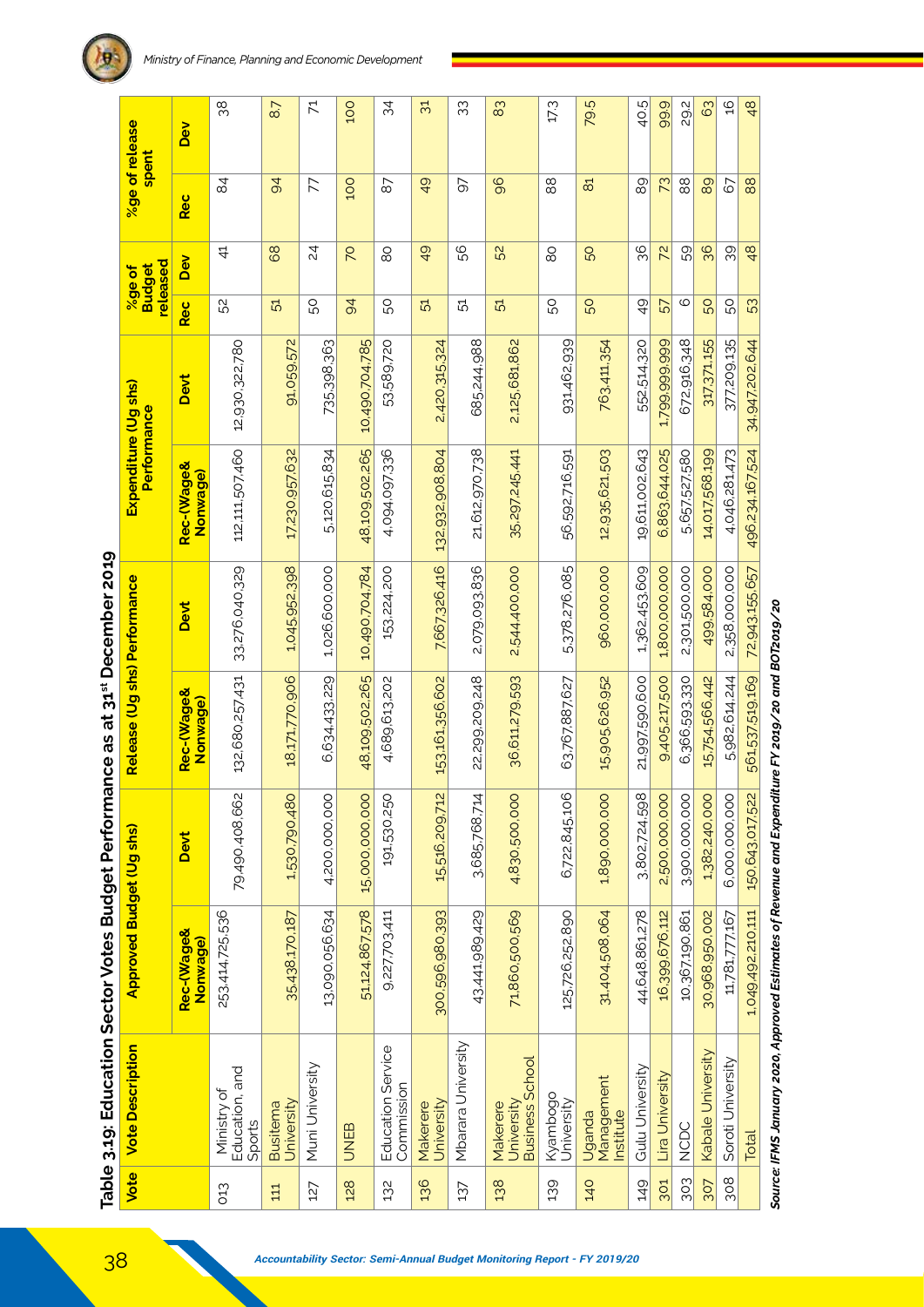| .<br>ון        |
|----------------|
|                |
|                |
|                |
|                |
|                |
|                |
| ,              |
|                |
|                |
|                |
|                |
|                |
|                |
|                |
| ・・・ 1つ・10 のろ ~ |
| ļ              |
|                |
|                |
|                |
|                |
|                |
|                |
|                |
|                |
|                |
|                |
|                |
|                |
|                |
|                |
|                |
| ١              |
|                |
|                |
|                |
| :              |
|                |
|                |
|                |
|                |
| $\frac{1}{2}$  |
|                |
|                |
|                |
|                |
|                |
|                |
| $\frac{1}{2}$  |
| ֚֚֚֚֡֕         |
| i              |
|                |
|                |
|                |
|                |
|                |
|                |
|                |
|                |
|                |
|                |
|                |
| $\frac{1}{2}$  |

|             |                                                     |                       | Table 3.20: Energy Sector Votes Budget Performance as at 31st December, 2019 |                                |                                |                       |                                       |                                     |            |                            |                |
|-------------|-----------------------------------------------------|-----------------------|------------------------------------------------------------------------------|--------------------------------|--------------------------------|-----------------------|---------------------------------------|-------------------------------------|------------|----------------------------|----------------|
| <b>Vote</b> | <b>Description</b><br><b>Vote</b>                   |                       | Approved Budget (Ug shs)                                                     | Release ((Ug shs)) Performance |                                |                       | Expenditure ((Ug shs))<br>Performance | released<br><b>Budget</b><br>%ge of |            | release<br>%ge of<br>spent |                |
|             |                                                     | Rec-Wage&<br>Nonwage) | Devt                                                                         | Rec-Wage&<br>Nonwage)          | Devt                           | Rec-Wage&<br>Nonwage) | Devt                                  | <b>Rec</b>                          | <b>Dev</b> | Rec Dev                    |                |
| QTO         | Development<br>and Mineral<br>of Energy<br>Ministry | 71,295,131,325        | 460,788,819,369                                                              | 30,923,681,963                 | 243,760,814,323                | 26,468,214,974        | 207.231.451.496.00                    | $\overline{3}$                      | 53         | 85                         | 85             |
| 123         | Electrification<br>Agency (REA)<br><b>Rural</b>     | 38,615,659,125        | 128,139,340,875                                                              | 17.590,311.286                 | 43.592.056.398                 | 12,311,198,573        | 32,512,944,977.00                     | 45                                  | 34         | <b>P</b>                   | $\overline{z}$ |
| 311         | Uganda<br>National Oil<br>Company<br>(UNOC)         | 31,470,120,024        |                                                                              | 17,781,836,839                 | ı                              | 17,781,836,839        | ı                                     | 56                                  | $\circ$    | 100                        | $\circ$        |
| 312         | Uganda (PAU)<br>Authority of<br>Petroleum           | 50,199,038,626        |                                                                              | 24,627,062,349                 | Ï,                             | 18,847,448,704        | ı                                     | 49                                  | $\circ$    | 76                         | $\circ$        |
|             | Total                                               | 191.579.949.100       | 588,928,160,244                                                              |                                | 90.922.892.437 287.352.870.720 | 75,408,699,090        | 239.744.396.473                       |                                     | 47 48.7    | 83                         | 83             |
|             | :<br>:                                              |                       |                                                                              | $\sum_{i=1}^{n}$               |                                |                       |                                       |                                     |            |                            |                |

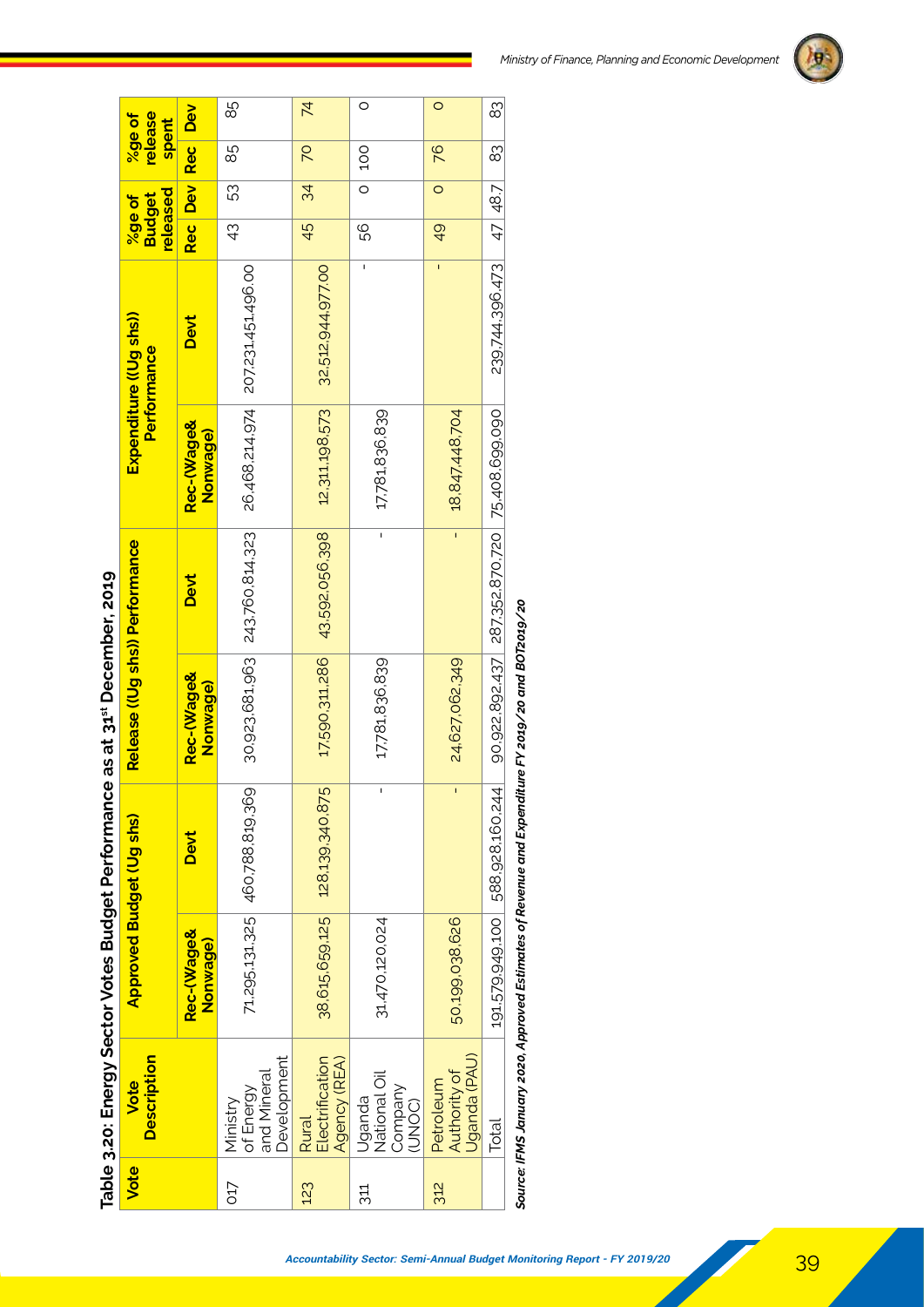| 40                                                                       | <b>Vote</b> | <b>Vote Description</b>                                                                            | Approved Budget (Ug shs) |                               | Release (Ug shs) Performance |                | Expenditure (Ug shs)  |                | %ge of                    |                |                | %ge of           |
|--------------------------------------------------------------------------|-------------|----------------------------------------------------------------------------------------------------|--------------------------|-------------------------------|------------------------------|----------------|-----------------------|----------------|---------------------------|----------------|----------------|------------------|
|                                                                          |             |                                                                                                    |                          |                               |                              |                | Performance           |                | released<br><b>Budget</b> |                |                | release<br>spent |
|                                                                          |             |                                                                                                    | Rec-Wage&<br>Nonwage)    | Devt                          | Rec-Wage&<br>Nonwage)        | Devt           | Rec-Wage&<br>Nonwage) | Devt           | <b>Rec</b>                | Dev            | <b>Rec</b>     | <b>Dev</b>       |
|                                                                          | <b>DTO</b>  | Ministry of<br>Health                                                                              | 82,115,232,063           | O9<br>68,207,824,8            | 49,860,210,652               | 34,512,522,932 | 38.556.911.334        | 18,833,346,601 | 60.7                      | 51             | 77             | 54               |
|                                                                          | 107         | Uganda AIDS<br>Commission-<br>Statutory                                                            | 8,714,116,757            | 7,809,000                     | 4,333,497,550                | 6,247,200      | 3.630.847.133         | 3,659,000      | 49                        | 80             | 83             | 58               |
|                                                                          | 114         | Uganda Cancer<br>Institute                                                                         | 20,040,692,112           | 13.929.264.971                | 10,428,660,085               | 10.551.741.243 | 9.984.094.385         | 8,663,207,263  | 52                        | 75             | 95.7           | 82               |
|                                                                          | 115         | <b>Uganda Heart</b><br>nstitute                                                                    | 20,057,157,539           | 4,650,000,000                 | 10,146,048,378               | 3.374.000,000  | 8,140,040,095         | 1,704,794,201  | 50                        | 72             | 80             | 50               |
|                                                                          | 116         | National Medical<br>Stores                                                                         | 396,172,215,017          |                               | 265,367,569,427              |                | 259,470,915,020       |                | 67                        | $\circ$        | 6              | $\circ$          |
|                                                                          | 134         | <b>Health Service</b><br>Commission                                                                | 6,787,263,095            | $\overline{O}$<br>80,000,0    | 3.393.631.548                | 56,000,000     | 2.934.393.412         | 18,361,880     | 50                        | <b>PC</b>      | 86             | 32               |
| Accountability Sector: Semi-Annual Budget Monitoring Report - FY 2019/20 | 151         | Service (UBTS)<br>Uganda Blood<br>Transfusion                                                      | 16,072,212,615           | $\overline{O}$<br>1,870,000,0 | 8,168,306,239                | 1,442,000,000  | 7.533.485.604         | 1,075,399,999  | 50.8                      | 77             | 8              | 74.5             |
|                                                                          | 161         | Mulago Hospital<br>Complex                                                                         | 60.614.754.433           | 11,020,000,000                | 30,458,152,805               | 5,213,000,000  | 27,322,605,138        | 3,107,025,112  | 50                        | $\overline{4}$ | 89.7           | 60               |
|                                                                          | 162         | Butabika Hospital                                                                                  | 13,272,239,213           | 8,308,140,579                 | 6,540,674,612                | 4,038,884,347  | 5,754,820,584         | 206,280,000    | 50                        | $\frac{8}{5}$  | $\frac{8}{8}$  | 17.1             |
|                                                                          | 304         | <b>UVRI</b>                                                                                        | 6,789,055,593            | $\overline{O}$<br>2,280,000,0 | 3,192,215,960                | 1,201,500,000  | 2,536,203,163         | 77,408,250     | 47                        | 52             | 79             | 6.4              |
|                                                                          | 163-<br>176 | Regional Referrals<br>Hospitals                                                                    | 151.674.621.767          | 20,067,562,168                | 82,235,223,688               | 11,795,569,711 | 67,352,055,169        | 6,134,252,913  | 54                        | 89             | 8              | 52               |
|                                                                          |             | Total                                                                                              | 782,309,560,204          | 130,420,601,578               | 474,124,190,942              | 72,191,465,433 | 433,216,371,037       | 39,823,735,219 | 60                        | 55             | $\overline{5}$ | 55               |
|                                                                          |             | Source: IFMS January 2020, Approved Estimates of Revenue and Expenditure FY 2019/20 and BOT2019/20 |                          |                               |                              |                |                       |                |                           |                |                |                  |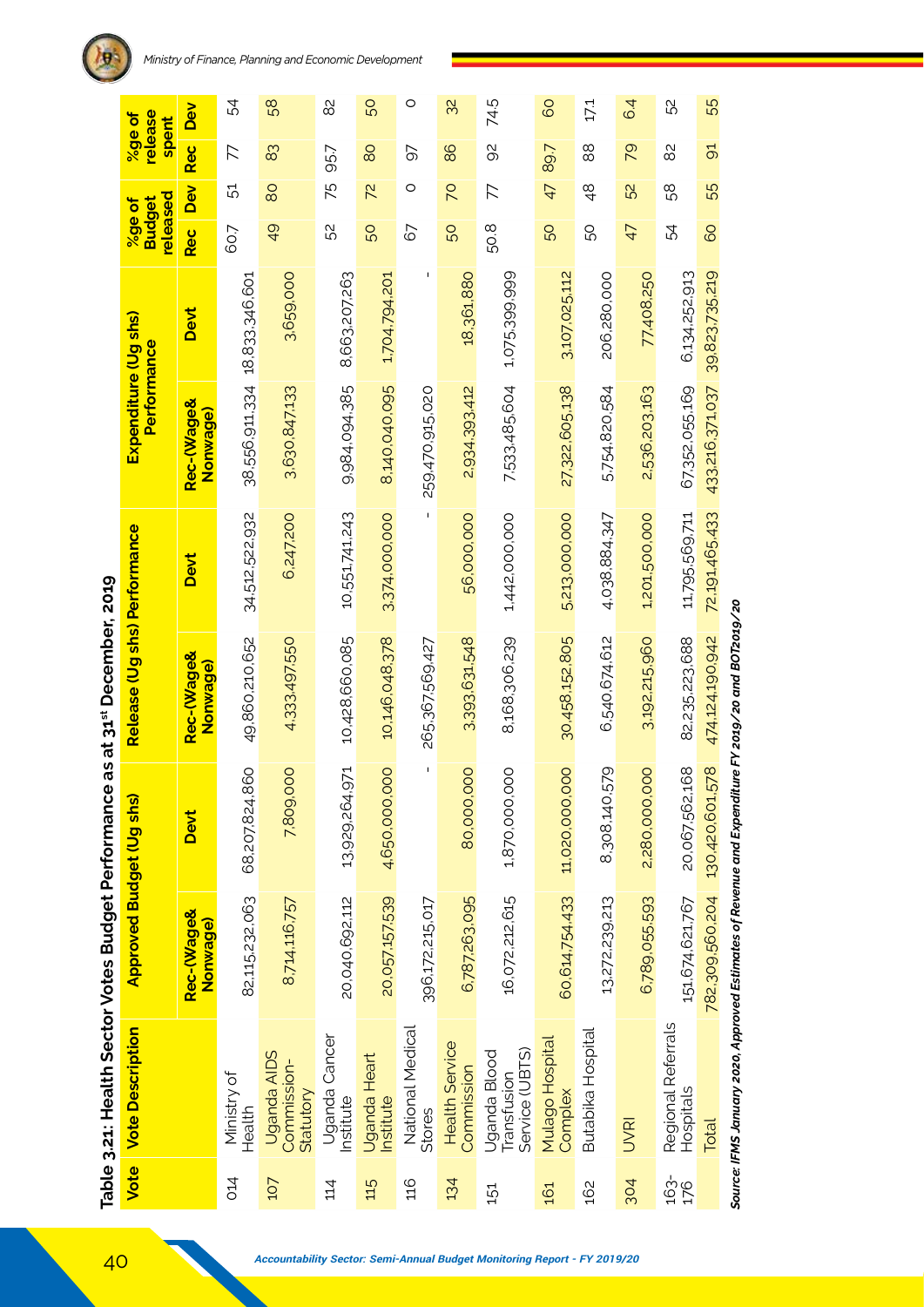|             |                                                    |                       | Table 3.22: Water and Environment Sector Votes Budget Performance as at 31st December 2019 |                       |                                                               |                       |                                     |                                     |                 |                            |                |
|-------------|----------------------------------------------------|-----------------------|--------------------------------------------------------------------------------------------|-----------------------|---------------------------------------------------------------|-----------------------|-------------------------------------|-------------------------------------|-----------------|----------------------------|----------------|
| <b>Vote</b> | <b>Description</b><br>Vote                         |                       | Approved Budget (Ug Shs)                                                                   |                       | Release (Ug Shs) Performance                                  |                       | Expenditure (Ug Shs)<br>Performance | released<br><b>Budget</b><br>%ge of |                 | release<br>%ge of<br>spent |                |
|             |                                                    | Rec-Wage&<br>Nonwage) | Devt                                                                                       | Rec-Wage&<br>Nonwage) | Devt                                                          | Rec-Wage&<br>Nonwage) | Devt                                | Rec                                 | <b>Dev</b>      | <b>Rec</b>                 | Dev            |
| 019         | Environment<br>Ministry of<br>Water and            | 71.295.131.325        | 460,788,819,369                                                                            | 30,923,681,963        | 243.760.814.323                                               | 26,468,214,974        | 207,231,451,496                     | 43.3                                | 53              | 85.5                       | 85             |
| 150         | Management<br>Environment<br>Authority<br>National | 38,615,659,125        | 128,139,340,875                                                                            | 17.590,311,286        | 43.592.056.398                                                | 12,311,198,573        | 32,512,944,977                      | 45.5                                | $\overline{34}$ | <b>PC</b>                  | 74.5           |
| 157         | Authority<br>National<br>Forestry                  | 31,470,120,024        |                                                                                            | 17,781,836,839        | ı                                                             | 17,781,836,839        | ı                                   | 56.5                                | $\circ$         | O<br>100                   |                |
| 302         | <b>UNMA</b>                                        | 50,199,038,626        |                                                                                            | 24,627,062,349        | ı                                                             | 18,847,448,704        | ı                                   | $\frac{1}{2}$                       | $\circ$         | 76.5                       | $\overline{O}$ |
|             | Total                                              |                       | 191.579.949.100 588,928.160.244                                                            |                       | 90.922.892.437 287.352.870.720 75.408.699.090 239.744.396.473 |                       |                                     | $\overline{4}$                      | 48.7 83         |                            | 83             |
|             |                                                    |                       |                                                                                            |                       |                                                               |                       |                                     |                                     |                 |                            |                |

Table 3.23: Information and Communications Sector Votes Buddet Performance as at  $31^{\circ}$  December, 2019 **Table 3.23: Information and Communications Sector Votes Budget Performance as at 31st December, 2019**

| Release (Ug Shs) Performance<br>Shs)<br><b>Approved Budget (Ug)</b><br><b>Vote Description</b>                     | אלא איינט איינט איינט איינט איינט איינט איינט איינט איינט איינט איינט איינט איינט איינט איינט איינט איינט איינט |  |      |                              | Expenditure (Ug Shs)         |      | %ge of                    |                  | %ge of         |
|--------------------------------------------------------------------------------------------------------------------|-----------------------------------------------------------------------------------------------------------------|--|------|------------------------------|------------------------------|------|---------------------------|------------------|----------------|
|                                                                                                                    |                                                                                                                 |  |      | <b>Performance</b>           |                              |      | released<br><b>Budget</b> | release<br>spent |                |
| Rec-Wage&<br>Nonwage)<br>Devt<br>Rec-Wage&<br>Nonwage)                                                             |                                                                                                                 |  | Devt | Rec-Wage&<br>Nonwage)        | Devt                         |      |                           | Rec Dev Rec Dev  |                |
| 24,971,941,340 38,222,839,682 10,929,182,932 20,360,360,286<br>Communications Tech.<br>nformation &<br>Ministry of |                                                                                                                 |  |      |                              | 8,318,054,771 17,977,892,002 | 43.7 |                           | 53 76            | $\frac{88}{1}$ |
| 7,442,585,563 15,023,856,239<br>33,368,823,559<br><b>Technology Authority</b><br>National Information              |                                                                                                                 |  |      | 3.127.566.255 13.489.292.081 | 963,292,027 45 42 89.7 30.8  |      |                           |                  |                |
| 58.340.764.899   45.665.425.245   25.953.0353.037.926.540   21.807.346.852   18.941.184.029   44.4   51.4   84     |                                                                                                                 |  |      |                              |                              |      |                           |                  |                |



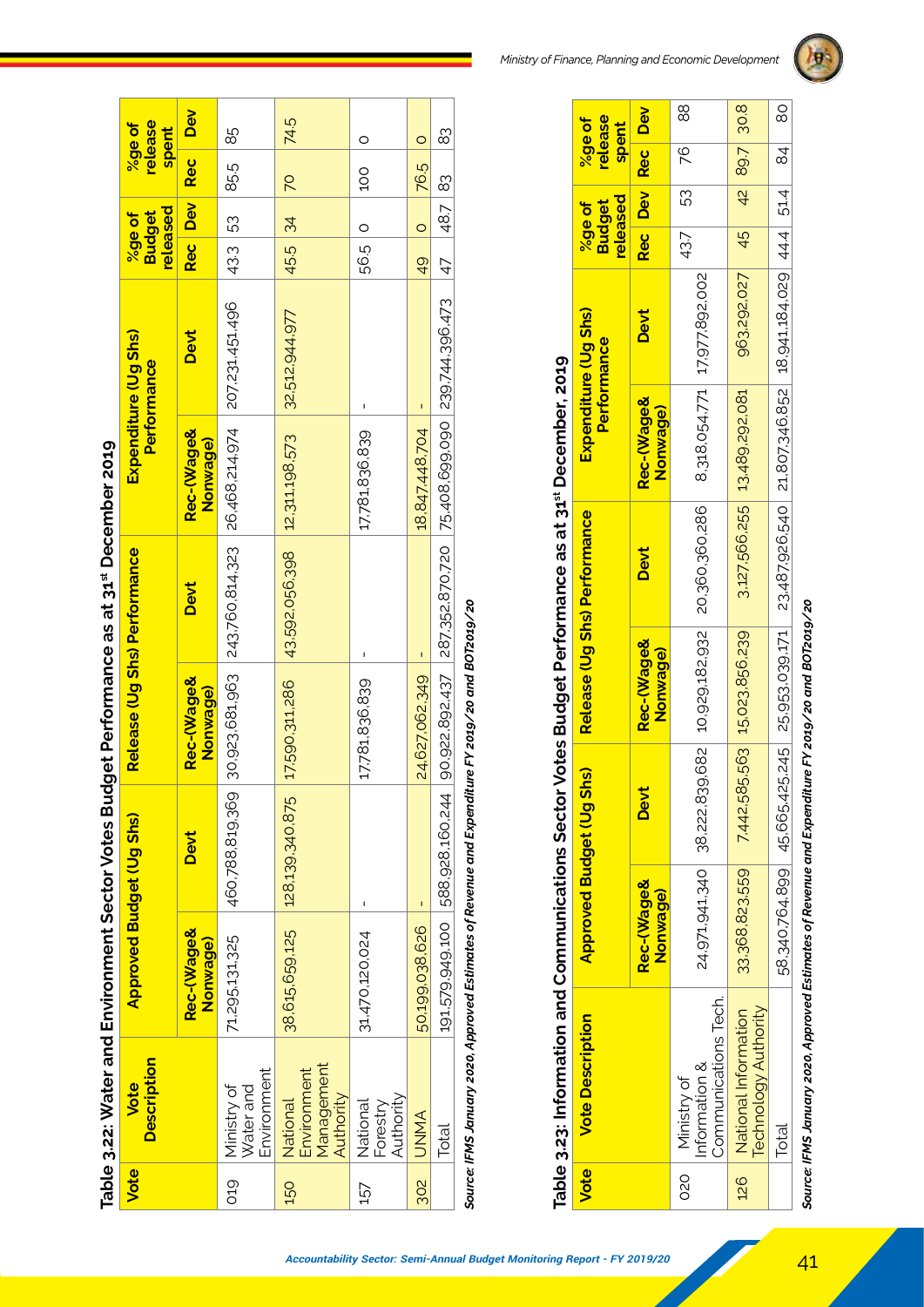

| release<br>%ge of<br>spent          | <b>Rec</b> Dev        |                                      | 100<br>98 | 100<br>100                                  | 100<br>50       |
|-------------------------------------|-----------------------|--------------------------------------|-----------|---------------------------------------------|-----------------|
| released<br><b>Budget</b><br>%ge of | <b>Dev</b><br>Rec     | 171<br>97                            |           | $\overline{8}$<br>100                       | 100<br>100      |
|                                     | Devt                  | 641,121,489,932                      |           | 5.573.788.418                               | 6,455,351,179   |
| Expenditure Performance<br>Ug shs   |                       |                                      |           |                                             |                 |
|                                     | Rec-Wage&<br>Nonwage) | 77.331.854.905                       |           | 535,382,911,273                             | 27,214,044,185  |
|                                     | Devt                  | 641,578,895,706                      |           | 5.574.000,000                               | 6,455,351,179   |
| Ug shs                              |                       |                                      |           |                                             |                 |
| <b>Release Performance</b>          | Rec-Wage&<br>Nonwage) | 78,959,450,456                       |           | 535,647,023,289                             | 28,093,894,795  |
|                                     |                       |                                      |           |                                             |                 |
| <b>Approved Budget</b><br>Ug shs    | Devt                  | 374,521,596,072                      |           | 1,612,700,205,714                           | 6,870,000,000   |
|                                     | Rec-Wage&<br>Nonwage) | 81,051,628,871                       |           | 98,613,883,513                              | 535,647,023,289 |
| <b>Description</b><br>Vote          |                       | Ministry of<br>Works and<br>ransport |           | <b>National Road</b><br>Authority<br>Uganda | Road Fund       |
| <b>Vote</b>                         |                       | 016                                  |           | 113                                         | 118             |

| SS<br>SSS<br>SSSS<br>Iananamant Votas Ri |
|------------------------------------------|
|                                          |
|                                          |
|                                          |
|                                          |
|                                          |
|                                          |
|                                          |
|                                          |
|                                          |
|                                          |
|                                          |
|                                          |
|                                          |
|                                          |
|                                          |
|                                          |
| $\frac{1}{2}$                            |
| $\mathbf{I}$                             |
|                                          |
|                                          |
|                                          |
|                                          |
| $\frac{1}{2}$                            |
|                                          |
|                                          |
| able 3.25: P                             |
|                                          |
|                                          |
|                                          |
|                                          |
|                                          |
|                                          |
|                                          |

|                                                                                                                                                                                                                                | %ge of release<br><b>spent</b>                              | <b>Dev</b><br><b>Rec</b>         | 68.8<br>81                         | 46.6<br>$\frac{8}{2}$            | 25.7<br>77                         | 11.6<br>80                                  |
|--------------------------------------------------------------------------------------------------------------------------------------------------------------------------------------------------------------------------------|-------------------------------------------------------------|----------------------------------|------------------------------------|----------------------------------|------------------------------------|---------------------------------------------|
|                                                                                                                                                                                                                                | released<br><b>Budget</b><br>%ge of                         | <b>Dev</b>                       | 41.7                               | 44.5                             | 60                                 | 80                                          |
|                                                                                                                                                                                                                                |                                                             | Rec                              | 50                                 | 45                               | 45                                 | 81                                          |
|                                                                                                                                                                                                                                |                                                             | Devt                             | 34.917.707.943 20.758.014.782      | 1,020,904,799                    | 4,737,726,146                      | 7,510,000                                   |
|                                                                                                                                                                                                                                | Expenditure (Ug shs)<br><b>Performance</b><br><b>Ug</b> shs | Rec-Wage&<br>Nonwage)            |                                    | 9,447,476,165                    | 8,326,211,749                      | 47,680,147,419                              |
| Research of the S-25. Fundi in the individual policy policy product in the internal control of the S-2-25. Fundi and S-2-25. Fundi in the internal control of the S-2-25. Fundi in the internal control in the internal contro |                                                             | Devt                             |                                    | 2,188,665,642                    | 10.753.349.874 18.398.482.373      | 64,320,000                                  |
|                                                                                                                                                                                                                                | Release (Ug shs) Performance<br>Ug shs                      | <b>Rec-Wage&amp;</b><br>Nonwage) | 42.970.719.569 30.143.865.940      | 12,065,458,588                   |                                    | 58,945,372,924                              |
|                                                                                                                                                                                                                                | Ug shs                                                      | Devt                             | 72,166,921,257                     | 4,912,758,976                    | 22.496.732.895 18.948.688.904      | 80,400,000                                  |
|                                                                                                                                                                                                                                | Approved Budget (Ug shs)                                    | Rec-Wage&<br>Nonwage)            | 85,625,523,792                     | 26,621,138,886                   |                                    | 72,385,920,505                              |
|                                                                                                                                                                                                                                | <b>Description</b><br>Vote                                  |                                  | the Prime<br>Office of<br>Minister | Ministry<br>of Public<br>Service | Government<br>Ministry<br>of Local | East African<br>Community<br><b>Affairs</b> |
|                                                                                                                                                                                                                                | <b>Vote</b>                                                 |                                  | 003                                | 005                              | <b>D11</b>                         | 021                                         |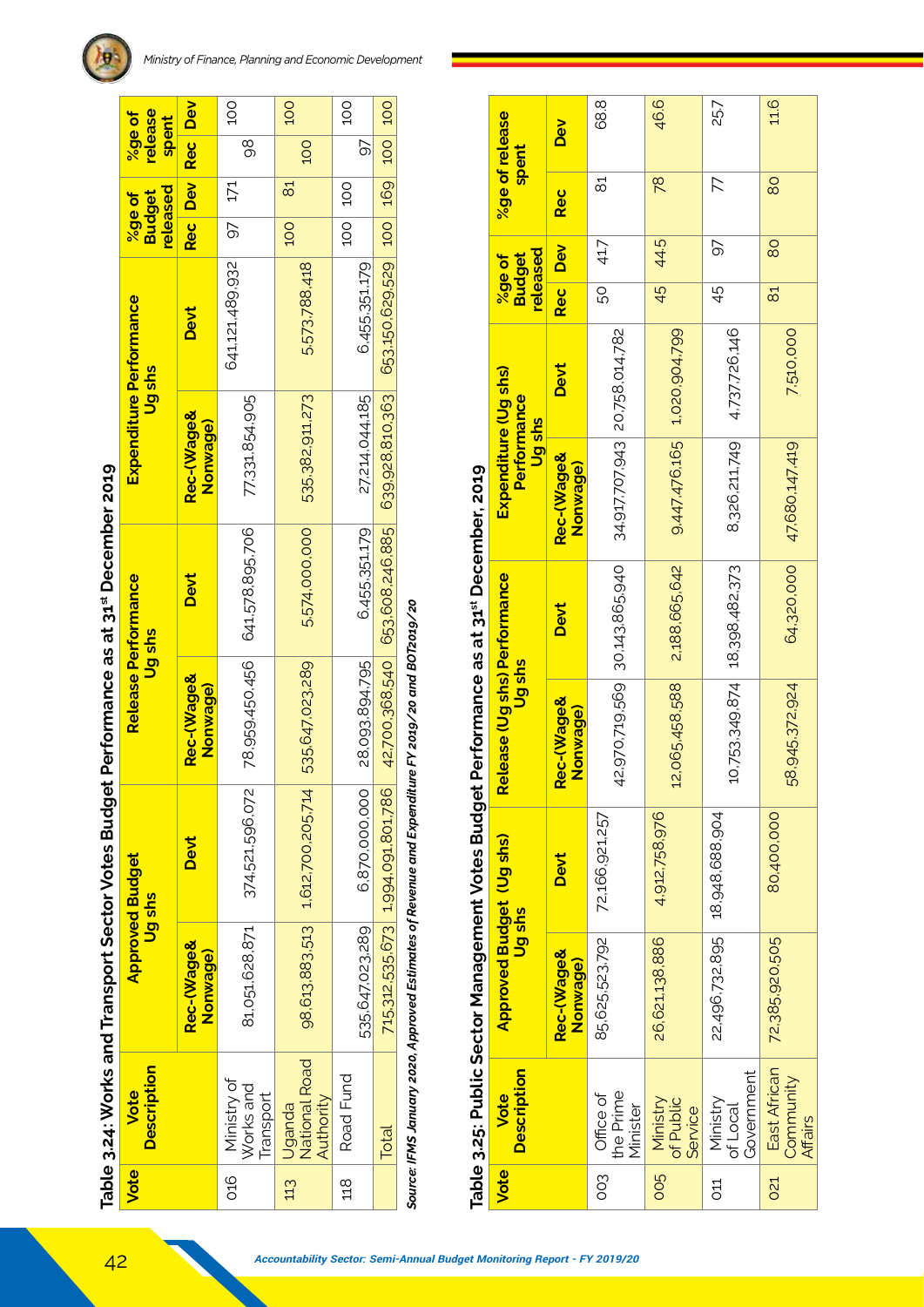| %ge of release<br>spent                              | Dev                               | 22                                              | 43                              | 41.8                           | 50                                                                                                             |
|------------------------------------------------------|-----------------------------------|-------------------------------------------------|---------------------------------|--------------------------------|----------------------------------------------------------------------------------------------------------------|
|                                                      | <b>Rec</b>                        | 99.61                                           | 86                              | 97.6                           | 83                                                                                                             |
| released<br><b>Budget</b><br>%ge of                  | <b>Dev</b>                        | 89                                              | 36.5                            | 65.7                           | 53                                                                                                             |
|                                                      | Rec<br>                           | 52                                              | 53                              | 51.2                           |                                                                                                                |
|                                                      | Devt                              | 661,424,465                                     | 29,421,600                      | 43.105.444                     |                                                                                                                |
| Expenditure (Ug shs)<br><b>Performance</b><br>Ug shs | Rec-Wage&<br>Nonwage <sup>)</sup> | 15.075.086.907                                  | 3,976,776,560                   | 2.332.256.543                  |                                                                                                                |
|                                                      | Devt                              | 3.003.434.390                                   | 67.377.714                      | 103,074,912                    |                                                                                                                |
| <b>Release (Ug shs) Performance</b><br>Ug shs        | <b>Rec-Wage&amp;</b><br>Nonwage)  | 15.132.890.704                                  | 4.597.471.222                   | 2,389,503,975                  |                                                                                                                |
|                                                      | Devt                              | 4,414,167,988                                   | 184,222,142                     | 156,699,840                    | 249.612.338.612   100.863.859.107   146.854.766.856   53.969.220.971   121.755.663.286   27.258.107.236   58.8 |
| Approved Budget (Ug shs)<br>Ug shs                   | Rec-Wage&<br>Nonwage)             | 29.152.924.986                                  | 8,672,597,601                   | 4.657.499.947                  |                                                                                                                |
| <b>Description</b><br>Vote                           |                                   | Authority-<br>National<br>Statutory<br>Planning | Commission<br>Service<br>Public | Government<br>Finance<br>Local | <b>Total</b>                                                                                                   |
| Vote                                                 |                                   | 108                                             | 146                             | 147                            |                                                                                                                |

# **Table 3.26: Trade and Industry Votes Budget Performance as at 31st December, 2019** l, ļ  $\bullet$  $\blacksquare$ - C Ď Í  $\overline{\phantom{a}}$

|             | Table 3.26: Trade and Industry Votes Budget Performance as at 31st December, 2019 |                                  |                                                                                                     |                               |                                              |                                          |               |                                                  |                |                            |            |
|-------------|-----------------------------------------------------------------------------------|----------------------------------|-----------------------------------------------------------------------------------------------------|-------------------------------|----------------------------------------------|------------------------------------------|---------------|--------------------------------------------------|----------------|----------------------------|------------|
| <b>Vote</b> | <b>Vote Description</b>                                                           | <b>Approved Budget</b><br>Ug shs |                                                                                                     | Release Performance<br>Ug shs |                                              | <b>Expenditure Performance</b><br>Ug shs |               | released<br><b>Budget</b><br><mark>%ge of</mark> |                | release<br>%ge of<br>spent |            |
|             |                                                                                   | Rec-Wage&<br>Nonwage)            | Devt                                                                                                | Rec-Wage&<br>Nonwage)         | Devt                                         | Rec-Wage&<br>Nonwage)                    | Devt          |                                                  | Rec Dev Rec    |                            | <b>Dev</b> |
| 015         | Ministry of Trade,<br>Cooperatives<br>industry and                                |                                  | 75,487,109,832   44,026,568,092   67,036,222,998   20,582,898,615   62,883,918,240   18,965,225,116 |                               |                                              |                                          |               | $\frac{8}{8}$                                    | $\overline{6}$ | $-93.8$                    | SQ         |
| 154         | <b>Bureau of Standards</b><br><b>Uganda National</b>                              | 53,183,002,121                   | 15.752.915.228                                                                                      |                               | 26.722.751.061 11.357.040.660 24.815.432.607 |                                          | 9,218,307,570 | $\overline{50}$                                  |                | 72 92.8                    | 81         |
| 306         | Promotion Board<br>Uganda Export                                                  | 4,986,858,979                    | 56,280,720                                                                                          | 2,518,374,340                 | 3,500,000                                    | 1,901,842,553                            | ı             |                                                  | 50 6.21        | 75                         |            |
|             | <b>Total</b>                                                                      | 133,656,970,932                  | 59.835.764.040   96.277.348.399   31.943.439.275   89.601.193.400   28.183.532.686                  |                               |                                              |                                          |               |                                                  | 72   533       | $\overline{93}$            | 88.2       |

*Ministry of Finance, Planning and Economic Development*

Source: IFMS January 2020, Approved Estimates of Revenue and Expenditure FY 2019/20 and BOT2019/20 *Source: IFMS January 2020, Approved Estimates of Revenue and Expenditure FY 2019/20 and BOT2019/20*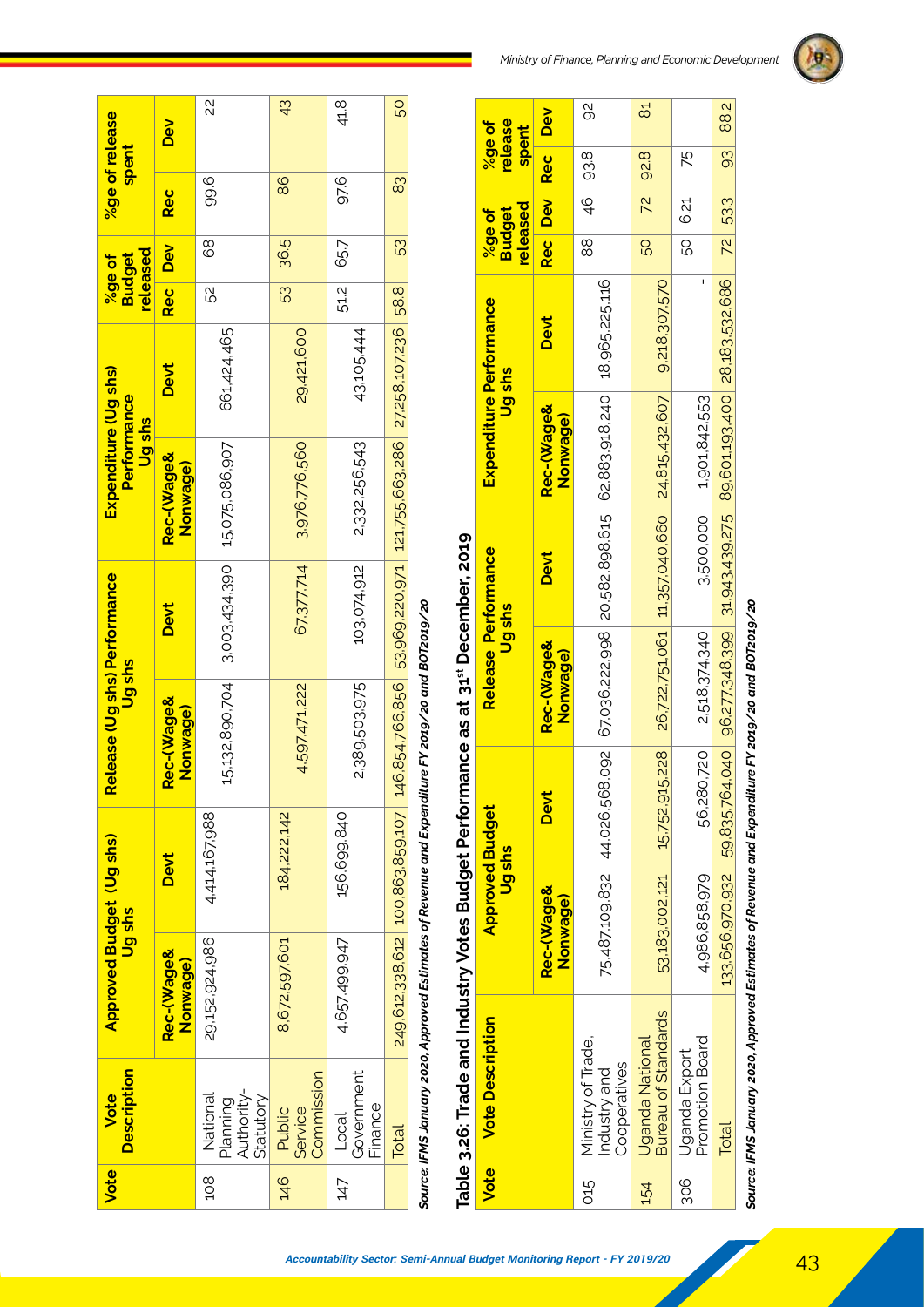| <b>Approved Budget</b>           |                       | Release Performance |                       |                                   |                              |               |                            |
|----------------------------------|-----------------------|---------------------|-----------------------|-----------------------------------|------------------------------|---------------|----------------------------|
| <b>Ug</b> shs                    | Ug shs                |                     |                       | Expenditure Performance<br>Ug shs | released<br>%ge of<br>Budget |               | %ge of<br>release<br>spent |
| Devt<br>Rec-Wage&                | Rec-Wage&<br>Nonwage) | Devt                | Rec-Wage&<br>Nonwage) | Devt                              | Rec Dev                      |               | <b>Rec</b>                 |
| 53.387.838.800<br>35,873,628,748 | 14,757,025,675        | 122,420,542,780     | 10,637,722,642        | 117.395.281.033                   | $\overline{4}$               | 229           | 72                         |
| 1,562,000,000<br>12,667,935,060  | 6,613,925,215         | 587,200,000         | 6,307,983,143         | 469,974,957                       | 52                           | $\mathcal{E}$ | 95                         |
|                                  |                       |                     |                       |                                   |                              |               |                            |
| 54,949,838,800<br>48,541,563,808 | 21,370,950,891        | 123,007,742,780     | 16,945,705,785        | 117,865,255,990                   | $\overline{4}$               | 223           | ρŚ                         |
|                                  |                       |                     |                       |                                   |                              |               |                            |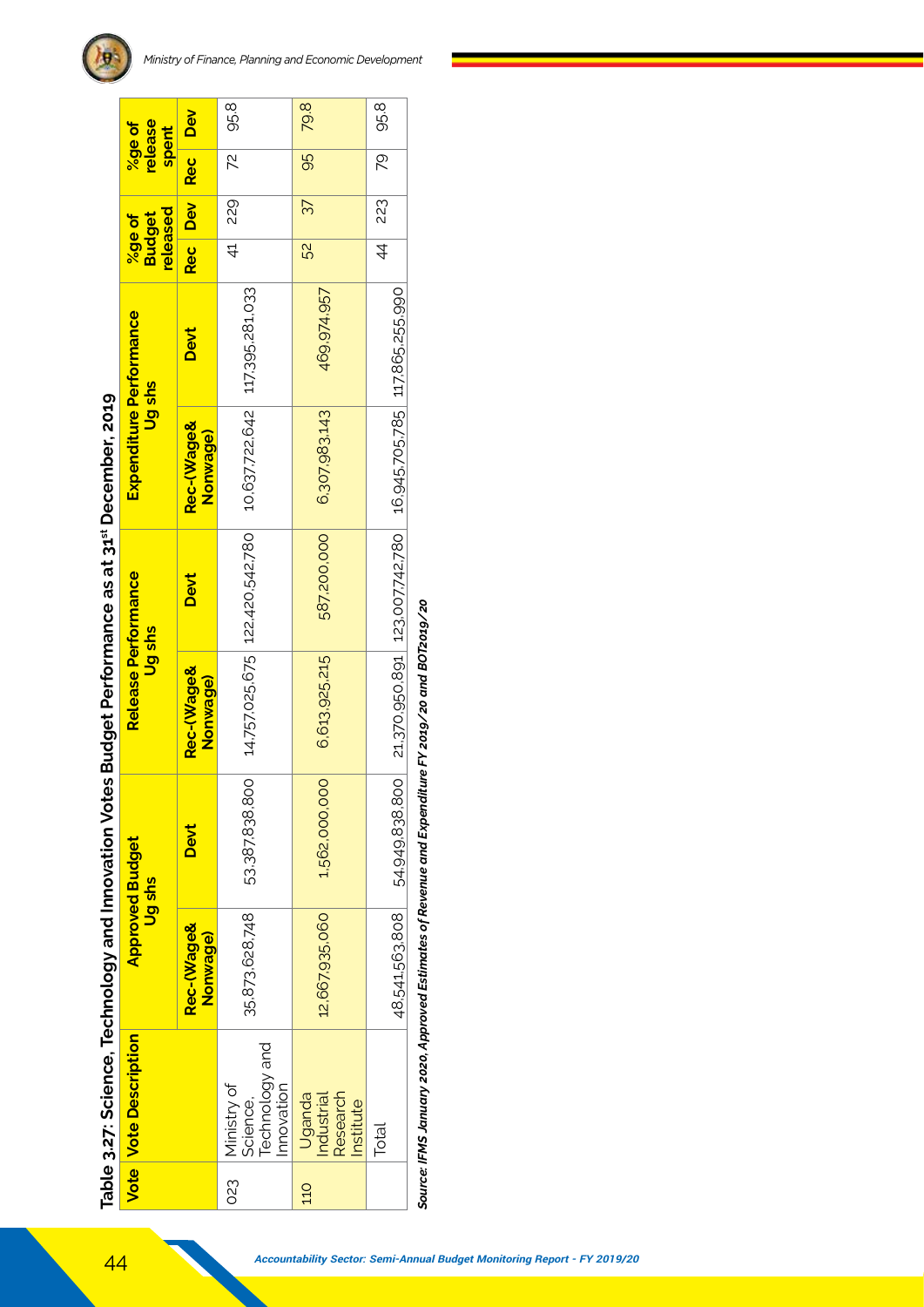

# **3.3: Vote 141: Uganda Revenue Authority**

#### **Background**

Uganda Revenue Authority (URA) is mandated to collect, and make assessment of specific tax revenue, administer, enforce and account for such revenue. Its strategic direction is to cultivate a tax paying culture through provision of reliable services, leadership development and building strategic partnerships and to provide excellent revenue services with purpose and passion. The authority has two programs which were monitored to assess the level of implementation.

- i) Programme 18: Administration and Support Services whose outcome is achieving efficient and effective institutional services, and
- ii) Programme 54: Revenue Collection and Administration whose outcome is to maximize revenue.

#### **Performance**

The URA addresses the NDP II objective of increasing the tax to gross domestic product (GDP) ratio whose target for FY 2019/20 is 15.13% of GDP. During the first half of FY 2019/20, a net revenue of Ug shs 9,042.01 bn (92.84%) was realized against a target of Ug shs 9,739.39bn. This represents approximately a GDP ratio of approximately 9% of the 15.13% target for the FY2019/20.

The tax register grew by 4.3% representing 86% performance. Hoima Regional Office registered 2,529 taxpayers against a target of 1,397, whereas Mbale Regional Office registered 2,132 against a target of 1,672. The E-tax platform from the Local Governments (LGs) was considered user friendly and the votes were able to file returns and make payments sustainably.

#### **Programme 1418: Administration and Support Services**

The programme approved budget for FY2019/20 was Ug shs 215.77bn, of which Ug shs 110.73bn (51.3%) was released and Ug shs 99.33bn (89.7%) spent by the end of Q2. The programme has 6 sub-programmes: i) Internal Audit and Compliance, ii) Corporate Services, iii) Legal Services, iv) Legal Services, v) Research and Planning, and vi) Support to URA.

#### **Internal Audits and Compliance**

The e-Tax platform improved taxpayer compliance by enabling faster assessment, filing of returns and payment of taxes. It was noted from the LGs that filing of returns (WHT and PAYE) was easy and faster except if done on the deadline. In Lira DLG e taxpayers were happy to note that they can make their payments through any Bank, thus improving compliance.

A total of 90 compliance audits, reviews and investigations were done, and reports issued accordingly. This was against a target of 63. 90% of the audit and compliance review findings were adopted. Compliance has greatly improved as was observed in the ministries, Departments, Agencies and Local Governments assessed for Tax compliance.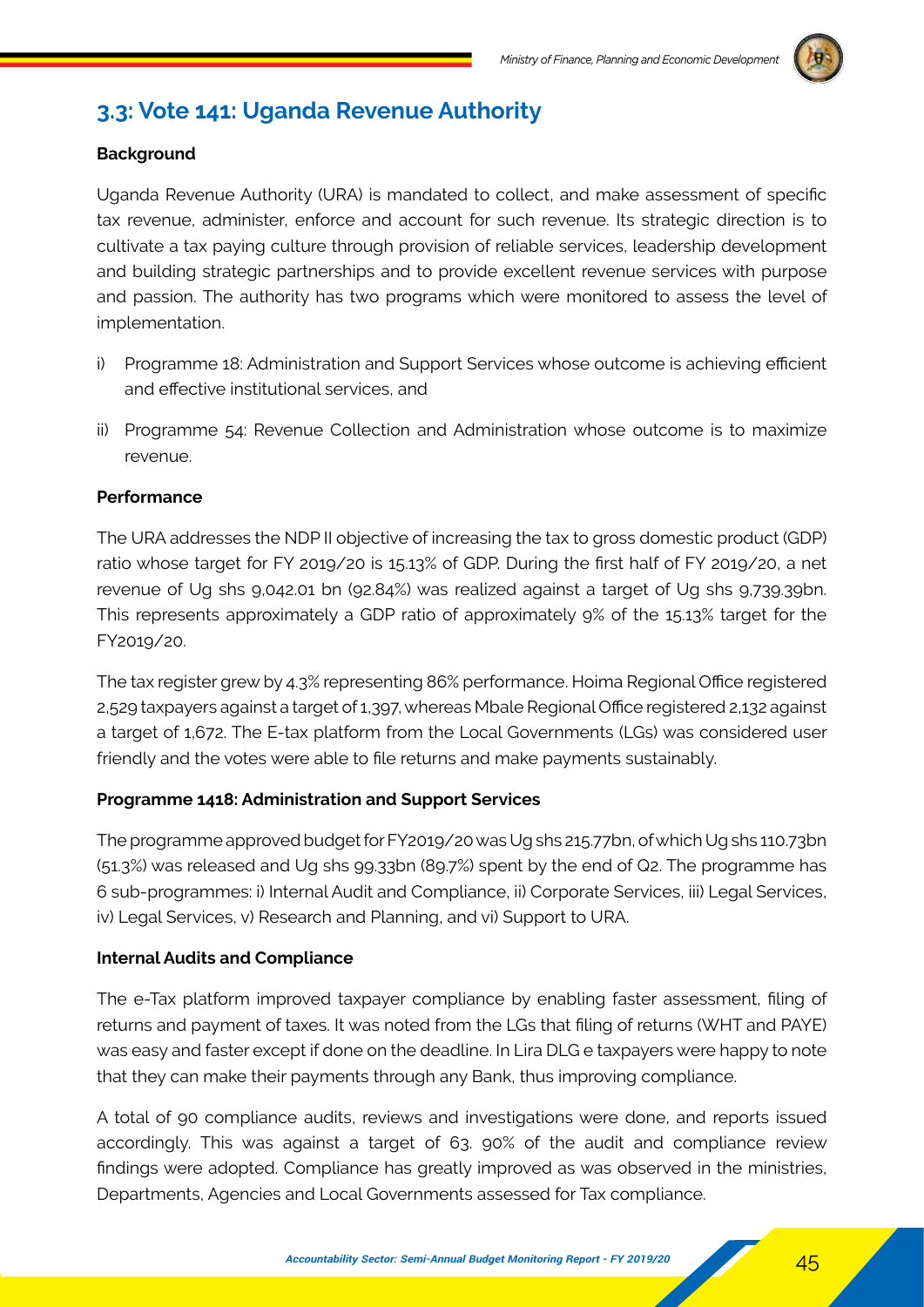

Nine sexual harassment sensitizations were conducted, seven (7) staff integrity sensitizations conducted against a target of one (1), therefore extra integrity initiatives were conducted to ensure staff adhere to the code of conduct as well as check their integrity. This is done in order to increase taxpayer confidence in the authority thus improving tax compliance.

#### **Administrative Support Services**

Champions to support women in trade at station level were appointed. The different stations also provided trade sensitization and facilitation to both individual women traders and women trader groups to ease their trade at the border points. This was particularly noted at the two border points monitored i.e. Mutukula border and Mirama border. At Mutukula border there was an office for women traders who also operate a SACCO in the premises. They use the office to store some of their produce brought for sell.

A total of 19 unplanned system downtimes were experienced against a target of 6. Average system recovery took 1.89 hours. Despite the downtimes, the average real time system recovery was less than two hours. As a result, there was minimum interruption to normal business. This was noted across all LGs and regional URA offices.

The Equal Opportunities Employment Programme was executed as planned. Staff were hired and on merit and availability of opportunity with no bias against any individual or group of persons on the ground of sex, age, race, color ethnic origin, tribe, birth etc.

#### **Legal Services**

During the review period, 79% of the cases were won and settled in URA's favor, this was against a success rate target of 65%. A total of 19 judgments/rulings were received, of which 15 were decided in favor of URA, and four decisions in favor of the clients. The Authority recovered Ug shs 22bn in tax debt against a target of Ug shs 20bn.

#### **Public Awareness and Tax Education/Modernization**

Two taxpayer education outreach programmes were executed against a target of one. These include *tax barazas*, diaspora engagements, *tax katale*, and exhibitions/expo. Twenty tax clinics and engagements were held across regions and districts the planned target of 50.

Two tax education school and universities programs targeting the youth were done through 17 engagements i.e. tax school's visitations and tax societies engagements - dance and drama competitions etc. AT Loro Core PTC in Oyam District, a tax engagement activity was held in November 2019.

The media programs executed included: 70 radio/TV shows, 10 media stories, 10 press conferences and social media campaigns which yielded 92% positive sentiments.

The Lira Regional Office carried out tax awareness programs in conjunction with Microfinance Support Center (MSC) and Uganda Registration Services Bureau (URSB). Radio talk shows were done on Radio Lango and these handled the different types of taxes. All tax agents in the sub-region were vigorously engaged in the campaigns.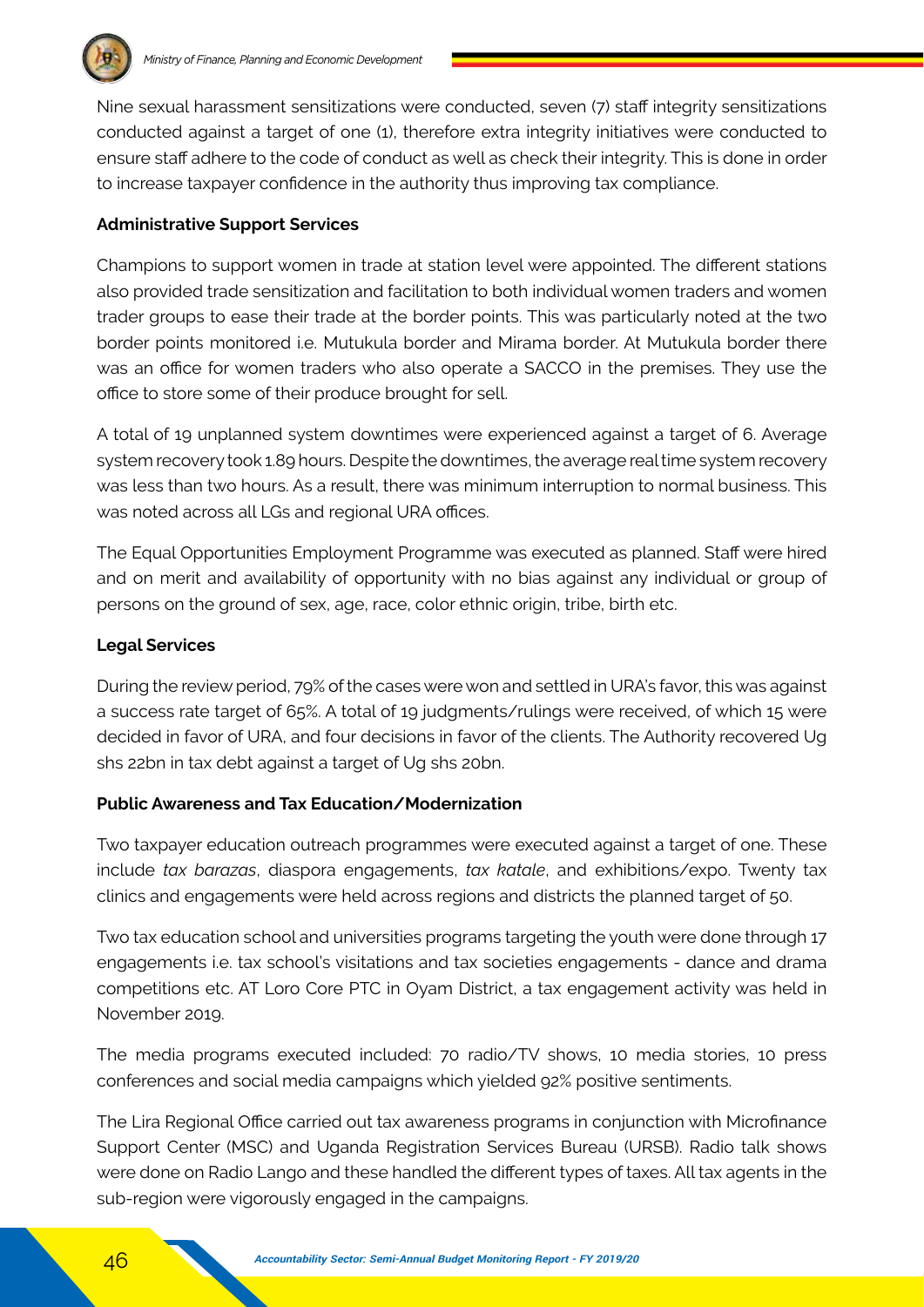

The Hoima office handled three engagements with MSC staff and their clients, Petroleum Authority of Uganda, and mobile money agents in the area. They had eight radio talk shows by January 2020.

The Mbale office held several sensitizations which included: an outreach targeted rental taxpayers, another handled small business taxpayers, and school owners. Two radio talk shows about TREP and Presumptive tax were also done.

#### **Government Buildings and Administrative Infrastructure**

Management and maintenance of One Stop Boarder Points (OSBP) was conducted. Repairs and maintenance issues resolved include, generator maintenance and servicing at the border points, the renovation of the Mutukula powerhouse, emptying septic tanks at Malaba and Busia borders.

Headquarter building snag list during the defect's liability time were executed, these included hanging cables, a defective card reader, non-functional switches, hand driers and water heaters. The defects were repaired and are still on going as planned.

Office furniture and fittings were purchased. These included five counter chairs, three orthopedic/ergonomic chairs and 10 flip chat stands. The programme performance was good at 95.4% performance by 31<sup>st</sup> December 2019, detailed information in the table 3.28.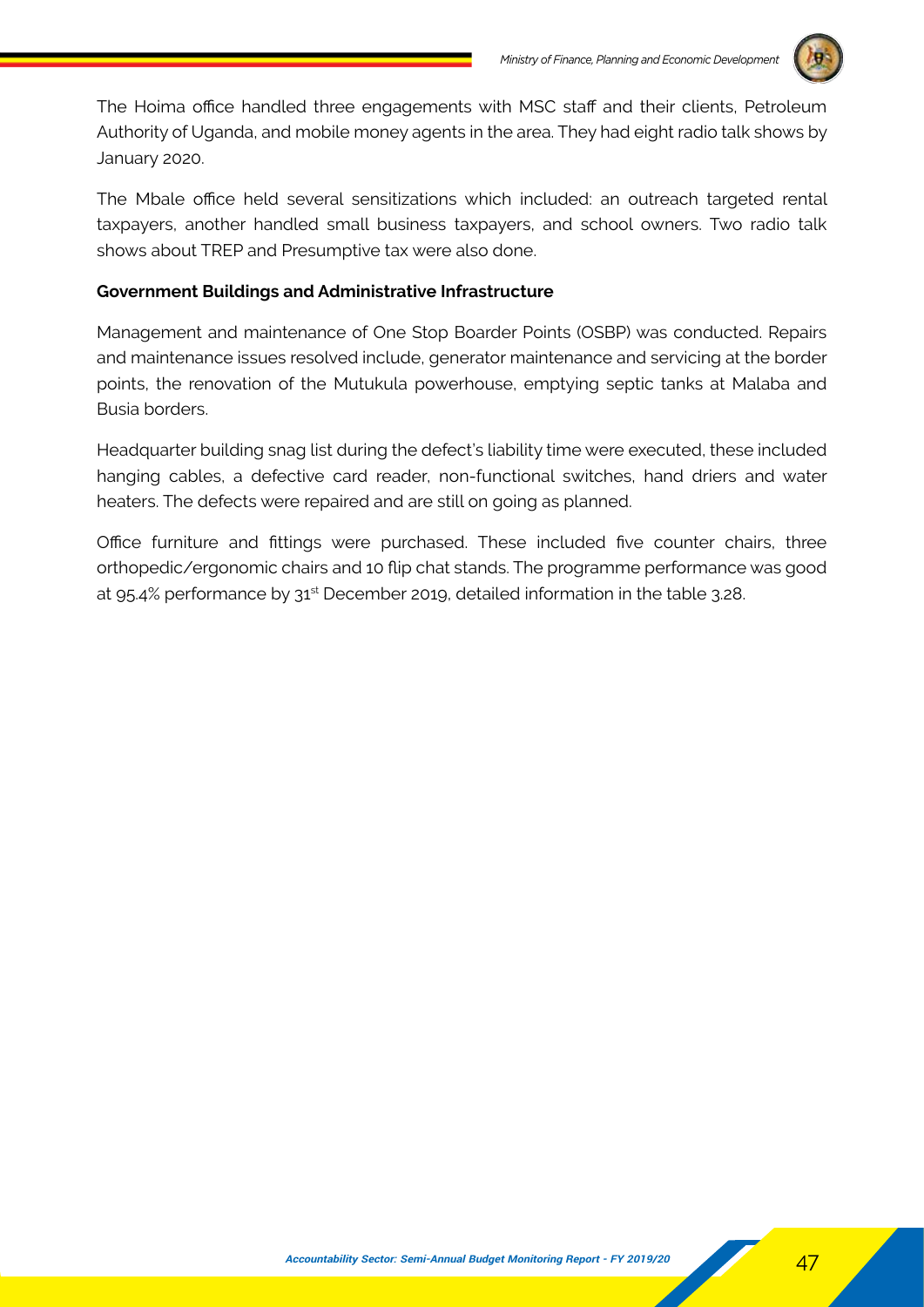

Output Performance

#### **Table 3.28: Performance of Administration and Support Services Programme as at 31st December 2019**

| <b>Sub Pro-</b><br>gramme                                                     | <b>Output</b>                                                          | <b>Annual Budget</b><br>(Ug shs) | <b>Cum. Receipt</b><br>(Ug shs) | <b>Annual</b><br><b>Target</b> | Cum.<br><b>Achieved</b><br><b>Quantity</b> | <b>Physical</b><br>perfor-<br>mance<br>Score (%) | <b>Remark</b>                                                                                                            |
|-------------------------------------------------------------------------------|------------------------------------------------------------------------|----------------------------------|---------------------------------|--------------------------------|--------------------------------------------|--------------------------------------------------|--------------------------------------------------------------------------------------------------------------------------|
| Internal Audit<br>and compli-<br>ance                                         | Internal audit<br>and compliance                                       | 8,580,000,000                    | 4,610,000,000                   | 100                            | 100                                        | 3.98                                             | There was<br>increased com-<br>pliance as seen<br>from all LGs<br>monitored.                                             |
| Corporate<br>services                                                         | Administrative<br>Support ser-<br>vices                                | 128,050,000,000                  | 65,730,000,000                  | 100                            | 50                                         |                                                  | 57.81 Overload of<br>the system due<br>to high data-<br>base utilization.<br>Performed as<br>planned.                    |
|                                                                               | legal Services Legal services                                          | 8,700,000,000                    | 4,630,000,000                   | 100                            | 65                                         |                                                  | 4.03 The perfor-<br>mance was<br>excellent due to<br>great teamwork.                                                     |
| Research &<br><b>Planning Pub-</b><br>lic Awareness<br>and Tax Edu-<br>cation | Public aware-<br>ness and Tax<br>Education/<br>Modernization           | 26,800,000,000                   | 13,940,000,000                  | 100                            | 68                                         |                                                  | 12.42 Excellent per-<br>formance as<br>the awareness<br>campaigns done<br>were more than<br>the planned at<br>half year. |
| Support to<br><b>URA</b>                                                      | Government<br>buildings and<br>Administrative<br>Infrastructure        | 5,600,000,000                    | 2,800,000,000                   | 100                            | 50                                         |                                                  | 2.60 Headquarter<br>building snags<br>were fixed and<br>maintenance of<br>the One Stop<br><b>Border Points</b>           |
|                                                                               | Purchase of<br>Motor vehicles<br>and other trans-<br>port Equipment    | 5,020,000,000                    | 2,510,000,000                   | 100                            | 55                                         |                                                  | 2.33 Performed as<br>planned                                                                                             |
|                                                                               | Purchase of<br>Office and ICT<br>Equipment,<br>including soft-<br>ware | 32,920,000,000                   | 16,460,000,000                  | 100                            | 50                                         | 2.60                                             |                                                                                                                          |
|                                                                               | Purchase of<br>Specialized<br>Machinery and<br>Equipment               | 50,000,000                       | 30,000,000                      | 100                            | 55                                         | 2.33                                             | Performed as<br>planned                                                                                                  |
|                                                                               | Purchase of<br>office and Resi-<br>dential Furniture<br>and Fittings   | 50,000,000                       | 30,000,000                      | 100                            | 40                                         |                                                  | 12.21 Performed as<br>planned                                                                                            |
|                                                                               | Programme<br>Performance<br>(Outputs)                                  | 215,770,000,000                  | 110,740,000,000                 | 100                            | 68                                         | 95.41                                            | <b>Excellent Per-</b><br>formance                                                                                        |

**Source:** *Author's Compilation*

 The output performance was excellent at 95.41%. There was increased sensitization and tax awareness campaigns done. This highly contributed to the greater compliance levels across the northern, eastern and western regions of the country. The e-tax platform continued to make it easy for taxpayers to file their returns thus increased compliance.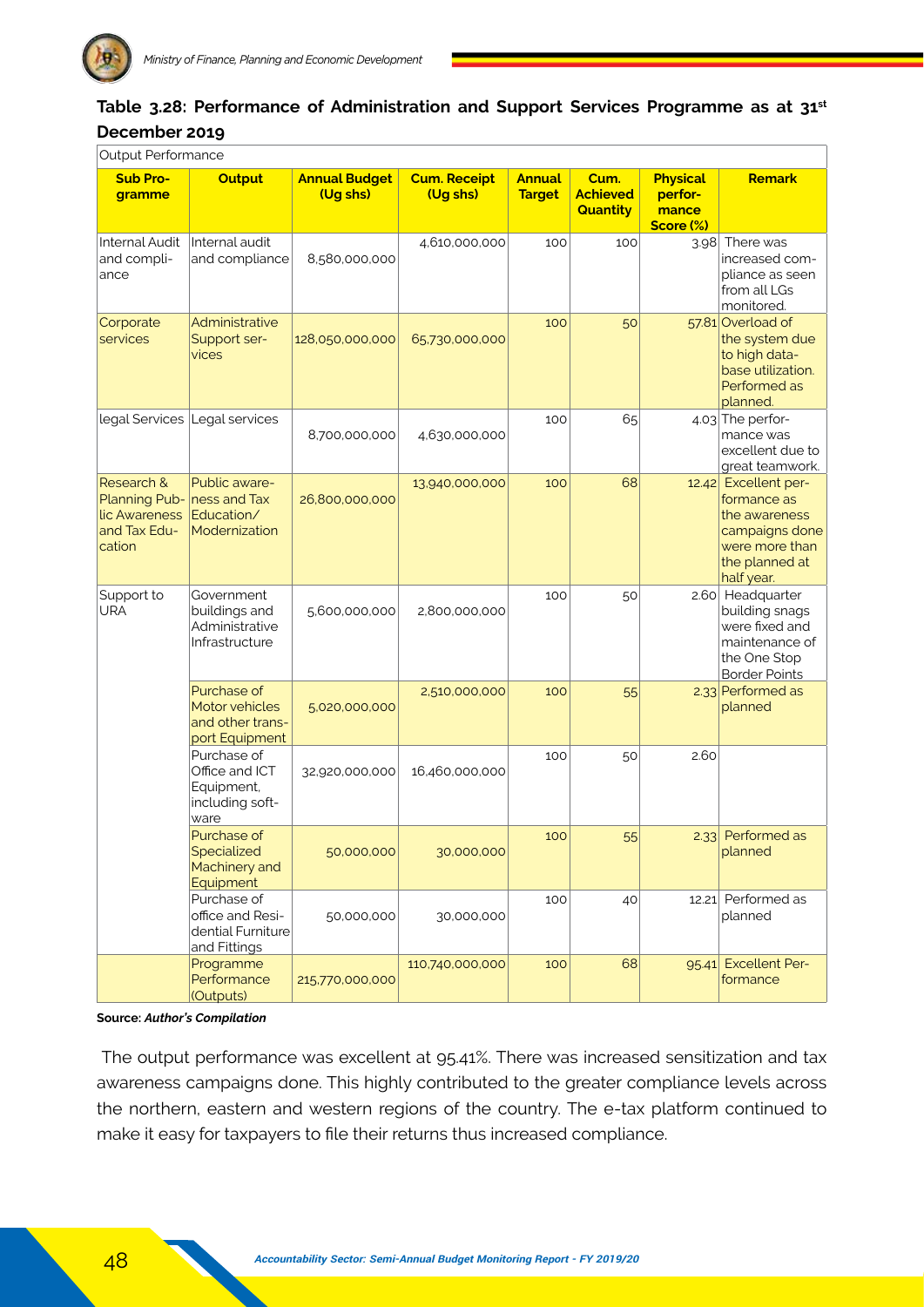

#### **b) Programme 1854: Revenue Collection and Administration**

The approved programme budget FY 2019/20 is Ug shs 222.77bn, of which Ug shs 110.73bn was released and Ug shs 99.33bn spent by 31<sup>st</sup> December 2019. The programme has three sub-programmes: i) Domestic Tax Collection, ii) Customs Tax Collections, iii) Tax investigations.

#### **Domestic Tax Collections**

Total domestic tax collections during the half year FY 2019/20 were Ug shs 5,673.57bn representing 44.26% revenue collected against a target collection of 47.66%. New taxpayers totaling to 63,979 were added onto the tax register and this was boosted by the Tax Registration Expansion Project (TREP) initiative. The half year register growth represented 4.30% against a targeted register growth of 5% hence representing an 86% performance.

Tax audits totaling to 589 were conducted against a target of 1,404. Additionally, a total of 13,992 compliance inspection actions were conducted to conclusion against a target of 3,551. Significant deficits were registered in rental tax. It was noted that the URA increased awareness campaigns in rental tax. This was noted in Arua, Lira, Mbale and Mbarara sub-region offices.

#### **Customs Tax Collections**

Total customs collections during the review period were Ug shs 3,537.31bn against a target of Ug shs 3,798 bn. A total of 131 post clearance audits were completed. A total of 109 intelligence focused operations were conducted, 3,890 seizures were executed, and these resulted into recovery of Ug shs 36.30bn. The electronically tracked cargo during the period was 17.58% against a target of 25%. Total transit cargo was 159,189 of which 27,993 was electronically tracked.

The total customs tax collections were below the target, and this was partially attributed to the closure of the two borders in the west, (Katuna and Mirama) and a lot of imports that fall in the exemption category. Additionally, many previously imported items in various sectors are currently being manufactured in the country e.g. tiles, steel products etc. and such goods attract import duty of 25% and above. The electronic cargo tracking was affected by wear and tear of the seals that are used hence variation in performance.

The Mutukula and Mirama One Stop Border Points were monitored. The Mutukula border had finished the installation of the drive through cargo scanner. An office was provided for women traders who also operate a SACCO in the premises. A health facility was also in place plus equipment, and a health practitioner was being recruited. This is expected to improve the smooth floor of traffic at the border. It was noted that almost 80% of the cargo is produce from Tanzania e.g. cassava, Soya beans, beans, maize, cotton seed cake, ground nuts etc. The other 20% is cargo for motor vehicles and spare parts. It was also noted that smuggling still takes place at this border point as it is a porous border.

The One Stop Border Point at Mirama Hills was completed. The drive through scanner was not yet in place by January 2020. The goods at this point go to Rwanda and they are from Kenya and China. The goods from Uganda were not allowed through this point. Goods from Rwanda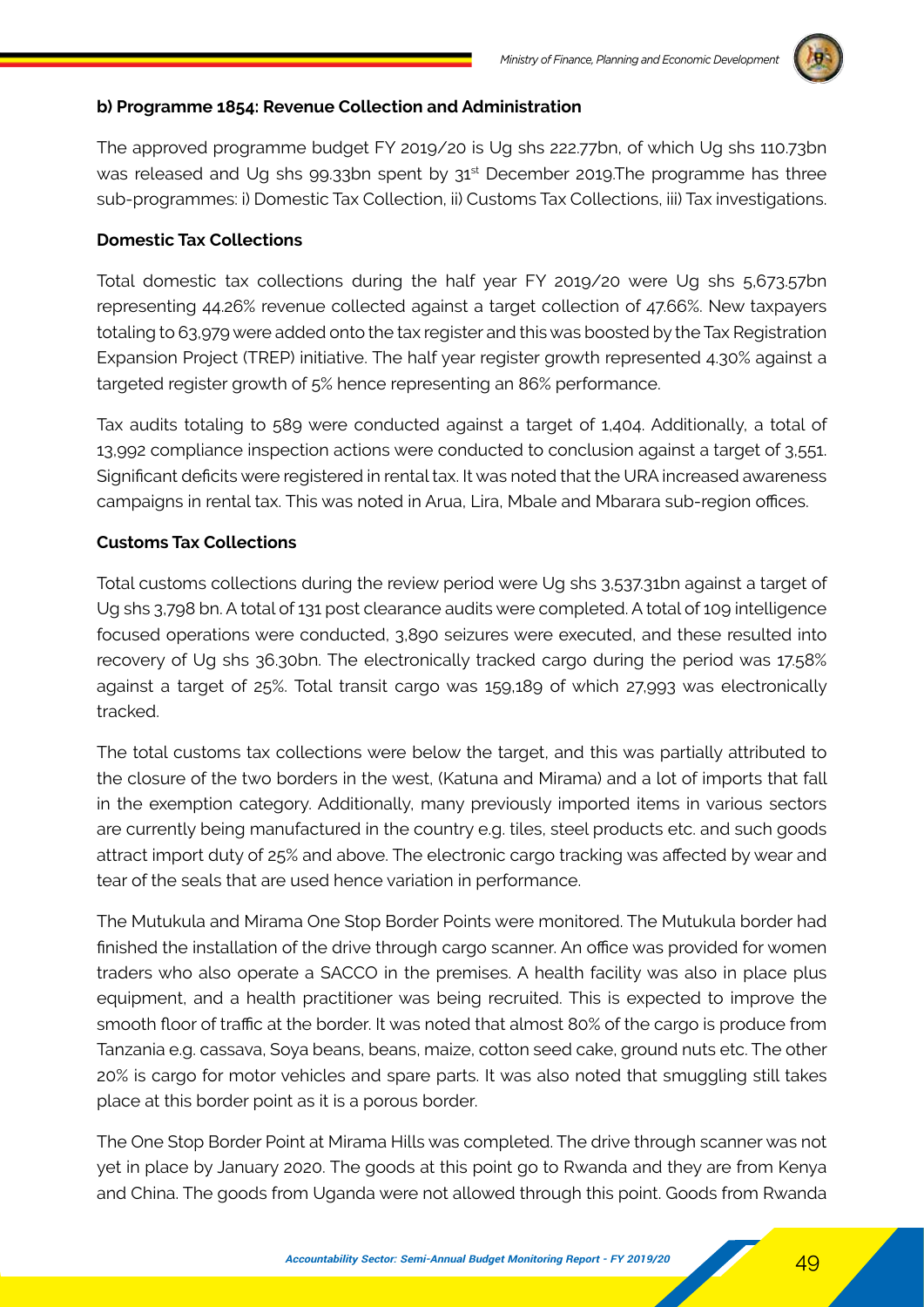

to Uganda include scrap e.g. rubber paper and spaghetti. It was noted that monthly collections at this border point had increased since the closure of the Katuna border. All goods were diverted to this point. Previously, monthly collections were about Ug shs 36m and currently it ranges in to about Ug shs 680m.



**The Mutukula One Stop Border Point was complete and operational**



**Bottom: The Non- Intrusive Inspection Unit**

**Tax Investigations**

A total of 53 scheme and sector-based cases were investigated to conclusion against a target of 40. Additionally intelligence, science and forensic services were provided to 80% of the requests received through forensic analysis, disposals and intelligence surveillance. Eight

**Scanner**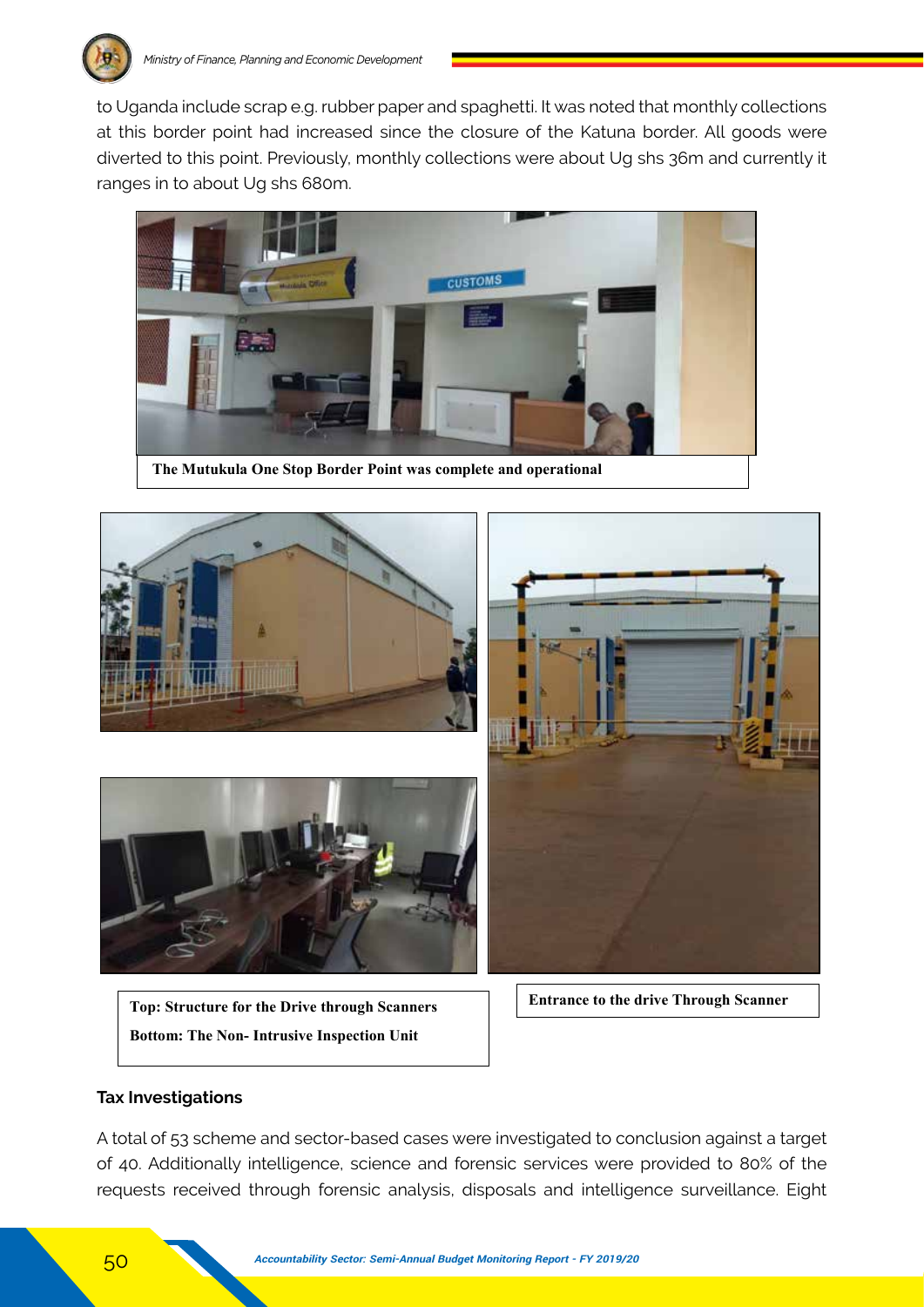

intelligence briefs were generated and disseminated.

The programme performance was good at  $83.3\%$  by  $31<sup>st</sup>$  December 2019. Summary of the programme performance is shown in the table 3.29.

#### **Table 3.29: Performance of Revenue Collection and Administration Programme by 31st December 2019**

|                                 | <b>Output Performance</b>                          |                                  |                                 |                                |                                            |                                                  |                                                                                      |
|---------------------------------|----------------------------------------------------|----------------------------------|---------------------------------|--------------------------------|--------------------------------------------|--------------------------------------------------|--------------------------------------------------------------------------------------|
| Sub pro-<br>gramme              | <b>Output</b>                                      | <b>Annual Budget</b><br>(Ug shs) | <b>Cum. Receipt</b><br>(Ug shs) | <b>Annual</b><br><b>Target</b> | Cum.<br><b>Achieved</b><br><b>Quantity</b> | <b>Physical</b><br>perfor-<br>mance<br>Score (%) | <b>Remark</b>                                                                        |
| Customs<br>Tax Col-<br>lections | Customs<br>Tax                                     | 97,440,000,000                   | 53,000,000,000                  | 100.                           | 46.10                                      | 37.12                                            | Electronic cargo<br>tracking was affect-<br>ed by the wear and<br>tear of the seals. |
| Domestic<br>Tax Col-            | <b>Domestic</b><br>Tax                             | 110,830,000,000                  | 60,640,000,000                  | 100.                           | 44.30                                      | 40.33                                            |                                                                                      |
| lections                        | Tax inves-<br>tigations                            | 14,220,000,000                   | 7,470,000,000                   | 100.                           | 48.00                                      | 5.84                                             | Early planning re-<br>sulted into effective<br>implementation                        |
|                                 | $Pro-$<br>gramme<br>Perfor-<br>mance (<br>Outputs) | 222,490,000,000                  | 121,110,000,000                 | 100.                           |                                            | 83.29                                            |                                                                                      |

*Source: Author's Compilation*

#### **URA Feedback from the Business Community**

It was observed from the business communities engaged that although URA regularly conducted sensitization workshops and tax clinics. These activities increased the level of awareness of the business communities. There was improvement in relations between the URA and the taxpayers.

The e-tax services facilitated faster assessment, filing returns and payment of taxes in the MDAs and LGs. Generally, there was an increase in the compliance levels.

However, in the regions of Arua, Masaka and Kampala the business communities pointed to the fact that some of their concerns raised were rarely resolved both in the short and long run. For example in Arua, there were complaints that some assessments were never based on any valid operations or activities of the taxpayer but rather derived unfairly, also that the newly registered taxpayers were required to file returns for every month in the year of registration even when there was no profit made. Many of the taxpayers lacked access to the URA portal and when they do, they are unable to navigate the system. This has since discouraged the would-be taxpayers from registering.

#### **Challenges**

- Failure to address the business community concerns raised in the outreaches.
- The requirement to file returns for periods prior to registration of businesses arising in the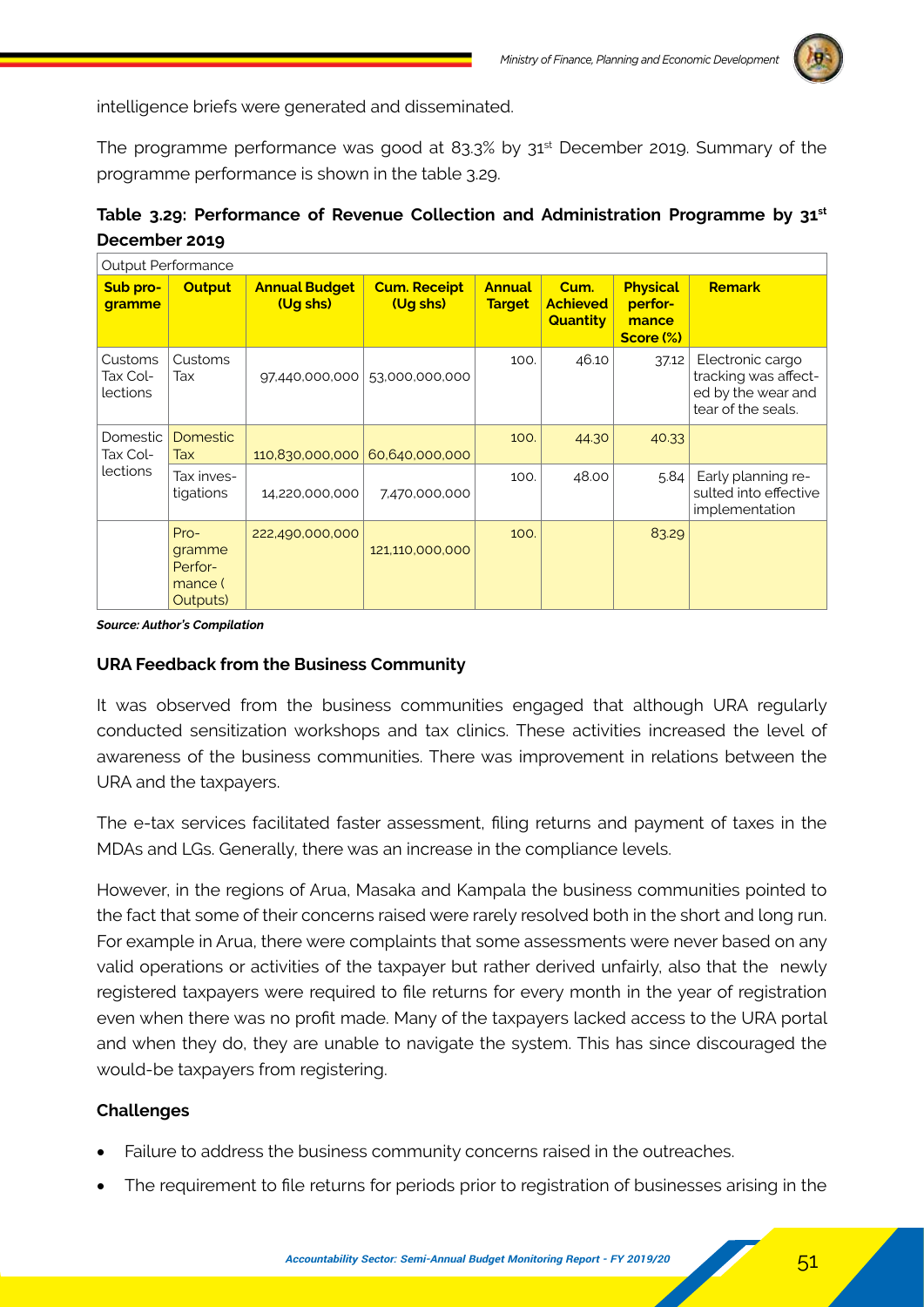

middle of a financial year discourages voluntary registration.

Local governments offer licenses to businesses/individuals without Tax Identification Numbers (TINS) and this contributed to low collections.

#### **Recommendations**

- The URA should review engagements with stakeholders with a possibility of giving responses to concerns raised
- The URA should support the newly registered businesses to complete returns for periods prior to registration within a FY.
- The URA should extend the durations of the stakeholder engagements in the regions to include practical support of the clients for example by completing some returns and procedures.
- URA should strengthen collaborations with other government institutions through awareness engagements to support collection of taxes.

## **3.4: Vote 153: Public Procurement and Disposal of Public Assets (PPDA) Authority**

#### **Introduction**

The Public Procurement and Disposal of Public Assets (PPDA) is geared to the outcome of value for money in the management of public resources and to the budget execution and accountability thematic area

The PPDA is responsible for ensuring the application of fair, competitive, transparent, nondiscriminatory and value for money procurement and disposal standards and practices, monitor compliance of procuring and disposing entities and build procurement Public Procurement and Disposal of Public Assets (PPDA) is responsible for ensuring; the application of fair, competitive, transparent, non- discriminatory, and value for money procurement and disposal capacity in Uganda among the key roles. The authority has two programmes: a) General Administration and Support, b) Regulation of the Procurement and Disposal System.

#### **Performance**

There was improved performance mainly attributed to; promotion of transparency through conducting procurement and disposal audits; investigations to address the weaknesses that have undermined public procurement through malpractices; enhancing efficiency through review of procurement plans and reports to monitor the implementation of the procurement plans especially the procurement lead times, use of the register of providers to offer reliable and updated information to Entities and the general public on the competencies of providers.

#### **Programme 1456: Regulation of the Procurement and Disposal System**

The programme approved budget for FY 2019/20 is Ug shs 18.2bn, of which Ug shs 5.84bn was released and Ug shs 1.63bn spent by 31<sup>st</sup> December 2019. The programme has two sub-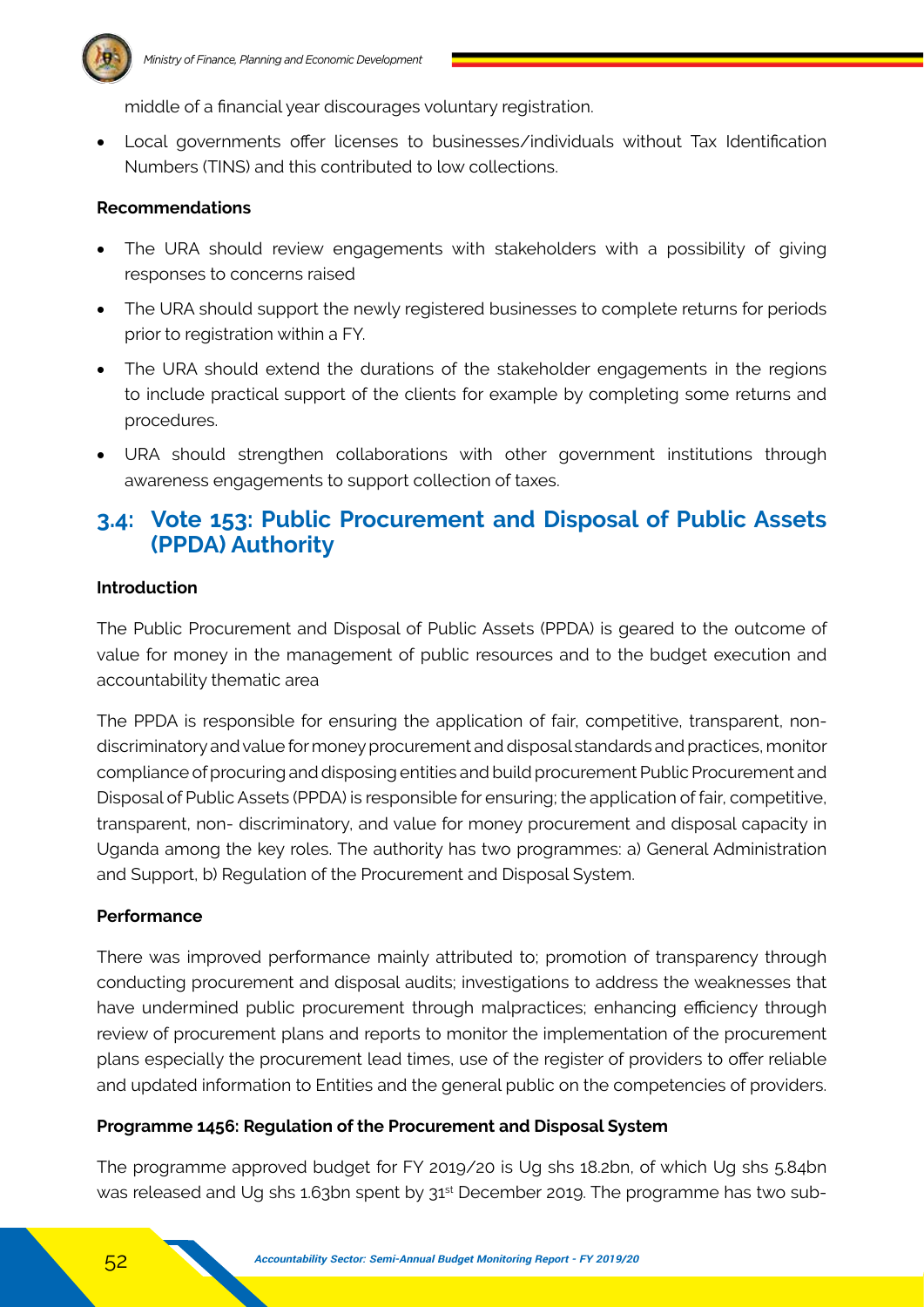

programmes: i) Headquarters, and ii) Support to PPDA.

#### **i) Headquarters**

The approved budget for the sub-programme is Ug Shs 7.02bn, of which Ug shs 4.49bn was released and Ug shs 4.39bn spent by 31<sup>st</sup> December 2019. The sub-programme has five directorates which were assessed and below are the findings.

#### **a) Performance Monitoring Directorate**

The PPDA established regional offices in Mbale, Gulu and Mbarara to facilitate easy access for the entities out of Kampala. The support to the entities entails value for money audits, performance monitoring advisory services and capacity building engagements. The Authority conducted 27 procurement audits, and this was ascertained from the LGs monitored during the period e.g. Lira, Mbale. The PPDA provided support on the use of the e-Government Procurement Portal (GPP) to entities on the system and also conducted 73 compliance inspections.

The authority conducted compliance inspections of the records and proceedings of the Procuring and Disposing Entities (PDEs) to ensure full and correct application of the PPDA Act and issued twenty-four inspection reports.

The participation of local providers in the public procurement marketplace is still low in terms of value. The local providers account for the provision of 99.5% of contracts and 87.3% by value as at 31<sup>st</sup> December 2020. Procurements to local providers tend to be of low value in nature, attributed mainly to the low capacity to handle large value contracts.

The Mbarara Regional Office carried out procurement audits and all entities were satisfactory apart from Kanungu and Ntoroko districts. Nine firms from Kanungu District were blacklisted due to forgeries. The entities whose procurements were rated unsatisfactory were mainly due to preparation of substandard statements of requirements by user departments, this resulted in poor service delivery, poor contract management, and delayed disposals of public assets. There were instances were members of respective evaluation committees did not declare conflict of interest, this was the case in Mbarara and Gulu zonal offices.

The PPDA received 17 complaints, of which 4 were referred to the Accounting Officers for investigation, and 4 handled as administrative reviews.

A total of 2,030 providers were registered, of which 937 were new registrations, while 1,093 providers renewed their subscription

 The contracts handled under the HYBRID procurement method for the construction of seed schools and health centre IIIs were not yet complete even after rolling over to the subsequent financial year.

There was an increase in the average time taken to complete a procurement cycle as compared to the same period for FY2018/19. This is an indication that procurement inefficiencies are on the rise and this calls for better mechanism to curb them.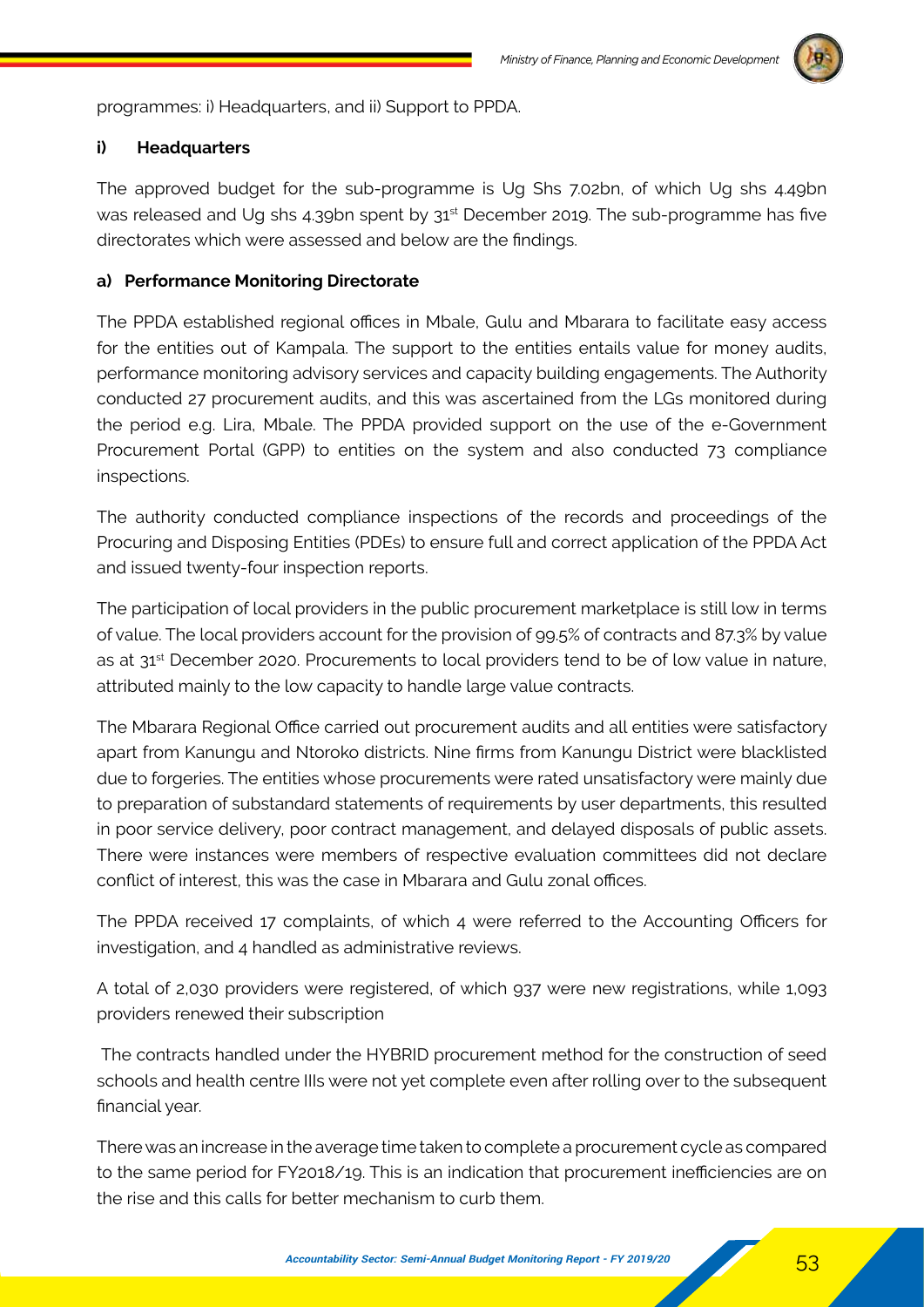The efforts to regulate previously unregulated time frames such as time taken during evaluation under the amendments to the PPDA Act 2006. Entities were still taking longer than the recommended timelines. Other areas of concern remain the administrative timelines such as time between submission of bids and start of evaluation, and time taken between completion of evaluation and submission to the Contracts Committee. Time taken at these stages remains unnecessarily long. The Authority is working with PDEs to ensure that delays at these stages of the procurement process are minimized.

#### **b) Capacity Building and Advisory Directorate**

The Authority conducted trainings targeting different stakeholders like technical staff, contracts committee members and civil society organisations (CSOs). It was also noted that the LGs under the regional PPDA offices of Gulu, Mbarara and Mbale usually get more support compared to those under the head/central office. The Authority also monitored the implementation of guidelines on preference and reservation schemes, developed monitoring tools, issued a circular to all entities on the updated template for the procurement plan.

The Mbale Regional Office trained stakeholders at Kumi MC, Nabilatuk and Bukedea DLGs about the public procurement process, their roles and responsibilities in the procurement and disposal process, preparation of statements of requirements, procurement and disposal planning, disposal of public assets and contract management.

Additionally, the PPDA Eastern Regional Office in partnership with Transparency International Uganda (TIU) undertook training for Small and Medium Enterprises (SMEs) on the preparation of responsive bids in public procurement. The participants were also equipped with knowledge of procurement & disposal processes with specific detail on E-Government Procurement. The regional office also supported and trained stakeholders at Soroti Regional Referral Hospital. The Authority observed low level of capacity in entities and noted the need for more sustained hands on support for the stakeholders in the procurement process including the political leaders.

#### **c) Legal and Investigations Department**

The Authority carried out investigations into mismanagement of procurements and disposals in MDAs and LGs. They handled 90 complaints, of which 36 were worth Ug shs 371,036,336,369. The authority found merit in 14 complaints and no merit in 22 complaints. Nine firms from Kanungu District were blacklisted. Laxity in process of conducing procurements was noted in some hard-to-reach LGs. This was pointed out about Ntoroko DLG.

#### **d) E-Government**

The implementation status of the e-GP system stands at 67%. Integration with other systems was completed with the exception of the PBS and National Identification Registration Authority (NIRA) which will be integrated after go-live expected in the third quarter.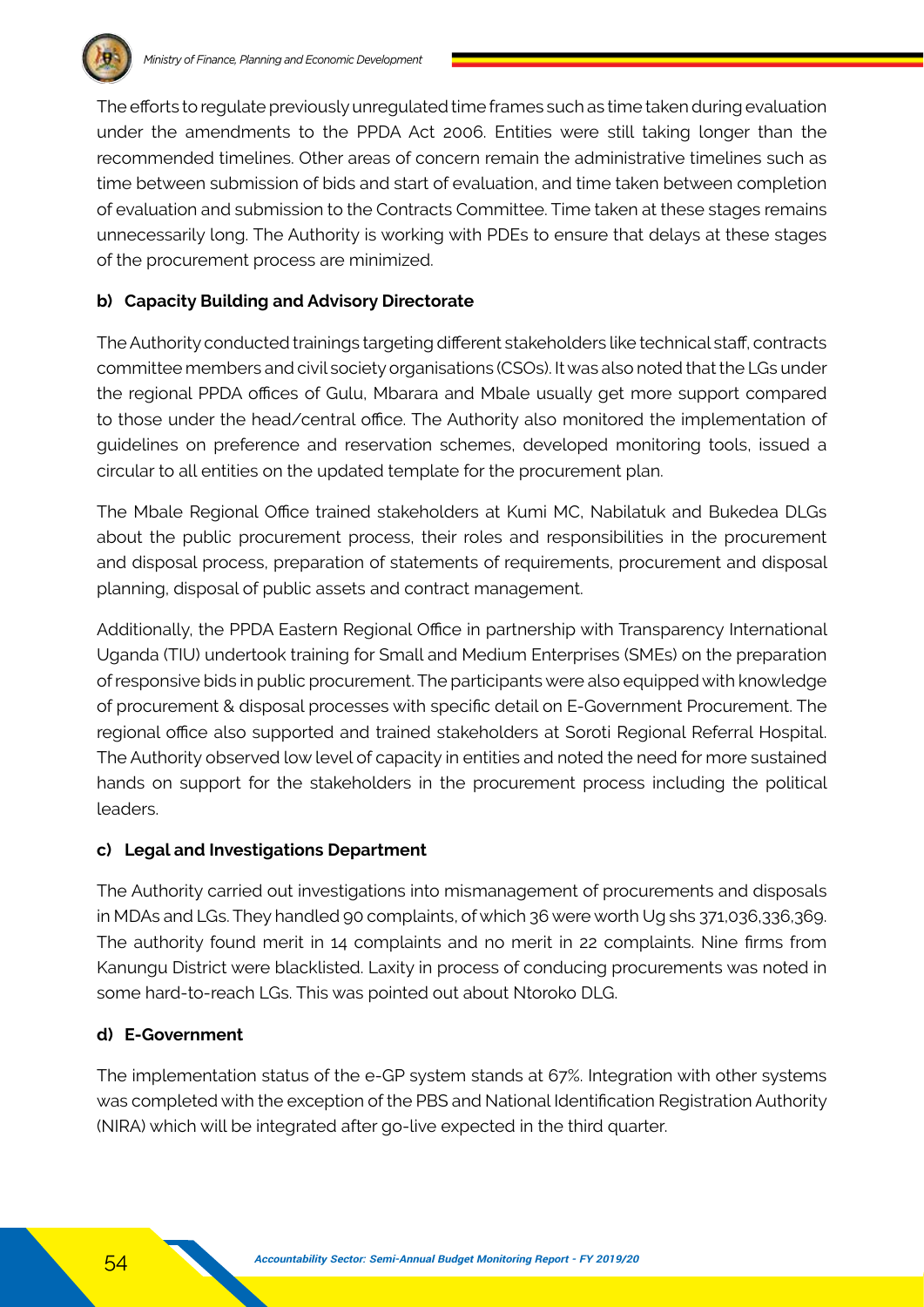

#### **ii) Support to PPDA**

#### **e) Government Buildings and Administrative Infrastructure**

The physical progress on the construction of the office block was at 37%. Summary for the performance of Programme 1456 Regulation of the Procurement and Disposal System is shown in table 3.30.

#### **Table 3.30: Performance of Regulation of the Procurement and Disposal System Programme as at 31st December 2019**

|                                                                                            |                                                                                  |                                  | <b>Output Performance</b>       |                                |                                     |                                                                                |                                                                             |
|--------------------------------------------------------------------------------------------|----------------------------------------------------------------------------------|----------------------------------|---------------------------------|--------------------------------|-------------------------------------|--------------------------------------------------------------------------------|-----------------------------------------------------------------------------|
| <b>Regula-</b><br>tion of the<br><b>Procure-</b><br>ment and<br><b>Disposal</b><br>System. | <b>Output</b>                                                                    | <b>Annual Budget</b><br>(Ug shs) | <b>Cum. Receipt</b><br>(Ug shs) | <b>Annual</b><br><b>Target</b> | Cum.<br><b>Achieved</b><br>Quantity | <b>Phys-</b><br><b>ical</b><br>per-<br>for-<br>mance<br><b>Score</b><br>$(\%)$ | <b>Remark</b>                                                               |
| Headquar-<br>ters                                                                          | Perfor-<br>mance<br>monitoring<br>Directorate                                    | 3,080,000,000                    | 2,760,000,000                   | 100.00                         | 50.00                               | 9.54                                                                           | Good per-<br>formance                                                       |
|                                                                                            | Capacity<br>building<br>and adviso-<br>ry Director-<br>ate                       | 1,340,000,000                    | 990,000,000                     | 100.00                         | 58.00                               | 5.84                                                                           | The Gulu<br>office per-<br>formed<br>more than it<br>had planned            |
|                                                                                            | Legal and<br>investiga-<br>tions Direc-<br>torate                                | 1,330,000,000                    | 30,000,000                      | 100.00                         | 3.00                                | 7.38                                                                           | Performed<br>well though<br>it did not<br>receive the<br>expected<br>funds. |
|                                                                                            | E-Govern-<br>ment                                                                | 1,270,000,000                    | 710,000,000                     | 100.00                         | 67.00                               | 7.05                                                                           | The system<br>is at 67%.                                                    |
| Support to<br><b>PPDA</b>                                                                  | 72 Govern-<br>ment Build-<br>ings and<br>Administra-<br>tive Infra-<br>structure | 10,990,000,000                   | 1,340,000,000                   | 100.00                         | 37.00                               | 40.5                                                                           | Done as<br>planned                                                          |
|                                                                                            | <b>Total</b>                                                                     | 18,010,000,000                   | 5,830,000,000                   | 0.00                           | 0.00                                | 70.31                                                                          |                                                                             |
|                                                                                            | Programme<br>Perfor-<br>mance<br>(Outputs)                                       |                                  |                                 |                                |                                     | 70.31                                                                          | Good Per-<br>formance                                                       |

 *Source: Author's Compilation*

#### **Programme 1412: General Administration and Support Services**

The programme approved budget for FY 2019/20 is Ug shs 6.82bn, of which Ug shs 2.28bn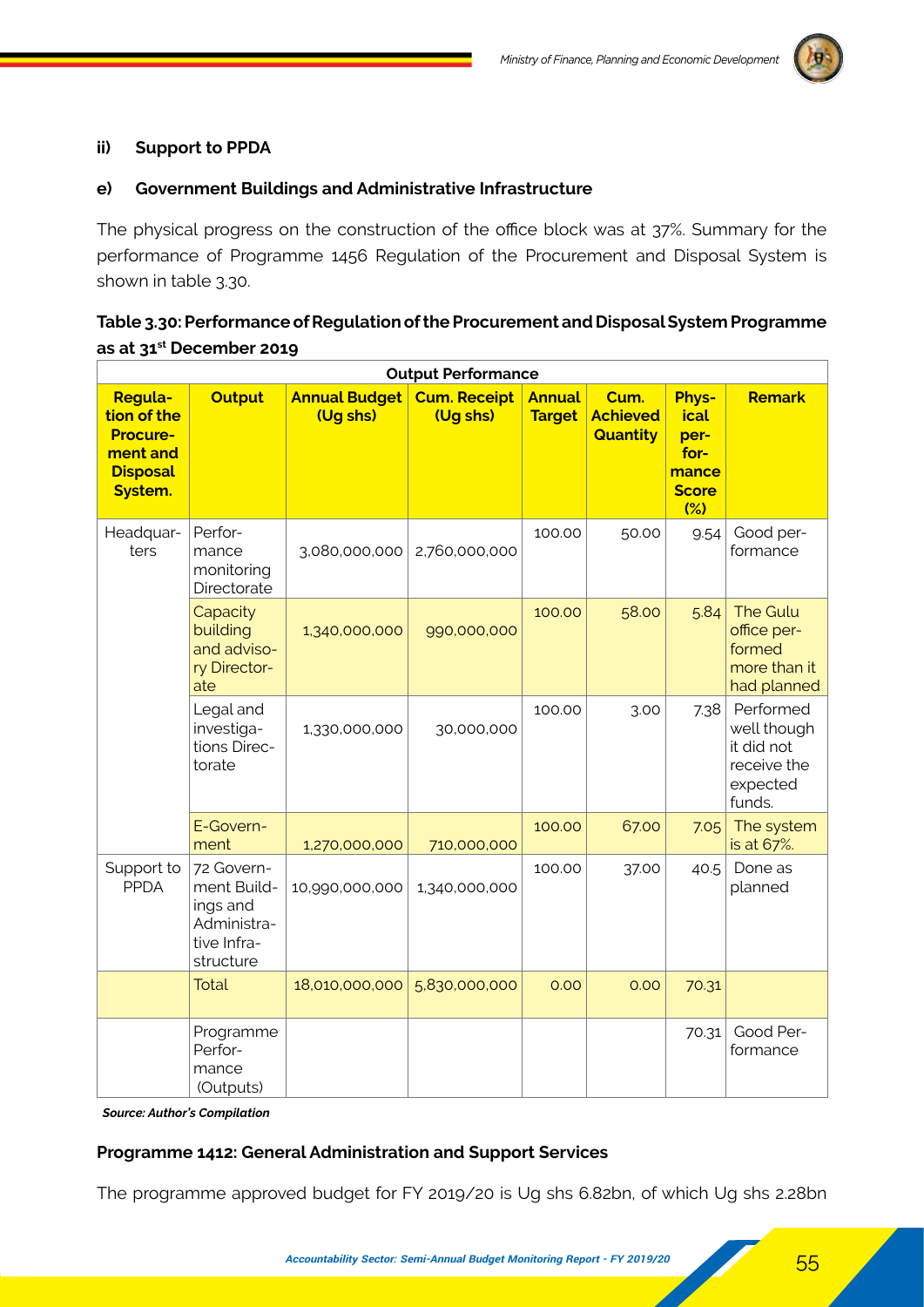was released and Ug shs 1.63bn spent by 31<sup>st</sup> December 2019. The programme has two subprogrammes i) Corporate Affairs, and ii) Operations.

#### **i) Corporate Affairs**

Performance was good as a number of planned outputs: Financial, procurement and human resource audits were conducted. The PPDA progress reports, updating the monitoring and evaluation framework, and follow up on PPDA recommendations in MDAs and LGs were done. The monitored LGs noted that they were working towards addressing all recommendations by the PPDA.

#### **ii) Operations**

Staff salaries, gratuities and social security were paid timely. Health insurance was provided to staff and defendants. Summary performance of the General Administration and Support Services Programme is in table 3.31.

#### **Table 3.31: Performance of the General Administration and Support Services Programme by 31st December, 2019**

| <b>Output Performance</b>                                        |                                     |                                  |                                 |                         |                                     |                                                  |                               |
|------------------------------------------------------------------|-------------------------------------|----------------------------------|---------------------------------|-------------------------|-------------------------------------|--------------------------------------------------|-------------------------------|
| General<br>admin-<br>istration<br>and Sup-<br>port ser-<br>vices | Output/<br>Subpro-<br>grammes       | <b>Annual Budget</b><br>(Ug shs) | <b>Cum. Receipt</b><br>(Ug shs) | Annual<br><b>Target</b> | Cum.<br><b>Achieved</b><br>Quantity | <b>Physical</b><br>perfor-<br>mance<br>Score (%) | Remark                        |
|                                                                  | 06 Cor-<br>porate<br><b>Affairs</b> | 2,740,000,000                    | 890,000,000                     | 100                     | 50                                  | 40.18                                            | Performed<br>as planned       |
|                                                                  | 07 Oper-<br>ations                  | 4,080,000,000                    | 1,400,000,000                   | 100                     | 50                                  | 59.82                                            | No varia-<br>tions            |
|                                                                  | Pro-<br>gramme<br>Perfor-<br>mance  | 6.820.000.000                    | 2,290,000,000                   | 200                     | 100                                 | 100                                              | Excellent<br>perfor-<br>mance |
|                                                                  |                                     |                                  |                                 |                         |                                     |                                                  |                               |

**Source:** *Author's Compilation*

#### **Conclusion**

The performance of the PPDA was good at an average rate of 70.3%. The PPDA received and handled 17 applications for Administrative Review by bidders dissatisfied with the evaluation process and the decisions of Accounting Officers. One application was withdrawn, eight (42%) applications were upheld, and 11 (57.9%) applications were rejected. Out of the 18 decisions made, four were appealed against at the PPDA Appeals Tribunal and the tribunal dismissed all the applications.

The average lead time taken to complete the procurement cycle with open domestic bidding method is 167.9 days (35 contracts) from the data entered into the GPP so far. This is still above the indicative lead time frame for open domestic bidding which is 100 working days giving a variance of 67.9 days. Implementation status of the e-GP system stands at 67%.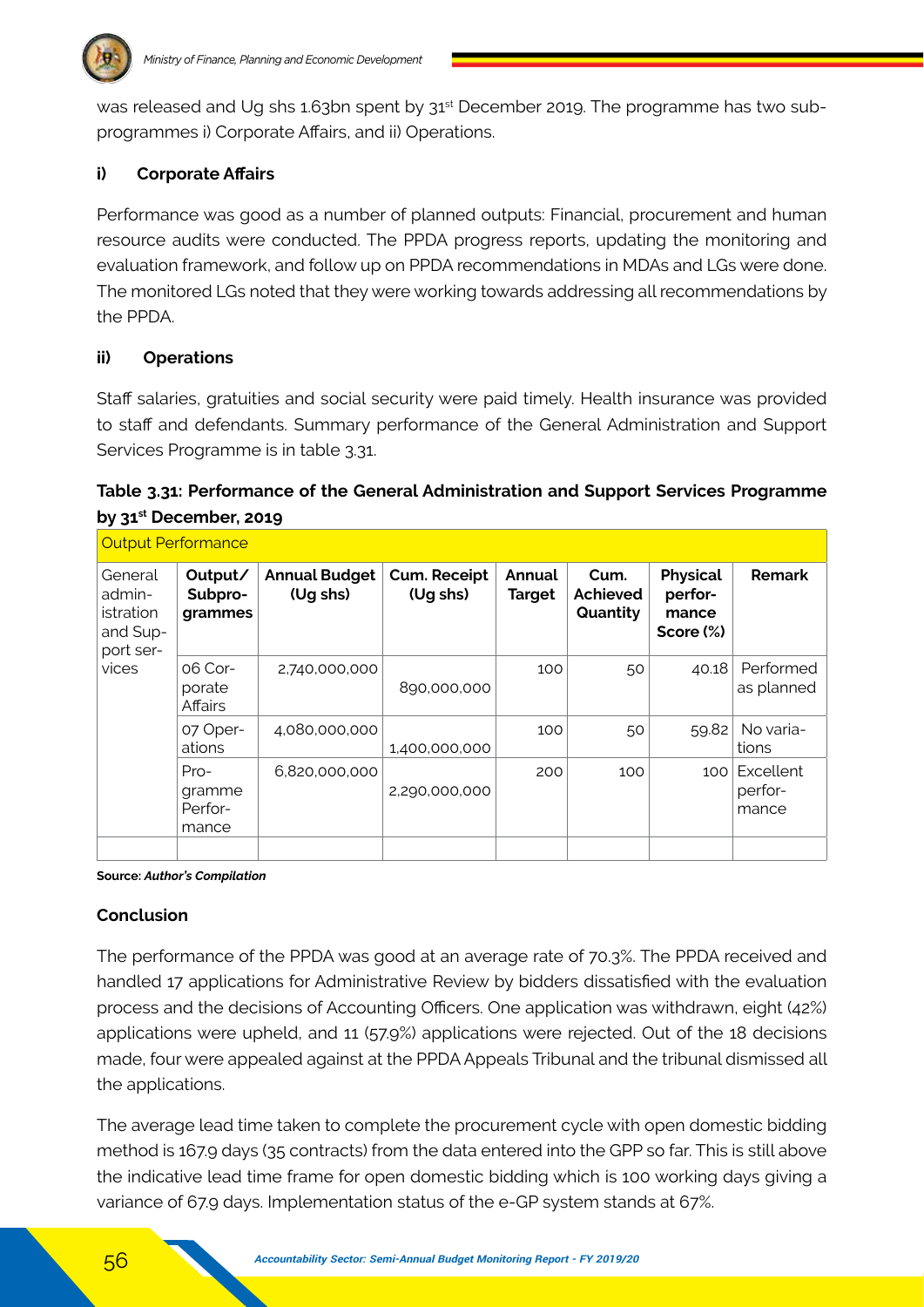

The number of local providers account for the provision of 99.5% of contracts and 87.3% by value. The proportion of contracts that have been awarded through open competition are 71.4% (Ug shs 87,333,472,267) by value and 6.7% by number.

#### **Challenges**

- The Hybrid method used for the procurement of contractors for the construction of seed schools and health center IIIs under the Inter Fiscal Government Transfers Project resulted into delays in completion of construction works.
- Understaffing in the procurement and disposal units (PDUs). Twelve (50%) of the monitored LGs had only one procurement officer. This affects workflow leading to under performance in procurement.
- Lack of sufficient funding for capacity building activities. The regional offices can only carry out demand driven trainings which are funded by the entities.
- Limited procurement audit coverage especially in the central region on account of large coverage area (no regional office) and with inadequate capacity and capability.
- Limited users' knowledge of the procurement procedures and laws, hence increasing the procurement lead times and subsequent delayed service delivery.

#### **Recommendations**

- The PPDA advisory function for procurement methods to be applied by the PDEs should give guidance on the efficient implementation of the Hybrid method to avoid delays experienced in execution of some contracts
- The PPDA should plan for a budget allocation towards capacity building activities to the PDEs.
- The PPDA and MFPED should expedite the dissemination and operationalization of the revised PPDA Act.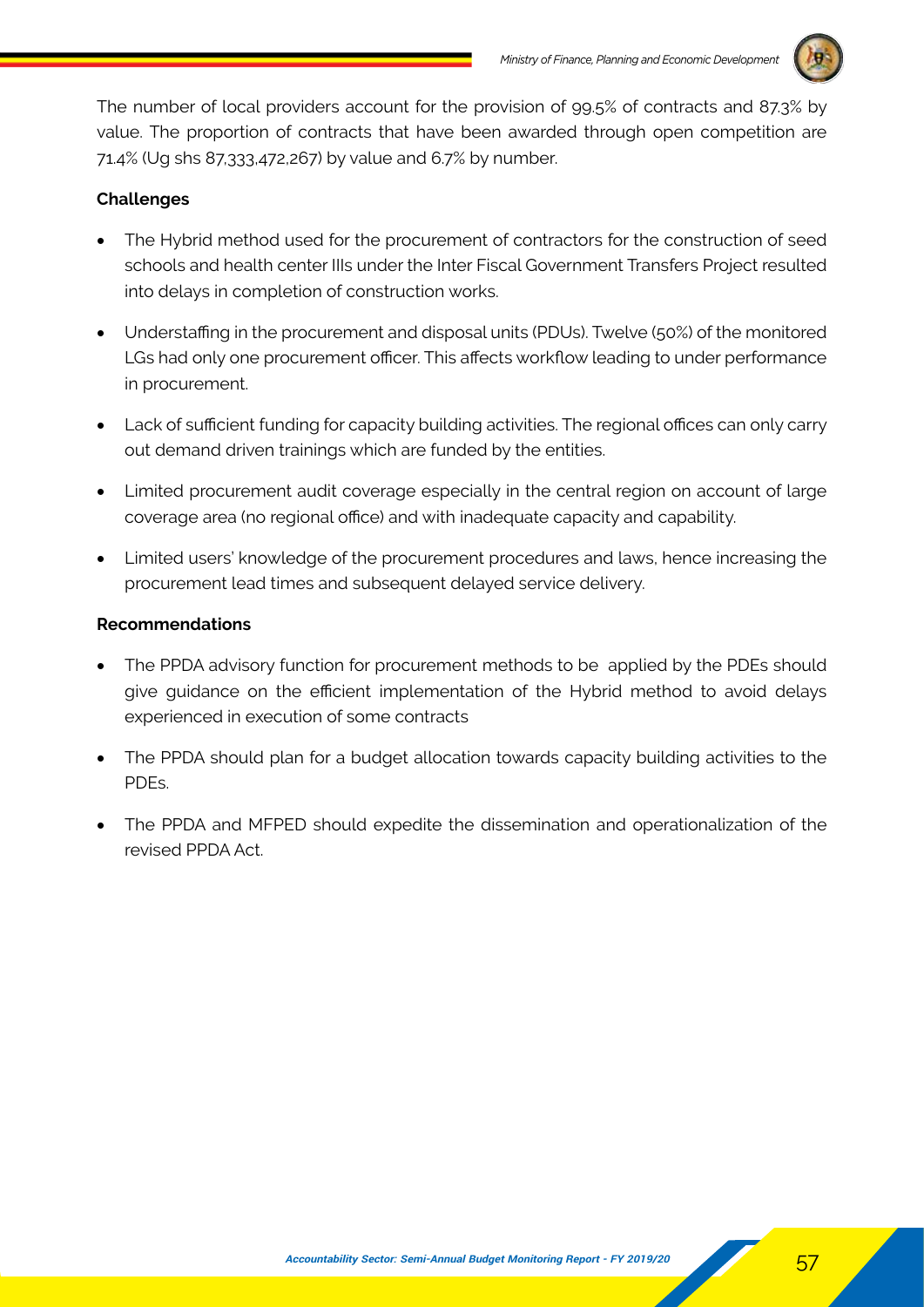

# **CHAPTER 4: CONCLUSIONS AND RECOMMENDATIONS**

#### **4.1: Conclusion**

Overall, the MSC performance was good at 75%. The MSC disbursed loans worth Ug shs 51.18bn, against a target of Ug shs 35bn (146% performance), compared to Ug shs 18.03bn disbursed by the company at half year FY 2018/19. The company registered a 14.5% increase in outstanding portfolio to Ug shs 134.7bn from Ug shs 117.3bn. Moroto Zonal Office registered the least performance in disbursement of Ug shs 421million (less than 1% percent of total disbursements), and the highest performance of Ug shs 16.810bn (32% of the disbursement) was under Nakasero Kampala office. The MSC continues to register delays in processing loans to clients and partial funding for applications received.

The overall performance of the PBS was good at 85%. The PBS was tested for all components and used for budgeting, reporting and procurement planning in the Central Government (CG) and reporting by LGs. Subsequent period reporting is not possible as the PBS remains unavailable for updating after submission of preceding period report. Processing of supplementary budgets by the LGs is difficult with no flexibility accommodated on the PBS moreover these regularly occur. Failure to communicate final indicative planning figures (IPFs) promptly to the LGs delays the timely completion of the budgets. In some instances, the outcome indicators are not aligned to the outcomes. There were delays in approval of and granting of cash limits for supplementary budgets.

The performance of the Public Procurement and Disposal of Public Assets (PPDA) for the FY 2019/20 was good at 70.31%. Through the regional offices in Gulu, Mbale and Mbarara, regional procuring and disposal entities were regularly supported to develop procurement plans and their quarterly performance reported. There was good performance in audits of procuring entities conducted by the PPDA, and timely feedback to the entities. Low awareness of the hybrid procurement method led to delays in implementation of projects. The PPDA regulations remain unclear to some PDEs on account of poor dissemination of developments reached.

The Uganda Revenue Authority (URA) performance was rated good at 85%, but slightly lower than it performed during the same period in FY 2018/19. The GDP to tax ratio realized was 9% (which was 50% of half year target and was good). This was an increase from 7.8% attained in the FY2018/19, and higher than the NDP II target at 14.60%. The closure of the Katuna border post affected tax collections. The business communities in Arua and Kampala complained of failure to attend to their concerns raised in engagements with URA. There was an increase in domestic revenue collected and increase in informal sector registration on account of the Tax Registration Expansion Project (TREP).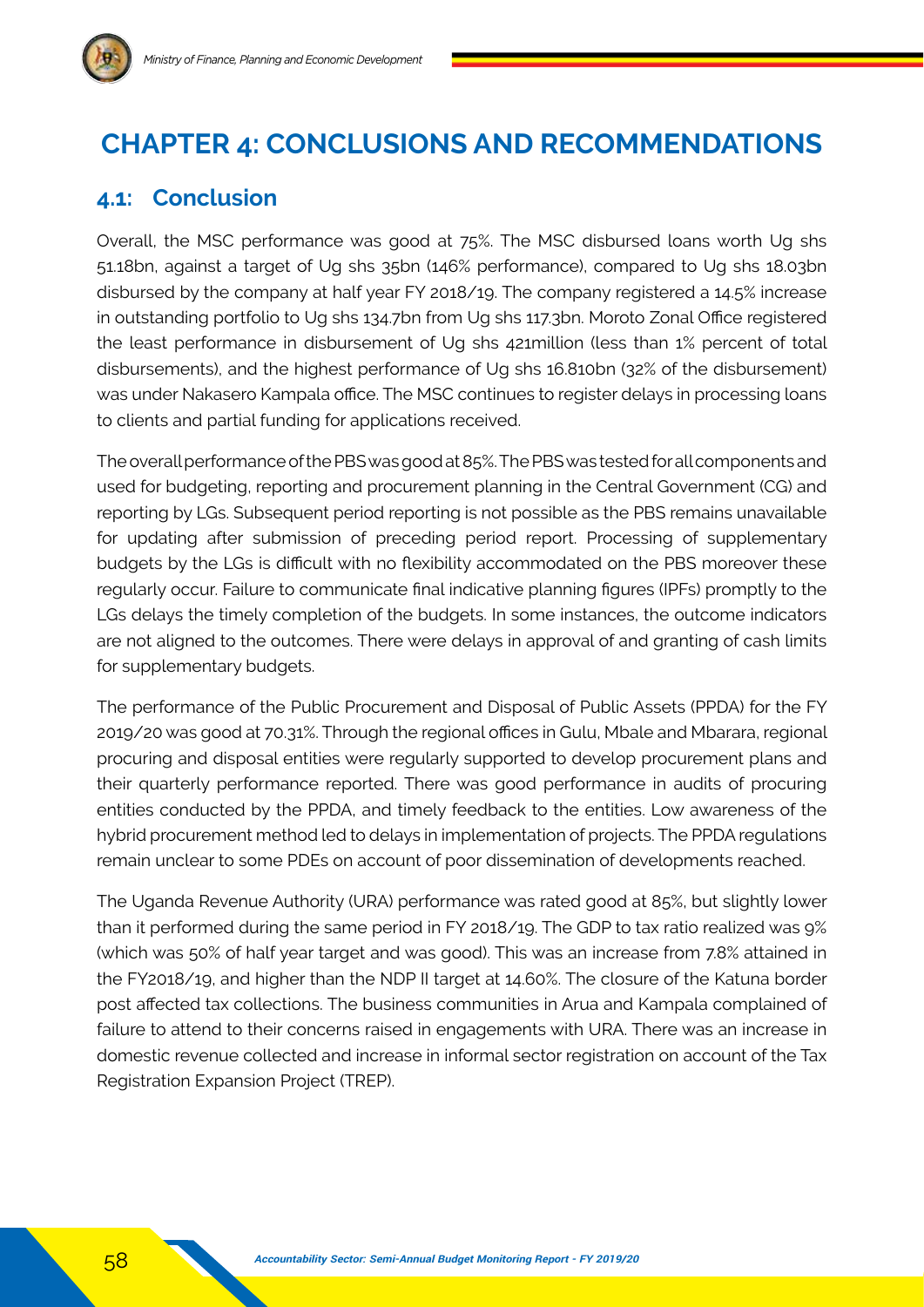

### **4.2: Recommendations**

- 1) The MSC should improve the duration for loan processing, and terms for follow-on clients.
- 2) The Ministry of Trade, Industry and Cooperatives (MoTIC), and Local Economic Development departments at District Local Governments (DLGs) should support SACCOs to mobilize savings and improve their rating to facilitate access to credit from the MSC.
- 3) The MFPED with the National Planning Authority (NPA), Uganda Bureau of Statistics (UBOS) and Office of Prime Minister should improve the outcome indicators and also link the output indicators to the outcomes.
- 4) The PPDA should conduct capacity building activities to empower entities, civil society, and citizens ability to monitor budget execution.
- 5) The PPDA Act should be reviewed with the aim of reducing time for the procurement planning process i.e. bidding time, evaluation, review and award.
- 6) The MFPED should provide a budget allocation to support the recurrent activities incidental to PFM reforms, like internet for PBS and IFMS regional centres, that also need stationery, and generator running costs.
- 7) The MFPED should consider issuing timelines for approval of supplementary budgets and the related cash limits especially those arising from the LGs.
- 8) The URA should step up collaboration activities with other government agencies and business communities through increased awareness and sensitization engagements.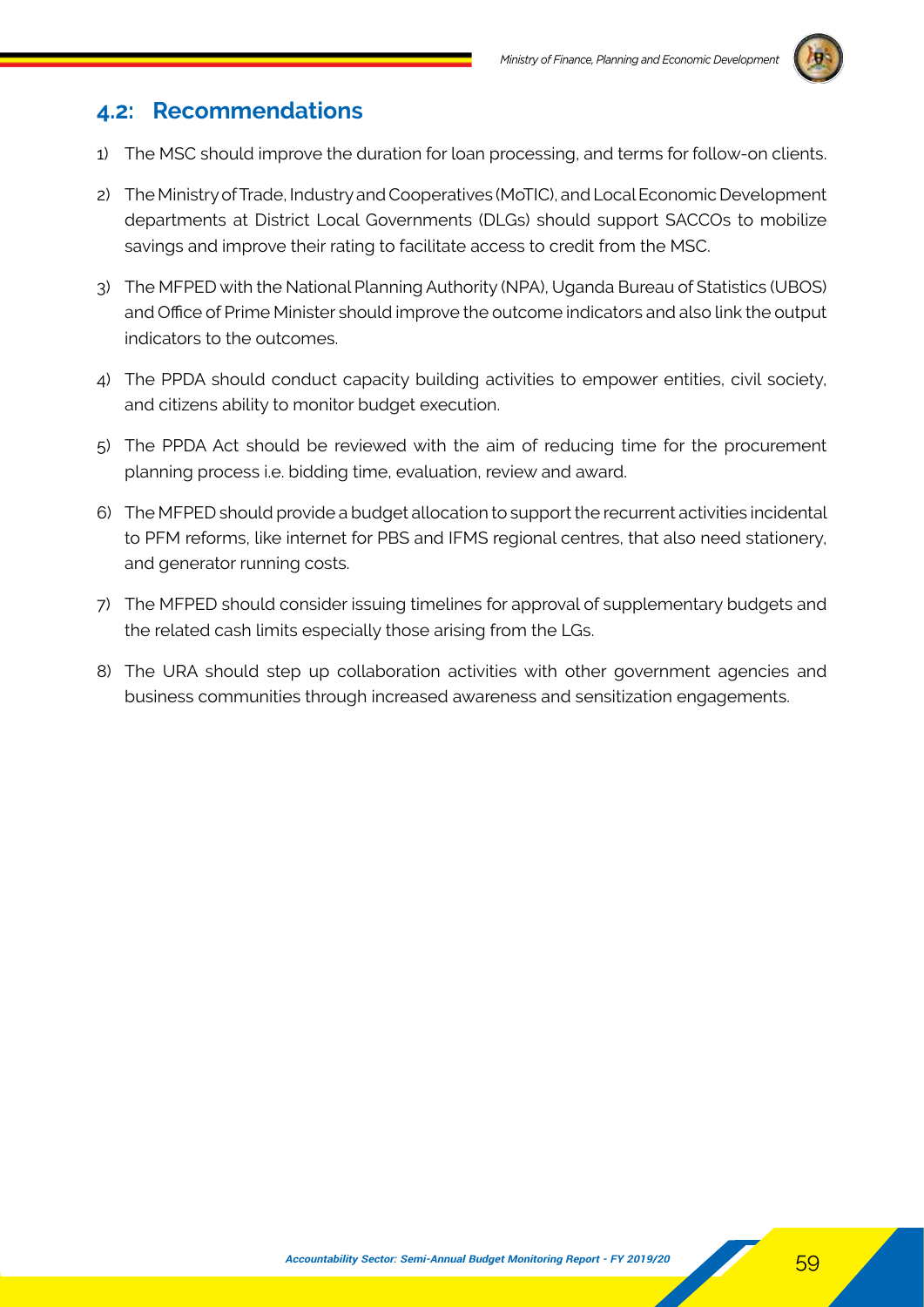

# **References**

MFPED, Budget operations Table FY 2019-20

MFPED, 2019/20: Approved Estimates of Revenue and Expenditure (Recurrent and Development): Central and Local Government Votes

MFPED, 2018/19: Approved Estimates of Revenue and Expenditure (Recurrent and Development) Volume II: Local Government Votes.

MFPED, Accountability Sector Annual Report FY 2018/19

Ministry of Finance Planning and Economic Development IFMS data January 2020

National Planning Authority, Second National Development Plan (NDP II) 2015/16-2019/20

PPDA, Quarter II FY 2019/20 PBS report

The Microfinance Support Centre Midterm Review Report on the Performance of the MSC Strategic Plan (2014-19).

URA Annual Data Book, FY 2018/19

The MSC Strategic Plan (2014-19).

MSC progressive report (July-December 2019)

Field findings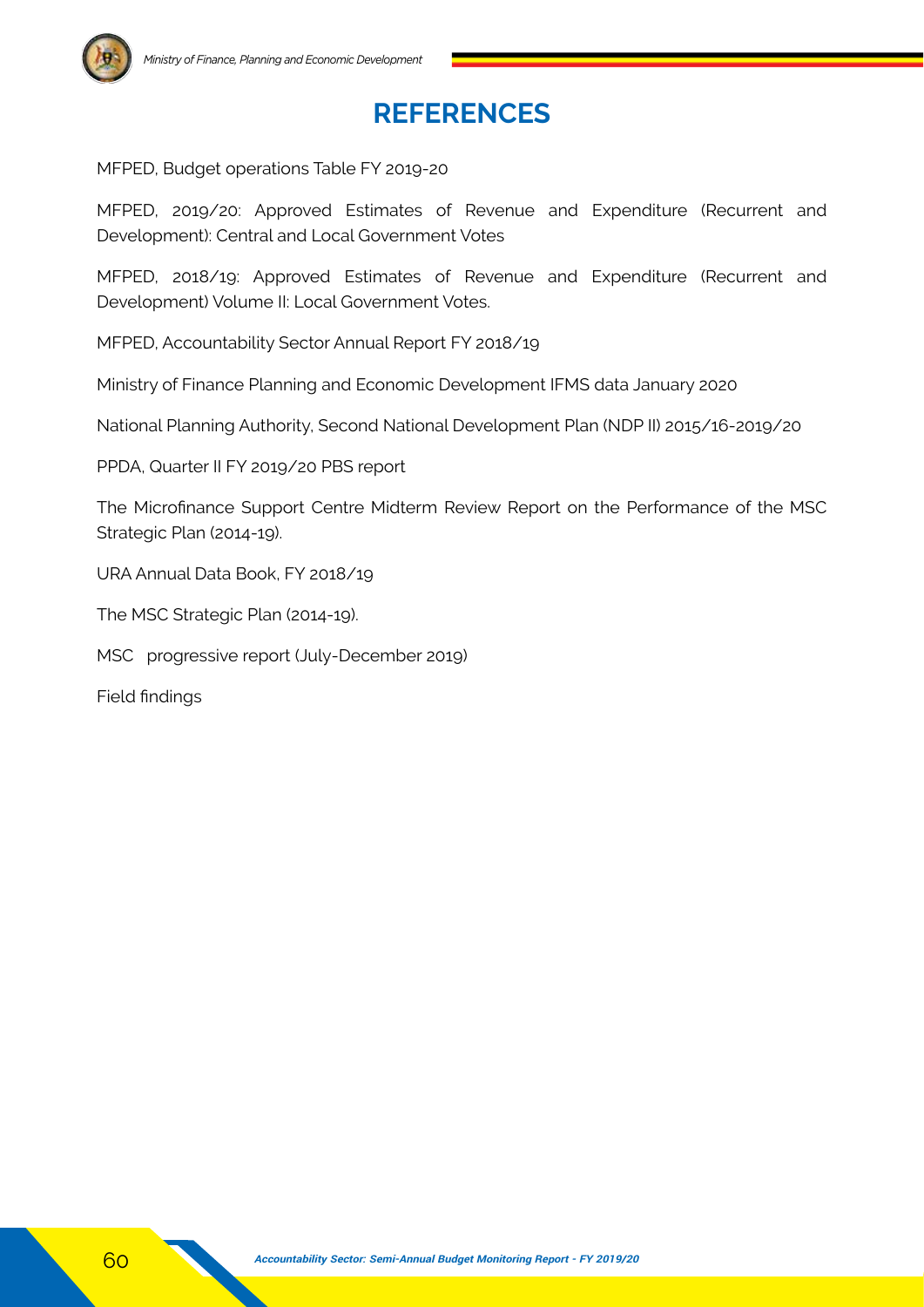

## **Annex**

## **Annex 1: Accountability Sector Programmes Monitored During Semi-annual FY 2019/20**

| S/No           | Vote/Project                                                                                   | <b>Sampled Regions</b>                                                                                                                                                                                                                                                                                                                                                                                         |  |
|----------------|------------------------------------------------------------------------------------------------|----------------------------------------------------------------------------------------------------------------------------------------------------------------------------------------------------------------------------------------------------------------------------------------------------------------------------------------------------------------------------------------------------------------|--|
|                | <b>Vote 008 Ministry of Finance Planning and Economic Development</b>                          |                                                                                                                                                                                                                                                                                                                                                                                                                |  |
| 1              | Budget preparation,<br>execution and<br>reporting PBS and<br><b>IFMS</b>                       | LGs: Kole, Lira, Gulu, Hoima, Kyankwazi, Kayunga, Nakaseke, Kikuube,<br>Kagadi, Kibaale, Mayuge, Tororo, Bukedea, Sironko, Soroti, Kumi,<br>Mbale, Lwengo, Wakiso, Ntungamo, Kabale, Rwampara                                                                                                                                                                                                                  |  |
| $\overline{c}$ | <b>Financial Sector</b><br>Development;<br>The Micro Finance<br><b>Support Centre</b><br>(MSC) | Zonal offices of Arua, Jinja, Hoima, Lira, Kampala, Kabale, Lira, Ngoma<br>satellite office in Nakaseke, Masaka, Mbale, Mbarara and soroti. Three<br>institutions and two group beneficiary were sampled and District<br>Commercial Officers of Amuru, Bukedea, Gulu, Kagadi, Kikuube,<br>Kabale, Kayunga, Kibaale, Kumi, Kyamkwanzi, Lira, Mayuge, Mbale,<br>Nakaseke, Ntungamo, Rwampara, Tororo and Wakiso. |  |
|                | <b>Vote 141 Uganda Revenue Authority</b>                                                       |                                                                                                                                                                                                                                                                                                                                                                                                                |  |
| 3              | Administration and<br><b>Support Services</b><br>Revenue Collection<br>and administration      | URA Headquarters, URA Regional Offices of; Gulu, Lira, Mbale, Mbarara,<br>Mutukula border post, Mirama border post and supported LGs of; Kole,<br>Lira, Gulu, Hoima, Kyankwazi, Kayunga, Nakaseke, Kikuube, Kagadi,<br>Kibaale, Mayuge, Tororo, Bukedea, Sironko, Soroti, Kumi, Mbale,<br>Lwengo, Wakiso, Ntungamo, Kabale, Rwampara                                                                           |  |
|                | <b>Vote 153 Public Procurement and Disposal of Assets</b>                                      |                                                                                                                                                                                                                                                                                                                                                                                                                |  |
| 4              | Regulation of the<br>Procurement and<br>Disposal Systems                                       | PPDA regional offices in Gulu, Mbarara, and Mbale. Supported entiies in<br>LGs; Kole, Lira, Gulu, Hoima, Kyankwazi, Kayunga, Nakaseke, Kikuube,<br>Kagadi, Kibaale, Mayuge, Tororo, Bukedea, Sironko, Soroti, Kumi,<br>Mbale, Lwengo, Wakiso, Ntungamo, Kabale, Rwampara                                                                                                                                       |  |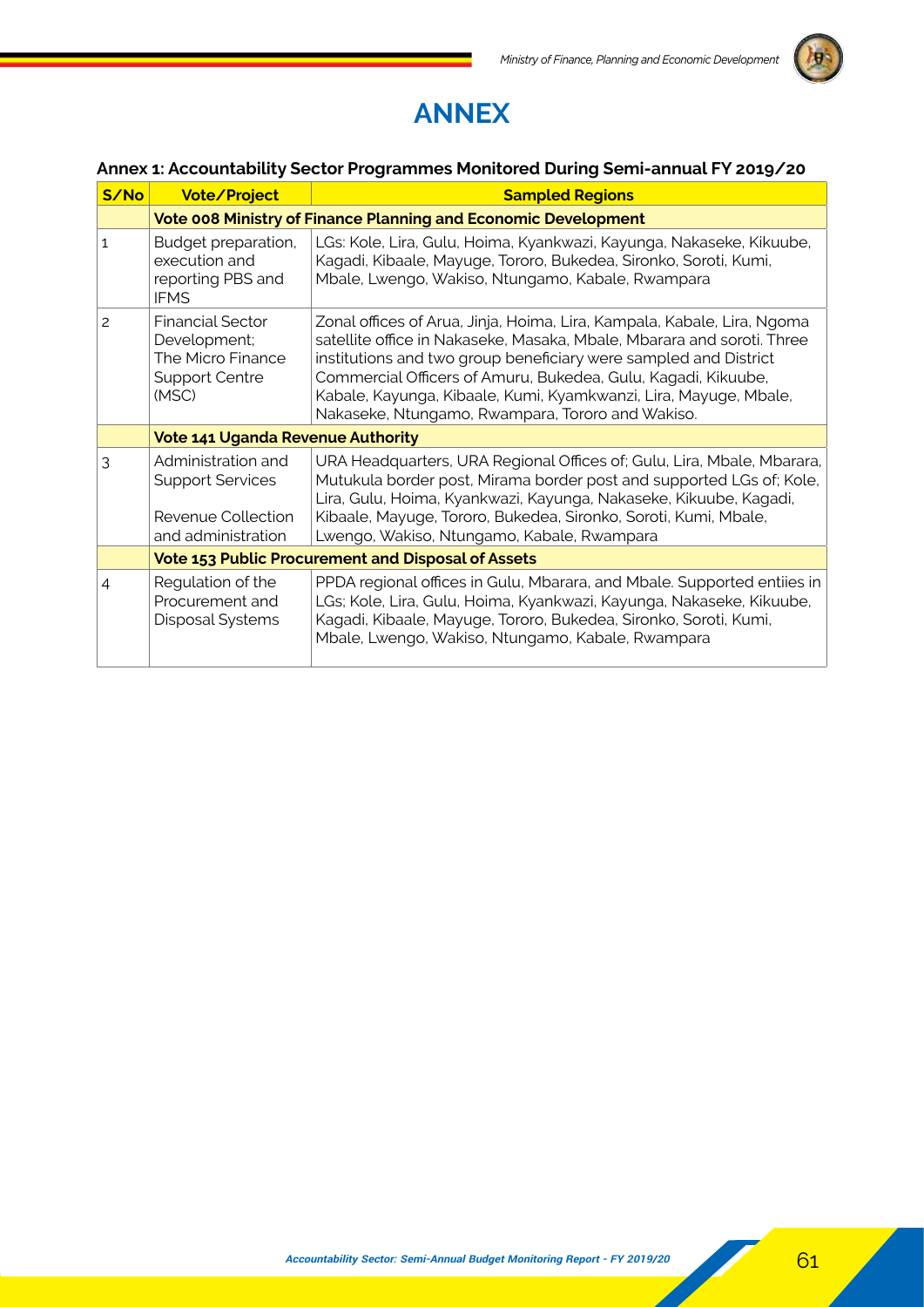